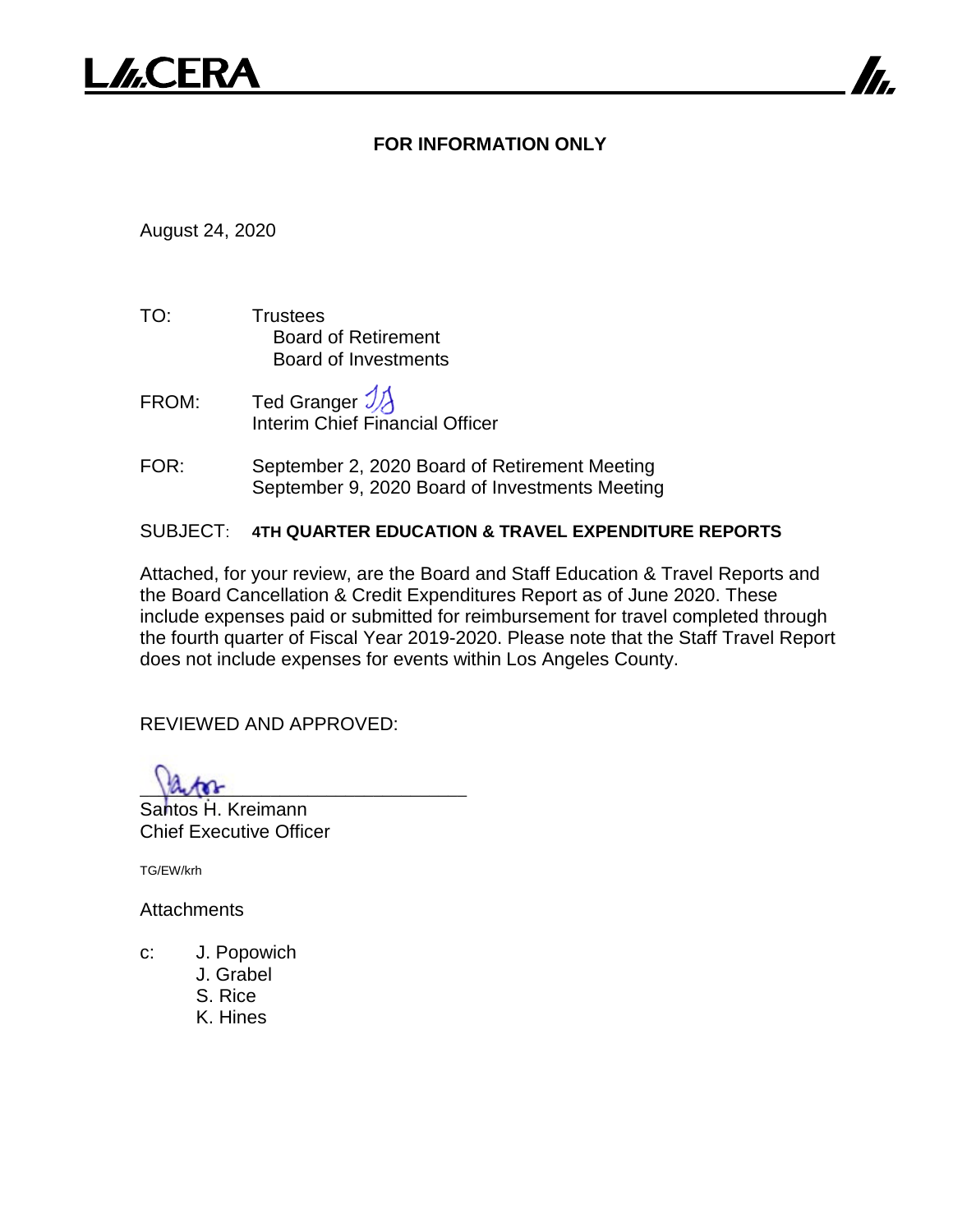# **LACERA**



#### **FOR FISCAL YEAR 2020BOARD CANCELLATION AND CREDIT EXPENDITURES REPORT**

#### **FOR TRAVEL THROUGH THE 4TH QUARTER OF FY19-20**

| Purpose of Travel - Location - Date - Travel Status                                                                                          | Category Total            | <b>Expense</b> | Register | Lodging | Airfare  | <b>Other Misc</b><br>Travel Exp. Pardon | <b>Board</b> | Register | <b>Register Credit Airfare</b> |        | <b>Airfare Credit</b><br>Credit (1802) Expiration Date Credit (1803) Expiration Date Pending | Refund   |
|----------------------------------------------------------------------------------------------------------------------------------------------|---------------------------|----------------|----------|---------|----------|-----------------------------------------|--------------|----------|--------------------------------|--------|----------------------------------------------------------------------------------------------|----------|
| <b>Vivian Gray</b>                                                                                                                           |                           |                |          |         |          |                                         |              |          |                                |        |                                                                                              |          |
| Admin - SACRS Program Committee and SACRS Board of<br>Directors Meeting - Sacramento CA - 07/15/2019 - 07/19/2019 -<br>Canceled              | z                         | \$0.00         | \$0.00   | \$0.00  | \$0.00   | \$0.00                                  |              | \$0.00   |                                | \$0.00 |                                                                                              | \$0.00   |
| Admin - SACRS Legislative Committee - Sacramento CA -<br>07/19/2019 - Canceled                                                               | Z                         | \$0.00         | \$0.00   | \$0.00  | \$0.00   | \$0.00                                  |              | \$0.00   |                                | \$0.00 |                                                                                              | \$0.00   |
| Admin - SACRS Program Committee and SACRS Board of<br>Directors Meeting - Sacramento CA - 09/16/2019 - 09/17/2019 -<br>Canceled              | Z                         | \$0.00         | \$0.00   | \$0.00  | \$0.00   | \$0.00                                  |              | \$0.00   |                                | \$0.00 |                                                                                              | \$0.00   |
| Admin - SACRS Legislative Committee - Sacramento CA -<br>09/20/2019 - Canceled                                                               | Z                         | \$0.00         | \$0.00   | \$0.00  | \$0.00   | \$0.00                                  |              | \$0.00   |                                | \$0.00 |                                                                                              | \$0.00   |
| Admin - SACRS Legislative Committee - Sacramento CA -<br>10/19/2019 - Canceled                                                               | Z                         | \$0.00         | \$0.00   | \$0.00  | \$0.00   | \$0.00                                  |              | \$0.00   |                                | \$0.00 |                                                                                              | \$0.00   |
| Edu - KACALP Annual Conference - Los Angeles CA -<br>10/29/2019 - 10/30/2019 - Canceled                                                      | Z                         | \$0.00         | \$0.00   | \$0.00  | \$0.00   | \$0.00                                  |              | \$0.00   |                                | \$0.00 |                                                                                              | \$0.00   |
| Edu - NASP 2020 "Day of Education in Private Equity" - Los<br>Angeles CA - 03/26/2020 - 03/26/2020 - Host Canceled                           | Z                         | \$0.00         | \$0.00   | \$0.00  | \$0.00   | \$0.00                                  |              | \$0.00   |                                | \$0.00 |                                                                                              | \$0.00   |
| Edu - TBI Med Legal Conference - San Diego CA - 04/02/2020<br>- 04/04/2020 - Host Canceled                                                   | X                         | \$299.00       | \$299.00 | \$0.00  | \$0.00   | \$0.00                                  |              | \$0.00   |                                | \$0.00 |                                                                                              | \$299.00 |
| Edu - Trustee Leadership Forum (TLF) Trustee Forum -<br>Boston MA - 06/08/2020 - 06/10/2020 - Host Canceled                                  | X                         | \$275.00       | \$0.00   | \$0.00  | \$275.00 | \$0.00                                  |              | \$0.00   |                                | \$0.00 |                                                                                              | \$0.00   |
|                                                                                                                                              | Attendee Totals: \$574.00 |                | \$299.00 | \$0.00  | \$275.00 | \$0.00                                  |              | \$0.00   |                                | \$0.00 |                                                                                              | \$299.00 |
| <b>David Green</b>                                                                                                                           |                           |                |          |         |          |                                         |              |          |                                |        |                                                                                              |          |
| Edu - 2019 Fortune Brainstorm Tech Conference - Aspen CO -<br>07/15/2019 - 07/17/2019 - Canceled                                             | Z.                        | \$0.00         | \$0.00   | \$0.00  | \$0.00   | \$0.00                                  |              | \$0.00   |                                | \$0.00 |                                                                                              | \$0.00   |
|                                                                                                                                              | Attendee Totals: \$0.00   |                | \$0.00   | \$0.00  | \$0.00   | \$0.00                                  |              | \$0.00   |                                | \$0.00 |                                                                                              | \$0.00   |
| <b>James Harris</b>                                                                                                                          |                           |                |          |         |          |                                         |              |          |                                |        |                                                                                              |          |
| Edu - CALAPRS Advanced Principles of Pension Management<br>for Trustees - Los Angeles CA - 03/30/2020 - 04/01/2020 -<br><b>Host Canceled</b> | Z                         | \$0.00         | \$0.00   | \$0.00  | \$0.00   | \$0.00                                  |              | \$0.00   |                                | \$0.00 |                                                                                              | \$0.00   |
|                                                                                                                                              | Attendee Totals: \$0.00   |                | \$0.00   | \$0.00  | \$0.00   | \$0.00                                  |              | \$0.00   |                                | \$0.00 |                                                                                              | \$0.00   |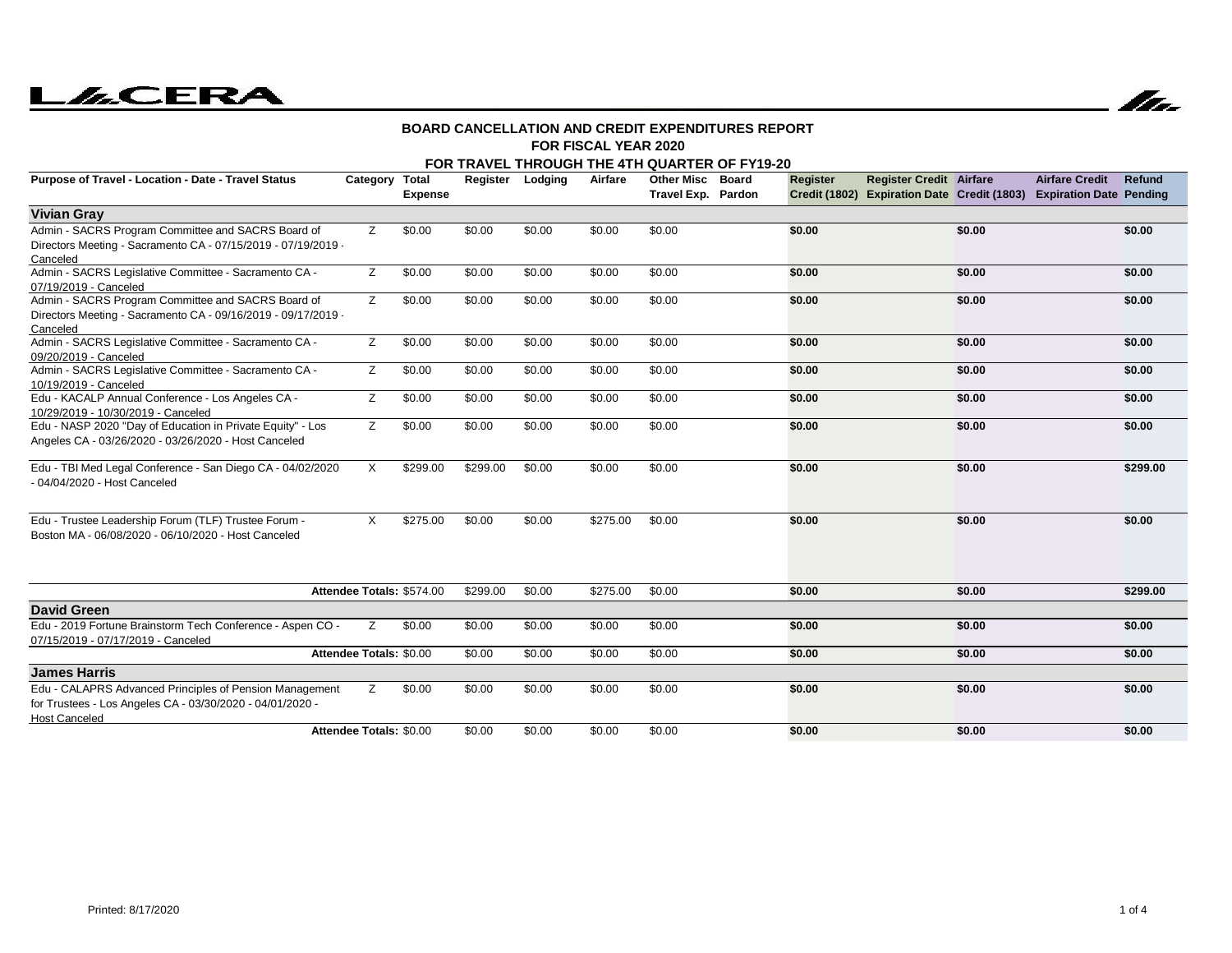



#### **FOR FISCAL YEAR 2020BOARD CANCELLATION AND CREDIT EXPENDITURES REPORT**

|                                                                                                                                                                 |                                |                |          |                  |         | FOR TRAVEL THROUGH THE 4TH QUARTER OF FY19-20 |              |                 |                                |        |                                                                                              |        |
|-----------------------------------------------------------------------------------------------------------------------------------------------------------------|--------------------------------|----------------|----------|------------------|---------|-----------------------------------------------|--------------|-----------------|--------------------------------|--------|----------------------------------------------------------------------------------------------|--------|
| Purpose of Travel - Location - Date - Travel Status                                                                                                             | Category Total                 | <b>Expense</b> |          | Register Lodging | Airfare | <b>Other Misc</b><br>Travel Exp. Pardon       | <b>Board</b> | <b>Register</b> | <b>Register Credit Airfare</b> |        | <b>Airfare Credit</b><br>Credit (1802) Expiration Date Credit (1803) Expiration Date Pending | Refund |
| <b>Shawn Kehoe</b>                                                                                                                                              |                                |                |          |                  |         |                                               |              |                 |                                |        |                                                                                              |        |
| Edu - National Association of Corporate Directors - Global<br>Board Leaders' Summit - Washington D.C. MD - 09/21/2019 -<br>09/24/2019 - Canceled                | X                              | \$500.00       | \$500.00 | \$0.00           | \$0.00  | \$0.00                                        | Yes          | \$4,265.50      | 9/30/2020                      | \$0.00 |                                                                                              | \$0.00 |
| Edu - 2019 Pacific Pension Institute Executive Seminar and<br>Asia Roundtable - Shanghai, China; Hong Kong, China -<br>11/03/2019 - 11/08/2019 - Canceled       | z                              | \$0.00         | \$0.00   | \$0.00           | \$0.00  | \$0.00                                        |              | \$0.00          |                                | \$0.00 |                                                                                              | \$0.00 |
| Edu - IAFCI 2020 Cyber Fraud Summit - Austin TX -<br>04/15/2020 - 04/16/2020 - Host Canceled                                                                    | Z                              | \$0.00         | \$0.00   | \$0.00           | \$0.00  | \$0.00                                        |              | \$0.00          |                                | \$0.00 |                                                                                              | \$0.00 |
|                                                                                                                                                                 | Attendee Totals: \$500.00      |                | \$500.00 | \$0.00           | \$0.00  | \$0.00                                        |              | \$4,265.50      |                                | \$0.00 |                                                                                              | \$0.00 |
| <b>Joseph Kelly</b>                                                                                                                                             |                                |                |          |                  |         |                                               |              |                 |                                |        |                                                                                              |        |
| Edu - PPI 2019 Summer Roundtable - Chicago IL - 07/10/2019<br>- 07/12/2019 - Canceled                                                                           | z                              | \$0.00         | \$0.00   | \$0.00           | \$0.00  | \$0.00                                        |              | \$0.00          |                                | \$0.00 |                                                                                              | \$0.00 |
|                                                                                                                                                                 | Attendee Totals: \$0.00        |                | \$0.00   | \$0.00           | \$0.00  | \$0.00                                        |              | \$0.00          |                                | \$0.00 |                                                                                              | \$0.00 |
| <b>Keith Knox</b>                                                                                                                                               |                                |                |          |                  |         |                                               |              |                 |                                |        |                                                                                              |        |
| Edu - Cll's Trustee Training Course for California Public Fund<br>Trustees - Berkeley CA - 10/4/2019 - 10/4/2019 - Host<br>Canceled                             | Ζ                              | \$0.00         | \$0.00   | \$0.00           | \$0.00  | \$0.00                                        |              | \$0.00          |                                | \$0.00 |                                                                                              | \$0.00 |
| Edu - NASP 2020 "Day of Education in Private Equity" - Los<br>Angeles CA - 03/26/2020 - 03/26/2020 - Host Canceled                                              | Z                              | \$0.00         | \$0.00   | \$0.00           | \$0.00  | \$0.00                                        |              | \$0.00          |                                | \$0.00 |                                                                                              | \$0.00 |
| Edu - IFEBP Wharton Portfolio Concepts and Management -<br>Philadelphia PA - 04/20/2020 - 04/23/2020 - Host Canceled                                            | X                              | \$0.00         | \$0.00   | \$0.00           | \$0.00  | \$0.00                                        |              | \$5,495.00      | 9/30/2020                      | \$0.00 |                                                                                              | \$0.00 |
| Edu - SACRS: Don't Stop Thinking About Tomorrow; China A-<br>Share Market & Opportunities - Webinar - 05/13/2020 -<br>05/13/2020 - Canceled                     | Z                              | \$0.00         | \$0.00   | \$0.00           | \$0.00  | \$0.00                                        |              | \$0.00          |                                | \$0.00 |                                                                                              | \$0.00 |
| Edu - SACRS: Private Markets Today Vs. The Global Financial<br>Crisis - Webinar - 05/14/2020 - 05/14/2020 - Canceled                                            | z                              | \$0.00         | \$0.00   | \$0.00           | \$0.00  | \$0.00                                        |              | \$0.00          |                                | \$0.00 |                                                                                              | \$0.00 |
| Edu - SACRS: Cash Flows & Investment Management in the<br>Time of COVID-19 - Webinar - 05/15/2020 - 05/15/2020 -<br>Canceled                                    | Ζ                              | \$0.00         | \$0.00   | \$0.00           | \$0.00  | \$0.00                                        |              | \$0.00          |                                | \$0.00 |                                                                                              | \$0.00 |
| Edu - SACRS: Private Market Investing in a Late-Cycle Market<br>or Private Market Investing in the 8th Inning - Webinar -<br>05/20/2020 - 05/20/2020 - Canceled | Z                              | \$0.00         | \$0.00   | \$0.00           | \$0.00  | \$0.00                                        |              | \$0.00          |                                | \$0.00 |                                                                                              | \$0.00 |
| Edu - SACRS: Litigation 101 & Current Cases - Webinar -<br>05/20/2020 - 05/20/2020 - Canceled                                                                   | Z                              | \$0.00         | \$0.00   | \$0.00           | \$0.00  | \$0.00                                        |              | \$0.00          |                                | \$0.00 |                                                                                              | \$0.00 |
|                                                                                                                                                                 | <b>Attendee Totals: \$0.00</b> |                | \$0.00   | \$0.00           | \$0.00  | \$0.00                                        |              | \$5,495.00      |                                | \$0.00 |                                                                                              | \$0.00 |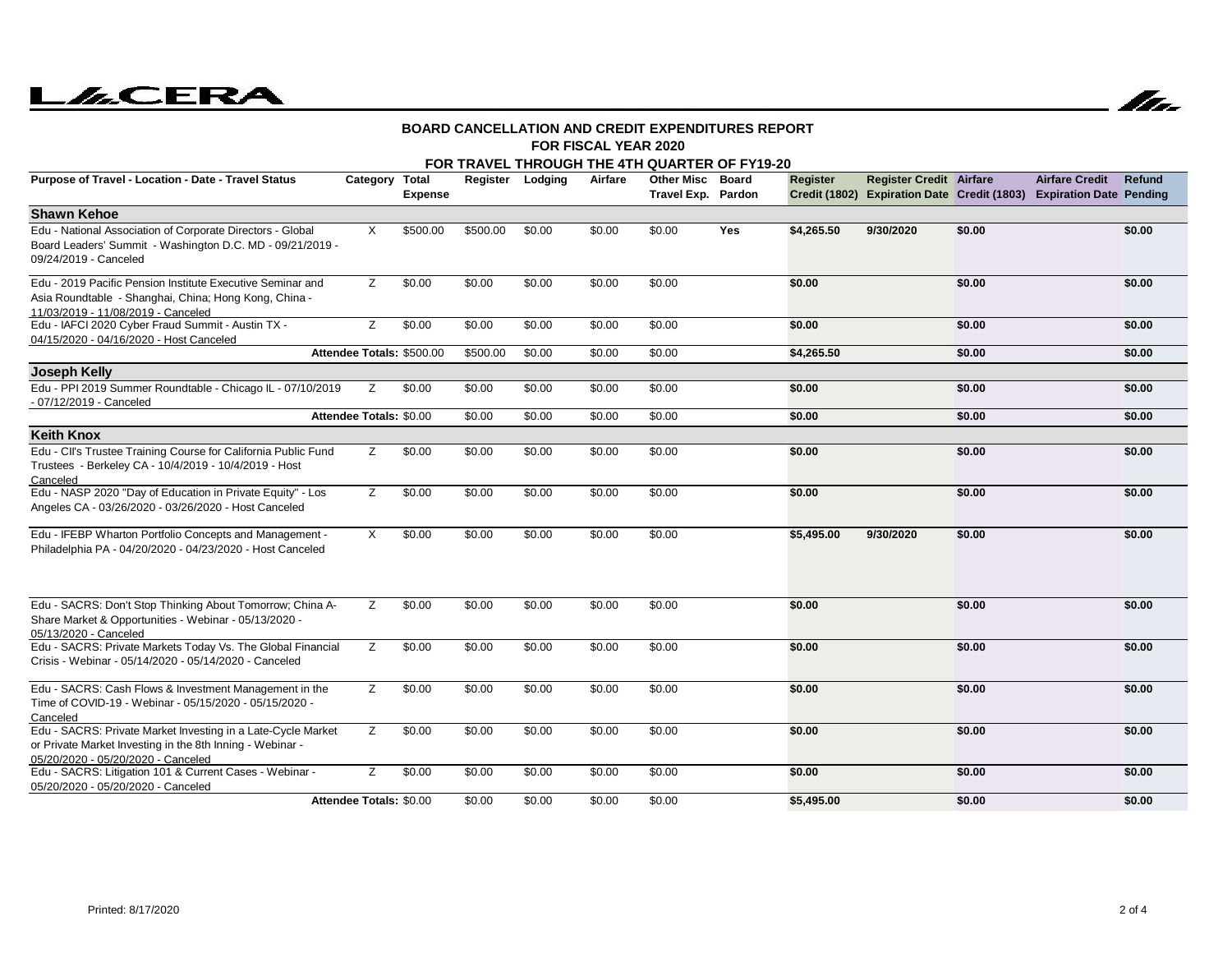# **LILCERA**



#### **FOR FISCAL YEAR 2020BOARD CANCELLATION AND CREDIT EXPENDITURES REPORT**

|                                                                                                                                     |                           |                         |        |                  |          | FOR TRAVEL THROUGH THE 4TH QUARTER OF FY19-20 |            |          |                                                                                                       |            |                       |        |
|-------------------------------------------------------------------------------------------------------------------------------------|---------------------------|-------------------------|--------|------------------|----------|-----------------------------------------------|------------|----------|-------------------------------------------------------------------------------------------------------|------------|-----------------------|--------|
| Purpose of Travel - Location - Date - Travel Status                                                                                 | Category                  | Total<br><b>Expense</b> |        | Register Lodging | Airfare  | <b>Other Misc Board</b><br>Travel Exp. Pardon |            | Register | <b>Register Credit Airfare</b><br>Credit (1802) Expiration Date Credit (1803) Expiration Date Pending |            | <b>Airfare Credit</b> | Refund |
| <b>Wayne Moore</b>                                                                                                                  |                           |                         |        |                  |          |                                               |            |          |                                                                                                       |            |                       |        |
| Edu - Cll's Trustee Training Course for California Public Fund<br>Trustees - Berkeley CA - 10/4/2019 - 10/4/2019 - Host<br>Canceled | z                         | \$0.00                  | \$0.00 | \$0.00           | \$0.00   | \$0.00                                        |            | \$0.00   |                                                                                                       | \$0.00     |                       | \$0.00 |
| Edu- CII Spring 2020 Conference and 35th Anniversary<br>Celebration - Washington D.C. MD - 03/09/2020 - 03/11/2020 -<br>Canceled    | X                         | \$0.00                  | \$0.00 | \$0.00           | \$0.00   | \$0.00                                        |            | \$0.00   |                                                                                                       | \$1,776.08 | 2/28/2021             | \$0.00 |
| Edu - NASP 2020 "Day of Education in Private Equity" - Los<br>Angeles CA - 03/26/2020 - 03/26/2020 - Host Canceled                  | Z.                        | \$0.00                  | \$0.00 | \$0.00           | \$0.00   | \$0.00                                        |            | \$0.00   |                                                                                                       | \$0.00     |                       | \$0.00 |
|                                                                                                                                     | Attendee Totals: \$0.00   |                         | \$0.00 | \$0.00           | \$0.00   | \$0.00                                        |            | \$0.00   |                                                                                                       | \$1,776.08 |                       | \$0.00 |
| <b>David Muir</b>                                                                                                                   |                           |                         |        |                  |          |                                               |            |          |                                                                                                       |            |                       |        |
| Edu- CII Spring 2020 Conference and 35th Anniversary<br>Celebration - Washington D.C. MD - 03/09/2020 - 03/11/2020 -<br>Canceled    | z                         | \$0.00                  | \$0.00 | \$0.00           | \$0.00   | \$0.00                                        |            | \$0.00   |                                                                                                       | \$0.00     |                       | \$0.00 |
|                                                                                                                                     | Attendee Totals: \$0.00   |                         | \$0.00 | \$0.00           | \$0.00   | \$0.00                                        |            | \$0.00   |                                                                                                       | \$0.00     |                       | \$0.00 |
| <b>William Pryor</b>                                                                                                                |                           |                         |        |                  |          |                                               |            |          |                                                                                                       |            |                       |        |
| Edu - NCPERS 2019 Public Safety Conference - New Orleans<br>LA - 10/27/2019 - 10/30/2019 - Canceled                                 | X                         | \$0.00                  | \$0.00 | \$0.00           | \$0.00   | \$0.00                                        |            | \$0.00   |                                                                                                       | \$522.30   | 10/23/2020            | \$0.00 |
|                                                                                                                                     | Attendee Totals: \$0.00   |                         | \$0.00 | \$0.00           | \$0.00   | \$0.00                                        |            | \$0.00   |                                                                                                       | \$522.30   |                       | \$0.00 |
| <b>Les Robbins</b>                                                                                                                  |                           |                         |        |                  |          |                                               |            |          |                                                                                                       |            |                       |        |
| Edu - CRCEA Fall 2019 Conference - Rohnert Park CA -<br>10/28/2019 - 10/30/2019 - Host Canceled                                     | X                         | \$100.00                | \$0.00 | \$0.00           | \$100.00 | \$0.00                                        | <b>Yes</b> | \$0.00   |                                                                                                       | \$191.95   | 10/27/2020            | \$0.00 |
|                                                                                                                                     | Attendee Totals: \$100.00 |                         | \$0.00 | \$0.00           | \$100.00 | \$0.00                                        |            | \$0.00   |                                                                                                       | \$191.95   |                       | \$0.00 |
| <b>Gina Sanchez</b>                                                                                                                 |                           |                         |        |                  |          |                                               |            |          |                                                                                                       |            |                       |        |
| Edu - NACl Engage - Oakland CA - 03/24/2020 - 03/25/2020 -<br>Canceled                                                              | Z                         | \$0.00                  | \$0.00 | \$0.00           | \$0.00   | \$0.00                                        |            | \$0.00   |                                                                                                       | \$0.00     |                       | \$0.00 |
| Edu - NASP 2020 "Day of Education in Private Equity" - Los<br>Angeles CA - 03/26/2020 - 03/26/2020 - Host Canceled                  | Z                         | \$0.00                  | \$0.00 | \$0.00           | \$0.00   | \$0.00                                        |            | \$0.00   |                                                                                                       | \$0.00     |                       | \$0.00 |
| Edu - Pomerantz Roundtable Event - Beverly Hills CA -<br>06/16/2020 - 06/16/2020 - Host Canceled                                    | Z                         | \$0.00                  | \$0.00 | \$0.00           | \$0.00   | \$0.00                                        |            | \$0.00   |                                                                                                       | \$0.00     |                       | \$0.00 |
|                                                                                                                                     | Attendee Totals: \$0.00   |                         | \$0.00 | \$0.00           | \$0.00   | \$0.00                                        |            | \$0.00   |                                                                                                       | \$0.00     |                       | \$0.00 |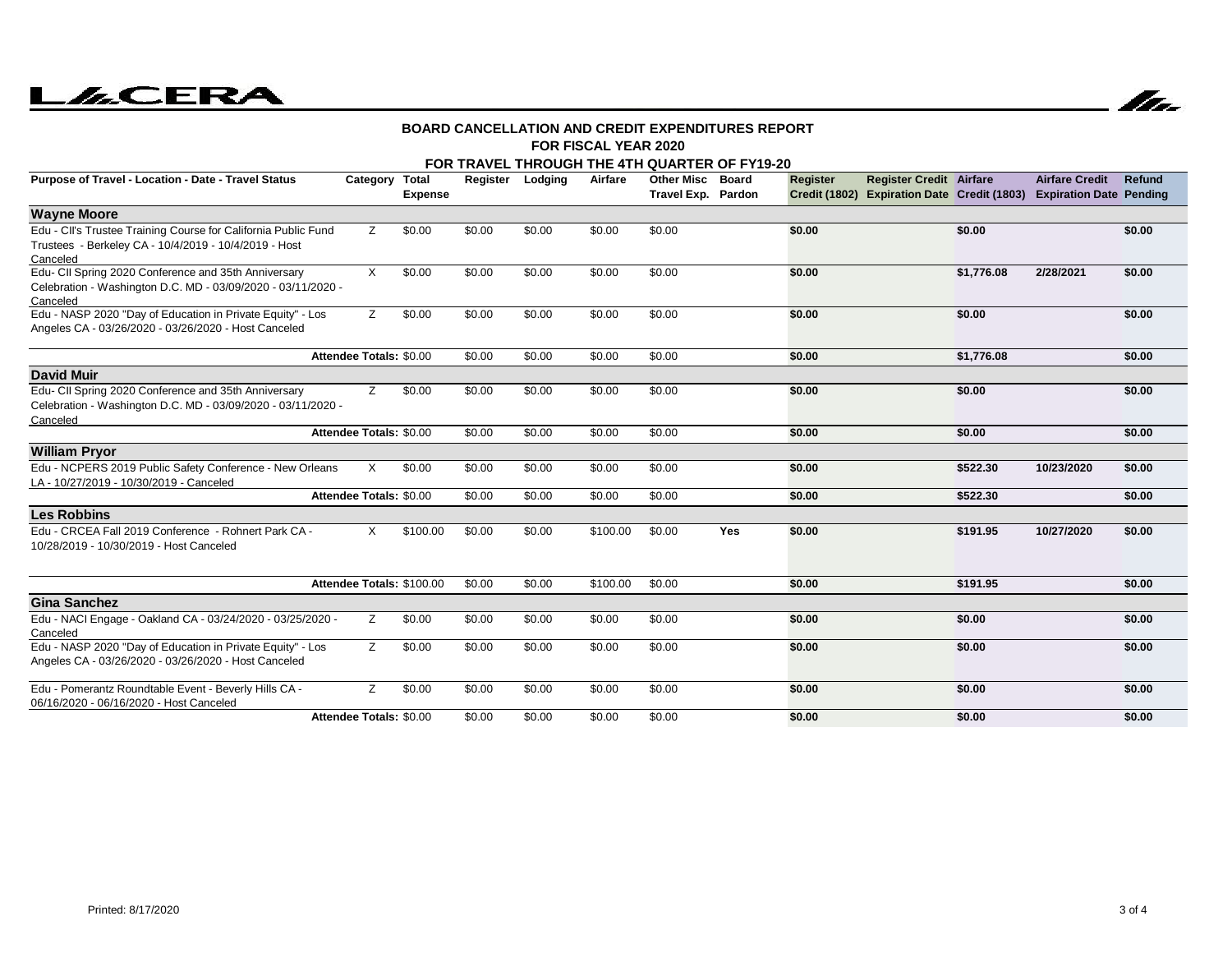# **LILCERA**



#### **FOR FISCAL YEAR 2020BOARD CANCELLATION AND CREDIT EXPENDITURES REPORT**

|                                                                                                                                   |                           |                                      |          |                                                |                   | FOR TRAVEL THROUGH THE 4TH QUARTER OF FY19-20 |            |                 |                                |            |                                                                                              |          |
|-----------------------------------------------------------------------------------------------------------------------------------|---------------------------|--------------------------------------|----------|------------------------------------------------|-------------------|-----------------------------------------------|------------|-----------------|--------------------------------|------------|----------------------------------------------------------------------------------------------|----------|
| Purpose of Travel - Location - Date - Travel Status                                                                               | Category Total            | <b>Expense</b>                       | Register | Lodging                                        | Airfare           | <b>Other Misc</b><br>Travel Exp. Pardon       | Board      | <b>Register</b> | <b>Register Credit Airfare</b> |            | <b>Airfare Credit</b><br>Credit (1802) Expiration Date Credit (1803) Expiration Date Pending | Refund   |
| <b>Herman Santos</b>                                                                                                              |                           |                                      |          |                                                |                   |                                               |            |                 |                                |            |                                                                                              |          |
| Edu - INCA Investments Latin American Investments<br>Conference - Buenos Aires, Argentina - 10/16/2019 -<br>10/17/2019 - Canceled | X                         | \$1,858.15 \$0.00                    |          | \$1,579.75                                     | \$278.40          | \$0.00                                        | <b>Yes</b> | \$0.00          |                                | \$0.00     |                                                                                              | \$0.00   |
| Edu - 2020 ICGN Seoul Conference - Seoul, South Korea -<br>02/25/2020 - 02/28/2020 - Host Canceled                                | X                         | \$45.08                              | \$23.48  | \$0.00                                         | \$21.60           | \$0.00                                        |            | \$0.00          |                                | \$0.00     |                                                                                              | \$0.00   |
| Edu- CII Spring 2020 Conference and 35th Anniversary<br>Celebration - Washington D.C. MD - 03/09/2020 - 03/11/2020 -              | $\times$                  | \$362.20                             | \$0.00   | \$0.00                                         | \$362.20          | \$0.00                                        |            | \$0.00          |                                | \$719.60   | 2/28/2021                                                                                    | \$0.00   |
| Canceled                                                                                                                          |                           |                                      |          |                                                |                   |                                               |            |                 |                                |            |                                                                                              |          |
|                                                                                                                                   |                           |                                      |          |                                                |                   |                                               |            |                 |                                |            |                                                                                              |          |
| Edu - NASP 2020 "Day of Education in Private Equity" - Los<br>Angeles CA - 03/26/2020 - 03/26/2020 - Host Canceled                | z                         | \$0.00                               | \$0.00   | \$0.00                                         | \$0.00            | \$0.00                                        |            | \$0.00          |                                | \$0.00     |                                                                                              | \$0.00   |
| Edu - TBI Med Legal Conference - San Diego CA - 04/02/2020<br>- 04/04/2020 - Host Canceled                                        | X                         | \$299.00                             | \$299.00 | \$0.00                                         | \$0.00            | \$0.00                                        |            | \$0.00          |                                | \$0.00     |                                                                                              | \$299.00 |
|                                                                                                                                   |                           | Attendee Totals: \$2,564.43 \$322.48 |          | \$1,579.75                                     | \$662.20          | \$0.00                                        |            | \$0.00          |                                | \$719.60   |                                                                                              | \$299.00 |
| Gina Zapanta                                                                                                                      |                           |                                      |          |                                                |                   |                                               |            |                 |                                |            |                                                                                              |          |
| Edu - IFEBP 65th Employee Benefits Conference - San Diego<br>CA - 10/20/2019 - 10/23/2019 - Canceled                              | z                         | \$0.00                               | \$0.00   | \$0.00                                         | \$0.00            | \$0.00                                        |            | \$0.00          |                                | \$0.00     |                                                                                              | \$0.00   |
| Edu - NCPERS 2019 Public Safety COnference - New Orleans<br>LA - 10/27/2019 - 10/30/2019 - Canceled                               | Z                         | \$0.00                               | \$0.00   | \$0.00                                         | \$0.00            | \$0.00                                        |            | \$0.00          |                                | \$0.00     |                                                                                              | \$0.00   |
| Edu - TBI Med Legal Conference - San Diego CA - 04/02/2020<br>- 04/04/2020 - Host Canceled                                        | $\times$                  | \$299.00                             | \$299.00 | \$0.00                                         | \$0.00            | \$0.00                                        |            | \$0.00          |                                | \$0.00     |                                                                                              | \$299.00 |
|                                                                                                                                   | Attendee Totals: \$299.00 |                                      | \$299.00 | \$0.00                                         | \$0.00            | \$0.00                                        |            | \$0.00          |                                | \$0.00     |                                                                                              | \$299.00 |
|                                                                                                                                   |                           |                                      |          |                                                |                   |                                               |            |                 |                                |            |                                                                                              |          |
|                                                                                                                                   |                           |                                      |          | Grand Totals: \$4,037.43 \$1,420.48 \$1,579.75 | \$1,037.20 \$0.00 |                                               |            | \$9,760.50      |                                | \$3,209.93 |                                                                                              | \$897.00 |
|                                                                                                                                   |                           |                                      |          |                                                |                   |                                               |            |                 |                                |            |                                                                                              |          |

Category Legend:

X - Canceled events for which expenses have been incurred

Z - Canceled events for which no expenses have been incurred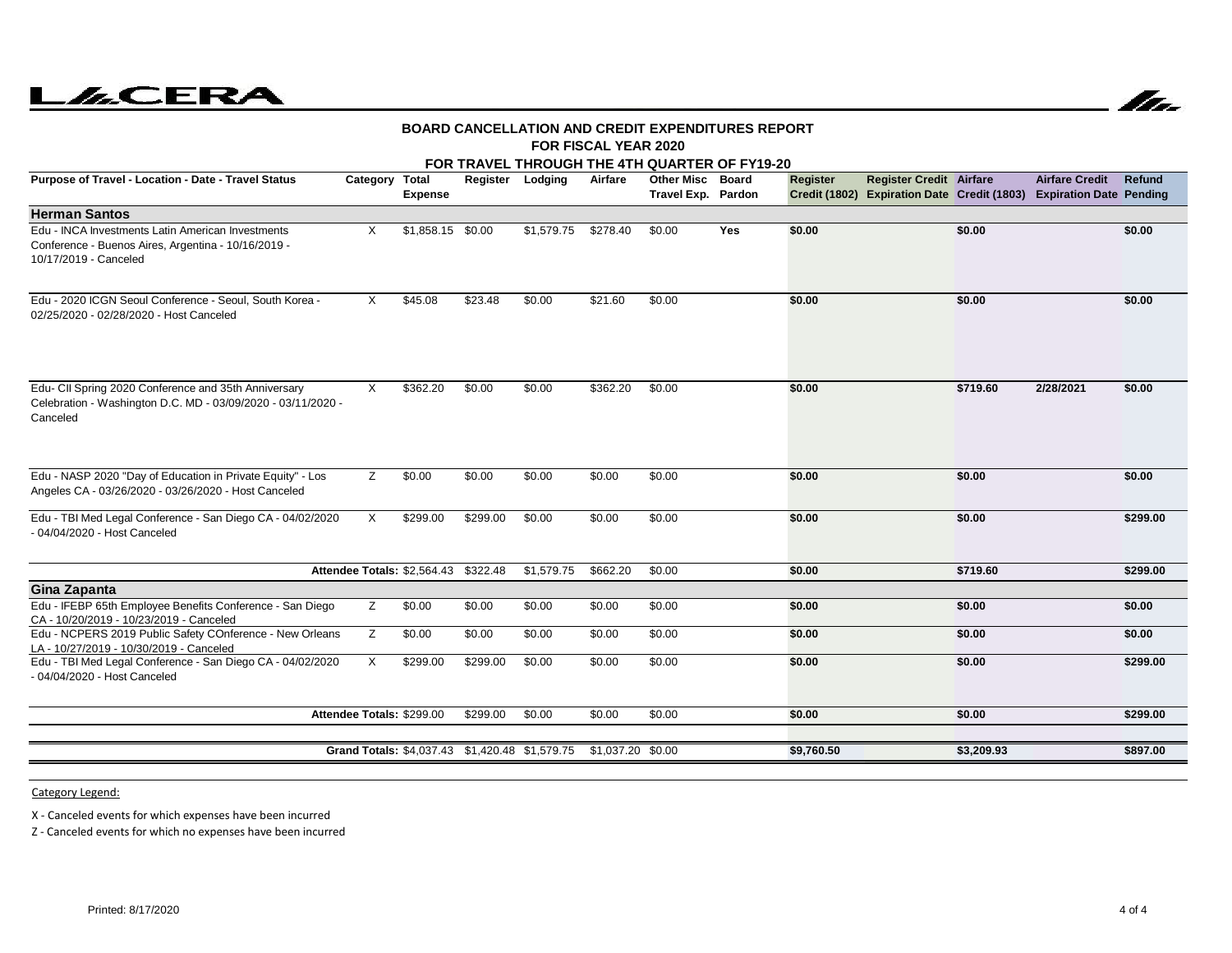In.

## **4TH QUARTER BOARD**

# **EDUCATION AND TRAVEL EXPENDITURE REPORT**

#### **FOR FISCAL YEAR 2020**

| Cat        | <b>Purpose of Travel -</b><br><b>Location - Travel Dates</b>                                                                       | <b>Travel</b><br><b>Status</b> | Total<br><b>Expense</b> | Registration | Lodging    | Airfare               | Ground<br><b>Trans</b> |         | Mileage Porterage | <b>Parking</b> |        | <b>Meals</b> Per Diem | Misc.    |
|------------|------------------------------------------------------------------------------------------------------------------------------------|--------------------------------|-------------------------|--------------|------------|-----------------------|------------------------|---------|-------------------|----------------|--------|-----------------------|----------|
|            | <b>Alan Bernstein</b>                                                                                                              |                                |                         |              |            |                       |                        |         |                   |                |        |                       |          |
| Α          | 1 Edu - PPI 2019 Summer Roundtable -<br>Chicago IL - 07/10/2019 - 07/12/2019                                                       | Attended                       | \$3,214.76              | \$900.00     | \$1,279.67 | \$607.30              | \$176.00               | \$18.79 | \$0.00            | \$0.00         | \$0.00 | \$213.00              | \$20.00  |
|            | 2 Edu - Responsible Investor Annual<br>Conference - New York City NY -<br>12/03/2019 - 12/05/2019                                  | Attended                       | \$7,302.12              | \$866.88     | \$2,259.39 | \$3,491.61            | \$303.24               | \$0.00  | \$0.00            | \$0.00         | \$0.00 | \$318.00              | \$63.00  |
|            | 3 Edu - 2020 SuperReturn Berlin - Berlin,<br>Germany - 02/24/2020 - 02/28/2020                                                     | Attended                       | \$13,240.94             | \$5,815.21   | \$2,059.62 | \$3,892.55            | \$451.38               | \$0.00  | \$0.00            | \$0.00         | \$0.00 | \$704.00              | \$318.18 |
|            | 4 Edu- CII Spring 2020 Conference and<br>35th Anniversary Celebration -<br>Washington D.C. MD - 03/09/2020 -<br>03/11/2020         | Attended                       | \$3,923.76              | \$0.00       | \$1,686.31 | \$1,787.59            | \$124.86               | \$0.00  | \$0.00            | \$0.00         | \$0.00 | \$265.00              | \$60.00  |
| <b>B</b> - | Edu - NACD Southern California Chapter<br>Luncheon - Los Angeles CA - 09/10/2019<br>$-09/10/2019$                                  | Attended                       | \$91.38                 | \$85.00      | \$0.00     | \$0.00                | \$0.00                 | \$6.38  | \$0.00            | \$0.00         | \$0.00 | \$0.00                | \$0.00   |
|            | Edu - 2019 Pension Bridge Alternatives -<br>Beverly Hills CA - 10/28/2019 -<br>10/29/2019                                          | Attended                       | \$678.29                | \$190.51     | \$372.78   | \$0.00                | \$0.00                 | \$0.00  | \$0.00            | \$11.00        | \$0.00 | \$94.00               | \$10.00  |
|            | Edu - NACD Illuminating Data in the<br>Boardroom - Los Angeles CA -<br>10/30/2019 - 10/30/2019                                     | Attended                       | \$85.00                 | \$85.00      | \$0.00     | \$0.00                | \$0.00                 | \$0.00  | \$0.00            | \$0.00         | \$0.00 | \$0.00                | \$0.00   |
|            | Edu - PPI 2020 Winter Roundtable -<br>Pasadena CA - 02/12/2020 - 02/14/2020                                                        | Attended                       | \$1,219.04              | \$1,050.00   | \$0.00     | \$0.00                | \$0.00                 | \$34.04 | \$0.00            | \$36.00        | \$0.00 | \$89.00               | \$10.00  |
|            | Edu - NACD - Directorship Essentials:<br>Risk Oversight - Los Angeles CA -<br>03/05/2020 - 03/05/2020                              | Attended                       | \$499.00                | \$499.00     | \$0.00     | \$0.00                | \$0.00                 | \$0.00  | \$0.00            | \$0.00         | \$0.00 | \$0.00                | \$0.00   |
| $C -$      | Admin - Manager Meetings (Riverside<br>Company, JP Morgan and Clarion<br>Partners) - New York City NY -<br>12/02/2019 - 12/02/2019 | Attended                       | \$758.19                | \$0.00       | \$564.85   | \$0.00                | \$117.34               | \$0.00  | \$0.00            | \$0.00         | \$0.00 | \$71.00               | \$5.00   |
|            | <b>Totals for Alan Bernstein:</b>                                                                                                  |                                | \$31.012.48             | \$9,491.60   | \$8,222.62 | \$9.779.05 \$1.172.82 |                        | \$59.21 | \$0.00            | \$47.00        |        | \$0.00 \$1,754.00     | \$486.18 |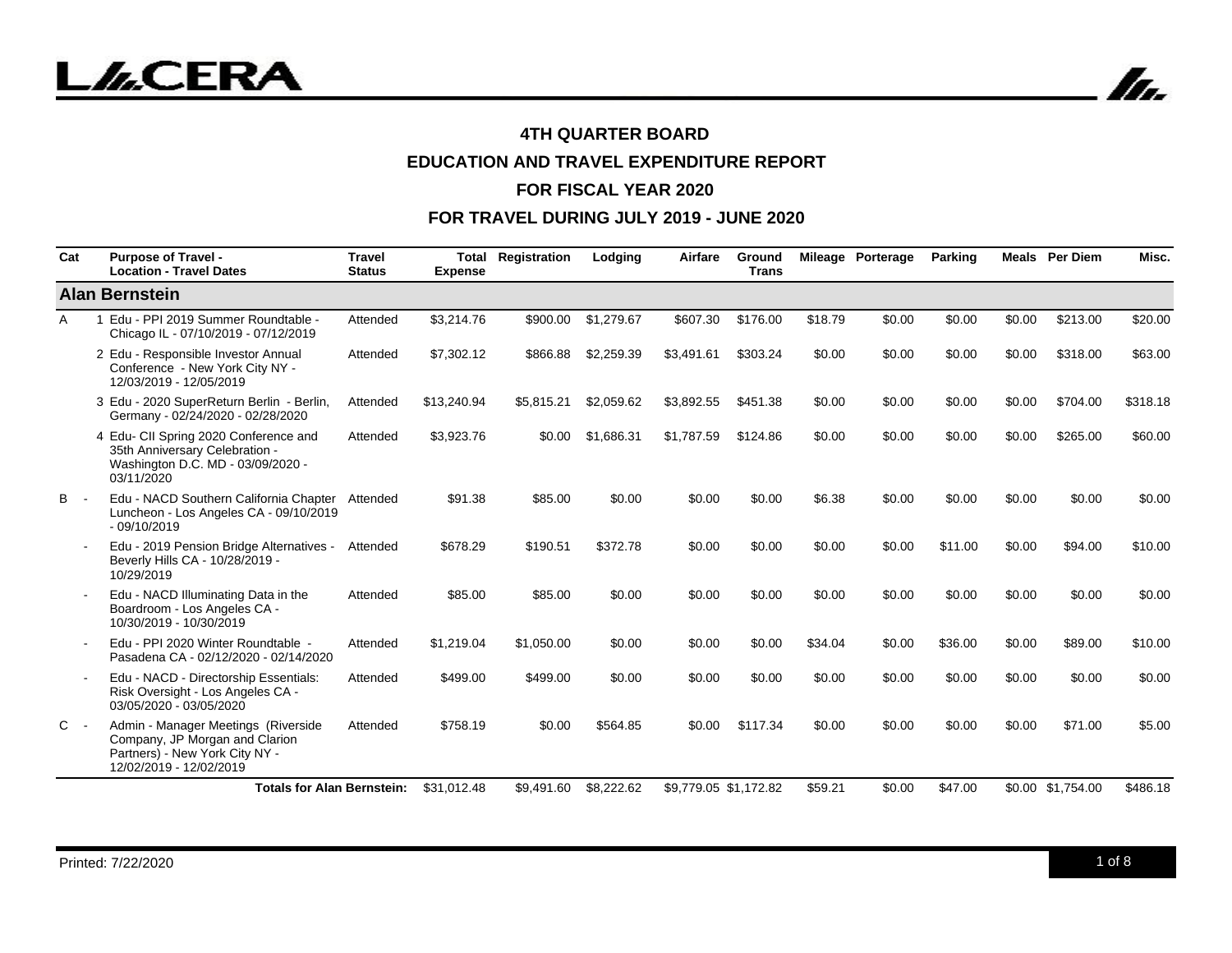In.

## **4TH QUARTER BOARD**

# **EDUCATION AND TRAVEL EXPENDITURE REPORT**

#### **FOR FISCAL YEAR 2020**

| Cat        | <b>Purpose of Travel -</b><br><b>Location - Travel Dates</b>                                                              | <b>Travel</b><br><b>Status</b> | Total<br><b>Expense</b> | Registration | Lodging    | Airfare    | Ground<br><b>Trans</b> |          | Mileage Porterage | <b>Parking</b> |        | <b>Meals</b> Per Diem | Misc.   |
|------------|---------------------------------------------------------------------------------------------------------------------------|--------------------------------|-------------------------|--------------|------------|------------|------------------------|----------|-------------------|----------------|--------|-----------------------|---------|
|            | <b>Vivian Gray</b>                                                                                                        |                                |                         |              |            |            |                        |          |                   |                |        |                       |         |
| A          | Edu - NCPERS 2020 Legislative<br>Conference - Washington D.C. MD -<br>01/26/2020 - 01/28/2020                             | Attended                       | \$3.474.15              | \$565.00     | \$846.04   | \$1.763.40 | \$66.71                | \$0.00   | \$0.00            | \$0.00         | \$0.00 | \$213.00              | \$20.00 |
| <b>B</b> - | Edu - SACRS Public Pension Investment<br>Management Program - Berkeley CA -<br>07/22/2019 - 07/24/2019                    | Attended                       | \$4,132.24              | \$2,500.00   | \$1,106.28 | \$525.96   | \$0.00                 | \$0.00   | \$0.00            | \$0.00         | \$0.00 | \$0.00                | \$0.00  |
|            | Edu - SACRS 2019 Fall Conference -<br>Monterey CA - 11/12/2019 - 11/15/2019                                               | Attended                       | \$1,219.58              | \$120.00     | \$898.32   | \$0.00     | \$0.00                 | \$201.26 | \$0.00            | \$0.00         | \$0.00 | \$0.00                | \$0.00  |
|            | Edu - Toigo Foundation 30th Anniversary<br>- Los Angeles CA - 11/19/2019 -<br>11/19/2019                                  | Attended                       | \$150.90                | \$103.98     | \$0.00     | \$0.00     | \$46.92                | \$0.00   | \$0.00            | \$0.00         | \$0.00 | \$0.00                | \$0.00  |
|            | Admin - SACRS Board & Committee<br>Meeting - San Diego CA - 11/30/2019 -<br>12/03/2019                                    | Attended                       | \$74.82                 | \$0.00       | \$0.00     | \$0.00     | \$0.00                 | \$74.82  | \$0.00            | \$0.00         | \$0.00 | \$0.00                | \$0.00  |
|            | Edu - The Knowledge Group: Opportunity Attended<br>Zone Funds Due Diligence - Los Angeles<br>CA - 12/18/2019 - 12/18/2019 |                                | \$102.47                | \$102.47     | \$0.00     | \$0.00     | \$0.00                 | \$0.00   | \$0.00            | \$0.00         | \$0.00 | \$0.00                | \$0.00  |
|            | Edu - 2020 Vision: Economic Outlook for<br>Markets in the Year Ahead - Los Angeles<br>CA - 01/23/2020 - 01/23/2020        | Attended                       | \$60.00                 | \$60.00      | \$0.00     | \$0.00     | \$0.00                 | \$0.00   | \$0.00            | \$0.00         | \$0.00 | \$0.00                | \$0.00  |
|            | Admin - SACRS Program and Board of<br>Directors Meeting - Sacramento CA -<br>02/10/2020 - 02/11/2020                      | Attended                       | \$432.98                | \$0.00       | \$0.00     | \$343.00   | \$89.98                | \$0.00   | \$0.00            | \$0.00         | \$0.00 | \$0.00                | \$0.00  |
| $X -$      | Edu - TBI Med Legal Conference - San<br>Diego CA - 04/02/2020 - 04/04/2020                                                | Host<br>Canceled               | \$299.00                | \$299.00     | \$0.00     | \$0.00     | \$0.00                 | \$0.00   | \$0.00            | \$0.00         | \$0.00 | \$0.00                | \$0.00  |
|            | Edu - Trustee Leadership Forum (TLF)<br>Trustee Forum - Boston MA - 06/08/2020 Canceled<br>$-06/10/2020$                  | Host                           | \$596.86                | \$0.00       | \$0.00     | \$275.00   | \$0.00                 | \$0.00   | \$0.00            | \$0.00         | \$0.00 | \$0.00                | \$0.00  |
|            | <b>Totals for Vivian Gray:</b>                                                                                            |                                | \$10.221.14             | \$3.750.45   | \$2.850.64 | \$2,907.36 | \$203.61               | \$276.08 | \$0.00            | \$0.00         | \$0.00 | \$213.00              | \$20.00 |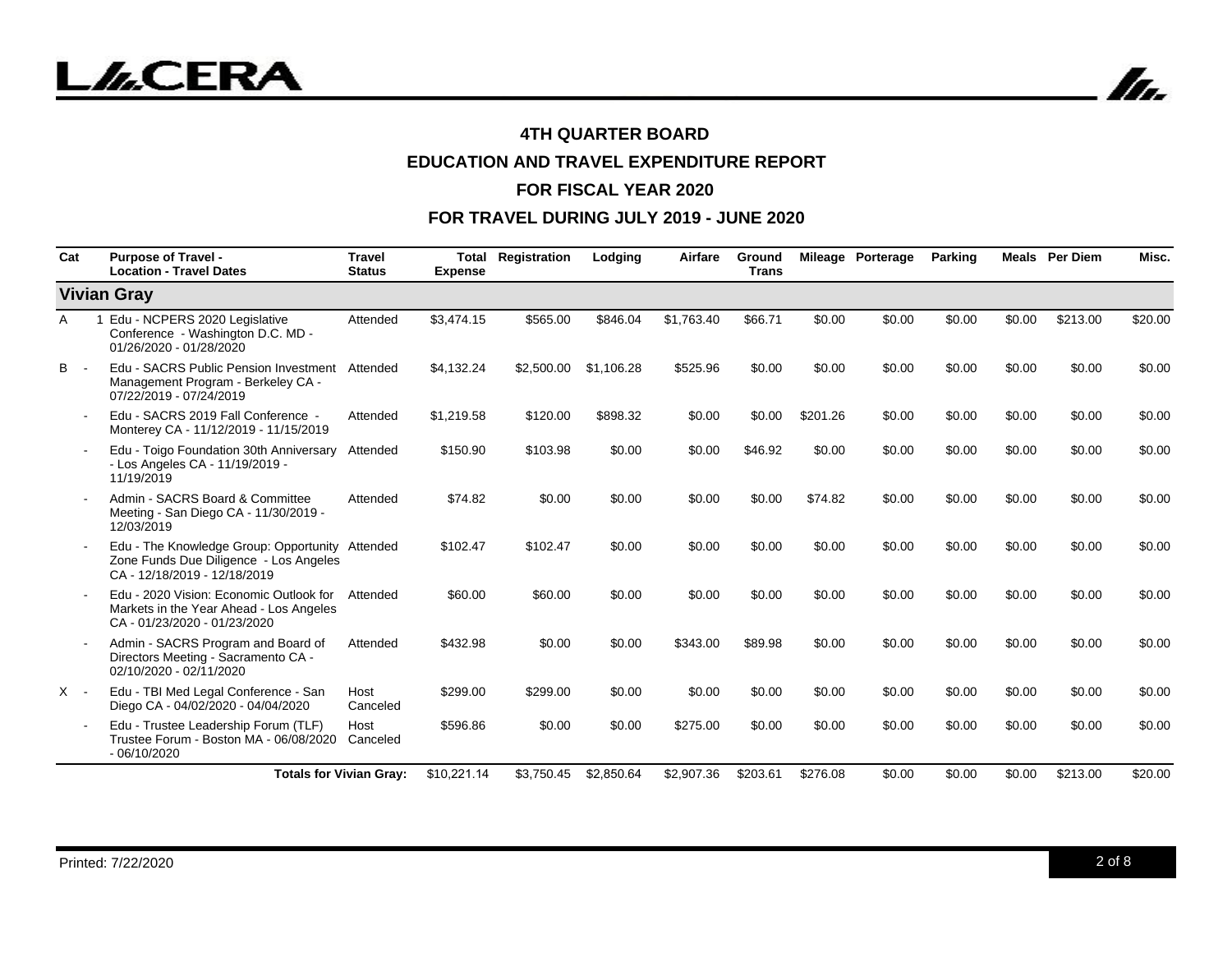

# **EDUCATION AND TRAVEL EXPENDITURE REPORT**

#### **FOR FISCAL YEAR 2020**

| Cat | <b>Purpose of Travel -</b><br><b>Location - Travel Dates</b>                                                             | <b>Travel</b><br><b>Status</b> | Total<br><b>Expense</b> | Registration | Lodging    | Airfare    | Ground<br><b>Trans</b> |         | Mileage Porterage | <b>Parking</b> | Meals  | <b>Per Diem</b> | Misc.   |
|-----|--------------------------------------------------------------------------------------------------------------------------|--------------------------------|-------------------------|--------------|------------|------------|------------------------|---------|-------------------|----------------|--------|-----------------|---------|
|     | <b>David Green</b>                                                                                                       |                                |                         |              |            |            |                        |         |                   |                |        |                 |         |
| A   | Edu - NCPERS 2020 Legislative<br>Conference - Washington D.C. MD -<br>01/26/2020 - 01/28/2020                            | Attended                       | \$2,563.23              | \$515.00     | \$655.22   | \$1,087.56 | \$133.45               | \$0.00  | \$0.00            | \$0.00         | \$0.00 | \$157.00        | \$15.00 |
| B   | Edu - PPI 2020 Winter Roundtable -<br>Pasadena CA - 02/12/2020 - 02/14/2020                                              | Attended                       | \$1.717.91              | \$950.00     | \$650.30   | \$0.00     | \$0.00                 | \$14.61 | \$0.00            | \$70.00        | \$0.00 | \$28.00         | \$5.00  |
|     | Edu - 2020 Fiduciary Investors<br>Symposium Digital - Webinar -<br>06/23/2020 - 06/24/2020                               | Attended                       | \$245.21                | \$245.21     | \$0.00     | \$0.00     | \$0.00                 | \$0.00  | \$0.00            | \$0.00         | \$0.00 | \$0.00          | \$0.00  |
|     |                                                                                                                          | <b>Totals for David Green:</b> | \$4,526.35              | \$1,710.21   | \$1,305.52 | \$1,087.56 | \$133.45               | \$14.61 | \$0.00            | \$70.00        | \$0.00 | \$185.00        | \$20.00 |
|     | <b>Elizabeth Greenwood</b>                                                                                               |                                |                         |              |            |            |                        |         |                   |                |        |                 |         |
| A   | Edu- CII Spring 2020 Conference and<br>35th Anniversary Celebration -<br>Washington D.C. MD - 03/09/2020 -<br>03/11/2020 | Attended                       | \$2,741.57              | \$395.00     | \$1,500.09 | \$778.64   | \$0.00                 | \$0.00  | \$0.00            | \$0.00         | \$0.00 | \$0.00          | \$67.84 |
| B   | Edu - PPI 2020 Winter Roundtable -<br>Pasadena CA - 02/12/2020 - 02/14/2020                                              | Attended                       | \$1,612.24              | \$1,050.00   | \$527.24   | \$0.00     | \$0.00                 | \$0.00  | \$0.00            | \$35.00        | \$0.00 | \$0.00          | \$0.00  |
|     | <b>Totals for Elizabeth Greenwood:</b>                                                                                   |                                | \$4,353.81              | \$1,445.00   | \$2,027.33 | \$778.64   | \$0.00                 | \$0.00  | \$0.00            | \$35.00        | \$0.00 | \$0.00          | \$67.84 |
|     | <b>James Harris</b>                                                                                                      |                                |                         |              |            |            |                        |         |                   |                |        |                 |         |
| в   | Edu - CALAPRS Principles of Pension<br>Governance - Malibu CA - 08/26/2019 -<br>08/29/2019                               | Attended                       | \$3,056.84              | \$3,000.00   | \$0.00     | \$0.00     | \$0.00                 | \$56.84 | \$0.00            | \$0.00         | \$0.00 | \$0.00          | \$0.00  |
|     | Edu - SACRS 2019 Fall Conference -<br>Monterey CA - 11/12/2019 - 11/15/2019                                              | Attended                       | \$793.74                | \$120.00     | \$673.74   | \$0.00     | \$0.00                 | \$0.00  | \$0.00            | \$0.00         | \$0.00 | \$0.00          | \$0.00  |
|     | <b>Totals for James Harris:</b>                                                                                          |                                | \$3,850.58              | \$3,120.00   | \$673.74   | \$0.00     | \$0.00                 | \$56.84 | \$0.00            | \$0.00         | \$0.00 | \$0.00          | \$0.00  |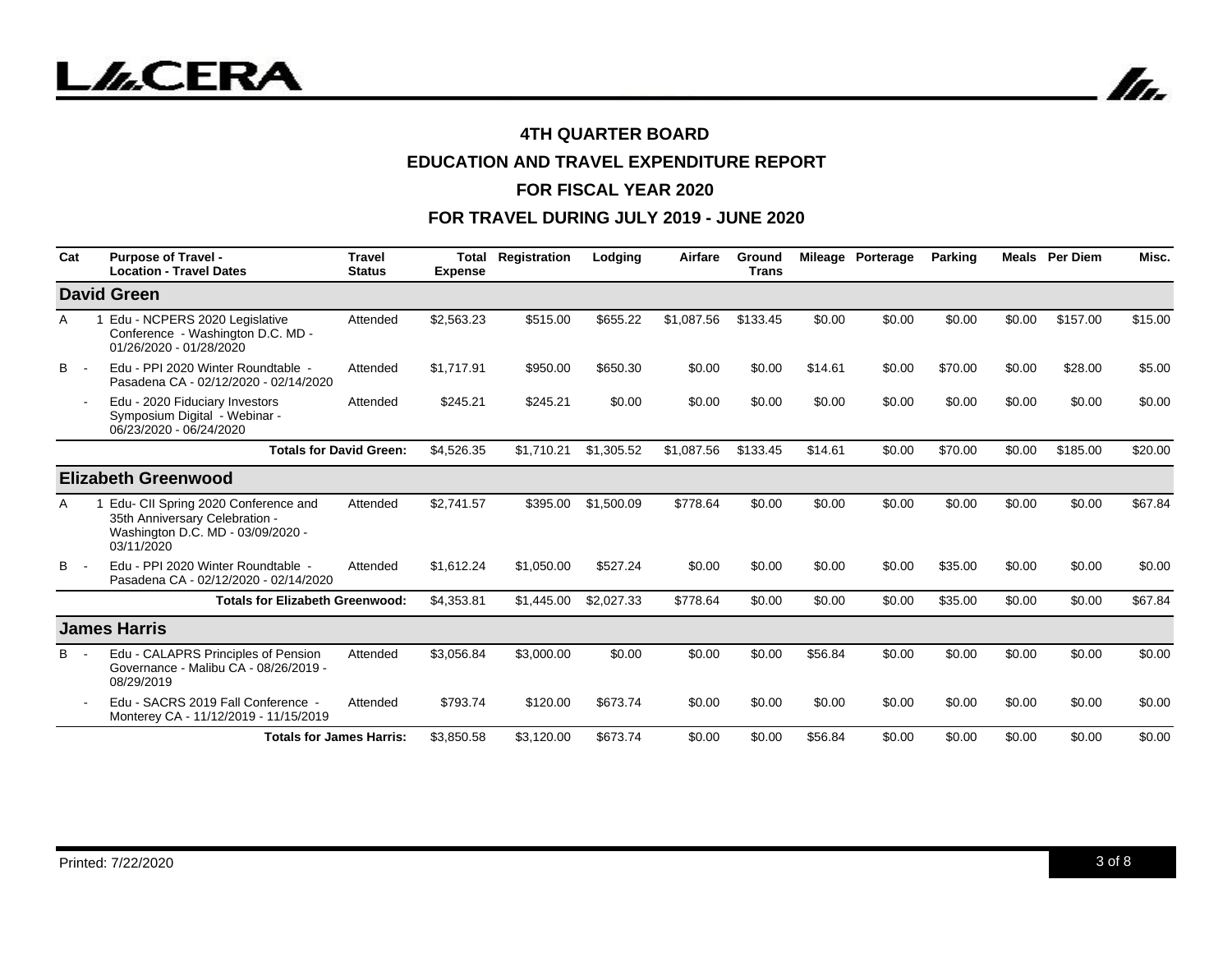

# **EDUCATION AND TRAVEL EXPENDITURE REPORT**

#### **FOR FISCAL YEAR 2020**

| Cat   | <b>Purpose of Travel -</b><br><b>Location - Travel Dates</b>                                                                                               | <b>Travel</b><br><b>Status</b> | Total<br><b>Expense</b> | Registration | Lodging    | Airfare    | Ground<br><b>Trans</b> |         | Mileage Porterage | <b>Parking</b> |        | <b>Meals</b> Per Diem | Misc.    |
|-------|------------------------------------------------------------------------------------------------------------------------------------------------------------|--------------------------------|-------------------------|--------------|------------|------------|------------------------|---------|-------------------|----------------|--------|-----------------------|----------|
|       | <b>Shawn Kehoe</b>                                                                                                                                         |                                |                         |              |            |            |                        |         |                   |                |        |                       |          |
| A     | 1 Edu - IAFCI Annual Training Conference<br>& Exhibitor Show - Raleigh NC -<br>08/26/2019 - 08/30/2019                                                     | Attended                       | \$4,062.81              | \$490.00     | \$574.17   | \$2,712.86 | \$54.02                | \$20.76 | \$0.00            | \$0.00         | \$0.00 | \$191.00              | \$20.00  |
| В     | Edu - KACALP Annual Conference - Los<br>Angeles CA - 10/29/2019 - 10/30/2019                                                                               | Attended                       | \$828.08                | \$424.74     | \$358.34   | \$0.00     | \$0.00                 | \$0.00  | \$0.00            | \$45.00        | \$0.00 | \$0.00                | \$0.00   |
| $X -$ | Edu - National Association of Corporate<br>Directors - Global Board Leaders' Summit<br>- Washington D.C. MD - 09/21/2019 -<br>09/24/2019                   | Canceled                       | \$500.00                | \$500.00     | \$0.00     | \$0.00     | \$0.00                 | \$0.00  | \$0.00            | \$0.00         | \$0.00 | \$0.00                | \$0.00   |
|       | <b>Totals for Shawn Kehoe:</b>                                                                                                                             |                                | \$5,390.89              | \$1,414.74   | \$932.51   | \$2,712.86 | \$54.02                | \$20.76 | \$0.00            | \$45.00        | \$0.00 | \$191.00              | \$20.00  |
|       | <b>Wayne Moore</b>                                                                                                                                         |                                |                         |              |            |            |                        |         |                   |                |        |                       |          |
| A     | Edu - PPI 2019 Summer Roundtable -<br>Chicago IL - 07/10/2019 - 07/12/2019                                                                                 | Attended                       | \$2,297.24              | \$900.00     | \$702.06   | \$480.61   | \$158.57               | \$0.00  | \$0.00            | \$0.00         | \$0.00 | \$56.00               | \$0.00   |
|       | 2 Edu - 2019 Council of Institutional<br>Investors (CII) Fall Conference -<br>Minneapolis MN - 09/16/2019 -<br>09/18/2019                                  | Attended                       | \$1,448.10              | \$0.00       | \$629.82   | \$590.00   | \$108.28               | \$0.00  | \$0.00            | \$0.00         | \$0.00 | \$105.00              | \$15.00  |
|       | 3 Edu - 2019 Pacific Pension Institute<br><b>Executive Seminar and Asia Roundtable</b><br>- Shanghai, China; Hong Kong, China -<br>11/03/2019 - 11/08/2019 | Attended                       | \$12,575.70             | \$4,750,00   | \$1,384.61 | \$5,410.53 | \$200.76               | \$0.00  | \$0.00            | \$0.00         | \$0.00 | \$285.00              | \$544.80 |
| B     | Edu - NAIC 2019 Annual Private Equity & Attended<br>Hedge Fund Conference - Los Angeles<br>CA-10/23/2019 - 10/24/2019                                      |                                | \$578.13                | \$550.00     | \$0.00     | \$0.00     | \$28.13                | \$0.00  | \$0.00            | \$0.00         | \$0.00 | \$0.00                | \$0.00   |
|       | <b>Totals for Wayne Moore:</b>                                                                                                                             |                                | \$16,899.17             | \$6,200.00   | \$2,716.49 | \$6,481.14 | \$495.74               | \$0.00  | \$0.00            | \$0.00         | \$0.00 | \$446.00              | \$559.80 |
|       | <b>Dave Muir</b>                                                                                                                                           |                                |                         |              |            |            |                        |         |                   |                |        |                       |          |
| Α     | Edu - Responsible Investor Annual<br>Conference - New York City NY -<br>12/03/2019 - 12/05/2019                                                            | Attended                       | \$4,242.17              | \$866.88     | \$2,304.36 | \$631.50   | \$208.43               | \$0.00  | \$0.00            | \$0.00         | \$0.00 | \$211.00              | \$20.00  |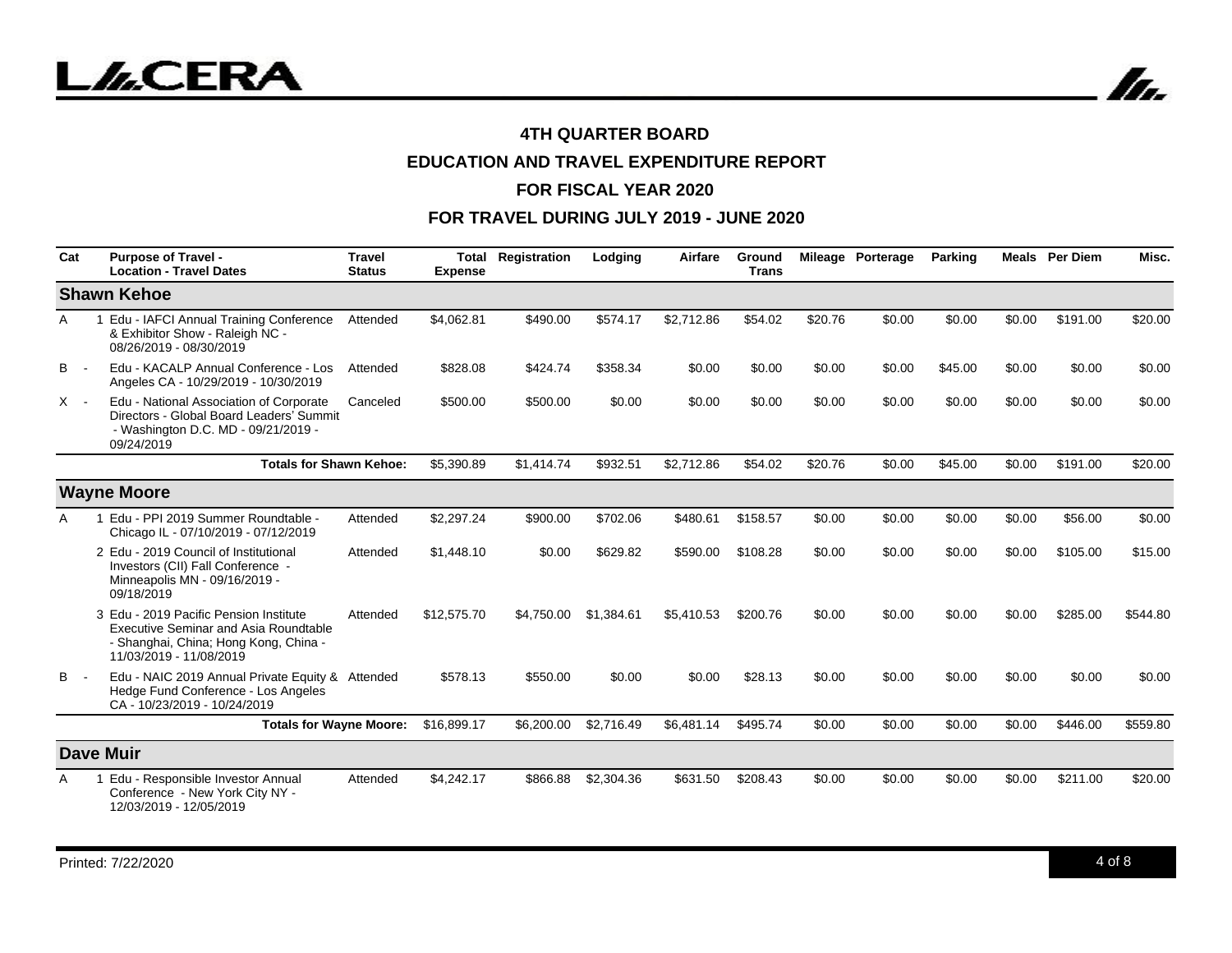

# **EDUCATION AND TRAVEL EXPENDITURE REPORT**

#### **FOR FISCAL YEAR 2020**

| Cat        | <b>Purpose of Travel -</b><br><b>Location - Travel Dates</b>                                                                               | <b>Travel</b><br><b>Status</b> | Total<br><b>Expense</b> | Registration | Lodging    | Airfare    | Ground<br><b>Trans</b> |        | Mileage Porterage | <b>Parking</b> |        | <b>Meals</b> Per Diem | Misc.   |
|------------|--------------------------------------------------------------------------------------------------------------------------------------------|--------------------------------|-------------------------|--------------|------------|------------|------------------------|--------|-------------------|----------------|--------|-----------------------|---------|
|            |                                                                                                                                            | <b>Totals for Dave Muir:</b>   | \$4,242.17              | \$866.88     | \$2,304.36 | \$631.50   | \$208.43               | \$0.00 | \$0.00            | \$0.00         | \$0.00 | \$211.00              | \$20.00 |
|            | <b>Ronald Okum</b>                                                                                                                         |                                |                         |              |            |            |                        |        |                   |                |        |                       |         |
| <b>B</b> - | Edu - 2019 Pension Bridge Alternatives -<br>Beverly Hills CA - 10/28/2019 -<br>10/29/2019                                                  | Attended                       | \$586.96                | \$190.51     | \$341.45   | \$0.00     | \$0.00                 | \$0.00 | \$0.00            | \$55.00        | \$0.00 | \$0.00                | \$0.00  |
|            | Edu - KACALP Annual Conference - Los<br>Angeles CA - 10/29/2019 - 10/30/2019                                                               | Attended                       | \$682.15                | \$225.61     | \$456.54   | \$0.00     | \$0.00                 | \$0.00 | \$0.00            | \$0.00         | \$0.00 | \$0.00                | \$0.00  |
|            | <b>Totals for Ronald Okum:</b>                                                                                                             |                                | \$1,269.11              | \$416.12     | \$797.99   | \$0.00     | \$0.00                 | \$0.00 | \$0.00            | \$55.00        | \$0.00 | \$0.00                | \$0.00  |
|            | <b>Les Robbins</b>                                                                                                                         |                                |                         |              |            |            |                        |        |                   |                |        |                       |         |
| $X -$      | Edu - CRCEA Fall 2019 Conference -<br>Rohnert Park CA - 10/28/2019 -<br>10/30/2019                                                         | Host<br>Canceled               | \$100.00                | \$0.00       | \$0.00     | \$100.00   | \$0.00                 | \$0.00 | \$0.00            | \$0.00         | \$0.00 | \$0.00                | \$0.00  |
|            | <b>Totals for Les Robbins:</b>                                                                                                             |                                | \$100.00                | \$0.00       | \$0.00     | \$100.00   | \$0.00                 | \$0.00 | \$0.00            | \$0.00         | \$0.00 | \$0.00                | \$0.00  |
|            | <b>Gina Sanchez</b>                                                                                                                        |                                |                         |              |            |            |                        |        |                   |                |        |                       |         |
| A          | Edu - Oxford Impact Measurement<br>Program - Oxford, United Kingdom -<br>07/15/2019 - 07/19/2019                                           | Attended                       | \$17,272.06             | \$7,947.07   | \$1,582.87 | \$7.189.83 | \$315.29               | \$0.00 | \$0.00            | \$0.00         | \$0.00 | \$237.00              | \$0.00  |
|            | 2 Edu - 2019 Council of Institutional<br>Investors (CII) Fall Conference -<br>Minneapolis MN - 09/16/2019 -<br>09/18/2019                  | Attended                       | \$1,270.92              | \$0.00       | \$577.40   | \$425.98   | \$110.54               | \$0.00 | \$0.00            | \$0.00         | \$0.00 | \$142.00              | \$15.00 |
|            | 3 Edu - National Association of Corporate<br>Directors - Global Board Leaders' Summit<br>- Washington D.C. MD - 09/21/2019 -<br>09/24/2019 | Attended                       | \$7,800.55              | \$5,295.00   | \$1,672.96 | \$484.59   | \$135.00               | \$0.00 | \$0.00            | \$0.00         | \$0.00 | \$193.00              | \$20.00 |
|            | 4 Edu - NCPERS 2020 Legislative<br>Conference - Washington D.C. MD -<br>01/26/2020 - 01/28/2020                                            | Attended                       | \$2,431.58              | \$565.00     | \$970.05   | \$582.60   | \$177.94               | \$0.00 | \$0.00            | \$0.00         | \$0.00 | \$101.00              | \$34.99 |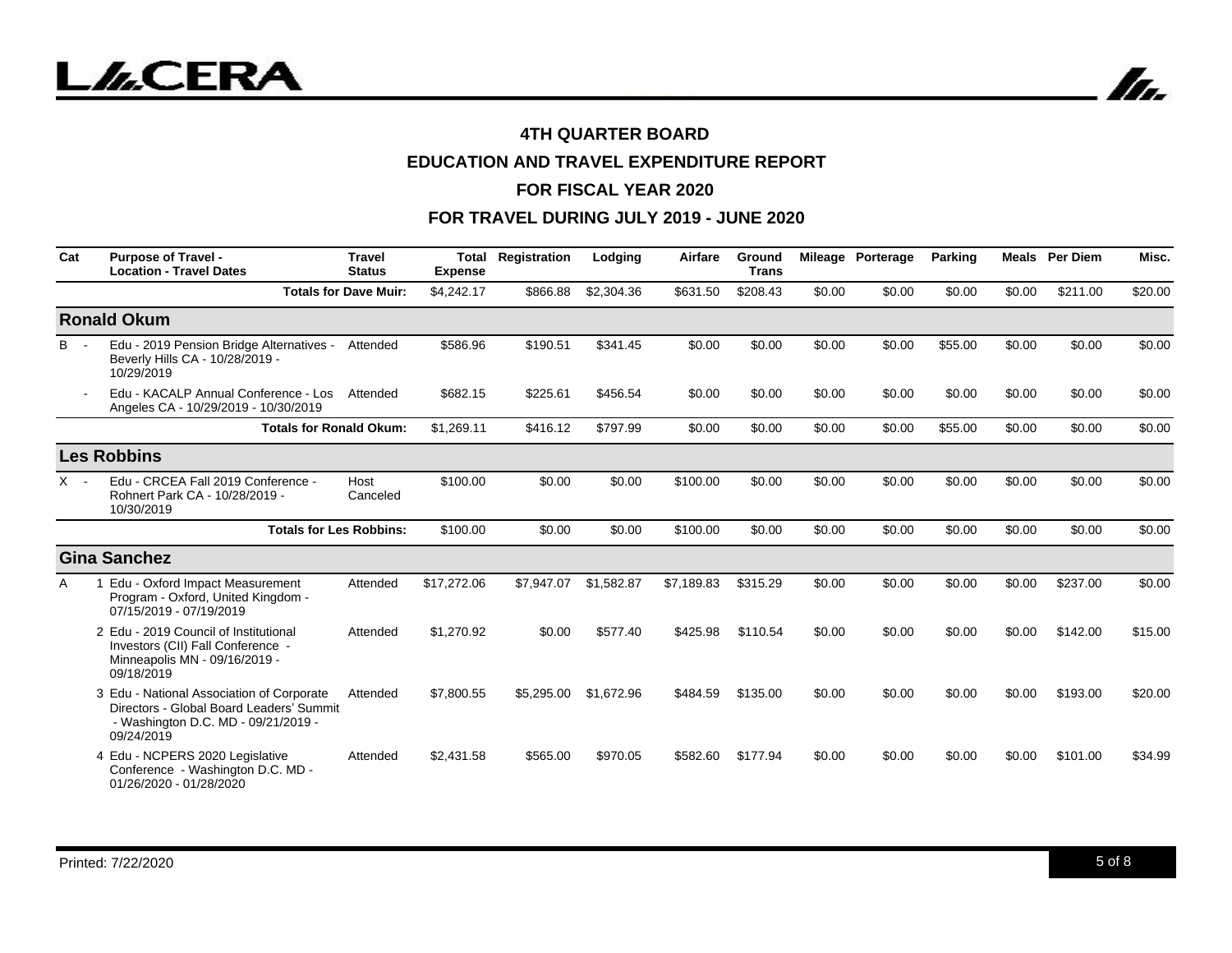In.

## **4TH QUARTER BOARD**

# **EDUCATION AND TRAVEL EXPENDITURE REPORT**

#### **FOR FISCAL YEAR 2020**

| Cat | <b>Purpose of Travel -</b><br><b>Location - Travel Dates</b>                                                                                                                                        | <b>Travel</b><br><b>Status</b> | Total<br><b>Expense</b> | Registration | Lodging    | Airfare               | Ground<br><b>Trans</b> |          | Mileage Porterage | <b>Parking</b> |          | <b>Meals</b> Per Diem | Misc.   |
|-----|-----------------------------------------------------------------------------------------------------------------------------------------------------------------------------------------------------|--------------------------------|-------------------------|--------------|------------|-----------------------|------------------------|----------|-------------------|----------------|----------|-----------------------|---------|
|     | <b>Gina Sanchez</b>                                                                                                                                                                                 |                                |                         |              |            |                       |                        |          |                   |                |          |                       |         |
| B   | Edu - 2019 Western North American PRI<br>Symposium - Los Angeles CA -<br>10/24/2019 - 10/24/2019                                                                                                    | Attended                       | \$164.00                | \$120.00     | \$0.00     | \$0.00                | \$0.00                 | \$0.00   | \$0.00            | \$44.00        | \$0.00   | \$0.00                | \$0.00  |
|     | Edu - 2019 Pension Bridge Alternatives - Attended<br>Beverly Hills CA - 10/28/2019 -<br>10/29/2019                                                                                                  |                                | \$325.81                | \$190.51     | \$0.00     | \$0.00                | \$0.00                 | \$0.00   | \$0.00            | \$40.00        | \$95.30  | \$0.00                | \$0.00  |
|     | Edu - 2019 RFKennedy Human Rights<br>Compass Conference - West Hollywood<br>CA - 10/29/2019 - 10/30/2019                                                                                            | Attended                       | \$185.71                | \$162.00     | \$0.00     | \$0.00                | \$0.00                 | \$0.00   | \$0.00            | \$0.00         | \$23.71  | \$0.00                | \$0.00  |
|     | Edu - SACRS 2019 Fall Conference -<br>Monterey CA - 11/12/2019 - 11/15/2019                                                                                                                         | Attended                       | \$1.752.57              | \$120.00     | \$701.61   | \$395.60              | \$330.36               | \$0.00   | \$0.00            | \$45.00        | \$52.00  | \$108.00              | \$0.00  |
|     | Edu - Pension Bridge ESG Summit 2020 - Attended<br>San Diego CA - 02/10/2020 - 02/11/2020                                                                                                           |                                | \$1,120.64              | \$190.51     | \$545.58   | \$0.00                | \$0.00                 | \$157.55 | \$0.00            | \$120.00       | \$0.00   | \$97.00               | \$10.00 |
|     | Edu - PPI 2020 Winter Roundtable -<br>Pasadena CA - 02/12/2020 - 02/14/2020                                                                                                                         | Attended                       | \$988.31                | \$950.00     | \$0.00     | \$0.00                | \$0.00                 | \$22.31  | \$0.00            | \$16.00        | \$0.00   | \$0.00                | \$0.00  |
|     | <b>Totals for Gina Sanchez:</b>                                                                                                                                                                     |                                | \$33,312.15             | \$15,540.09  | \$6,050.47 | \$9,078.60 \$1,069.13 |                        | \$179.86 | \$0.00            | \$265.00       | \$171.01 | \$878.00              | \$79.99 |
|     | <b>Herman Santos</b>                                                                                                                                                                                |                                |                         |              |            |                       |                        |          |                   |                |          |                       |         |
| A   | Edu - 2019 Latin America Private Equity<br>& Venture Capital Association Summit<br>and Investor Roundtable and LAVCA<br>Venture Investors Annual Meeting - New<br>York NY - 09/23/2019 - 09/26/2019 | Attended                       | \$4,239.36              | \$0.00       | \$2,633.09 | \$583.30              | \$140.67               | \$55.68  | \$0.00            | \$136.62       | \$393.00 | \$267.00              | \$30.00 |
|     | 2 Edu - Responsible Investor Annual<br>Conference - New York City NY -<br>12/03/2019 - 12/05/2019                                                                                                   | Attended                       | \$4,857.91              | \$866.88     | \$2,079.54 | \$1,294.29            | \$164.38               | \$54.52  | \$0.00            | \$108.30       | \$0.00   | \$250.00              | \$40.00 |
|     | 3 Edu - NCPERS 2020 Legislative<br>Conference - Washington D.C. MD -<br>01/26/2020 - 01/28/2020                                                                                                     | Attended                       | \$3,316.86              | \$565.00     | \$846.04   | \$1,578.00            | \$91.11                | \$17.71  | \$0.00            | \$0.00         | \$0.00   | \$194.00              | \$25.00 |
| в   | Edu - SACRS 2019 Fall Conference -<br>Monterey CA - 11/12/2019 - 11/15/2019                                                                                                                         | Attended                       | \$1,406.14              | \$120.00     | \$673.74   | \$0.00                | \$24.24                | \$407.16 | \$0.00            | \$0.00         | \$0.00   | \$161.00              | \$20.00 |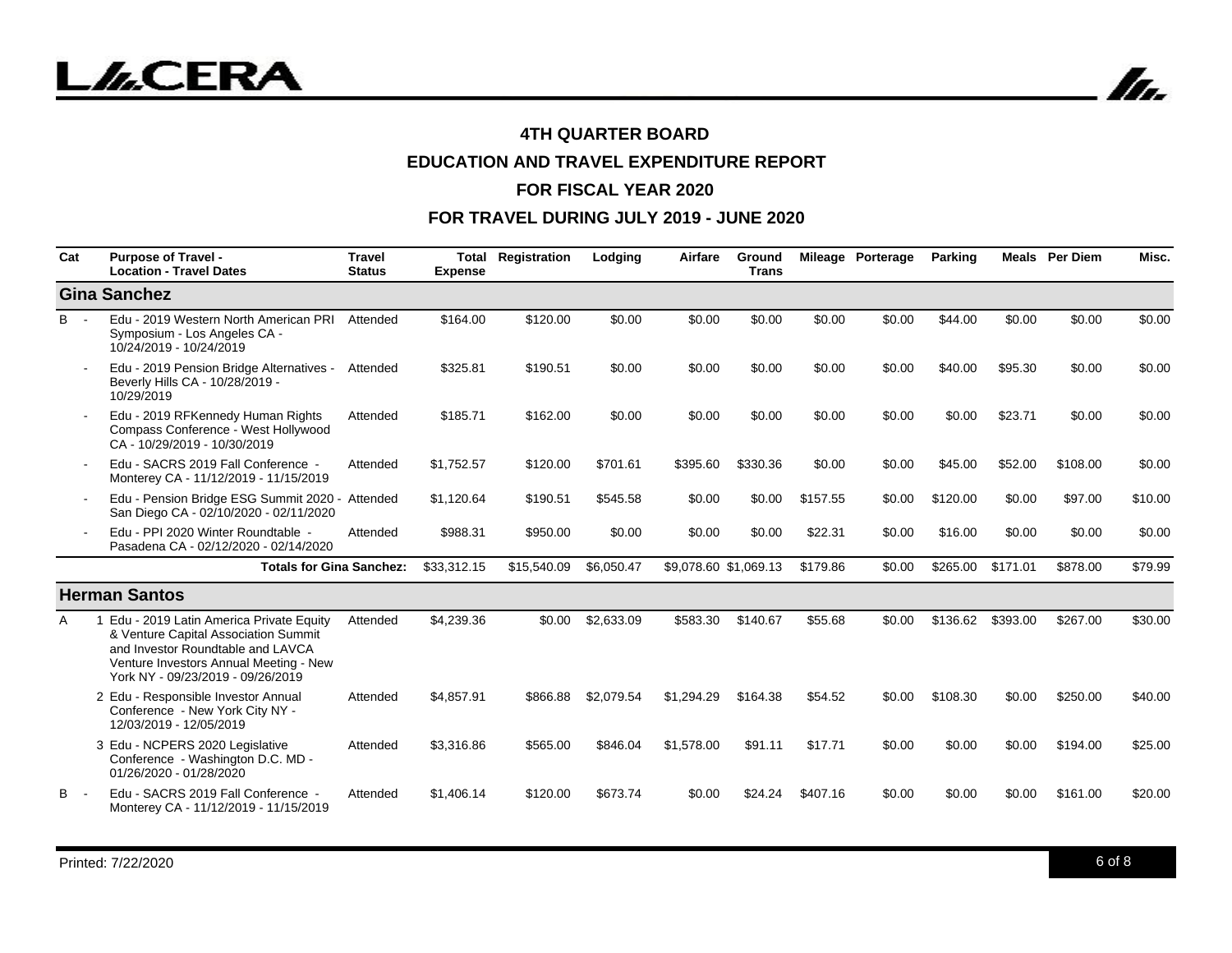In.

## **4TH QUARTER BOARD**

# **EDUCATION AND TRAVEL EXPENDITURE REPORT**

#### **FOR FISCAL YEAR 2020**

| Cat   | <b>Purpose of Travel -</b><br><b>Location - Travel Dates</b>                                                             | <b>Travel</b><br><b>Status</b> | Total<br><b>Expense</b> | Registration | Lodging    | Airfare    | Ground<br><b>Trans</b> |          | Mileage Porterage | <b>Parking</b> |          | <b>Meals</b> Per Diem | Misc.    |
|-------|--------------------------------------------------------------------------------------------------------------------------|--------------------------------|-------------------------|--------------|------------|------------|------------------------|----------|-------------------|----------------|----------|-----------------------|----------|
|       | <b>Herman Santos</b>                                                                                                     |                                |                         |              |            |            |                        |          |                   |                |          |                       |          |
| $B -$ | Edu - Toigo Foundation 30th Anniversary<br>- Los Angeles CA - 11/19/2019 -<br>11/19/2019                                 | Attended                       | \$158.73                | \$103.98     | \$0.00     | \$0.00     | \$0.00                 | \$54.75  | \$0.00            | \$0.00         | \$0.00   | \$0.00                | \$0.00   |
|       | Edu - PPI 2020 Winter Roundtable -<br>Pasadena CA - 02/12/2020 - 02/14/2020                                              | Attended                       | \$1.657.85              | \$950.00     | \$595.91   | \$0.00     | \$0.00                 | \$76.94  | \$0.00            | \$35.00        | \$0.00   | \$0.00                | \$0.00   |
| $X -$ | Edu - INCA Investments Latin American<br>Investments Conference - Buenos Aires.<br>Argentina - 10/16/2019 - 10/17/2019   | Canceled                       | \$1,858.15              | \$0.00       | \$1,579.75 | \$278.40   | \$0.00                 | \$0.00   | \$0.00            | \$0.00         | \$0.00   | \$0.00                | \$0.00   |
|       | Edu - 2020 ICGN Seoul Conference -<br>Seoul, South Korea - 02/25/2020 -<br>02/28/2020                                    | Host<br>Canceled               | \$45.08                 | \$23.48      | \$0.00     | \$21.60    | \$0.00                 | \$0.00   | \$0.00            | \$0.00         | \$0.00   | \$0.00                | \$0.00   |
|       | Edu- CII Spring 2020 Conference and<br>35th Anniversary Celebration -<br>Washington D.C. MD - 03/09/2020 -<br>03/11/2020 | Canceled                       | \$362.20                | \$0.00       | \$0.00     | \$362.20   | \$0.00                 | \$0.00   | \$0.00            | \$0.00         | \$0.00   | \$0.00                | \$0.00   |
|       | Edu - TBI Med Legal Conference - San<br>Diego CA - 04/02/2020 - 04/04/2020                                               | Host<br>Canceled               | \$299.00                | \$299.00     | \$0.00     | \$0.00     | \$0.00                 | \$0.00   | \$0.00            | \$0.00         | \$0.00   | \$0.00                | \$0.00   |
|       | <b>Totals for Herman Santos:</b>                                                                                         |                                | \$18,201.28             | \$2,928.34   | \$8,408.07 | \$4,117.79 | \$420.40               | \$666.76 | \$0.00            | \$279.92       | \$393.00 | \$872.00              | \$115.00 |
|       | Gina Zapanta                                                                                                             |                                |                         |              |            |            |                        |          |                   |                |          |                       |          |
| B.    | Edu - SACRS Public Pension Investment<br>Management Program - Berkeley CA -<br>07/22/2019 - 07/24/2019                   | Attended                       | \$4,412.71              | \$2,500.00   | \$1,089.24 | \$487.30   | \$171.85               | \$31.32  | \$0.00            | \$133.00       | \$0.00   | \$0.00                | \$0.00   |
|       | Edu - Network Ethnic Physician<br>Organizations (NEPO) Summit -<br>Pasadena CA - 08/23/2019 - 08/24/2019                 | Attended                       | \$299.00                | \$299.00     | \$0.00     | \$0.00     | \$0.00                 | \$0.00   | \$0.00            | \$0.00         | \$0.00   | \$0.00                | \$0.00   |
| X -   | Edu - TBI Med Legal Conference - San<br>Diego CA - 04/02/2020 - 04/04/2020                                               | Host<br>Canceled               | \$299.00                | \$299.00     | \$0.00     | \$0.00     | \$0.00                 | \$0.00   | \$0.00            | \$0.00         | \$0.00   | \$0.00                | \$0.00   |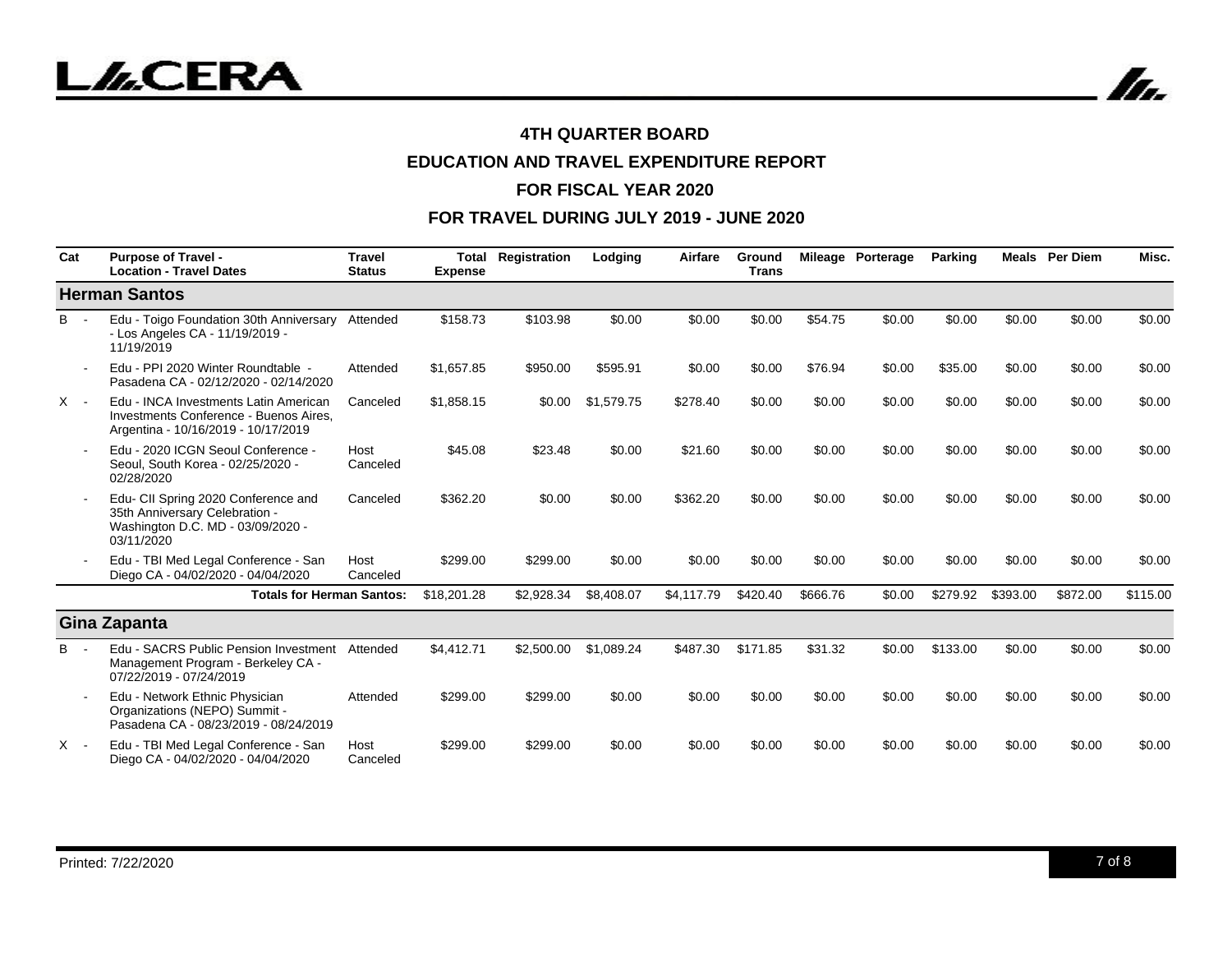



## **EDUCATION AND TRAVEL EXPENDITURE REPORT**

### **FOR FISCAL YEAR 2020**

#### **FOR TRAVEL DURING JULY 2019 - JUNE 2020**

| Cat            | <b>Purpose of Travel -</b><br><b>Location - Travel Dates</b> | Travel<br><b>Status</b>           | <b>Expense</b> | <b>Total Registration</b> | Lodaina               | Airfare                                                   | Ground<br>Trans   |         | Mileage Porterage | Parking  |        | Meals Per Diem                          | Misc.  |
|----------------|--------------------------------------------------------------|-----------------------------------|----------------|---------------------------|-----------------------|-----------------------------------------------------------|-------------------|---------|-------------------|----------|--------|-----------------------------------------|--------|
|                |                                                              | <b>Totals for Gina Zapanta:</b>   | \$5.010.71     |                           | \$3,098.00 \$1,089.24 |                                                           | \$487.30 \$171.85 | \$31.32 | \$0.00            | \$133.00 | \$0.00 | \$0.00                                  | \$0.00 |
| <b>Cnt: 19</b> |                                                              | <b>Grand Totals: \$138,389.84</b> |                |                           |                       | \$49,981.43 \$37,378.98 \$38,161.80 \$3,929.45 \$1,305.44 |                   |         | \$0.00            |          |        | \$929.92 \$564.01 \$4,750.00 \$1,388.81 |        |

Category Legend:

A - Pre-Approved/Board Approved

B - Educational Conferences and Administrative Meetings in CA where total cost is no more than \$2,000 or international prerequisite conferences per 705.00 A. 8.

C - Second of two conferences and/or meetings counted as one conference per Section 705.00.A.1 of the Travel Policy

X - Canceled events for which expenses have been incurred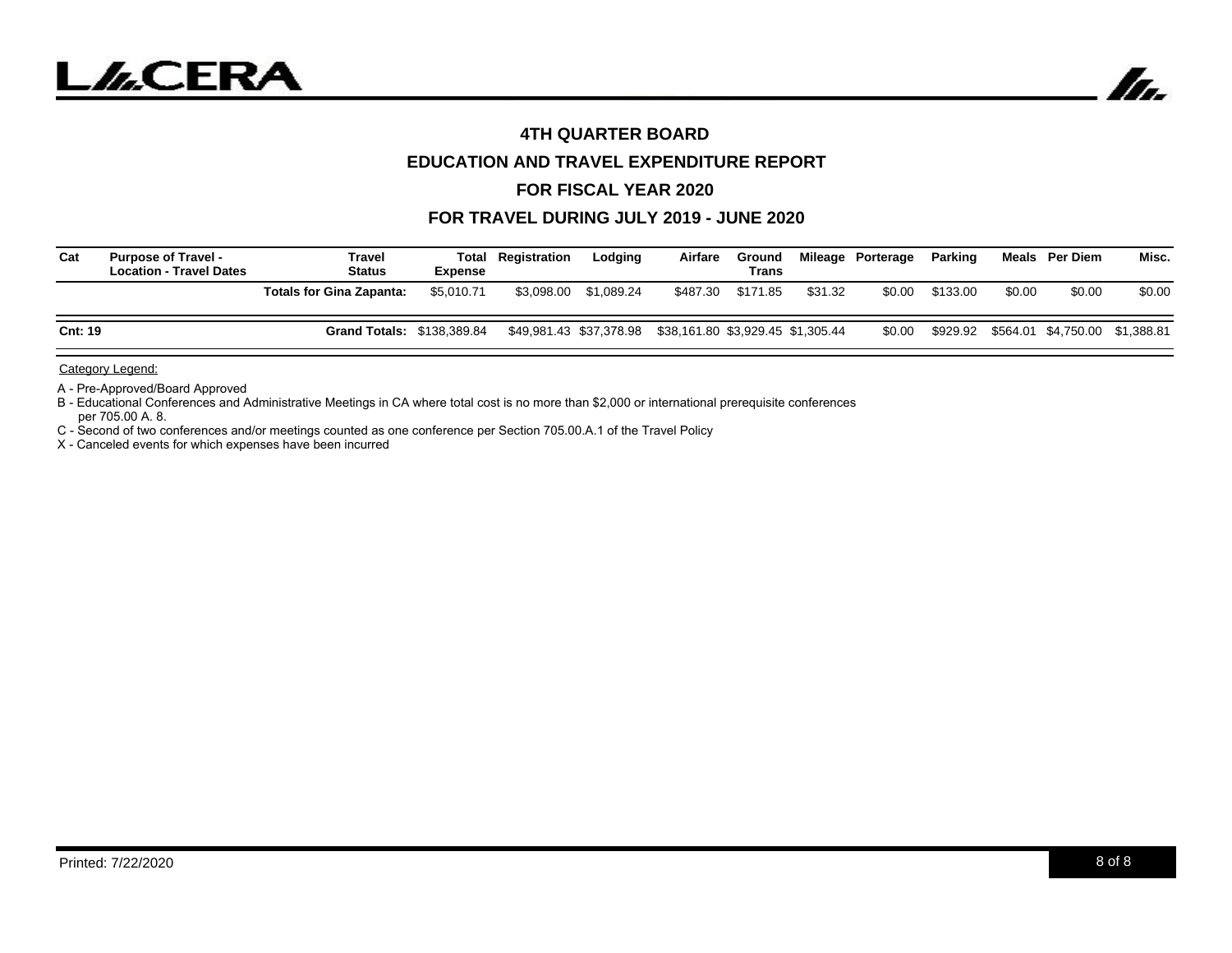



# **EDUCATION AND TRAVEL EXPENDITURE REPORT**

#### **FOR FISCAL YEAR 2020**

| <b>Attendee</b>    | <b>Purpose of Travel -</b><br><b>Location - Travel Dates</b>                                                                     | <b>Travel</b><br><b>Status</b> | <b>Total</b><br><b>Expense</b> | Registration | Lodging    | Airfare    | Ground<br><b>Trans</b> | <b>Mileage</b> | Porterage | Parking  | <b>Meals</b> | <b>Per Diem</b> | Misc.   |
|--------------------|----------------------------------------------------------------------------------------------------------------------------------|--------------------------------|--------------------------------|--------------|------------|------------|------------------------|----------------|-----------|----------|--------------|-----------------|---------|
|                    | <b>Administrative Services</b>                                                                                                   |                                |                                |              |            |            |                        |                |           |          |              |                 |         |
| Dana Brooks        | Edu - SACRS 2019<br>Fall Conference -<br>Monterey CA -<br>$11/12/2019 -$<br>11/15/2019                                           | Attended                       | \$1,631.67                     | \$120.00     | \$673.74   | \$638.91   | \$0.00                 | \$27.78        | \$0.00    | \$52.00  | \$48.24      | \$56.00         | \$15.00 |
|                    | <b>Totals for Dana Brooks:</b>                                                                                                   |                                | \$1,631.67                     | \$120.00     | \$673.74   | \$638.91   | \$0.00                 | \$27.78        | \$0.00    | \$52.00  | \$48.24      | \$56.00         | \$15.00 |
| Holly<br>Henderson | Edu - GFOA<br><b>Budgeting Best</b><br><b>Practices: Budget</b><br>Monitoring -<br>Sacramento CA -<br>09/16/2019 -<br>09/18/2019 | Attended                       | \$2,848.10                     | \$1,004.50   | \$1,269.45 | \$204.96   | \$89.19                | \$0.00         | \$0.00    | \$0.00   | \$0.00       | \$255.00        | \$25.00 |
|                    | <b>Totals for Holly Henderson:</b>                                                                                               |                                | \$2,848.10                     | \$1,004.50   | \$1,269.45 | \$204.96   | \$89.19                | \$0.00         | \$0.00    | \$0.00   | \$0.00       | \$255.00        | \$25.00 |
| Kimberly<br>Hines  | Edu - GFOA<br><b>Budgeting Best</b><br>Practices: Budget<br>Monitoring -<br>Sacramento CA -<br>09/16/2019 -<br>09/18/2019        | Attended                       | \$3,510.52                     | \$1,088.50   | \$1,428.56 | \$404.96   | \$273.50               | \$0.00         | \$0.00    | \$35.00  | \$0.00       | \$255.00        | \$25.00 |
|                    | Edu - SACRS 2019<br>2<br>Fall Conference -<br>Monterey CA -<br>11/12/2019 -<br>11/15/2019                                        | Attended                       | \$1,529.86                     | \$120.00     | \$673.74   | \$510.60   | \$0.00                 | \$0.00         | \$10.00   | \$94.22  | \$92.30      | \$19.00         | \$10.00 |
|                    | <b>Totals for Kimberly Hines:</b>                                                                                                |                                | \$5,040.38                     | \$1,208.50   | \$2,102.30 | \$915.56   | \$273.50               | \$0.00         | \$10.00   | \$129.22 | \$92.30      | \$274.00        | \$35.00 |
| <b>Cnt: 4</b>      | <b>Totals for Administrative Services:</b>                                                                                       |                                | \$9,520.15                     | \$2,333.00   | \$4,045.49 | \$1.759.43 | \$362.69               | \$27.78        | \$10.00   | \$181.22 | \$140.54     | \$585.00        | \$75.00 |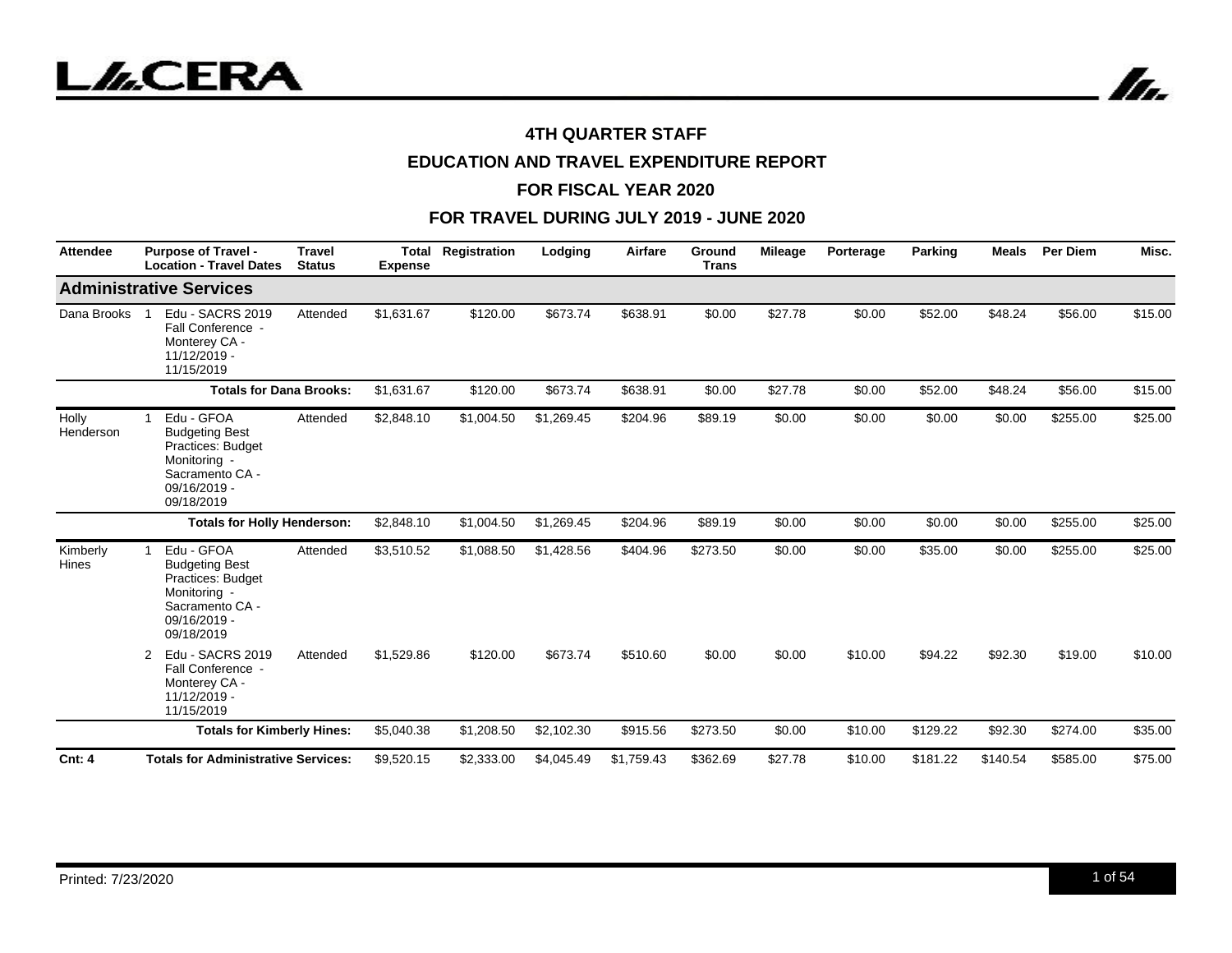



# **EDUCATION AND TRAVEL EXPENDITURE REPORT**

#### **FOR FISCAL YEAR 2020**

| <b>Attendee</b>       | <b>Purpose of Travel -</b><br><b>Location - Travel Dates</b>                                                                 | <b>Travel</b><br><b>Status</b> | <b>Total</b><br><b>Expense</b> | Registration | Lodging    | Airfare  | <b>Ground</b><br><b>Trans</b> | <b>Mileage</b> | Porterage | <b>Parking</b> | Meals   | Per Diem | Misc.   |
|-----------------------|------------------------------------------------------------------------------------------------------------------------------|--------------------------------|--------------------------------|--------------|------------|----------|-------------------------------|----------------|-----------|----------------|---------|----------|---------|
| <b>Benefits</b>       |                                                                                                                              |                                |                                |              |            |          |                               |                |           |                |         |          |         |
| Sylvia Botros         | Edu - IIA Institute of<br>Internal Auditors 2019<br>International<br>Conference - Anaheim<br>CA - 07/07/2019 -<br>07/10/2019 | Attended                       | \$1,597.38                     | \$1,400.00   | \$0.00     | \$0.00   | \$0.00                        | \$143.38       | \$0.00    | \$54.00        | \$0.00  | \$0.00   | \$0.00  |
|                       | <b>Totals for Sylvia Botros:</b>                                                                                             |                                | \$1,597.38                     | \$1,400.00   | \$0.00     | \$0.00   | \$0.00                        | \$143.38       | \$0.00    | \$54.00        | \$0.00  | \$0.00   | \$0.00  |
| Louis Gittens         | Edu - SACRS 2019<br>Fall Conference -<br>Monterey CA -<br>11/12/2019 -<br>11/15/2019                                         | Attended                       | \$1,086.68                     | \$120.00     | \$673.74   | \$122.96 | \$56.93                       | \$22.16        | \$0.00    | \$48.00        | \$42.89 | \$0.00   | \$0.00  |
|                       | <b>Totals for Louis Gittens:</b>                                                                                             |                                | \$1,086.68                     | \$120.00     | \$673.74   | \$122.96 | \$56.93                       | \$22.16        | \$0.00    | \$48.00        | \$42.89 | \$0.00   | \$0.00  |
| Dmitriy<br>Khaytovich | Edu - CALAPRS<br>1<br>Benefits Roundtable -<br>Oakland CA -<br>09/20/2019 -<br>09/20/2019                                    | Attended                       | \$872.73                       | \$125.00     | \$297.77   | \$347.96 | \$0.00                        | \$0.00         | \$0.00    | \$24.00        | \$0.00  | \$73.00  | \$5.00  |
|                       | Edu - SACRS 2019<br>2<br>Fall Conference -<br>Monterey CA -<br>11/12/2019 -<br>11/15/2019                                    | Attended                       | \$1,292.70                     | \$120.00     | \$789.81   | \$122.96 | \$56.93                       | \$0.00         | \$0.00    | \$93.00        | \$0.00  | \$90.00  | \$20.00 |
|                       | <b>Totals for Dmitriy Khaytovich:</b>                                                                                        |                                | \$2,165.43                     | \$245.00     | \$1,087.58 | \$470.92 | \$56.93                       | \$0.00         | \$0.00    | \$117.00       | \$0.00  | \$163.00 | \$25.00 |
| Theodore<br>King      | Edu - SACRS 2019<br>Fall Conference -<br>Monterey CA -<br>11/12/2019 -<br>11/15/2019                                         | Attended                       | \$1,448.26                     | \$120.00     | \$789.81   | \$417.60 | \$55.75                       | \$0.00         | \$0.00    | \$0.00         | \$65.10 | \$0.00   | \$0.00  |
|                       | <b>Totals for Theodore King:</b>                                                                                             |                                | \$1,448.26                     | \$120.00     | \$789.81   | \$417.60 | \$55.75                       | \$0.00         | \$0.00    | \$0.00         | \$65.10 | \$0.00   | \$0.00  |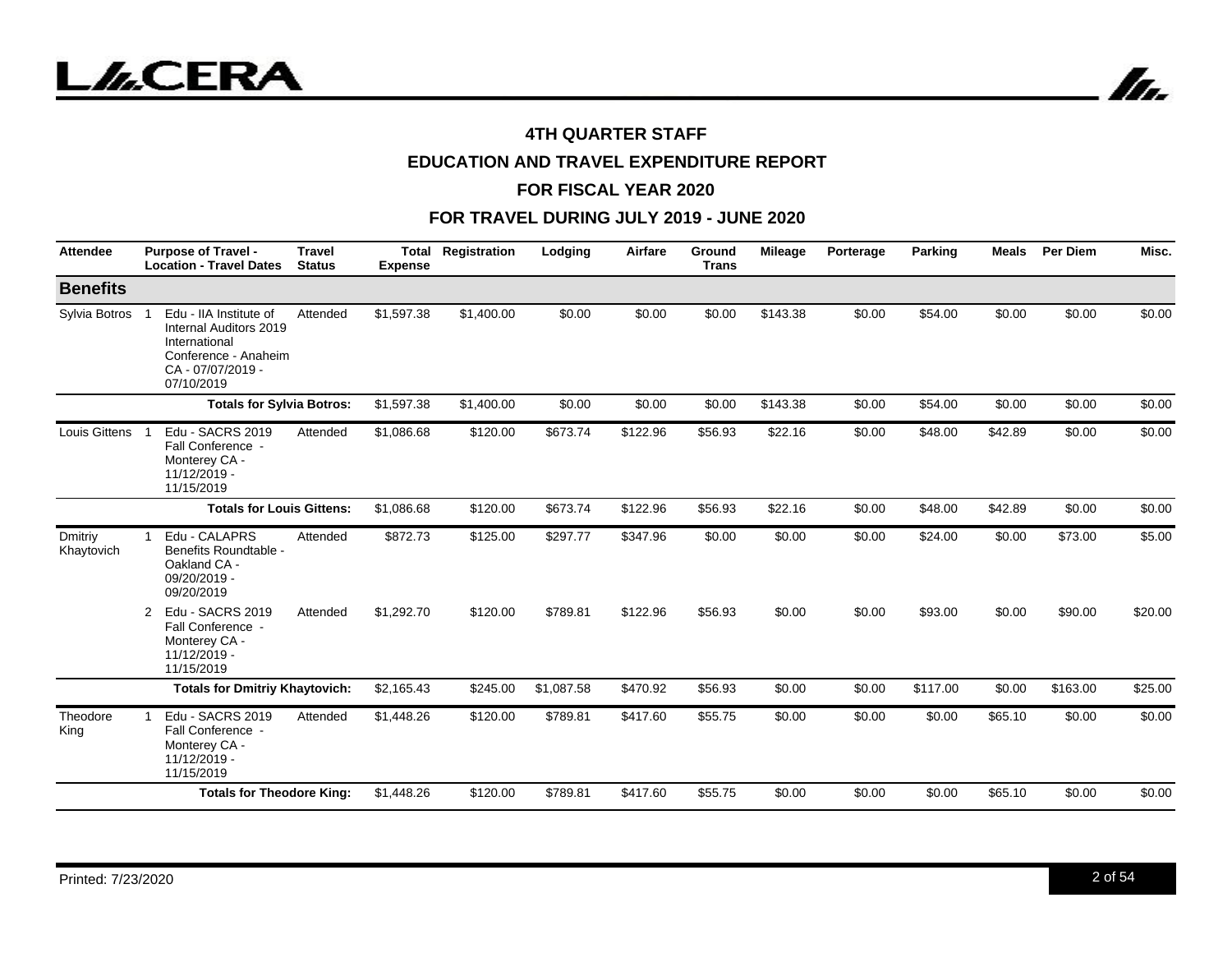



# **EDUCATION AND TRAVEL EXPENDITURE REPORT**

#### **FOR FISCAL YEAR 2020**

| <b>Attendee</b>       | <b>Purpose of Travel -</b><br><b>Location - Travel Dates</b>                                                                         | <b>Travel</b><br><b>Status</b> | <b>Total</b><br><b>Expense</b> | Registration | Lodging    | Airfare    | <b>Ground</b><br><b>Trans</b> | <b>Mileage</b> | Porterage | Parking  | <b>Meals</b> | Per Diem | Misc.   |
|-----------------------|--------------------------------------------------------------------------------------------------------------------------------------|--------------------------------|--------------------------------|--------------|------------|------------|-------------------------------|----------------|-----------|----------|--------------|----------|---------|
| <b>Benefits</b>       |                                                                                                                                      |                                |                                |              |            |            |                               |                |           |          |              |          |         |
| Linda Moss            | Edu - 38th ISCEBS<br><b>Employee Benefits</b><br>Symposium - New<br>Orleans CA -<br>09/08/2019 -<br>09/11/2019                       | Attended                       | \$1,359.91                     | \$985.00     | \$133.28   | \$108.30   | \$67.33                       | \$0.00         | \$0.00    | \$0.00   | \$0.00       | \$66.00  | \$0.00  |
|                       | <b>Totals for Linda Moss:</b>                                                                                                        |                                | \$1,359.91                     | \$985.00     | \$133.28   | \$108.30   | \$67.33                       | \$0.00         | \$0.00    | \$0.00   | \$0.00       | \$66.00  | \$0.00  |
| Shonita<br>Peterson   | Edu - CALAPRS<br>1<br>Benefits Round Table -<br>Costa Mesa CA -<br>02/07/2020 -<br>02/07/2020                                        | Attended                       | \$159.91                       | \$125.00     | \$0.00     | \$0.00     | \$0.00                        | \$26.91        | \$0.00    | \$8.00   | \$0.00       | \$0.00   | \$0.00  |
|                       | <b>Totals for Shonita Peterson:</b>                                                                                                  |                                | \$159.91                       | \$125.00     | \$0.00     | \$0.00     | \$0.00                        | \$26.91        | \$0.00    | \$8.00   | \$0.00       | \$0.00   | \$0.00  |
| Sevan<br>Simonian     | Edu - SACRS 2019<br>1<br>Fall Conference -<br>Monterey CA -<br>11/12/2019 -<br>11/15/2019                                            | Attended                       | \$1,251.59                     | \$120.00     | \$789.81   | \$122.96   | \$108.82                      | \$0.00         | \$0.00    | \$0.00   | \$0.00       | \$90.00  | \$20.00 |
|                       | <b>Totals for Sevan Simonian:</b>                                                                                                    |                                | \$1,251.59                     | \$120.00     | \$789.81   | \$122.96   | \$108.82                      | \$0.00         | \$0.00    | \$0.00   | \$0.00       | \$90.00  | \$20.00 |
| Cnt: 8                |                                                                                                                                      | <b>Totals for Benefits:</b>    | \$9,069.16                     | \$3,115.00   | \$3,474.22 | \$1,242.74 | \$345.76                      | \$192.45       | \$0.00    | \$227.00 | \$107.99     | \$319.00 | \$45.00 |
| <b>Communications</b> |                                                                                                                                      |                                |                                |              |            |            |                               |                |           |          |              |          |         |
| Sarah Scott           | Edu - Writing<br><b>Compelling Digital</b><br>Copy as part of the UX<br>Conference - Las<br>Vegas NV -<br>12/10/2019 -<br>12/10/2019 | Attended                       | \$1,403.61                     | \$975.00     | \$275.52   | \$0.00     | \$20.91                       | \$16.18        | \$0.00    | \$24.00  | \$0.00       | \$82.00  | \$10.00 |
|                       | <b>Totals for Sarah Scott:</b>                                                                                                       |                                | \$1,403.61                     | \$975.00     | \$275.52   | \$0.00     | \$20.91                       | \$16.18        | \$0.00    | \$24.00  | \$0.00       | \$82.00  | \$10.00 |
| <b>Cnt: 1</b>         | <b>Totals for Communications:</b>                                                                                                    |                                | \$1,403.61                     | \$975.00     | \$275.52   | \$0.00     | \$20.91                       | \$16.18        | \$0.00    | \$24.00  | \$0.00       | \$82.00  | \$10.00 |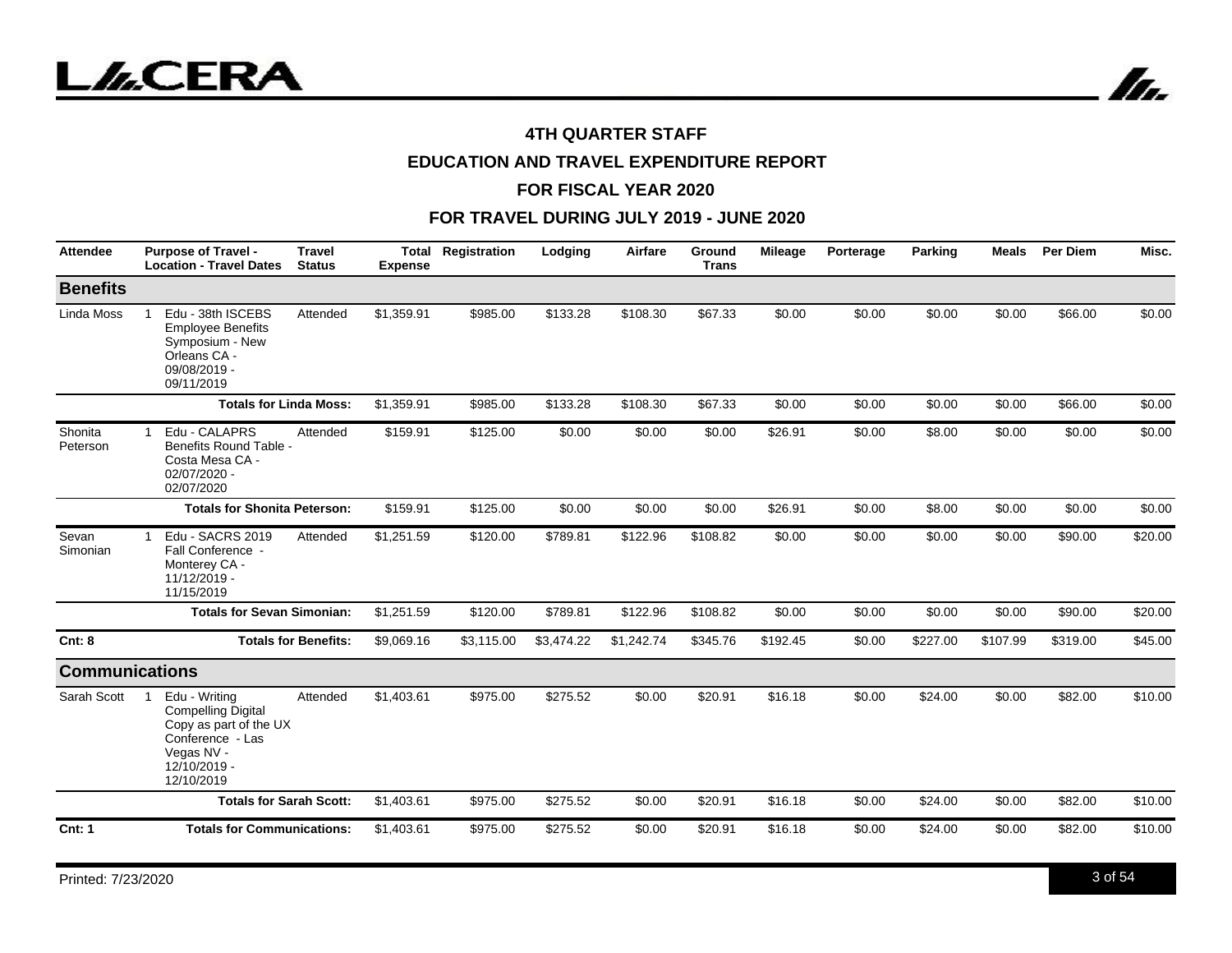



# **EDUCATION AND TRAVEL EXPENDITURE REPORT**

#### **FOR FISCAL YEAR 2020**

| <b>Attendee</b>     | <b>Purpose of Travel -</b><br><b>Location - Travel Dates</b>                                                                                                          | <b>Travel</b><br><b>Status</b> | <b>Total</b><br><b>Expense</b> | Registration | Lodging  | Airfare  | Ground<br><b>Trans</b> | <b>Mileage</b> | Porterage | Parking | <b>Meals</b> | <b>Per Diem</b> | Misc.  |
|---------------------|-----------------------------------------------------------------------------------------------------------------------------------------------------------------------|--------------------------------|--------------------------------|--------------|----------|----------|------------------------|----------------|-----------|---------|--------------|-----------------|--------|
|                     | <b>Disability Litigation Services</b>                                                                                                                                 |                                |                                |              |          |          |                        |                |           |         |              |                 |        |
| Eugenia Der         | Edu - CALAPRS<br>Course in Retirement<br><b>Disability</b><br>Administration -<br>Oakland CA -<br>09/19/2019 -<br>09/19/2019                                          | Attended                       | \$518.04                       | \$0.00       | \$224.56 | \$161.96 | \$0.00                 | \$17.52        | \$0.00    | \$48.00 | \$0.00       | \$61.00         | \$5.00 |
|                     | <b>Totals for Eugenia Der:</b>                                                                                                                                        |                                | \$518.04                       | \$0.00       | \$224.56 | \$161.96 | \$0.00                 | \$17.52        | \$0.00    | \$48.00 | \$0.00       | \$61.00         | \$5.00 |
| Jason Waller        | Edu - CALAPRS<br>Course in Retirement<br><b>Disability</b><br>Administration -<br>Oakland CA -<br>09/19/2019 -<br>09/19/2019                                          | Canceled                       | \$25.00                        | \$0.00       | \$0.00   | \$25.00  | \$0.00                 | \$0.00         | \$0.00    | \$0.00  | \$0.00       | \$0.00          | \$0.00 |
|                     | <b>Totals for Jason Waller:</b>                                                                                                                                       |                                | \$25.00                        | \$0.00       | \$0.00   | \$25.00  | \$0.00                 | \$0.00         | \$0.00    | \$0.00  | \$0.00       | \$0.00          | \$0.00 |
| <b>Cnt: 2</b>       | <b>Totals for Disability Litigation</b>                                                                                                                               | Services:                      | \$543.04                       | \$0.00       | \$224.56 | \$186.96 | \$0.00                 | \$17.52        | \$0.00    | \$48.00 | \$0.00       | \$61.00         | \$5.00 |
|                     | <b>Disability Retirement Services</b>                                                                                                                                 |                                |                                |              |          |          |                        |                |           |         |              |                 |        |
| Stephanie<br>Ashley | Edu - Council of Self-<br><b>Insured Public</b><br>Agencies (COSIPA)<br><b>Fall Educational</b><br>Seminar (South) -<br>Costa Mesa CA -<br>10/17/2019 -<br>10/17/2019 | Attended                       | \$125.00                       | \$125.00     | \$0.00   | \$0.00   | \$0.00                 | \$0.00         | \$0.00    | \$0.00  | \$0.00       | \$0.00          | \$0.00 |
|                     | <b>Totals for Stephanie Ashley:</b>                                                                                                                                   |                                | \$125.00                       | \$125.00     | \$0.00   | \$0.00   | \$0.00                 | \$0.00         | \$0.00    | \$0.00  | \$0.00       | \$0.00          | \$0.00 |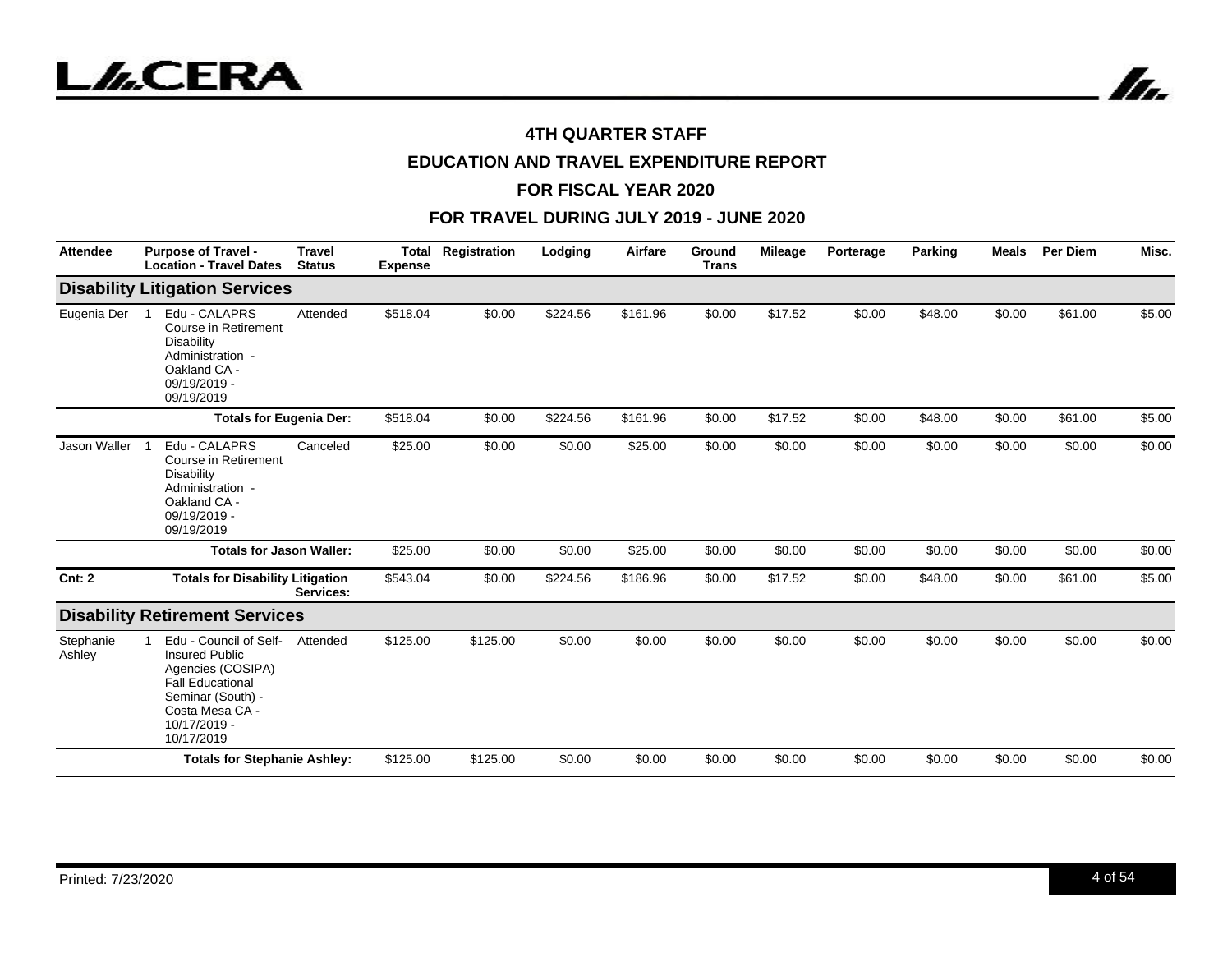



# **EDUCATION AND TRAVEL EXPENDITURE REPORT**

#### **FOR FISCAL YEAR 2020**

| <b>Attendee</b>             | <b>Purpose of Travel -</b><br><b>Location - Travel Dates</b>                                                                                                                          | <b>Travel</b><br><b>Status</b>  | <b>Total</b><br><b>Expense</b> | Registration | Lodging  | Airfare  | Ground<br><b>Trans</b> | Mileage | Porterage | Parking | <b>Meals</b> | <b>Per Diem</b> | Misc.  |
|-----------------------------|---------------------------------------------------------------------------------------------------------------------------------------------------------------------------------------|---------------------------------|--------------------------------|--------------|----------|----------|------------------------|---------|-----------|---------|--------------|-----------------|--------|
|                             | <b>Disability Retirement Services</b>                                                                                                                                                 |                                 |                                |              |          |          |                        |         |           |         |              |                 |        |
| Hernan<br><b>Barrientos</b> | Edu - Council of Self-<br>$\mathbf{1}$<br><b>Insured Public</b><br>Agencies (COSIPA)<br><b>Fall Educational</b><br>Seminar (South) -<br>Costa Mesa CA -<br>10/17/2019 -<br>10/17/2019 | Attended                        | \$125.00                       | \$125.00     | \$0.00   | \$0.00   | \$0.00                 | \$0.00  | \$0.00    | \$0.00  | \$0.00       | \$0.00          | \$0.00 |
|                             | <b>Totals for Hernan Barrientos:</b>                                                                                                                                                  |                                 | \$125.00                       | \$125.00     | \$0.00   | \$0.00   | \$0.00                 | \$0.00  | \$0.00    | \$0.00  | \$0.00       | \$0.00          | \$0.00 |
| Redjan Bitri                | Edu - Council of Self-<br><b>Insured Public</b><br>Agencies (COSIPA)<br><b>Fall Educational</b><br>Seminar (South) -<br>Costa Mesa CA -<br>10/17/2019 -<br>10/17/2019                 | Attended                        | \$125.00                       | \$125.00     | \$0.00   | \$0.00   | \$0.00                 | \$0.00  | \$0.00    | \$0.00  | \$0.00       | \$0.00          | \$0.00 |
|                             |                                                                                                                                                                                       | <b>Totals for Redjan Bitri:</b> | \$125.00                       | \$125.00     | \$0.00   | \$0.00   | \$0.00                 | \$0.00  | \$0.00    | \$0.00  | \$0.00       | \$0.00          | \$0.00 |
| Tamara<br>Caldwell          | Edu - Council of Self-<br><b>Insured Public</b><br>Agencies (COSIPA)<br><b>Fall Educational</b><br>Seminar (South) -<br>Costa Mesa CA -<br>10/17/2019 -<br>10/17/2019                 | Attended                        | \$125.00                       | \$125.00     | \$0.00   | \$0.00   | \$0.00                 | \$0.00  | \$0.00    | \$0.00  | \$0.00       | \$0.00          | \$0.00 |
|                             | Edu - SACRS 2019<br>2<br>Fall Conference -<br>Monterey CA -<br>11/12/2019 -<br>11/15/2019                                                                                             | Attended                        | \$981.57                       | \$120.00     | \$673.74 | \$117.97 | \$69.86                | \$0.00  | \$0.00    | \$0.00  | \$0.00       | \$0.00          | \$0.00 |
|                             | <b>Totals for Tamara Caldwell:</b>                                                                                                                                                    |                                 | \$1,106.57                     | \$245.00     | \$673.74 | \$117.97 | \$69.86                | \$0.00  | \$0.00    | \$0.00  | \$0.00       | \$0.00          | \$0.00 |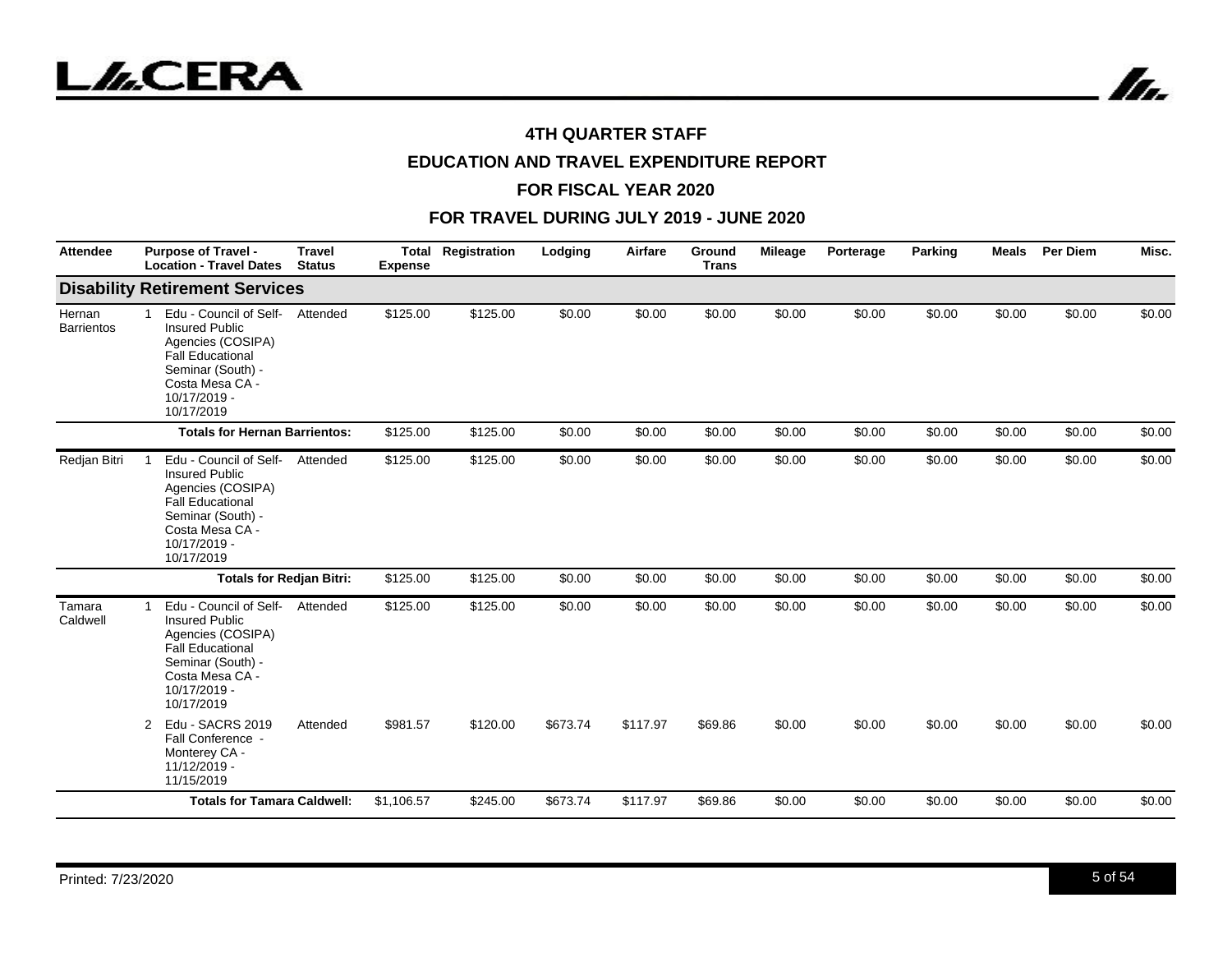



# **EDUCATION AND TRAVEL EXPENDITURE REPORT**

#### **FOR FISCAL YEAR 2020**

| <b>Attendee</b>    | <b>Purpose of Travel -</b><br><b>Location - Travel Dates</b>                                                                                                               | <b>Travel</b><br><b>Status</b> | Total<br><b>Expense</b> | Registration | Lodging  | Airfare  | Ground<br><b>Trans</b> | <b>Mileage</b> | Porterage | Parking | <b>Meals</b> | <b>Per Diem</b> | Misc.  |
|--------------------|----------------------------------------------------------------------------------------------------------------------------------------------------------------------------|--------------------------------|-------------------------|--------------|----------|----------|------------------------|----------------|-----------|---------|--------------|-----------------|--------|
|                    | <b>Disability Retirement Services</b>                                                                                                                                      |                                |                         |              |          |          |                        |                |           |         |              |                 |        |
| Justin Chiu        | Edu - Council of Self-<br><b>Insured Public</b><br>Agencies (COSIPA)<br><b>Fall Educational</b><br>Seminar (South) -<br>Costa Mesa CA -<br>10/17/2019 -<br>10/17/2019      | Attended                       | \$125.00                | \$125.00     | \$0.00   | \$0.00   | \$0.00                 | \$0.00         | \$0.00    | \$0.00  | \$0.00       | \$0.00          | \$0.00 |
|                    |                                                                                                                                                                            | <b>Totals for Justin Chiu:</b> | \$125.00                | \$125.00     | \$0.00   | \$0.00   | \$0.00                 | \$0.00         | \$0.00    | \$0.00  | \$0.00       | \$0.00          | \$0.00 |
| Ricki<br>Contreras | Edu - CALAPRS<br>Course in Retirement<br><b>Disability</b><br>Administration -<br>Oakland CA -<br>09/19/2019 -<br>09/19/2019                                               | Attended                       | \$506.70                | \$0.00       | \$224.56 | \$164.96 | \$0.00                 | \$0.00         | \$0.00    | \$54.00 | \$63.18      | \$0.00          | \$0.00 |
|                    | Edu - Council of Self-<br>2<br><b>Insured Public</b><br>Agencies (COSIPA)<br><b>Fall Educational</b><br>Seminar (South) -<br>Costa Mesa CA -<br>10/17/2019 -<br>10/17/2019 | Attended                       | \$150.00                | \$125.00     | \$0.00   | \$0.00   | \$0.00                 | \$0.00         | \$0.00    | \$25.00 | \$0.00       | \$0.00          | \$0.00 |
|                    | <b>Totals for Ricki Contreras:</b>                                                                                                                                         |                                | \$656.70                | \$125.00     | \$224.56 | \$164.96 | \$0.00                 | \$0.00         | \$0.00    | \$79.00 | \$63.18      | \$0.00          | \$0.00 |
| Amabelle<br>Delin  | Edu - CALAPRS<br>Course in Retirement<br><b>Disability</b><br>Administration -<br>Oakland CA -<br>09/19/2019 -<br>09/19/2019                                               | Attended                       | \$798.60                | \$250.00     | \$230.90 | \$164.96 | \$62.36                | \$0.00         | \$0.00    | \$0.00  | \$90.38      | \$0.00          | \$0.00 |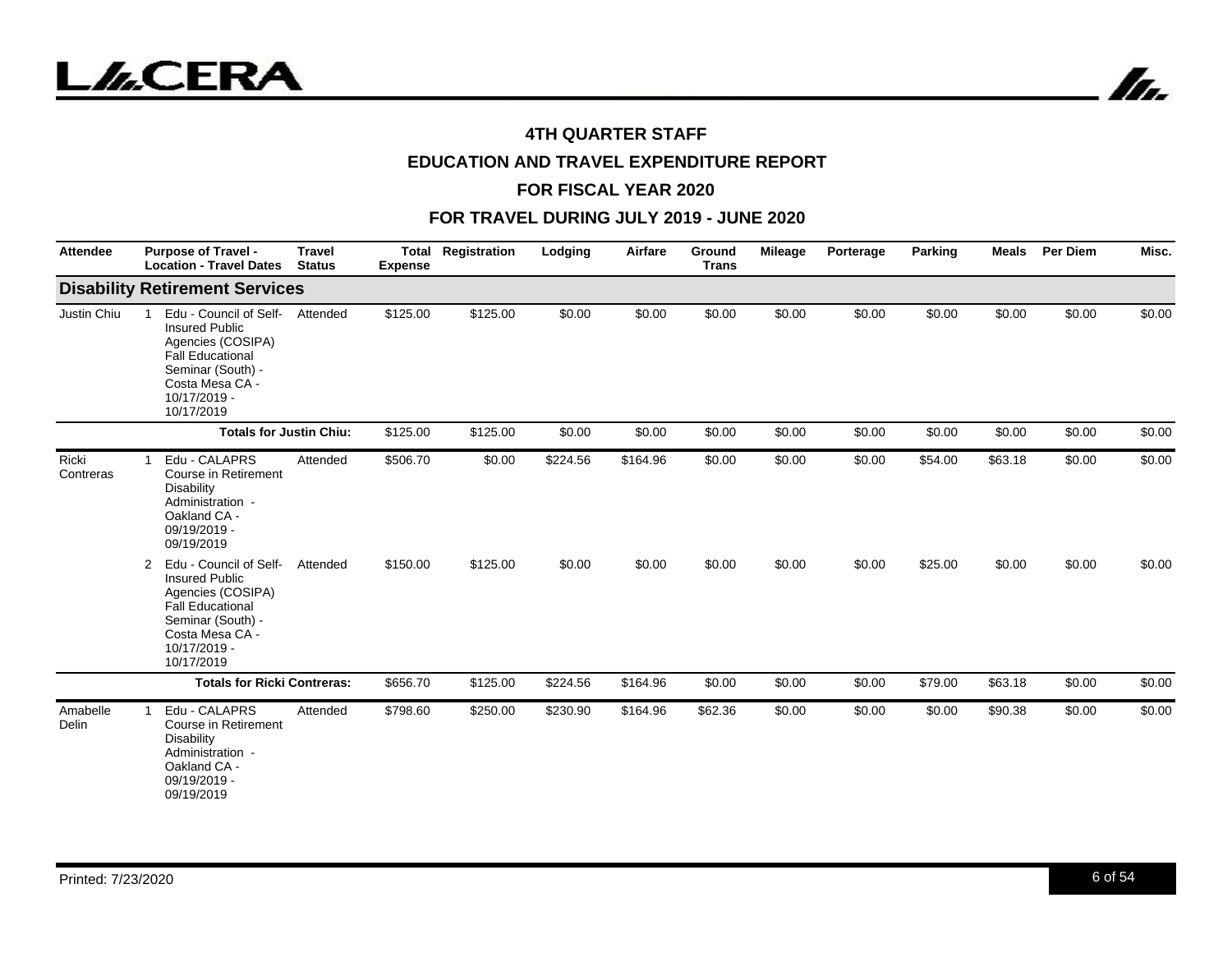



# **EDUCATION AND TRAVEL EXPENDITURE REPORT**

#### **FOR FISCAL YEAR 2020**

| <b>Attendee</b>          | <b>Purpose of Travel -</b><br><b>Location - Travel Dates</b>                                                                                                               | <b>Travel</b><br><b>Status</b> | <b>Expense</b> | <b>Total Registration</b> | Lodging  | Airfare  | Ground<br><b>Trans</b> | Mileage | Porterage | Parking | <b>Meals</b> | Per Diem | Misc.  |
|--------------------------|----------------------------------------------------------------------------------------------------------------------------------------------------------------------------|--------------------------------|----------------|---------------------------|----------|----------|------------------------|---------|-----------|---------|--------------|----------|--------|
|                          | <b>Disability Retirement Services</b>                                                                                                                                      |                                |                |                           |          |          |                        |         |           |         |              |          |        |
| Amabelle<br><b>Delin</b> | Edu - Council of Self-<br>2<br><b>Insured Public</b><br>Agencies (COSIPA)<br><b>Fall Educational</b><br>Seminar (South) -<br>Costa Mesa CA -<br>10/17/2019 -<br>10/17/2019 | Attended                       | \$125.00       | \$125.00                  | \$0.00   | \$0.00   | \$0.00                 | \$0.00  | \$0.00    | \$0.00  | \$0.00       | \$0.00   | \$0.00 |
|                          | <b>Totals for Amabelle Delin:</b>                                                                                                                                          |                                | \$923.60       | \$375.00                  | \$230.90 | \$164.96 | \$62.36                | \$0.00  | \$0.00    | \$0.00  | \$90.38      | \$0.00   | \$0.00 |
| Shamila<br>Freeman       | Edu - Council of Self-<br><b>Insured Public</b><br>Agencies (COSIPA)<br><b>Fall Educational</b><br>Seminar (South) -<br>Costa Mesa CA -<br>10/17/2019 -<br>10/17/2019      | Attended                       | \$125.00       | \$125.00                  | \$0.00   | \$0.00   | \$0.00                 | \$0.00  | \$0.00    | \$0.00  | \$0.00       | \$0.00   | \$0.00 |
|                          | <b>Totals for Shamila Freeman:</b>                                                                                                                                         |                                | \$125.00       | \$125.00                  | \$0.00   | \$0.00   | \$0.00                 | \$0.00  | \$0.00    | \$0.00  | \$0.00       | \$0.00   | \$0.00 |
| Danny Hang               | Edu - SACRS 2019<br>Fall Conference -<br>Monterey CA -<br>11/12/2019 -<br>11/15/2019                                                                                       | Attended                       | \$1,324.41     | \$120.00                  | \$968.55 | \$117.97 | \$69.86                | \$0.00  | \$0.00    | \$0.00  | \$48.03      | \$0.00   | \$0.00 |
|                          | <b>Totals for Danny Hang:</b>                                                                                                                                              |                                | \$1,324.41     | \$120.00                  | \$968.55 | \$117.97 | \$69.86                | \$0.00  | \$0.00    | \$0.00  | \$48.03      | \$0.00   | \$0.00 |
| Russell Lurina 1         | Edu - Council of Self-<br><b>Insured Public</b><br>Agencies (COSIPA)<br><b>Fall Educational</b><br>Seminar (South) -<br>Costa Mesa CA -<br>10/17/2019 -<br>10/17/2019      | Canceled                       | \$125.00       | \$125.00                  | \$0.00   | \$0.00   | \$0.00                 | \$0.00  | \$0.00    | \$0.00  | \$0.00       | \$0.00   | \$0.00 |
|                          | <b>Totals for Russell Lurina:</b>                                                                                                                                          |                                | \$125.00       | \$125.00                  | \$0.00   | \$0.00   | \$0.00                 | \$0.00  | \$0.00    | \$0.00  | \$0.00       | \$0.00   | \$0.00 |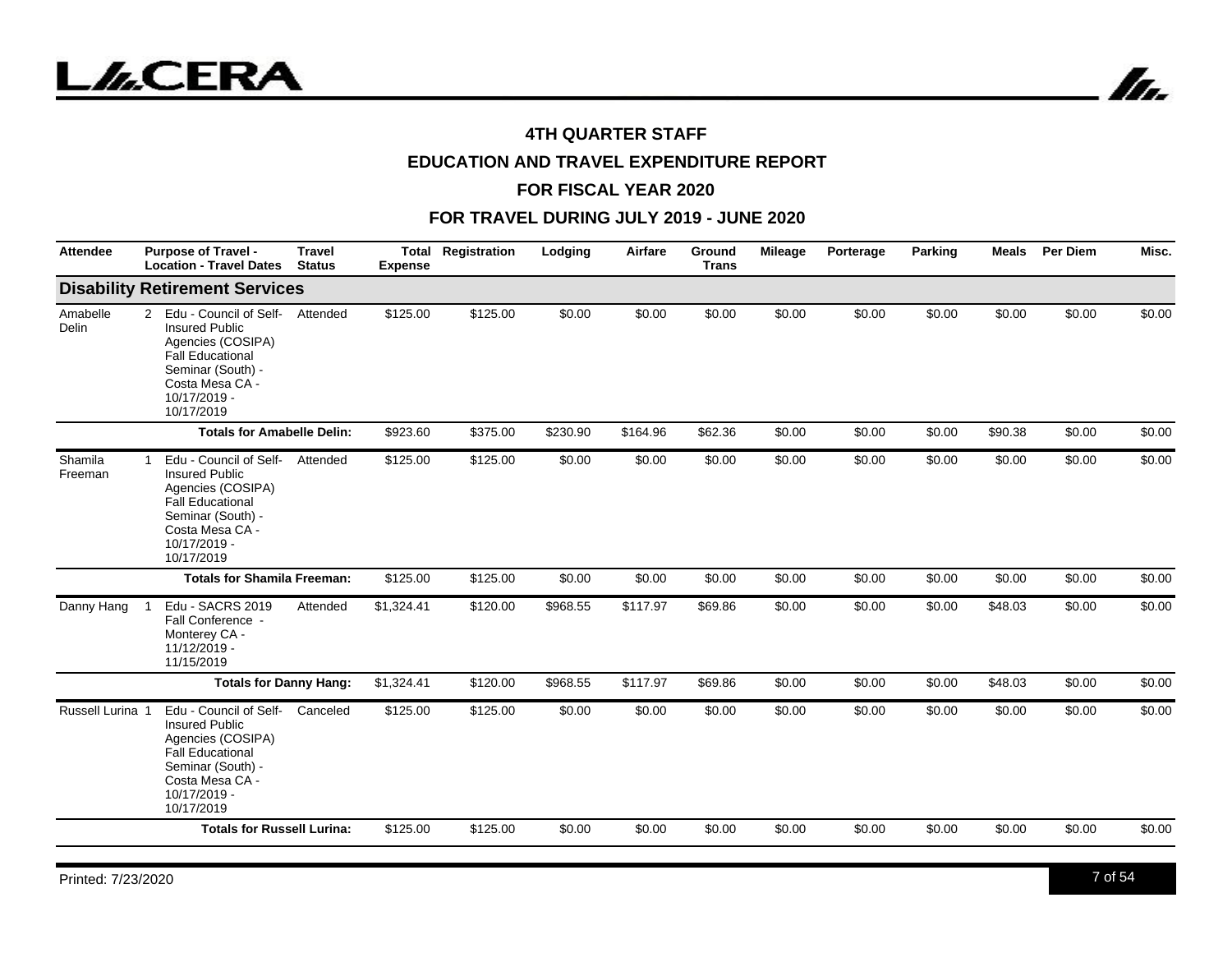



# **EDUCATION AND TRAVEL EXPENDITURE REPORT**

#### **FOR FISCAL YEAR 2020**

| <b>Attendee</b>     | <b>Purpose of Travel -</b><br><b>Location - Travel Dates</b>                                                                                                          | <b>Travel</b><br><b>Status</b> | <b>Total</b><br><b>Expense</b> | Registration | Lodging  | Airfare  | Ground<br><b>Trans</b> | <b>Mileage</b> | Porterage | <b>Parking</b> | <b>Meals</b> | <b>Per Diem</b> | Misc.  |
|---------------------|-----------------------------------------------------------------------------------------------------------------------------------------------------------------------|--------------------------------|--------------------------------|--------------|----------|----------|------------------------|----------------|-----------|----------------|--------------|-----------------|--------|
|                     | <b>Disability Retirement Services</b>                                                                                                                                 |                                |                                |              |          |          |                        |                |           |                |              |                 |        |
| Debra Martin 1      | Edu - Council of Self-<br><b>Insured Public</b><br>Agencies (COSIPA)<br><b>Fall Educational</b><br>Seminar (South) -<br>Costa Mesa CA -<br>10/17/2019 -<br>10/17/2019 | Attended                       | \$125.00                       | \$125.00     | \$0.00   | \$0.00   | \$0.00                 | \$0.00         | \$0.00    | \$0.00         | \$0.00       | \$0.00          | \$0.00 |
|                     | <b>Totals for Debra Martin:</b>                                                                                                                                       |                                | \$125.00                       | \$125.00     | \$0.00   | \$0.00   | \$0.00                 | \$0.00         | \$0.00    | \$0.00         | \$0.00       | \$0.00          | \$0.00 |
| Ruby Minjares 1     | Edu - Council of Self-<br><b>Insured Public</b><br>Agencies (COSIPA)<br><b>Fall Educational</b><br>Seminar (South) -<br>Costa Mesa CA -<br>10/17/2019 -<br>10/17/2019 | Attended                       | \$182.76                       | \$125.00     | \$0.00   | \$0.00   | \$0.00                 | \$49.76        | \$0.00    | \$8.00         | \$0.00       | \$0.00          | \$0.00 |
|                     | Edu - SACRS 2019<br>$\overline{2}$<br>Fall Conference -<br>Monterey CA -<br>11/12/2019 -<br>11/15/2019                                                                | Attended                       | \$1,532.65                     | \$120.00     | \$968.55 | \$117.97 | \$69.86                | \$0.00         | \$0.00    | \$176.00       | \$80.27      | \$0.00          | \$0.00 |
|                     | <b>Totals for Ruby Minjares:</b>                                                                                                                                      |                                | \$1,715.41                     | \$245.00     | \$968.55 | \$117.97 | \$69.86                | \$49.76        | \$0.00    | \$184.00       | \$80.27      | \$0.00          | \$0.00 |
| Melena<br>Sarkisian | Edu - CALAPRS<br>$\mathbf{1}$<br>Course in Retirement<br><b>Disability</b><br>Administration -<br>Oakland CA -<br>09/19/2019 -<br>09/19/2019                          | Attended                       | \$810.94                       | \$250.00     | \$230.90 | \$164.96 | \$62.37                | \$0.00         | \$0.00    | \$0.00         | \$102.71     | \$0.00          | \$0.00 |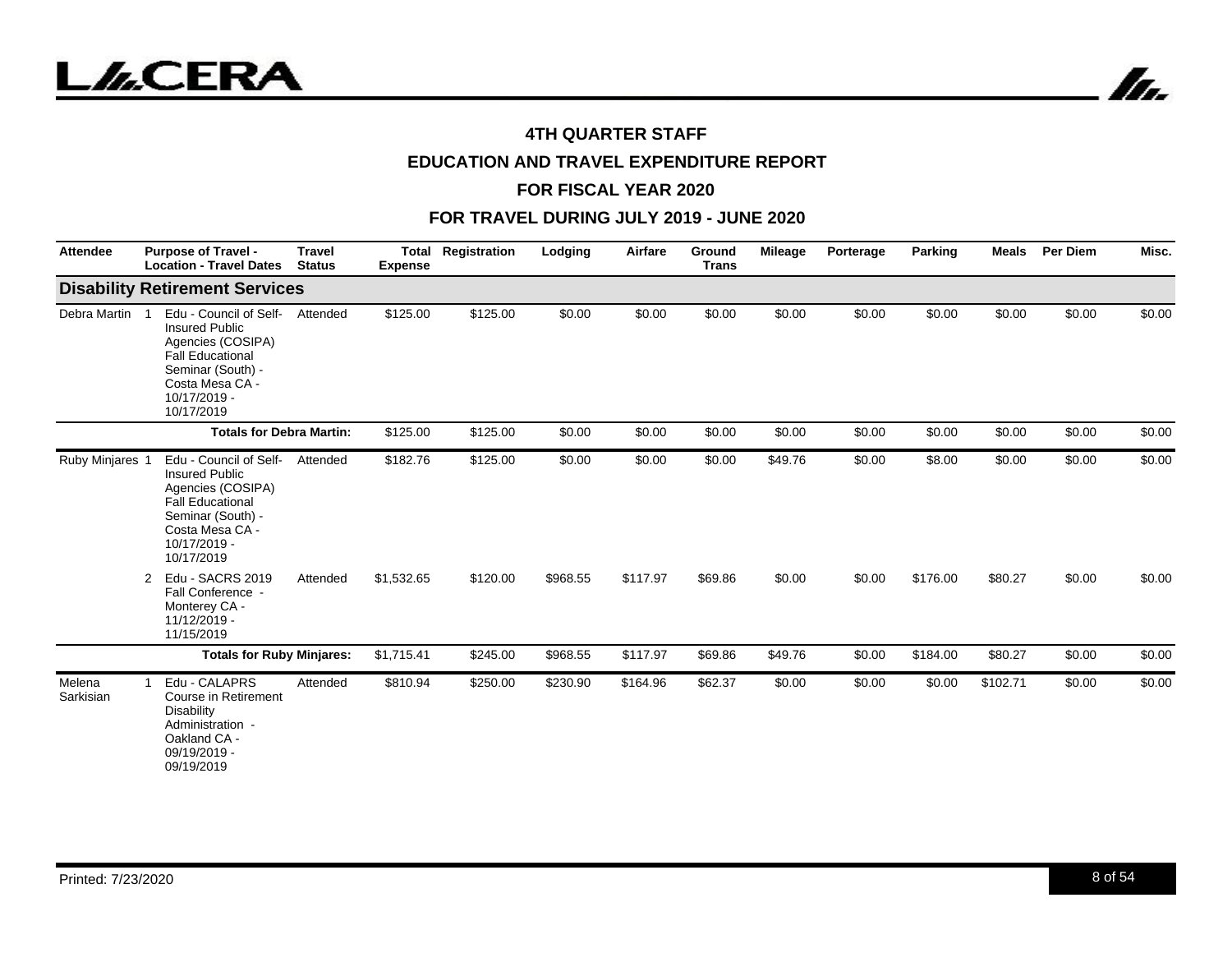



# **EDUCATION AND TRAVEL EXPENDITURE REPORT**

#### **FOR FISCAL YEAR 2020**

| <b>Attendee</b>     | <b>Purpose of Travel -</b><br><b>Location - Travel Dates</b>                                                                                                               | <b>Travel</b><br><b>Status</b> | <b>Total</b><br><b>Expense</b> | Registration | Lodging    | Airfare  | Ground<br><b>Trans</b> | <b>Mileage</b> | Porterage | Parking | <b>Meals</b> | <b>Per Diem</b> | Misc.  |
|---------------------|----------------------------------------------------------------------------------------------------------------------------------------------------------------------------|--------------------------------|--------------------------------|--------------|------------|----------|------------------------|----------------|-----------|---------|--------------|-----------------|--------|
|                     | <b>Disability Retirement Services</b>                                                                                                                                      |                                |                                |              |            |          |                        |                |           |         |              |                 |        |
| Melena<br>Sarkisian | Edu - Council of Self-<br>2<br><b>Insured Public</b><br>Agencies (COSIPA)<br><b>Fall Educational</b><br>Seminar (South) -<br>Costa Mesa CA -<br>10/17/2019 -<br>10/17/2019 | Attended                       | \$125.00                       | \$125.00     | \$0.00     | \$0.00   | \$0.00                 | \$0.00         | \$0.00    | \$0.00  | \$0.00       | \$0.00          | \$0.00 |
|                     | <b>Totals for Melena Sarkisian:</b>                                                                                                                                        |                                | \$935.94                       | \$375.00     | \$230.90   | \$164.96 | \$62.37                | \$0.00         | \$0.00    | \$0.00  | \$102.71     | \$0.00          | \$0.00 |
| Maria Silva         | Edu - CALAPRS<br>Course in Retirement<br><b>Disability</b><br>Administration -<br>Oakland CA -<br>09/19/2019 -<br>09/19/2019                                               | Attended                       | \$796.52                       | \$250.00     | \$230.90   | \$155.96 | \$62.37                | \$0.00         | \$0.00    | \$0.00  | \$97.29      | \$0.00          | \$0.00 |
|                     | Edu - Council of Self-<br>2<br><b>Insured Public</b><br>Agencies (COSIPA)<br><b>Fall Educational</b><br>Seminar (South) -<br>Costa Mesa CA -<br>10/17/2019 -<br>10/17/2019 | Attended                       | \$163.86                       | \$125.00     | \$0.00     | \$0.00   | \$0.00                 | \$30.86        | \$0.00    | \$8.00  | \$0.00       | \$0.00          | \$0.00 |
|                     | Edu - SACRS 2019<br>3<br>Fall Conference -<br>Monterey CA -<br>11/12/2019 -<br>11/15/2019                                                                                  | Attended                       | \$1,428.30                     | \$120.00     | \$968.55   | \$143.96 | \$97.94                | \$0.00         | \$0.00    | \$0.00  | \$97.85      | \$0.00          | \$0.00 |
|                     |                                                                                                                                                                            | <b>Totals for Maria Silva:</b> | \$2,388.68                     | \$495.00     | \$1,199.45 | \$299.92 | \$160.31               | \$30.86        | \$0.00    | \$8.00  | \$195.14     | \$0.00          | \$0.00 |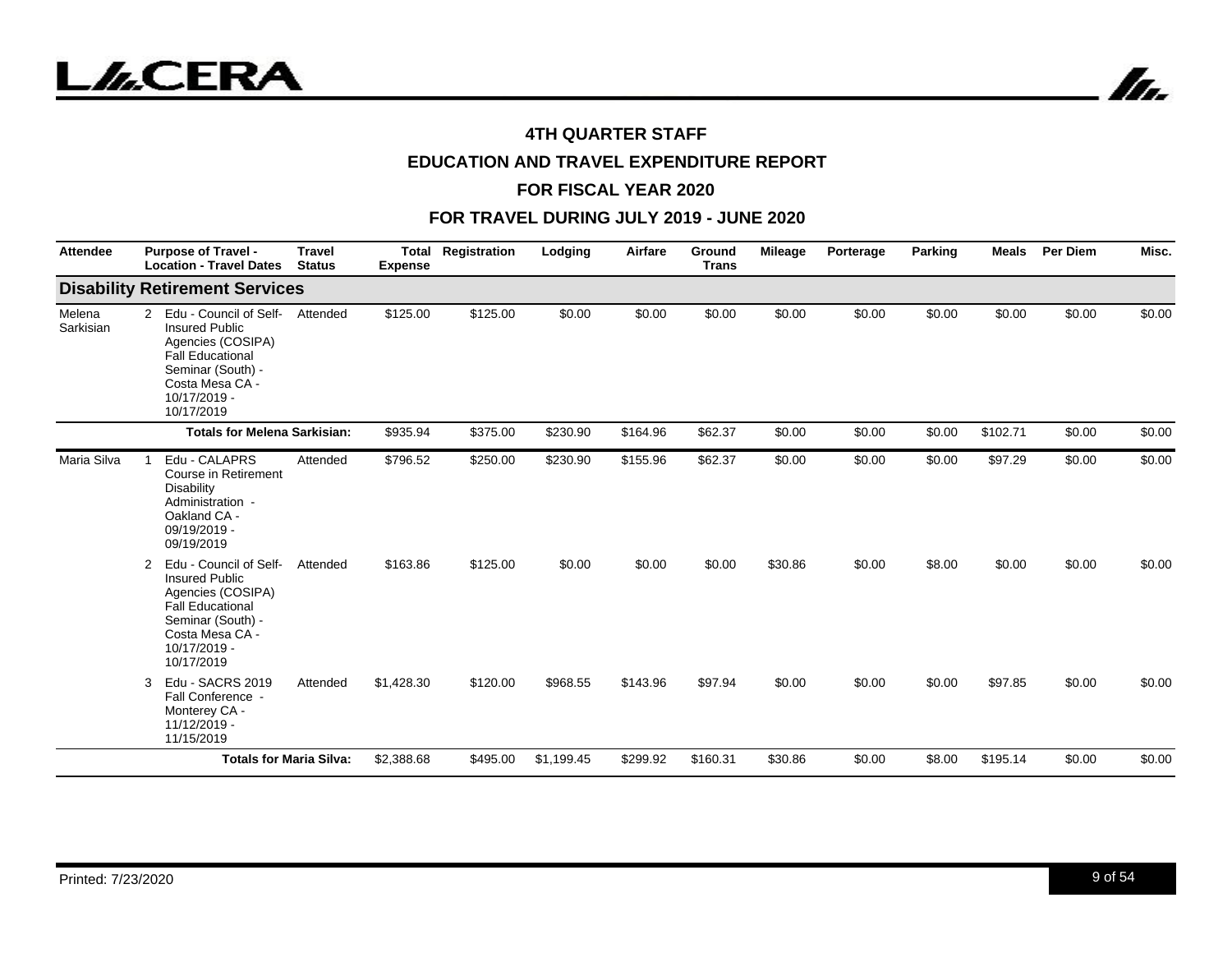



# **EDUCATION AND TRAVEL EXPENDITURE REPORT**

#### **FOR FISCAL YEAR 2020**

| <b>Attendee</b>   | <b>Purpose of Travel -</b><br><b>Location - Travel Dates</b>                                                                                                          | <b>Travel</b><br><b>Status</b> | <b>Expense</b> | <b>Total Registration</b> | Lodging | Airfare | Ground<br><b>Trans</b> | <b>Mileage</b> | Porterage | Parking | <b>Meals</b> | <b>Per Diem</b> | Misc.  |
|-------------------|-----------------------------------------------------------------------------------------------------------------------------------------------------------------------|--------------------------------|----------------|---------------------------|---------|---------|------------------------|----------------|-----------|---------|--------------|-----------------|--------|
|                   | <b>Disability Retirement Services</b>                                                                                                                                 |                                |                |                           |         |         |                        |                |           |         |              |                 |        |
| Frida Skugrud 1   | Edu - Council of Self-<br><b>Insured Public</b><br>Agencies (COSIPA)<br><b>Fall Educational</b><br>Seminar (South) -<br>Costa Mesa CA -<br>10/17/2019 -<br>10/17/2019 | Attended                       | \$125.00       | \$125.00                  | \$0.00  | \$0.00  | \$0.00                 | \$0.00         | \$0.00    | \$0.00  | \$0.00       | \$0.00          | \$0.00 |
|                   | <b>Totals for Frida Skugrud:</b>                                                                                                                                      |                                | \$125.00       | \$125.00                  | \$0.00  | \$0.00  | \$0.00                 | \$0.00         | \$0.00    | \$0.00  | \$0.00       | \$0.00          | \$0.00 |
| Justin Stewart 1  | Edu - Council of Self-<br><b>Insured Public</b><br>Agencies (COSIPA)<br><b>Fall Educational</b><br>Seminar (South) -<br>Costa Mesa CA -<br>10/17/2019 -<br>10/17/2019 | Attended                       | \$125.00       | \$125.00                  | \$0.00  | \$0.00  | \$0.00                 | \$0.00         | \$0.00    | \$0.00  | \$0.00       | \$0.00          | \$0.00 |
|                   | <b>Totals for Justin Stewart:</b>                                                                                                                                     |                                | \$125.00       | \$125.00                  | \$0.00  | \$0.00  | \$0.00                 | \$0.00         | \$0.00    | \$0.00  | \$0.00       | \$0.00          | \$0.00 |
| Kerri Wilson      | Edu - Council of Self-<br><b>Insured Public</b><br>Agencies (COSIPA)<br><b>Fall Educational</b><br>Seminar (South) -<br>Costa Mesa CA -<br>10/17/2019 -<br>10/17/2019 | Attended                       | \$125.00       | \$125.00                  | \$0.00  | \$0.00  | \$0.00                 | \$0.00         | \$0.00    | \$0.00  | \$0.00       | \$0.00          | \$0.00 |
|                   | <b>Totals for Kerri Wilson:</b>                                                                                                                                       |                                | \$125.00       | \$125.00                  | \$0.00  | \$0.00  | \$0.00                 | \$0.00         | \$0.00    | \$0.00  | \$0.00       | \$0.00          | \$0.00 |
| Michelle<br>Yanes | Edu - Council of Self-<br><b>Insured Public</b><br>Agencies (COSIPA)<br><b>Fall Educational</b><br>Seminar (South) -<br>Costa Mesa CA -<br>10/17/2019 -<br>10/17/2019 | Attended                       | \$194.60       | \$125.00                  | \$0.00  | \$0.00  | \$0.00                 | \$61.60        | \$0.00    | \$8.00  | \$0.00       | \$0.00          | \$0.00 |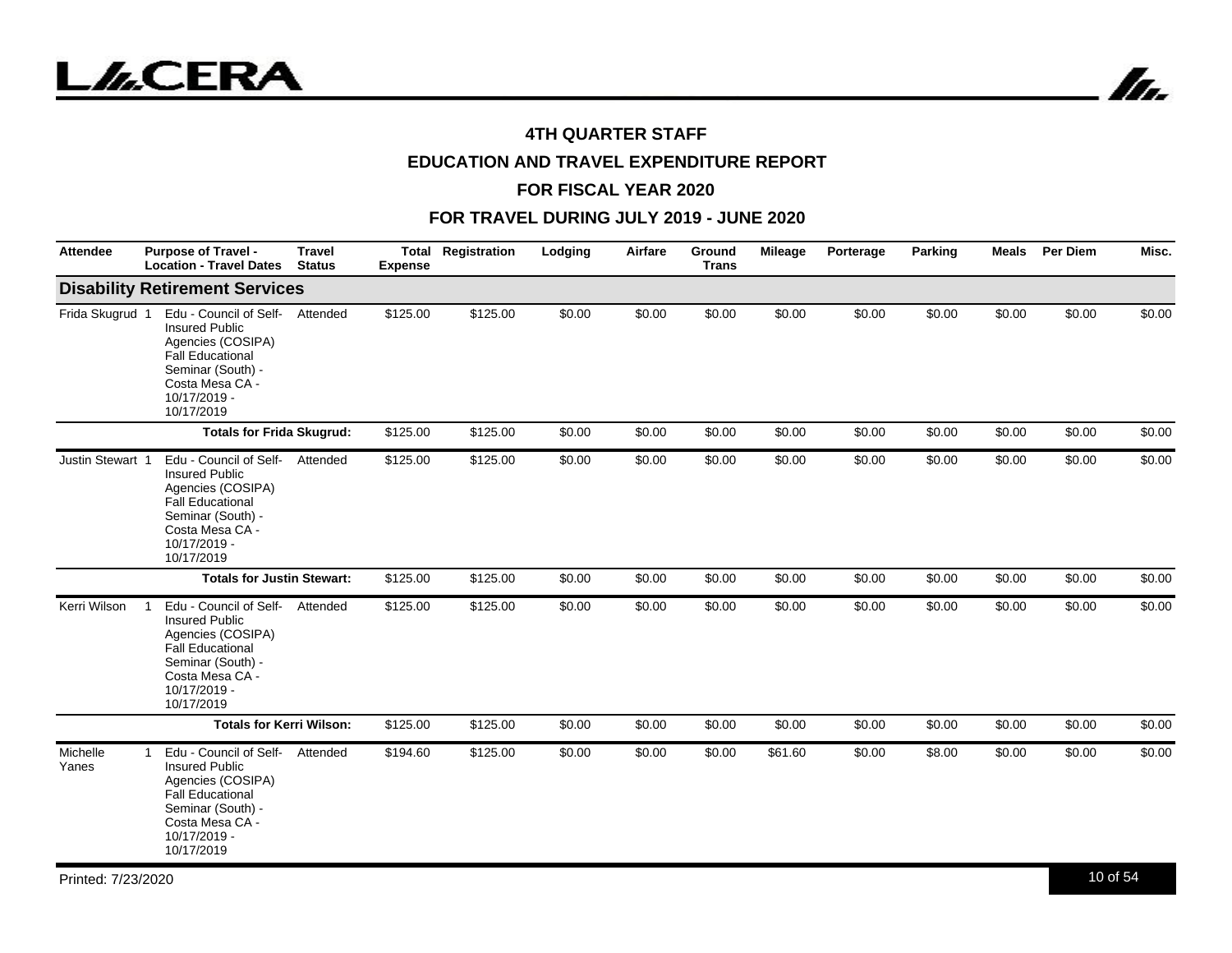

# **EDUCATION AND TRAVEL EXPENDITURE REPORT**

#### **FOR FISCAL YEAR 2020**

| <b>Attendee</b>         | <b>Purpose of Travel -</b><br><b>Location - Travel Dates</b>                                                              | <b>Travel</b><br><b>Status</b> | <b>Expense</b> | <b>Total Registration</b> | Lodging    | Airfare    | Ground<br><b>Trans</b> | <b>Mileage</b> | Porterage | Parking  | <b>Meals</b> | <b>Per Diem</b> | Misc.  |
|-------------------------|---------------------------------------------------------------------------------------------------------------------------|--------------------------------|----------------|---------------------------|------------|------------|------------------------|----------------|-----------|----------|--------------|-----------------|--------|
|                         | <b>Disability Retirement Services</b>                                                                                     |                                |                |                           |            |            |                        |                |           |          |              |                 |        |
|                         | <b>Totals for Michelle Yanes:</b>                                                                                         |                                | \$194.60       | \$125.00                  | \$0.00     | \$0.00     | \$0.00                 | \$61.60        | \$0.00    | \$8.00   | \$0.00       | \$0.00          | \$0.00 |
| <b>Cnt: 25</b>          | <b>Totals for Disability Retirement</b>                                                                                   | Services:                      | \$10,495.91    | \$3,355.00                | \$4,496.65 | \$1,148.71 | \$494.62               | \$142.22       | \$0.00    | \$279.00 | \$579.71     | \$0.00          | \$0.00 |
|                         | <b>Executive Offices</b>                                                                                                  |                                |                |                           |            |            |                        |                |           |          |              |                 |        |
| Santos<br>Kreimann      | Edu - NCPERS 2020<br>Legislative<br>Conference -<br>Washington D.C. MD -<br>$01/26/2020 -$<br>01/28/2020                  | Attended                       | \$2,473.22     | \$565.00                  | \$1,012.08 | \$680.80   | \$173.74               | \$0.00         | \$0.00    | \$0.00   | \$41.60      | \$0.00          | \$0.00 |
|                         | Edu - CALAPRS<br>2<br>General Assembly -<br>Rancho Mirage CA -<br>03/07/2020 -<br>03/10/2020                              | Canceled                       | \$271.15       | \$0.00                    | \$271.15   | \$0.00     | \$0.00                 | \$0.00         | \$0.00    | \$0.00   | \$0.00       | \$0.00          | \$0.00 |
|                         | <b>Totals for Santos Kreimann:</b>                                                                                        |                                | \$2,744.37     | \$565.00                  | \$1,283.23 | \$680.80   | \$173.74               | \$0.00         | \$0.00    | \$0.00   | \$41.60      | \$0.00          | \$0.00 |
| <b>John</b><br>Popowich | Edu - GFOA<br><b>Budgeting Best</b><br>Practices: Budget<br>Monitoring -<br>Sacramento CA -<br>09/16/2019 -<br>09/18/2019 | Attended                       | \$726.51       | \$544.50                  | \$182.01   | \$0.00     | \$0.00                 | \$0.00         | \$0.00    | \$0.00   | \$0.00       | \$0.00          | \$0.00 |
|                         | Edu - SACRS 2019<br>2<br>Fall Conference -<br>Monterey CA -<br>11/12/2019 -<br>11/15/2019                                 | Attended                       | \$1,018.32     | \$120.00                  | \$898.32   | \$0.00     | \$0.00                 | \$0.00         | \$0.00    | \$0.00   | \$0.00       | \$0.00          | \$0.00 |
|                         | <b>Totals for John Popowich:</b>                                                                                          |                                | \$1,744.83     | \$664.50                  | \$1.080.33 | \$0.00     | \$0.00                 | \$0.00         | \$0.00    | \$0.00   | \$0.00       | \$0.00          | \$0.00 |
| <b>Cnt: 4</b>           | <b>Totals for Executive Offices:</b>                                                                                      |                                | \$4,489.20     | \$1,229.50                | \$2,363.56 | \$680.80   | \$173.74               | \$0.00         | \$0.00    | \$0.00   | \$41.60      | \$0.00          | \$0.00 |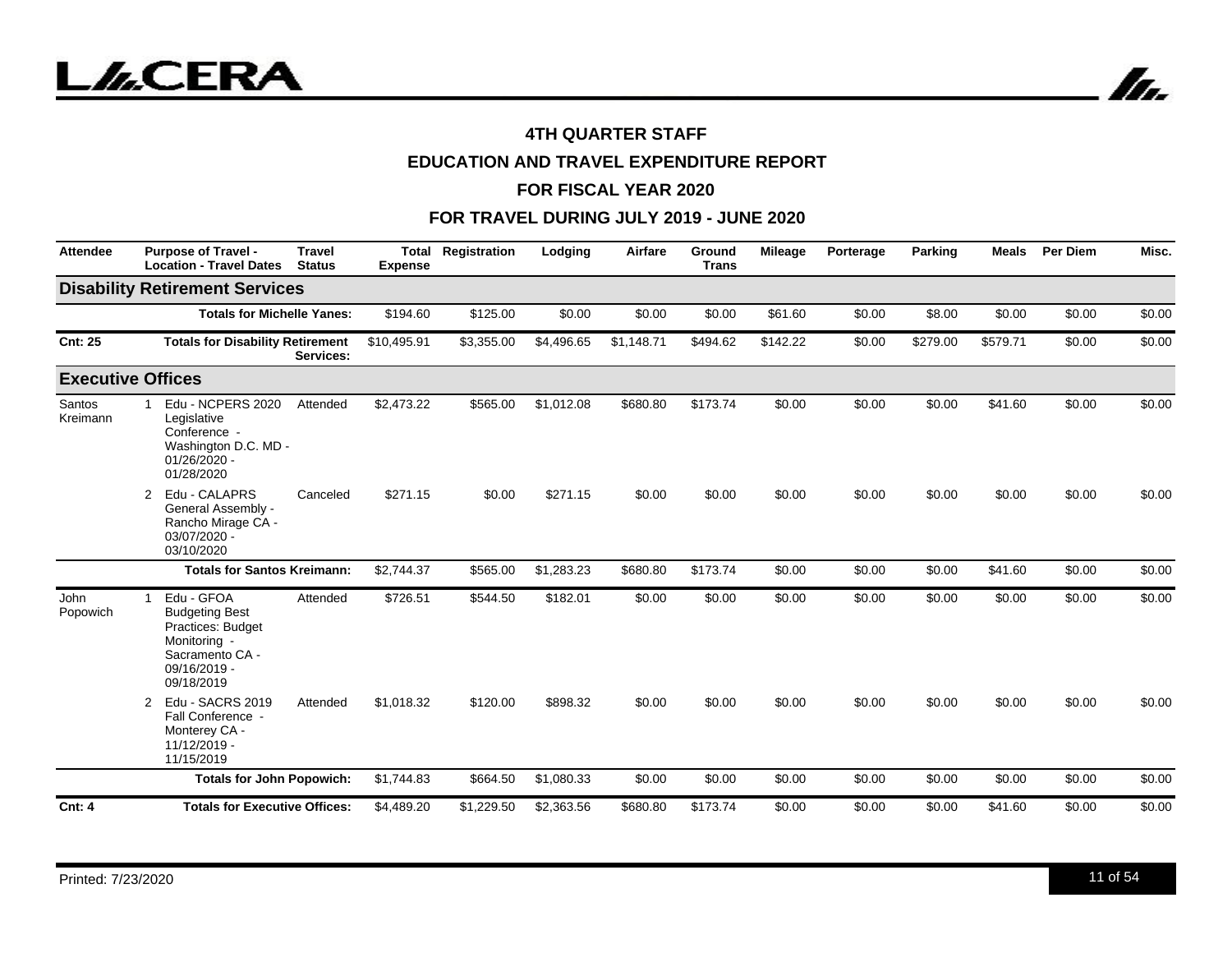



# **EDUCATION AND TRAVEL EXPENDITURE REPORT**

#### **FOR FISCAL YEAR 2020**

| <b>Attendee</b> | <b>Purpose of Travel -</b><br><b>Location - Travel Dates</b>                                                                                                   | <b>Travel</b><br><b>Status</b> | <b>Total</b><br><b>Expense</b> | Registration | Lodging    | Airfare  | <b>Ground</b><br><b>Trans</b> | Mileage | Porterage | Parking | <b>Meals</b> | Per Diem | Misc.   |
|-----------------|----------------------------------------------------------------------------------------------------------------------------------------------------------------|--------------------------------|--------------------------------|--------------|------------|----------|-------------------------------|---------|-----------|---------|--------------|----------|---------|
|                 | <b>Financial &amp; Accounting Services</b>                                                                                                                     |                                |                                |              |            |          |                               |         |           |         |              |          |         |
| Ana Chang       | Edu - IIA Institute of<br>Internal Auditors 2019<br>International<br>Conference - Anaheim<br>CA - 07/07/2019 -<br>07/10/2019                                   | Attended                       | \$2,309.81                     | \$1,400.00   | \$677.79   | \$0.00   | \$0.00                        | \$48.02 | \$0.00    | \$63.00 | \$0.00       | \$101.00 | \$20.00 |
|                 | Edu - Public Pension<br>2<br><b>Financial Forum</b><br>(P2F2) 16th Annual<br>Conference - Salt<br>Lake City UT -<br>10/20/2019 -<br>10/23/2019                 | Attended                       | \$2,076.41                     | \$525.00     | \$906.00   | \$356.60 | \$135.81                      | \$0.00  | \$0.00    | \$0.00  | \$0.00       | \$128.00 | \$25.00 |
|                 | <b>Totals for Ana Chang:</b>                                                                                                                                   |                                | \$4,386.22                     | \$1,925.00   | \$1,583.79 | \$356.60 | \$135.81                      | \$48.02 | \$0.00    | \$63.00 | \$0.00       | \$229.00 | \$45.00 |
| Esther Chang    | Edu - Association of<br>Government<br>Accountants (AGA)<br>2019 Professional<br>Development Training<br>(PDT) - New Orleans<br>LA - 07/21/2019 -<br>07/24/2019 | Attended                       | \$2,138.16                     | \$875.00     | \$560.48   | \$284.96 | \$65.50                       | \$49.42 | \$0.00    | \$87.80 | \$0.00       | \$190.00 | \$25.00 |
|                 | <b>Totals for Esther Chang:</b>                                                                                                                                |                                | \$2,138.16                     | \$875.00     | \$560.48   | \$284.96 | \$65.50                       | \$49.42 | \$0.00    | \$87.80 | \$0.00       | \$190.00 | \$25.00 |
| Sabrina Chen    | Edu - Great Plains<br>(Dynamics) User<br>Group Summit -<br>Orlando FL -<br>10/15/2019 -<br>10/18/2019                                                          | Attended                       | \$3,029.16                     | \$1,099.00   | \$1,149.58 | \$416.60 | \$72.98                       | \$0.00  | \$0.00    | \$60.00 | \$0.00       | \$206.00 | \$25.00 |
|                 | <b>Totals for Sabrina Chen:</b>                                                                                                                                |                                | \$3,029.16                     | \$1,099.00   | \$1,149.58 | \$416.60 | \$72.98                       | \$0.00  | \$0.00    | \$60.00 | \$0.00       | \$206.00 | \$25.00 |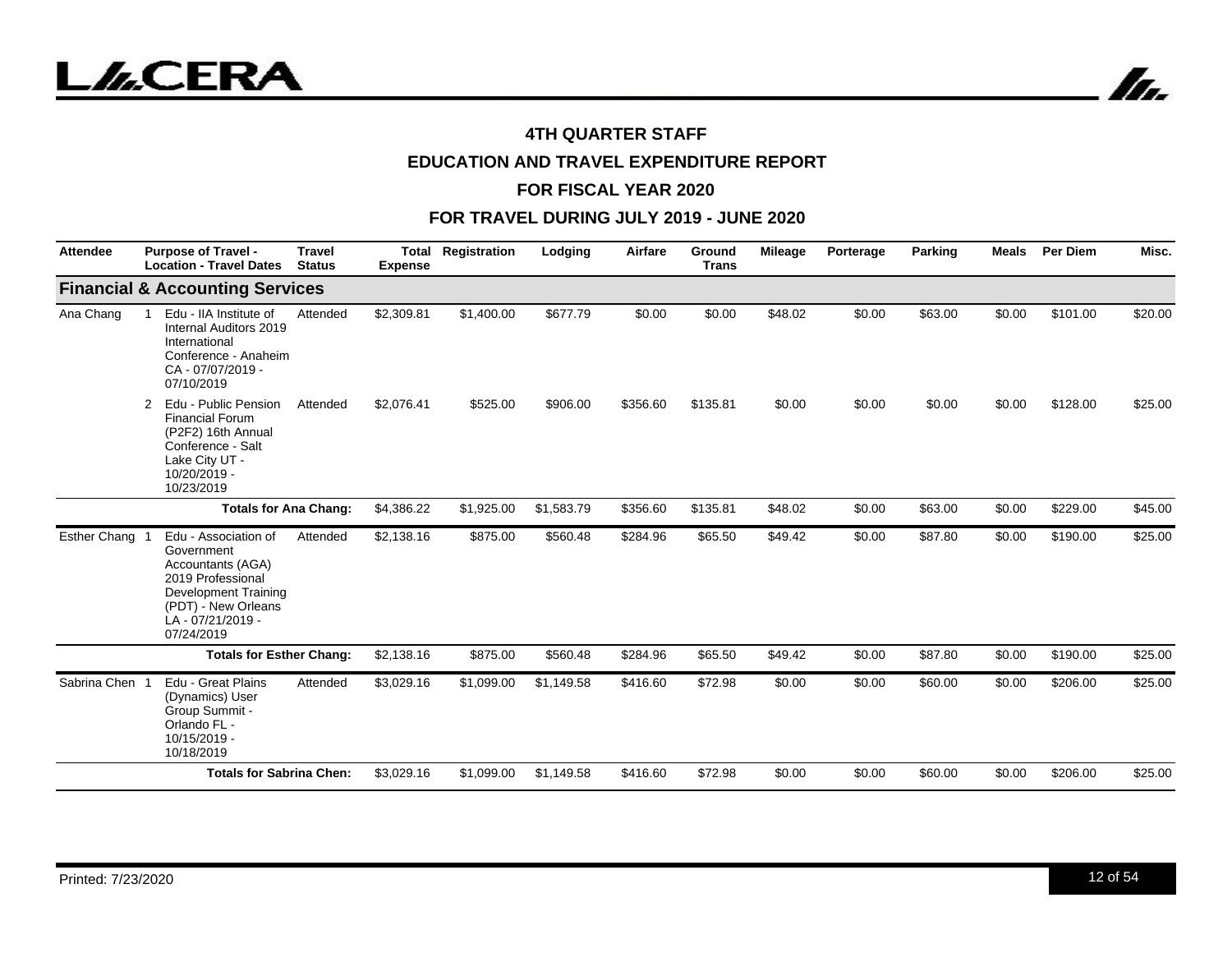



# **EDUCATION AND TRAVEL EXPENDITURE REPORT**

#### **FOR FISCAL YEAR 2020**

| <b>Attendee</b>  | <b>Purpose of Travel -</b><br><b>Location - Travel Dates</b>                                                                              | <b>Travel</b><br><b>Status</b> | <b>Expense</b> | <b>Total Registration</b> | Lodging    | Airfare  | Ground<br><b>Trans</b> | <b>Mileage</b> | Porterage | Parking | <b>Meals</b> | <b>Per Diem</b> | Misc.   |
|------------------|-------------------------------------------------------------------------------------------------------------------------------------------|--------------------------------|----------------|---------------------------|------------|----------|------------------------|----------------|-----------|---------|--------------|-----------------|---------|
|                  | <b>Financial &amp; Accounting Services</b>                                                                                                |                                |                |                           |            |          |                        |                |           |         |              |                 |         |
| Margaret<br>Chwa | Edu - CALAPRS Fall<br>Accountants<br>Roundtable - Oakland<br>CA-09/20/2019-<br>09/20/2019                                                 | Attended                       | \$698.10       | \$125.00                  | \$224.56   | \$215.96 | \$66.58                | \$0.00         | \$0.00    | \$0.00  | \$0.00       | \$56.00         | \$10.00 |
|                  | <b>Totals for Margaret Chwa:</b>                                                                                                          |                                | \$698.10       | \$125.00                  | \$224.56   | \$215.96 | \$66.58                | \$0.00         | \$0.00    | \$0.00  | \$0.00       | \$56.00         | \$10.00 |
| Michael<br>Huang | Edu - Great Plains<br>(Dynamics) User<br>Group Summit -<br>Orlando FL -<br>10/15/2019 -<br>10/18/2019                                     | Attended                       | \$3,156.78     | \$1,099.00                | \$1,149.58 | \$464.60 | \$223.60               | \$0.00         | \$0.00    | \$0.00  | \$0.00       | \$195.00        | \$25.00 |
|                  | <b>Totals for Michael Huang:</b>                                                                                                          |                                | \$3,156.78     | \$1,099.00                | \$1,149.58 | \$464.60 | \$223.60               | \$0.00         | \$0.00    | \$0.00  | \$0.00       | \$195.00        | \$25.00 |
| Diana Huang      | Edu - Public Pension<br><b>Financial Forum</b><br>(P2F2) 16th Annual<br>Conference - Salt<br>Lake City UT -<br>10/20/2019 -<br>10/23/2019 | Attended                       | \$1,883.99     | \$425.00                  | \$906.00   | \$336.60 | \$10.08                | \$44.31        | \$0.00    | \$0.00  | \$0.00       | \$137.00        | \$25.00 |
|                  | <b>Totals for Diana Huang:</b>                                                                                                            |                                | \$1,883.99     | \$425.00                  | \$906.00   | \$336.60 | \$10.08                | \$44.31        | \$0.00    | \$0.00  | \$0.00       | \$137.00        | \$25.00 |
| Anh Huynh        | Edu - Public Pension<br><b>Financial Forum</b><br>(P2F2) 16th Annual<br>Conference - Salt<br>Lake City UT -<br>10/20/2019 -<br>10/23/2019 | Attended                       | \$1,949.19     | \$525.00                  | \$906.00   | \$282.10 | \$17.42                | \$68.67        | \$0.00    | \$0.00  | \$0.00       | \$125.00        | \$25.00 |
|                  |                                                                                                                                           | <b>Totals for Anh Huynh:</b>   | \$1,949.19     | \$525.00                  | \$906.00   | \$282.10 | \$17.42                | \$68.67        | \$0.00    | \$0.00  | \$0.00       | \$125.00        | \$25.00 |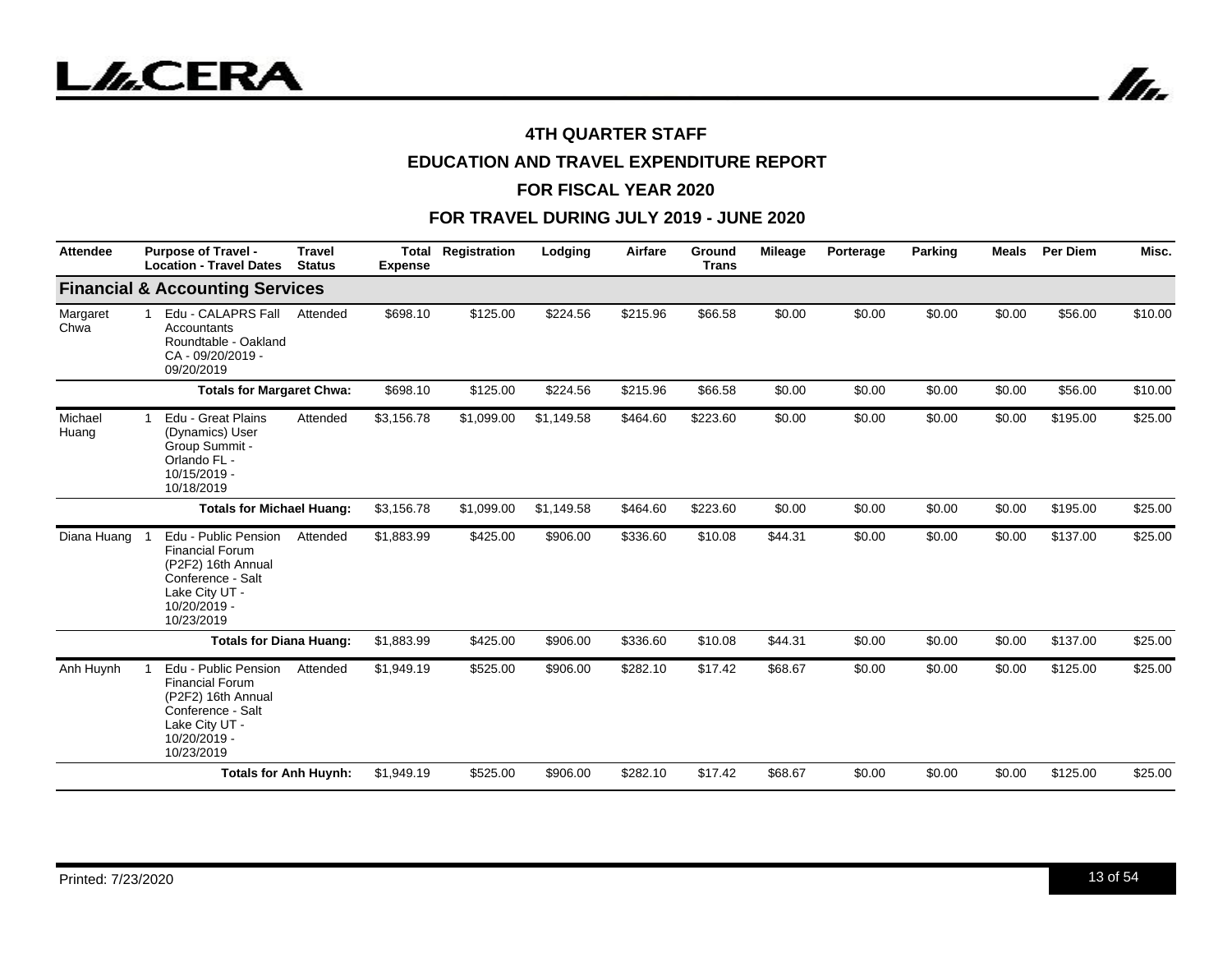



# **EDUCATION AND TRAVEL EXPENDITURE REPORT**

#### **FOR FISCAL YEAR 2020**

| <b>Attendee</b>         | <b>Purpose of Travel -</b><br><b>Location - Travel Dates</b>                                                                                                        | <b>Travel</b><br><b>Status</b> | Total<br><b>Expense</b> | Registration | Lodging    | Airfare  | Ground<br><b>Trans</b> | <b>Mileage</b> | Porterage | Parking | <b>Meals</b> | Per Diem | Misc.   |
|-------------------------|---------------------------------------------------------------------------------------------------------------------------------------------------------------------|--------------------------------|-------------------------|--------------|------------|----------|------------------------|----------------|-----------|---------|--------------|----------|---------|
|                         | <b>Financial &amp; Accounting Services</b>                                                                                                                          |                                |                         |              |            |          |                        |                |           |         |              |          |         |
| Chona Labtic-<br>Austin | Edu - Association of<br>Government<br>Accountants (AGA)<br>2019 Professional<br><b>Development Training</b><br>(PDT) - New Orleans<br>LA-07/21/2019 -<br>07/24/2019 | Attended                       | \$2,216.23              | \$875.00     | \$555.53   | \$411.61 | \$124.09               | \$0.00         | \$0.00    | \$0.00  | \$0.00       | \$225.00 | \$25.00 |
|                         | Edu - Public Pension<br>2<br><b>Financial Forum</b><br>(P2F2) 16th Annual<br>Conference - Salt<br>Lake City UT -<br>10/20/2019 -<br>10/23/2019                      | Attended                       | \$1,966.56              | \$425.00     | \$906.00   | \$352.60 | \$122.96               | \$0.00         | \$0.00    | \$0.00  | \$0.00       | \$135.00 | \$25.00 |
|                         | <b>Totals for Chona Labtic-Austin:</b>                                                                                                                              |                                | \$4,182.79              | \$1,300.00   | \$1,461.53 | \$764.21 | \$247.05               | \$0.00         | \$0.00    | \$0.00  | \$0.00       | \$360.00 | \$50.00 |
| Claro Lanting           | Edu - IFEBP 65th<br><b>Employee Benefits</b><br>Conference - San<br>Diego CA - 10/20/2019<br>$-10/23/2019$                                                          | Attended                       | \$2,889.47              | \$1,595.00   | \$961.95   | \$0.00   | \$0.00                 | \$141.52       | \$0.00    | \$45.00 | \$0.00       | \$131.00 | \$15.00 |
|                         | <b>Totals for Claro Lanting:</b>                                                                                                                                    |                                | \$2,889.47              | \$1,595.00   | \$961.95   | \$0.00   | \$0.00                 | \$141.52       | \$0.00    | \$45.00 | \$0.00       | \$131.00 | \$15.00 |
| Alyce<br>Provencio      | Edu - CALAPRS Fall<br>Accountants<br>Roundtable - Oakland<br>CA - 09/20/2019 -<br>09/20/2019                                                                        | Attended                       | \$562.50                | \$125.00     | \$224.56   | \$161.96 | \$0.00                 | \$17.98        | \$0.00    | \$0.00  | \$0.00       | \$28.00  | \$5.00  |
|                         | Edu - CALAPRS<br>2<br>Intermediate<br><b>Retirement Plan</b><br>Administration - San<br>Jose CA - 10/16/2019<br>$-10/18/2019$                                       | Attended                       | \$2,182.52              | \$500.00     | \$1,077.07 | \$437.96 | \$0.00                 | \$19.49        | \$0.00    | \$0.00  | \$0.00       | \$128.00 | \$20.00 |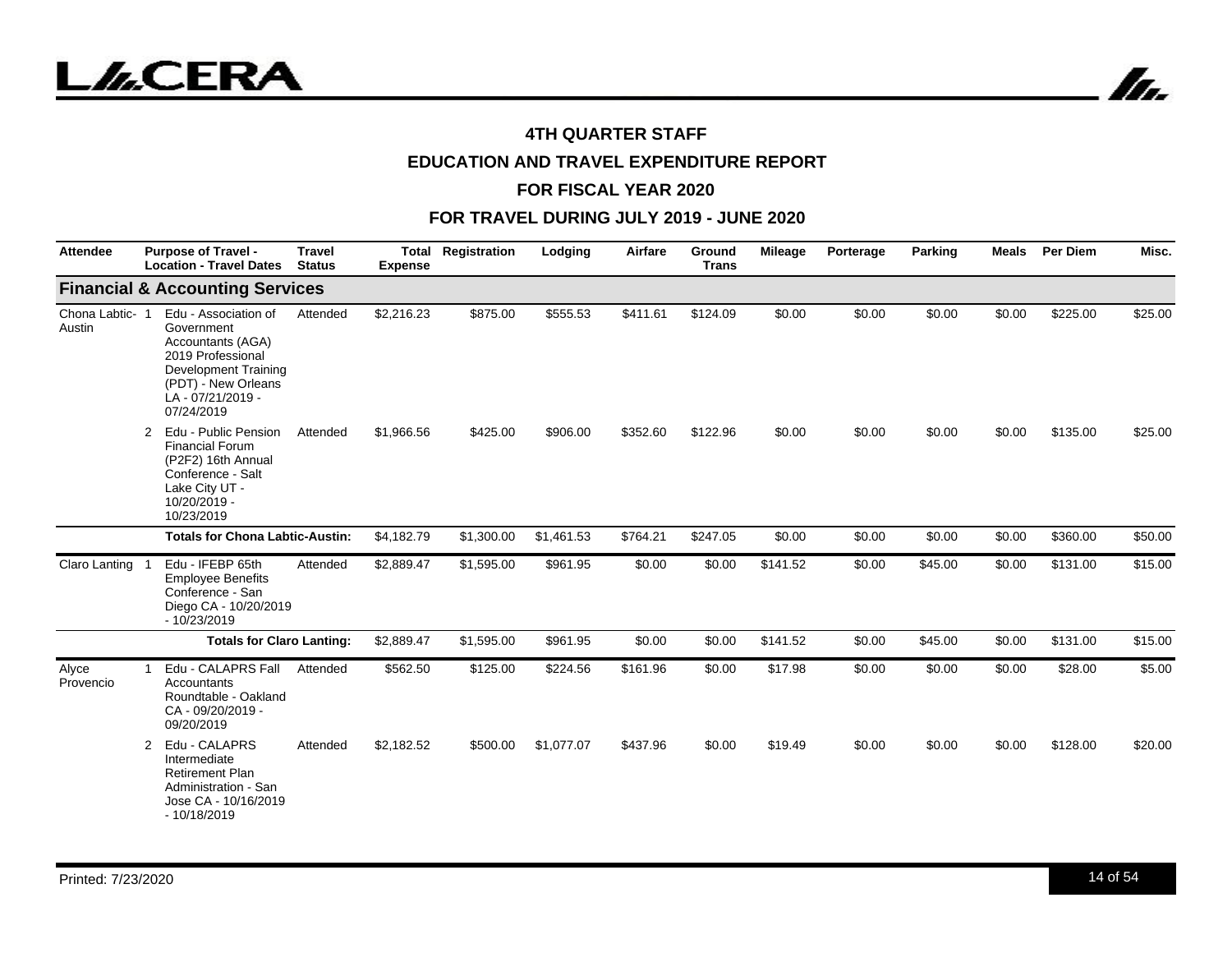



# **EDUCATION AND TRAVEL EXPENDITURE REPORT**

#### **FOR FISCAL YEAR 2020**

| <b>Attendee</b>    | <b>Purpose of Travel -</b><br><b>Location - Travel Dates</b>                                                                                    | <b>Travel</b><br><b>Status</b> | Total<br><b>Expense</b> | Registration | Lodging    | Airfare  | Ground<br><b>Trans</b> | <b>Mileage</b> | Porterage | Parking  | <b>Meals</b> | Per Diem | Misc.   |
|--------------------|-------------------------------------------------------------------------------------------------------------------------------------------------|--------------------------------|-------------------------|--------------|------------|----------|------------------------|----------------|-----------|----------|--------------|----------|---------|
|                    | <b>Financial &amp; Accounting Services</b>                                                                                                      |                                |                         |              |            |          |                        |                |           |          |              |          |         |
| Alyce<br>Provencio | $\mathbf{3}$<br>Edu - CALAPRS<br>Advanced Course in<br><b>Retirement Plan</b><br>Administration -<br>Oakland CA -<br>12/11/2019 -<br>12/13/2019 | Attended                       | \$1,585.38              | \$500.00     | \$888.65   | \$63.98  | \$0.00                 | \$17.75        | \$0.00    | \$0.00   | \$0.00       | \$100.00 | \$15.00 |
|                    | <b>Totals for Alyce Provencio:</b>                                                                                                              |                                | \$4,330.40              | \$1,125.00   | \$2,190.28 | \$663.90 | \$0.00                 | \$55.22        | \$0.00    | \$0.00   | \$0.00       | \$256.00 | \$40.00 |
| <b>Gloria Rios</b> | Edu - CALAPRS Fall<br>Accountants<br>Roundtable - Oakland<br>CA - 09/20/2019 -<br>09/20/2019                                                    | Attended                       | \$676.17                | \$125.00     | \$224.56   | \$215.96 | \$35.43                | \$9.22         | \$0.00    | \$0.00   | \$0.00       | \$56.00  | \$10.00 |
|                    | Edu - CALAPRS<br>2<br>Intermediate<br><b>Retirement Plan</b><br>Administration - San<br>Jose CA - 10/16/2019<br>$-10/18/2019$                   | Attended                       | \$2,202.52              | \$500.00     | \$1,077.07 | \$437.96 | \$31.31                | \$8.18         | \$0.00    | \$0.00   | \$0.00       | \$128.00 | \$20.00 |
|                    | Edu - IFEBP 65th<br>3<br><b>Employee Benefits</b><br>Conference - San<br>Diego CA - 10/20/2019<br>$-10/23/2019$                                 | Attended                       | \$2,902.43              | \$1,595.00   | \$886.38   | \$0.00   | \$49.71                | \$71.34        | \$0.00    | \$100.00 | \$0.00       | \$180.00 | \$20.00 |
|                    | Edu - CALAPRS<br>4<br>Advanced Course in<br><b>Retirement Plan</b><br>Administration -<br>Oakland CA -<br>12/11/2019 -<br>12/13/2019            | Attended                       | \$1,670.30              | \$500.00     | \$888.65   | \$92.98  | \$68.67                | \$0.00         | \$0.00    | \$0.00   | \$0.00       | \$100.00 | \$20.00 |
|                    | <b>Totals for Gloria Rios:</b>                                                                                                                  |                                | \$7,451.42              | \$2,720.00   | \$3,076.66 | \$746.90 | \$185.12               | \$88.74        | \$0.00    | \$100.00 | \$0.00       | \$464.00 | \$70.00 |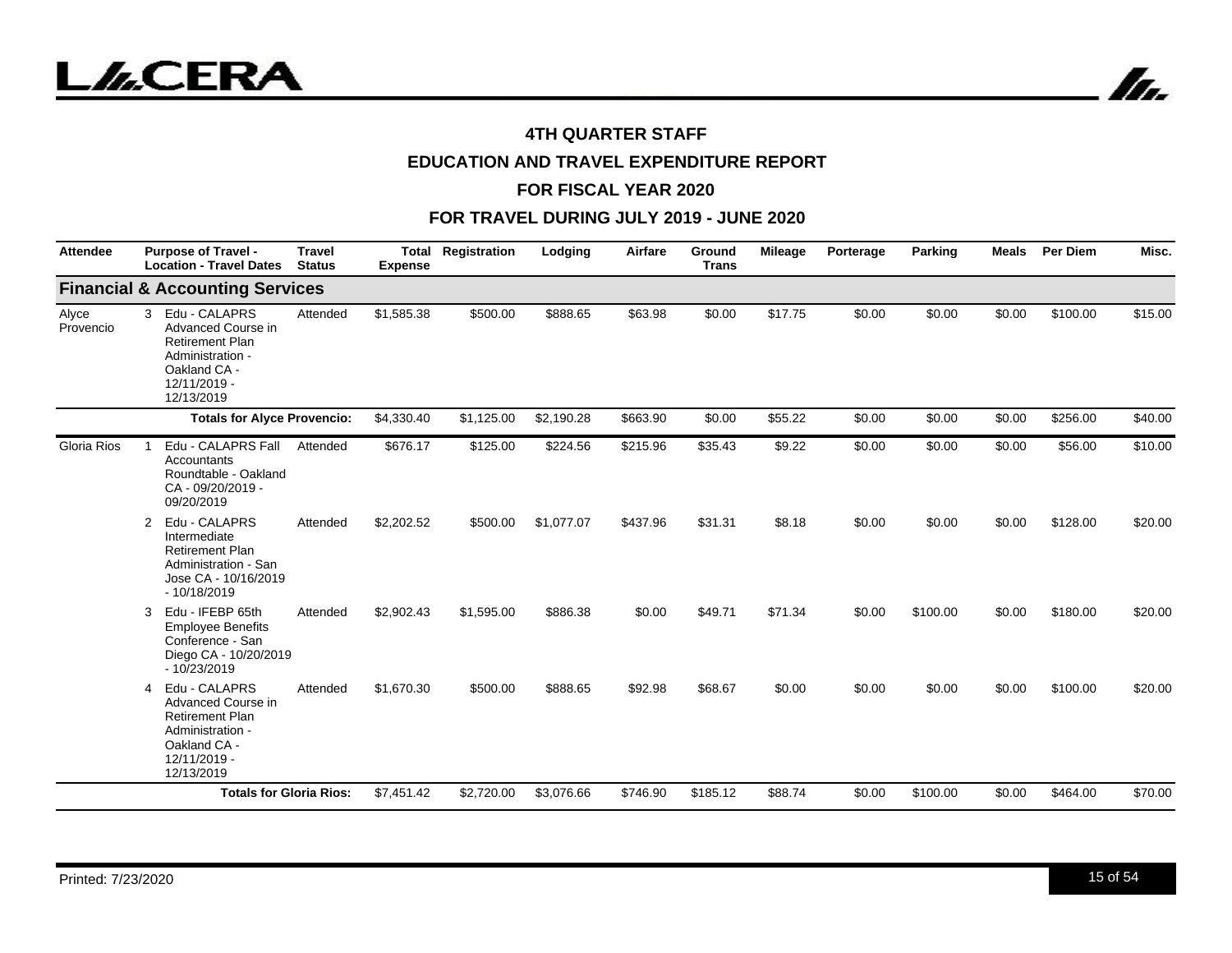



# **EDUCATION AND TRAVEL EXPENDITURE REPORT**

#### **FOR FISCAL YEAR 2020**

| Attendee             | <b>Purpose of Travel -</b><br><b>Location - Travel Dates</b>                                                                                                            | <b>Travel</b><br><b>Status</b> | <b>Total</b><br><b>Expense</b> | Registration | Lodging    | Airfare  | Ground<br><b>Trans</b> | <b>Mileage</b> | Porterage | Parking | <b>Meals</b> | <b>Per Diem</b> | Misc.   |
|----------------------|-------------------------------------------------------------------------------------------------------------------------------------------------------------------------|--------------------------------|--------------------------------|--------------|------------|----------|------------------------|----------------|-----------|---------|--------------|-----------------|---------|
|                      | <b>Financial &amp; Accounting Services</b>                                                                                                                              |                                |                                |              |            |          |                        |                |           |         |              |                 |         |
| Felisa<br>Valdepenas | Edu - Association of<br>1<br>Government<br>Accountants (AGA)<br>2019 Professional<br><b>Development Training</b><br>(PDT) - New Orleans<br>LA-07/21/2019-<br>07/24/2019 | Attended                       | \$2,226.99                     | \$875.00     | \$555.53   | \$411.61 | \$134.85               | \$0.00         | \$0.00    | \$0.00  | \$0.00       | \$225.00        | \$25.00 |
|                      | <b>Totals for Felisa Valdepenas:</b>                                                                                                                                    |                                | \$2,226.99                     | \$875.00     | \$555.53   | \$411.61 | \$134.85               | \$0.00         | \$0.00    | \$0.00  | \$0.00       | \$225.00        | \$25.00 |
| Srbui<br>Vartanian   | Edu - APP2P Fall<br>Conference & Expo -<br>Scottsdale AZ -<br>10/15/2019 -<br>10/17/2019                                                                                | Attended                       | \$1,933.43                     | \$1,025.00   | \$549.36   | \$145.96 | \$114.11               | \$0.00         | \$0.00    | \$0.00  | \$0.00       | \$84.00         | \$15.00 |
|                      | <b>Totals for Srbui Vartanian:</b>                                                                                                                                      |                                | \$1,933.43                     | \$1,025.00   | \$549.36   | \$145.96 | \$114.11               | \$0.00         | \$0.00    | \$0.00  | \$0.00       | \$84.00         | \$15.00 |
| Elda Villarroel      | Edu - Great Plains<br>(Dynamics) User<br>Group Summit -<br>Orlando FL -<br>10/15/2019 -<br>10/18/2019                                                                   | Attended                       | \$2,806.18                     | \$1,099.00   | \$1,067.56 | \$303.60 | \$94.35                | \$10.67        | \$0.00    | \$0.00  | \$0.00       | \$206.00        | \$25.00 |
|                      | <b>Totals for Elda Villarroel:</b>                                                                                                                                      |                                | \$2,806.18                     | \$1,099.00   | \$1,067.56 | \$303.60 | \$94.35                | \$10.67        | \$0.00    | \$0.00  | \$0.00       | \$206.00        | \$25.00 |
| <b>Edward Wong</b>   | Edu - IIA Institute of<br>Internal Auditors 2019<br>International<br>Conference - Anaheim<br>CA - 07/07/2019 -<br>07/10/2019                                            | Attended                       | \$1,555.60                     | \$1,400.00   | \$0.00     | \$0.00   | \$0.00                 | \$69.60        | \$0.00    | \$54.00 | \$0.00       | \$17.00         | \$15.00 |
|                      | <b>Totals for Edward Wong:</b>                                                                                                                                          |                                | \$1,555.60                     | \$1,400.00   | \$0.00     | \$0.00   | \$0.00                 | \$69.60        | \$0.00    | \$54.00 | \$0.00       | \$17.00         | \$15.00 |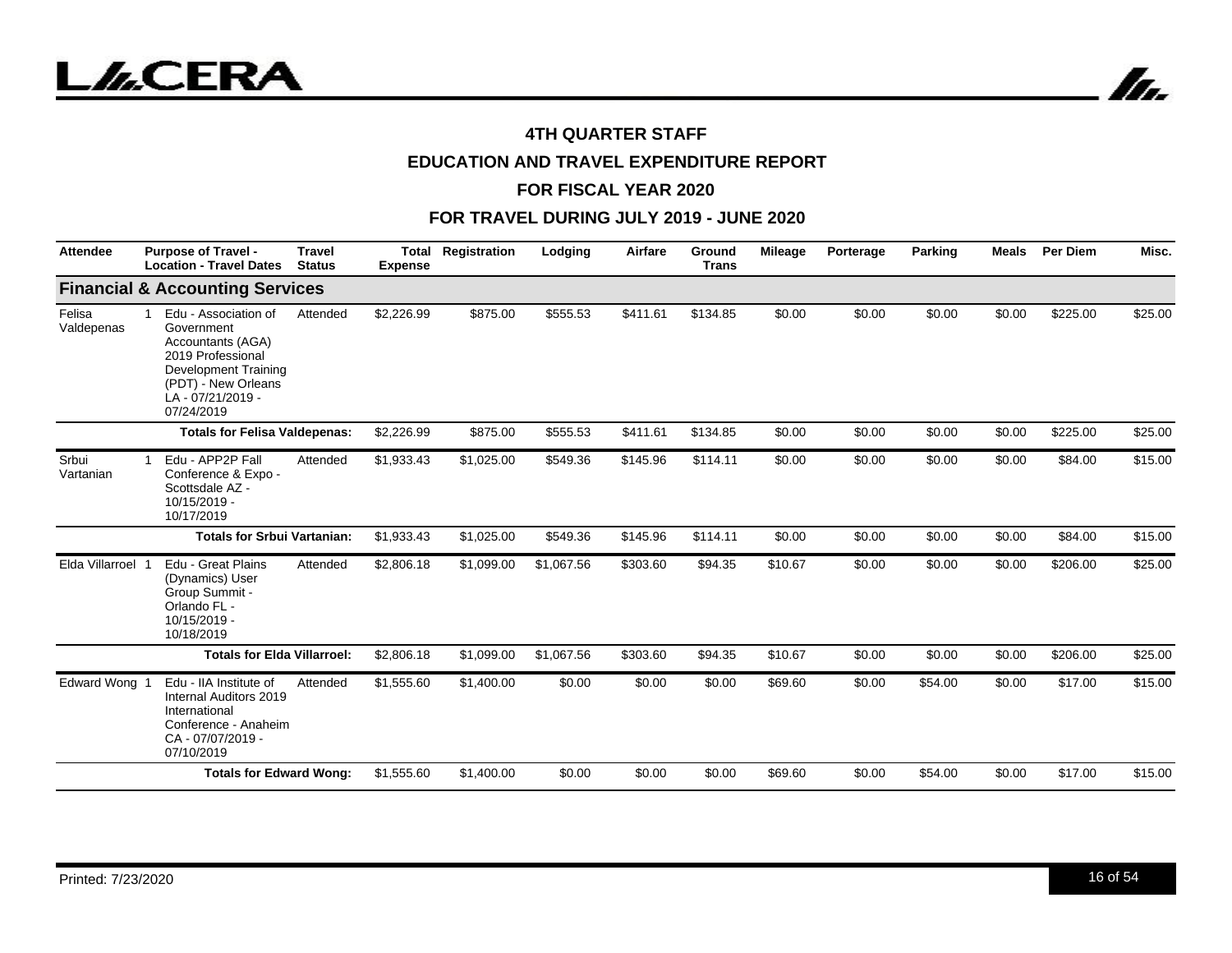



# **EDUCATION AND TRAVEL EXPENDITURE REPORT**

#### **FOR FISCAL YEAR 2020**

| <b>Attendee</b>         | <b>Purpose of Travel -</b><br><b>Location - Travel Dates</b>                                                                            | <b>Travel</b><br><b>Status</b> | Total<br><b>Expense</b> | Registration | Lodging     | Airfare    | Ground<br><b>Trans</b> | <b>Mileage</b> | Porterage | Parking  | <b>Meals</b> | <b>Per Diem</b> | Misc.    |
|-------------------------|-----------------------------------------------------------------------------------------------------------------------------------------|--------------------------------|-------------------------|--------------|-------------|------------|------------------------|----------------|-----------|----------|--------------|-----------------|----------|
|                         | <b>Financial &amp; Accounting Services</b>                                                                                              |                                |                         |              |             |            |                        |                |           |          |              |                 |          |
| Ervin Wu                | Edu - IFEBP 65th<br><b>Employee Benefits</b><br>Conference - San<br>Diego CA - 10/20/2019<br>$-10/23/2019$                              | Attended                       | \$3,010.03              | \$1,595.00   | \$1,108.95  | \$0.00     | \$0.00                 | \$160.08       | \$0.00    | \$0.00   | \$0.00       | \$131.00        | \$15.00  |
|                         |                                                                                                                                         | <b>Totals for Ervin Wu:</b>    | \$3,010.03              | \$1,595.00   | \$1,108.95  | \$0.00     | \$0.00                 | \$160.08       | \$0.00    | \$0.00   | \$0.00       | \$131.00        | \$15.00  |
| Mei Zhang               | Edu - Great Plains<br>(Dynamics) User<br>Group Summit -<br>Orlando FL -<br>10/15/2019 -<br>10/18/2019                                   | Attended                       | \$2,884.39              | \$1,099.00   | \$1,149.58  | \$314.51   | \$41.75                | \$48.55        | \$0.00    | \$0.00   | \$0.00       | \$206.00        | \$25.00  |
|                         |                                                                                                                                         | <b>Totals for Mei Zhang:</b>   | \$2,884.39              | \$1,099.00   | \$1,149.58  | \$314.51   | \$41.75                | \$48.55        | \$0.00    | \$0.00   | \$0.00       | \$206.00        | \$25.00  |
| <b>Cnt: 24</b>          | <b>Totals for Financial &amp; Accounting</b>                                                                                            | Services:                      | \$50,512.30             | \$19,906.00  | \$18,601.39 | \$5,708.11 | \$1,409.20             | \$784.80       | \$0.00    | \$409.80 | \$0.00       | \$3,218.00      | \$475.00 |
|                         | <b>Human Resources</b>                                                                                                                  |                                |                         |              |             |            |                        |                |           |          |              |                 |          |
| Annette<br>Cleary       | Edu - Libert Cassidy<br><b>Whitmore Annual</b><br>Conference - San<br>Francisco CA -<br>$01/22/2020 -$<br>01/24/2020                    | Attended                       | \$2,253.64              | \$1,125.00   | \$1,010.88  | \$117.76   | \$0.00                 | \$0.00         | \$0.00    | \$0.00   | \$0.00       | \$0.00          | \$0.00   |
|                         | <b>Totals for Annette Cleary:</b>                                                                                                       |                                | \$2,253.64              | \$1,125.00   | \$1,010.88  | \$117.76   | \$0.00                 | \$0.00         | \$0.00    | \$0.00   | \$0.00       | \$0.00          | \$0.00   |
| Roberta Van<br>Nortrick | Edu - Society of<br>Corporate Compliance<br>and Ethics (SCCE)<br>Annual Meeting -<br>Washington D.C. MD -<br>09/15/2019 -<br>09/18/2019 | Attended                       | \$4,297.23              | \$1,774.00   | \$1,411.28  | \$613.43   | \$54.30                | \$42.22        | \$0.00    | \$94.00  | \$0.00       | \$283.00        | \$25.00  |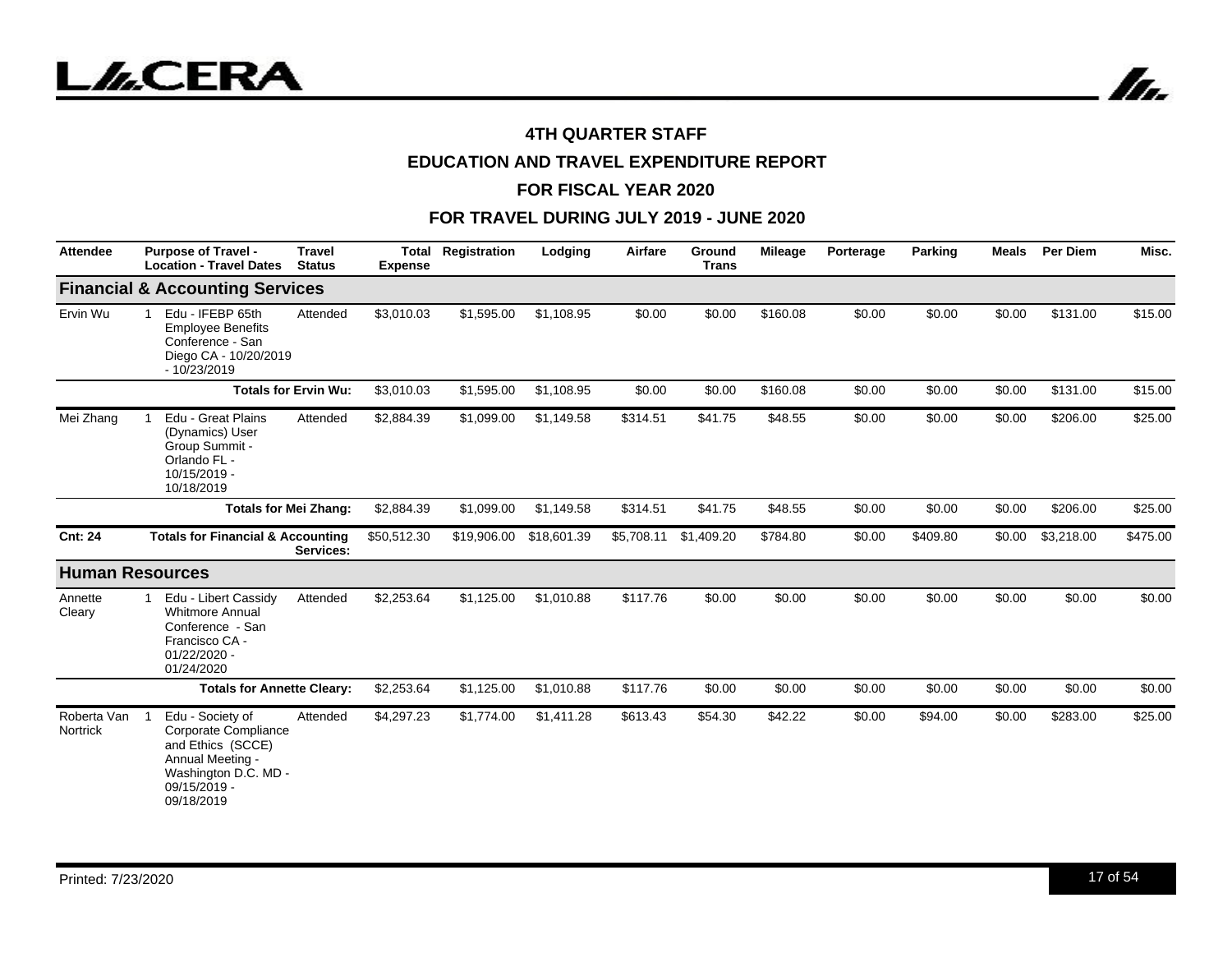

In.

## **4TH QUARTER STAFF**

# **EDUCATION AND TRAVEL EXPENDITURE REPORT**

#### **FOR FISCAL YEAR 2020**

| <b>Attendee</b>         | <b>Purpose of Travel -</b><br><b>Location - Travel Dates</b>                                                                   | <b>Travel</b><br><b>Status</b> | <b>Total</b><br><b>Expense</b> | Registration | Lodging    | Airfare    | Ground<br><b>Trans</b> | <b>Mileage</b> | Porterage | Parking | <b>Meals</b> | <b>Per Diem</b> | Misc.   |
|-------------------------|--------------------------------------------------------------------------------------------------------------------------------|--------------------------------|--------------------------------|--------------|------------|------------|------------------------|----------------|-----------|---------|--------------|-----------------|---------|
| <b>Human Resources</b>  |                                                                                                                                |                                |                                |              |            |            |                        |                |           |         |              |                 |         |
| Roberta Van<br>Nortrick | Edu - Organizational<br>$\mathbf{2}$<br>Development<br>Conference - New<br>Orleans LA -<br>11/05/2019 -<br>11/06/2019          | Attended                       | \$2,814.71                     | \$929.00     | \$790.35   | \$679.00   | \$199.36               | \$0.00         | \$0.00    | \$0.00  | \$0.00       | \$197.00        | \$20.00 |
|                         | Edu - Regional<br>3<br>Compliance and<br>Ethics Conference -<br>Costa Mesa CA -<br>$01/24/2020$ -<br>01/24/2020                | Attended                       | \$220.00                       | \$220.00     | \$0.00     | \$0.00     | \$0.00                 | \$0.00         | \$0.00    | \$0.00  | \$0.00       | \$0.00          | \$0.00  |
|                         | <b>Totals for Roberta Van Nortrick:</b>                                                                                        |                                | \$7,331.94                     | \$2,923.00   | \$2,201.63 | \$1,292.43 | \$253.66               | \$42.22        | \$0.00    | \$94.00 | \$0.00       | \$480.00        | \$45.00 |
| <b>Cnt: 4</b>           | <b>Totals for Human Resources:</b>                                                                                             |                                | \$9,585.58                     | \$4,048.00   | \$3,212.51 | \$1,410.19 | \$253.66               | \$42.22        | \$0.00    | \$94.00 | \$0.00       | \$480.00        | \$45.00 |
| <b>Internal Audit</b>   |                                                                                                                                |                                |                                |              |            |            |                        |                |           |         |              |                 |         |
| Nathan Amick            | Edu - IIA Institute of<br>Internal Auditors 2019<br>International<br>Conference - Anaheim<br>CA - 07/07/2019 -<br>07/10/2019   | Attended                       | \$2,132.85                     | \$1,400.00   | \$705.24   | \$0.00     | \$0.00                 | \$27.61        | \$0.00    | \$0.00  | \$0.00       | \$0.00          | \$0.00  |
|                         | Edu - Association of<br>2<br><b>Public Pension Fund</b><br>Auditors (APPFA) -<br>Lake Tahoe CA -<br>10/27/2019 -<br>10/30/2019 | Attended                       | \$1,372.97                     | \$425.00     | \$469.02   | \$169.96   | \$129.43               | \$39.56        | \$0.00    | \$30.00 | \$0.00       | \$90.00         | \$20.00 |
|                         | <b>Totals for Nathan Amick:</b>                                                                                                |                                | \$3,505.82                     | \$1,825.00   | \$1,174.26 | \$169.96   | \$129.43               | \$67.17        | \$0.00    | \$30.00 | \$0.00       | \$90.00         | \$20.00 |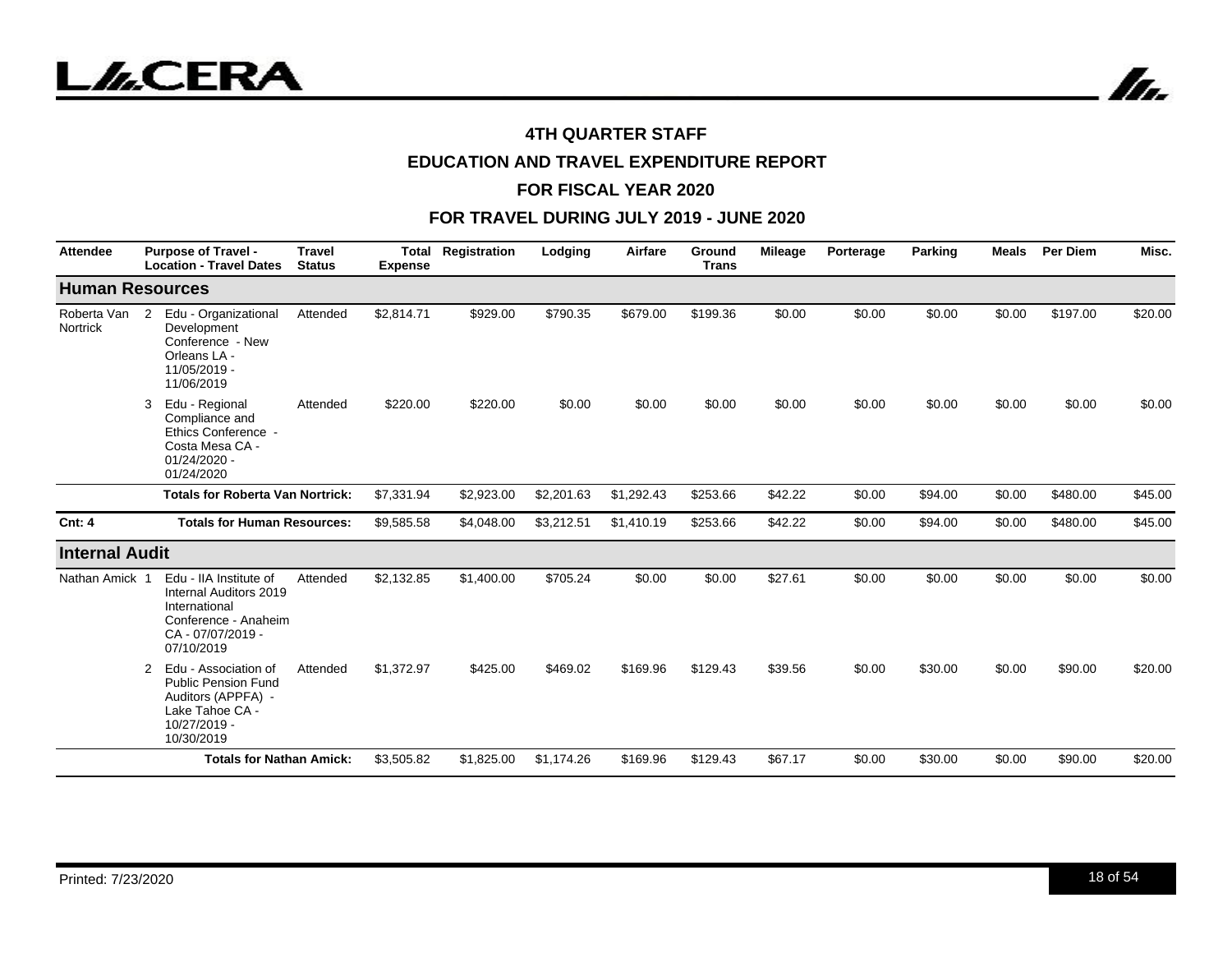



# **EDUCATION AND TRAVEL EXPENDITURE REPORT**

#### **FOR FISCAL YEAR 2020**

| <b>Attendee</b>       | <b>Purpose of Travel -</b><br><b>Location - Travel Dates</b>                                                                              | <b>Travel</b><br><b>Status</b> | Total<br><b>Expense</b> | Registration | Lodging    | Airfare  | Ground<br><b>Trans</b> | <b>Mileage</b> | Porterage | Parking  | Meals  | <b>Per Diem</b> | Misc.   |
|-----------------------|-------------------------------------------------------------------------------------------------------------------------------------------|--------------------------------|-------------------------|--------------|------------|----------|------------------------|----------------|-----------|----------|--------|-----------------|---------|
| <b>Internal Audit</b> |                                                                                                                                           |                                |                         |              |            |          |                        |                |           |          |        |                 |         |
| Richard<br>Bendall    | Edu - IIA Institute of<br>$\mathbf{1}$<br>Internal Auditors 2019<br>International<br>Conference - Anaheim<br>CA-07/07/2019-<br>07/10/2019 | Attended                       | \$1,876.00              | \$1,400.00   | \$450.00   | \$0.00   | \$0.00                 | \$0.00         | \$0.00    | \$26.00  | \$0.00 | \$0.00          | \$0.00  |
|                       | Edu - Enterprise Risk<br>2<br>Management (ERM)<br>Pension Peer Group -<br>Sacramento CA -<br>09/22/2019 -<br>09/25/2019                   | Attended                       | \$816.32                | \$0.00       | \$331.95   | \$256.96 | \$48.75                | \$23.66        | \$0.00    | \$0.00   | \$0.00 | \$135.00        | \$20.00 |
|                       | <b>Totals for Richard Bendall:</b>                                                                                                        |                                | \$2,692.32              | \$1,400.00   | \$781.95   | \$256.96 | \$48.75                | \$23.66        | \$0.00    | \$26.00  | \$0.00 | \$135.00        | \$20.00 |
| Leisha Collins        | Edu - IIA Institute of<br>Internal Auditors 2019<br>International<br>Conference - Anaheim<br>CA - 07/07/2019 -<br>07/10/2019              | Attended                       | \$2,248.04              | \$1,400.00   | \$705.24   | \$0.00   | \$0.00                 | \$34.80        | \$0.00    | \$93.00  | \$0.00 | \$0.00          | \$15.00 |
|                       | 2<br>Edu - Association of<br><b>Public Pension Fund</b><br>Auditors (APPFA) -<br>Lake Tahoe CA -<br>10/27/2019 -<br>10/30/2019            | Attended                       | \$1,503.64              | \$425.00     | \$469.02   | \$335.96 | \$129.44               | \$34.22        | \$0.00    | \$0.00   | \$0.00 | \$90.00         | \$20.00 |
|                       | Edu - SACRS 2019<br>3<br>Fall Conference -<br>Monterey CA -<br>11/12/2019 -<br>11/15/2019                                                 | Attended                       | \$1,091.79              | \$120.00     | \$545.97   | \$171.96 | \$23.64                | \$5.22         | \$0.00    | \$99.00  | \$0.00 | \$106.00        | \$20.00 |
|                       | <b>Totals for Leisha Collins:</b>                                                                                                         |                                | \$4,843.47              | \$1,945.00   | \$1,720.23 | \$507.92 | \$153.08               | \$74.24        | \$0.00    | \$192.00 | \$0.00 | \$196.00        | \$55.00 |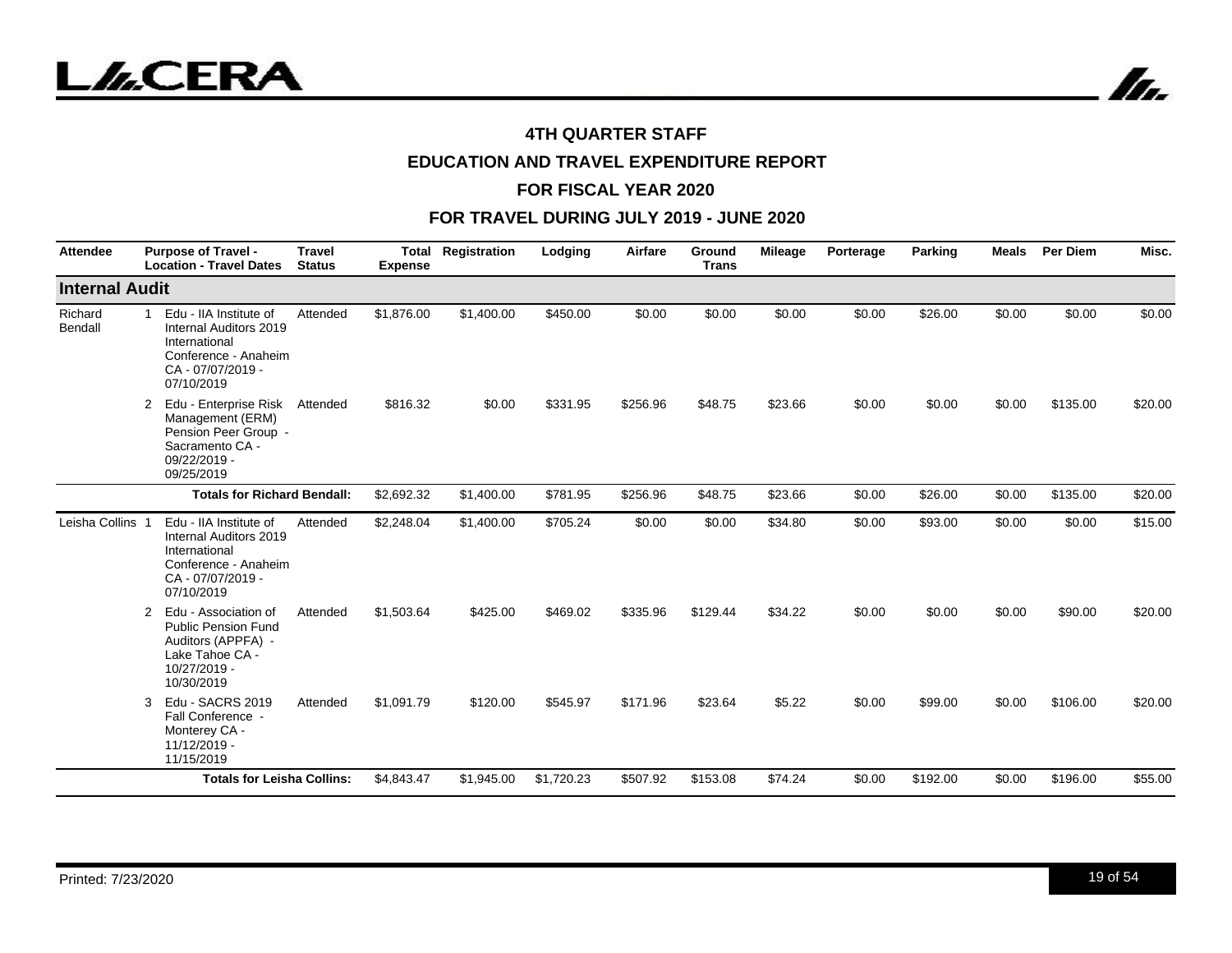



# **EDUCATION AND TRAVEL EXPENDITURE REPORT**

#### **FOR FISCAL YEAR 2020**

| <b>Attendee</b>       | <b>Purpose of Travel -</b><br><b>Location - Travel Dates</b>                                                                              | <b>Travel</b><br><b>Status</b> | Total<br><b>Expense</b> | Registration | Lodging    | Airfare    | Ground<br><b>Trans</b> | <b>Mileage</b> | Porterage | <b>Parking</b> | <b>Meals</b> | Per Diem | Misc.    |
|-----------------------|-------------------------------------------------------------------------------------------------------------------------------------------|--------------------------------|-------------------------|--------------|------------|------------|------------------------|----------------|-----------|----------------|--------------|----------|----------|
| <b>Internal Audit</b> |                                                                                                                                           |                                |                         |              |            |            |                        |                |           |                |              |          |          |
| Christina<br>Logan    | Edu - Association of<br>$\mathbf{1}$<br><b>Public Pension Fund</b><br>Auditors (APPFA) -<br>Lake Tahoe CA -<br>10/27/2019 -<br>10/30/2019 | Attended                       | \$1,442.53              | \$425.00     | \$469.02   | \$236.96   | \$188.79               | \$12.76        | \$0.00    | \$0.00         | \$0.00       | \$90.00  | \$20.00  |
|                       | <b>Totals for Christina Logan:</b>                                                                                                        |                                | \$1,442.53              | \$425.00     | \$469.02   | \$236.96   | \$188.79               | \$12.76        | \$0.00    | \$0.00         | \$0.00       | \$90.00  | \$20.00  |
| Kristina Sun          | Edu - IIA Institute of<br>Internal Auditors 2019<br>International<br>Conference - Anaheim<br>CA-07/07/2019-<br>07/10/2019                 | Attended                       | \$2,231.50              | \$1,400.00   | \$705.24   | \$0.00     | \$0.00                 | \$48.26        | \$0.00    | \$78.00        | \$0.00       | \$0.00   | \$0.00   |
|                       | <b>Totals for Kristina Sun:</b>                                                                                                           |                                | \$2,231.50              | \$1,400.00   | \$705.24   | \$0.00     | \$0.00                 | \$48.26        | \$0.00    | \$78.00        | \$0.00       | \$0.00   | \$0.00   |
| Gabriel<br>Tafoya     | Edu - IIA Institute of<br>$\mathbf 1$<br>Internal Auditors 2019<br>International<br>Conference - Anaheim<br>CA-07/07/2019-<br>07/10/2019  | Attended                       | \$2,183.24              | \$1,400.00   | \$705.24   | \$0.00     | \$0.00                 | \$0.00         | \$0.00    | \$78.00        | \$0.00       | \$0.00   | \$0.00   |
|                       | <b>Totals for Gabriel Tafoya:</b>                                                                                                         |                                | \$2,183.24              | \$1,400.00   | \$705.24   | \$0.00     | \$0.00                 | \$0.00         | \$0.00    | \$78.00        | \$0.00       | \$0.00   | \$0.00   |
| Summy<br>Voong        | Edu - IIA Institute of<br>1<br>Internal Auditors 2019<br>International<br>Conference - Anaheim<br>CA-07/07/2019-<br>07/10/2019            | Attended                       | \$2,213.63              | \$1,400.00   | \$705.24   | \$0.00     | \$0.00                 | \$30.39        | \$0.00    | \$78.00        | \$0.00       | \$0.00   | \$0.00   |
|                       | <b>Totals for Summy Voong:</b>                                                                                                            |                                | \$2,213.63              | \$1,400.00   | \$705.24   | \$0.00     | \$0.00                 | \$30.39        | \$0.00    | \$78.00        | \$0.00       | \$0.00   | \$0.00   |
| <b>Cnt: 11</b>        | <b>Totals for Internal Audit:</b>                                                                                                         |                                | \$19,112.51             | \$9,795.00   | \$6,261.18 | \$1,171.80 | \$520.05               | \$256.48       | \$0.00    | \$482.00       | \$0.00       | \$511.00 | \$115.00 |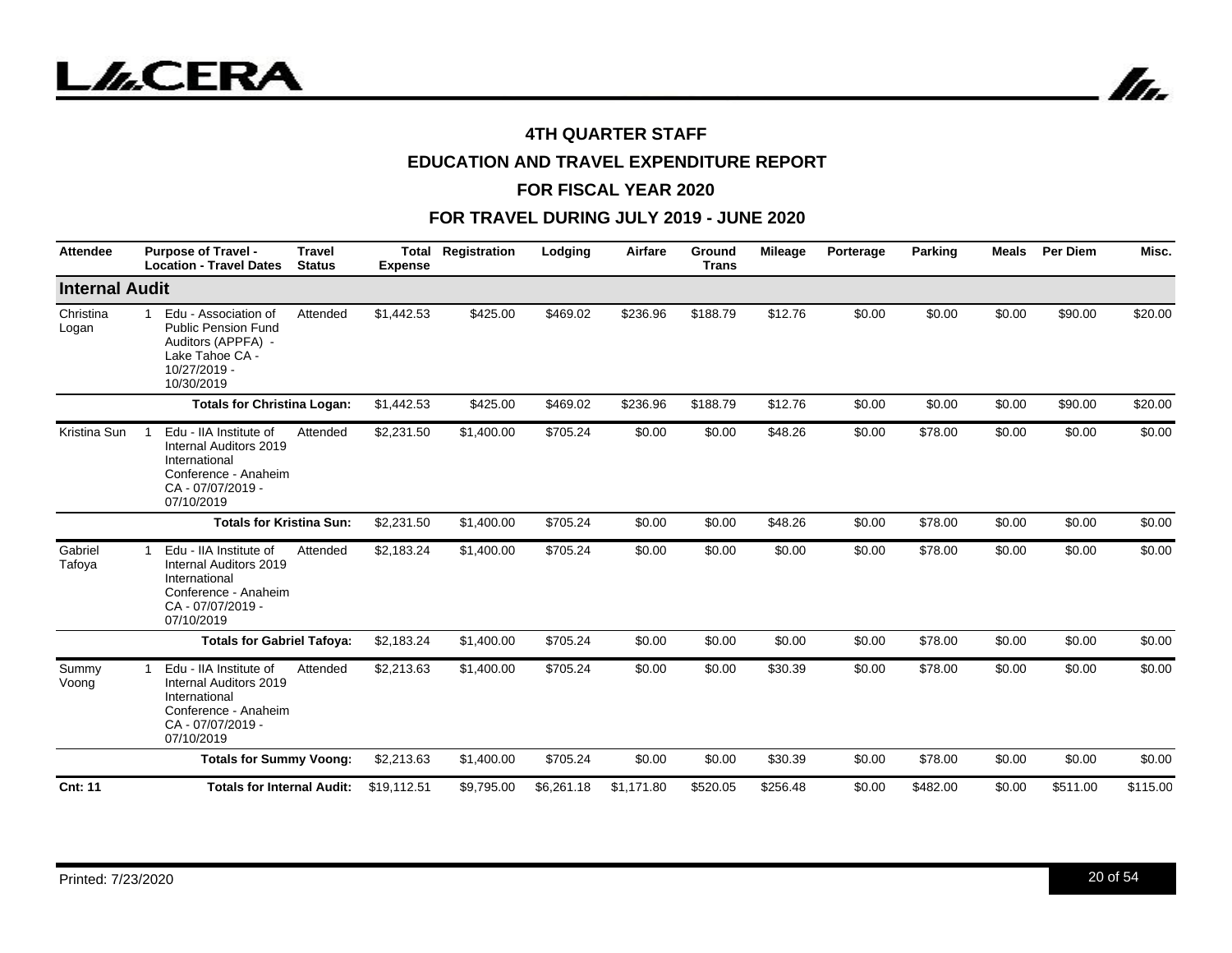| <b>Attendee</b>          |              | <b>Purpose of Travel -</b><br><b>Location - Travel Dates</b>                                                                                                                                                                                                             | <b>Travel</b><br><b>Status</b> | <b>Expense</b> | <b>Total Registration</b> | Lodging  | Airfare  | Ground<br><b>Trans</b> | Mileage | Porterage | Parking | Meals    | <b>Per Diem</b> | Misc.  |
|--------------------------|--------------|--------------------------------------------------------------------------------------------------------------------------------------------------------------------------------------------------------------------------------------------------------------------------|--------------------------------|----------------|---------------------------|----------|----------|------------------------|---------|-----------|---------|----------|-----------------|--------|
| <b>Investments</b>       |              |                                                                                                                                                                                                                                                                          |                                |                |                           |          |          |                        |         |           |         |          |                 |        |
| <b>Didier</b><br>Acevedo | $\mathbf{1}$ | Admin - Due Diligence Attended<br>of Illiquid Credit<br>Finalist Managers -<br>New York, NY and<br>Chicago, IL -<br>08/27/2019 -<br>08/29/2019                                                                                                                           |                                | \$1,487.10     | \$0.00                    | \$681.72 | \$550.90 | \$155.22               | \$0.00  | \$0.00    | \$0.00  | \$99.26  | \$0.00          | \$0.00 |
|                          | $\mathbf{2}$ | Edu - 2019 Latin<br>America Private<br>Equity & Venture<br>Capital Association<br>Summit and Investor<br>Roundtable and<br><b>LAVCA Venture</b><br><b>Investors Annual</b><br>Meeting - New York<br>NY - 09/23/2019 -<br>09/26/2019                                      | Attended                       | \$2,186.74     | \$0.00                    | \$921.66 | \$484.60 | \$285.87               | \$0.00  | \$0.00    | \$0.00  | \$494.61 | \$0.00          | \$0.00 |
|                          |              | 3 Admin - Attend Annual Attended<br><b>General Meetings</b><br>(AGMs) hosted by<br>Centerbridge, USV,<br>Palladium, and attend<br><b>Black Diamond's</b><br><b>Limited Partner</b><br><b>Advisory Committee</b><br>(LPAC). - New York<br>NY - 11/06/2019 -<br>11/08/2019 |                                | \$1,016.53     | \$0.00                    | \$702.40 | \$0.00   | \$252.95               | \$0.00  | \$0.00    | \$0.00  | \$56.18  | \$5.00          | \$0.00 |
|                          |              | 4 Admin - Meeting with<br>AE Industrial Partners,<br>an existing manager -<br>Cedar City UT -<br>01/07/2020 -<br>01/08/2020                                                                                                                                              | Attended                       | \$656.95       | \$0.00                    | \$119.59 | \$297.96 | \$185.57               | \$0.00  | \$0.00    | \$0.00  | \$10.83  | \$43.00         | \$0.00 |
|                          |              | 5 Admin - Program<br>review with JPMorgan<br>and Morgan Stanley;<br>meet with potential<br>managers and<br>secondary transaction<br>advisors - New York<br>NY - 01/27/2020 -<br>01/31/2020                                                                               | Attended                       | \$426.39       | \$0.00                    | \$381.10 | \$0.00   | \$11.29                | \$0.00  | \$20.00   | \$0.00  | \$14.00  | \$0.00          | \$0.00 |
|                          |              | 6 Admin - Due diligence Attended<br>on Canaan Fund XII<br>and Canaan 2020+ -<br>Menlo Park CA -<br>02/10/2020 -<br>02/11/2020                                                                                                                                            |                                | \$784.33       | \$0.00                    | \$221.61 | \$299.96 | \$143.96               | \$15.87 | \$0.00    | \$24.00 | \$78.93  | \$0.00          | \$0.00 |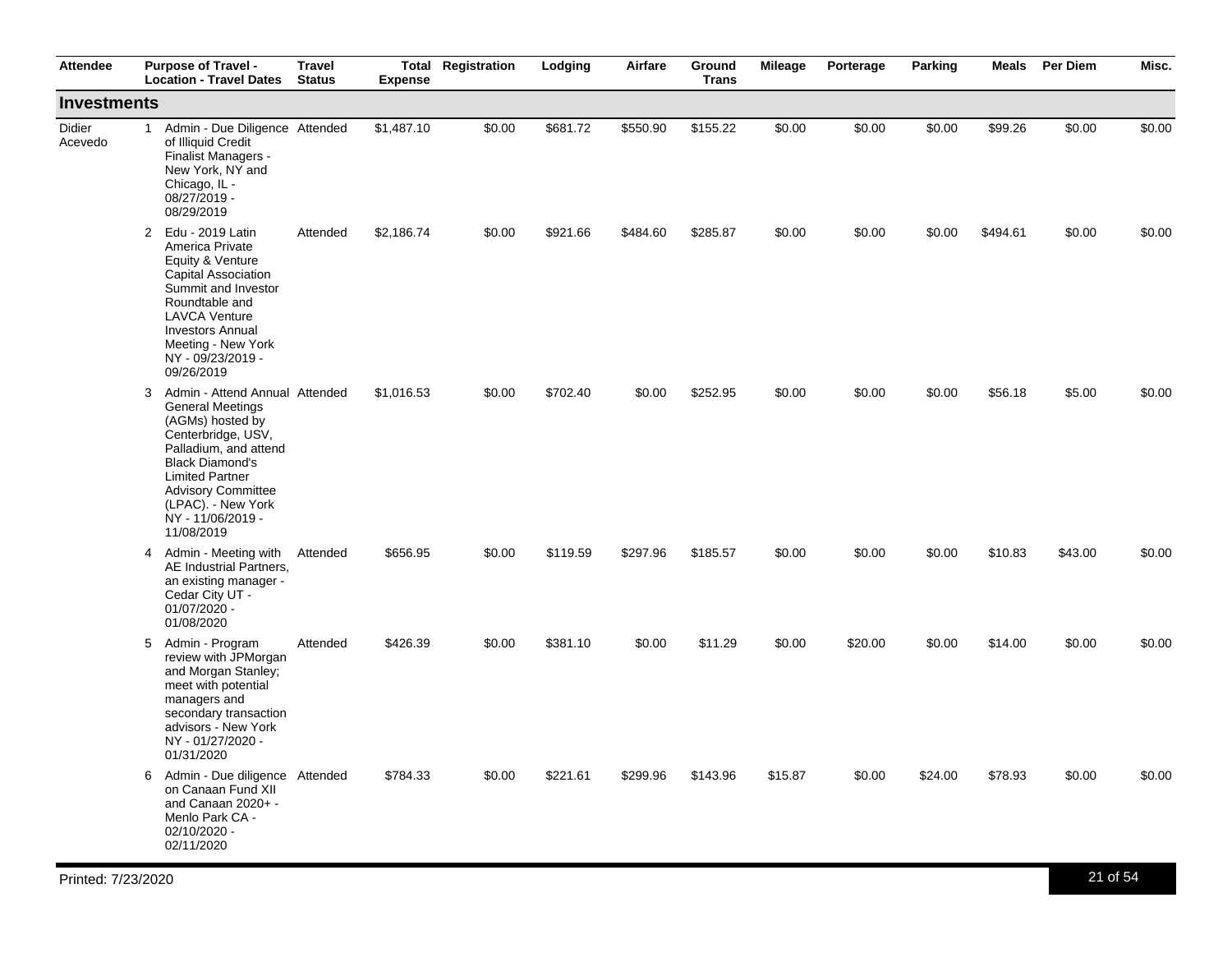

# **EDUCATION AND TRAVEL EXPENDITURE REPORT**

#### **FOR FISCAL YEAR 2020**

| <b>Attendee</b>    | <b>Purpose of Travel -</b><br><b>Location - Travel Dates</b>                                                                                                                                                                                                                                  | <b>Travel</b><br><b>Status</b> | <b>Expense</b> | <b>Total Registration</b> | Lodging    | Airfare    | Ground<br><b>Trans</b> | <b>Mileage</b> | Porterage | Parking | <b>Meals</b> | Per Diem | Misc.   |
|--------------------|-----------------------------------------------------------------------------------------------------------------------------------------------------------------------------------------------------------------------------------------------------------------------------------------------|--------------------------------|----------------|---------------------------|------------|------------|------------------------|----------------|-----------|---------|--------------|----------|---------|
| <b>Investments</b> |                                                                                                                                                                                                                                                                                               |                                |                |                           |            |            |                        |                |           |         |              |          |         |
|                    | <b>Totals for Didier Acevedo:</b>                                                                                                                                                                                                                                                             |                                | \$6,558.04     | \$0.00                    | \$3,028.08 | \$1,633.42 | \$1,034.86             | \$15.87        | \$20.00   | \$24.00 | \$753.81     | \$48.00  | \$0.00  |
| Amit Aggarwal 1    | Edu - Investors in<br>Non-Listed Real<br><b>Estate Vehicles</b><br>(INREV) North<br>America Conference. -<br>New York NY -<br>10/02/2019 -<br>10/02/2019                                                                                                                                      | Attended                       | \$1,123.68     | \$0.00                    | \$690.92   | \$230.80   | \$166.96               | \$0.00         | \$5.00    | \$0.00  | \$30.00      | \$0.00   | \$0.00  |
|                    | Admin - Site<br>$\overline{2}$<br>inspections and<br>meeting with<br>perspective<br>managers. - New York<br>NY - 10/03/2019 -<br>10/03/2019                                                                                                                                                   | Attended                       | \$422.84       | \$0.00                    | \$0.00     | \$230.80   | \$165.07               | \$0.00         | \$5.00    | \$0.00  | \$21.97      | \$0.00   | \$0.00  |
|                    | Admin - Due diligence Attended<br>3<br>with a potential<br>manager, and attend<br>the LP Advisory<br>meetings and Annual<br>meeting of two<br>existing managers<br>(Aermont and Carlyle<br>Europe). - Longdon,<br>England; Paris,<br>France; Berlin,<br>Germany - 11/18/2019<br>$-11/22/2019$ |                                | \$1,854.23     | \$0.00                    | \$850.05   | \$539.44   | \$313.92               | \$0.00         | \$30.00   | \$0.00  | \$101.44     | \$0.00   | \$19.38 |
|                    | <b>Totals for Amit Aggarwal:</b>                                                                                                                                                                                                                                                              |                                | \$3,400.75     | \$0.00                    | \$1,540.97 | \$1,001.04 | \$645.95               | \$0.00         | \$40.00   | \$0.00  | \$153.41     | \$0.00   | \$19.38 |
| Kevin Bassi        | Admin - Due Diligence Attended<br>1<br>of Clarion Partners -<br>Seattle WA -<br>10/17/2019 -<br>10/18/2019                                                                                                                                                                                    |                                | \$1,077.18     | \$0.00                    | \$531.79   | \$301.30   | \$184.09               | \$0.00         | \$0.00    | \$0.00  | \$0.00       | \$50.00  | \$10.00 |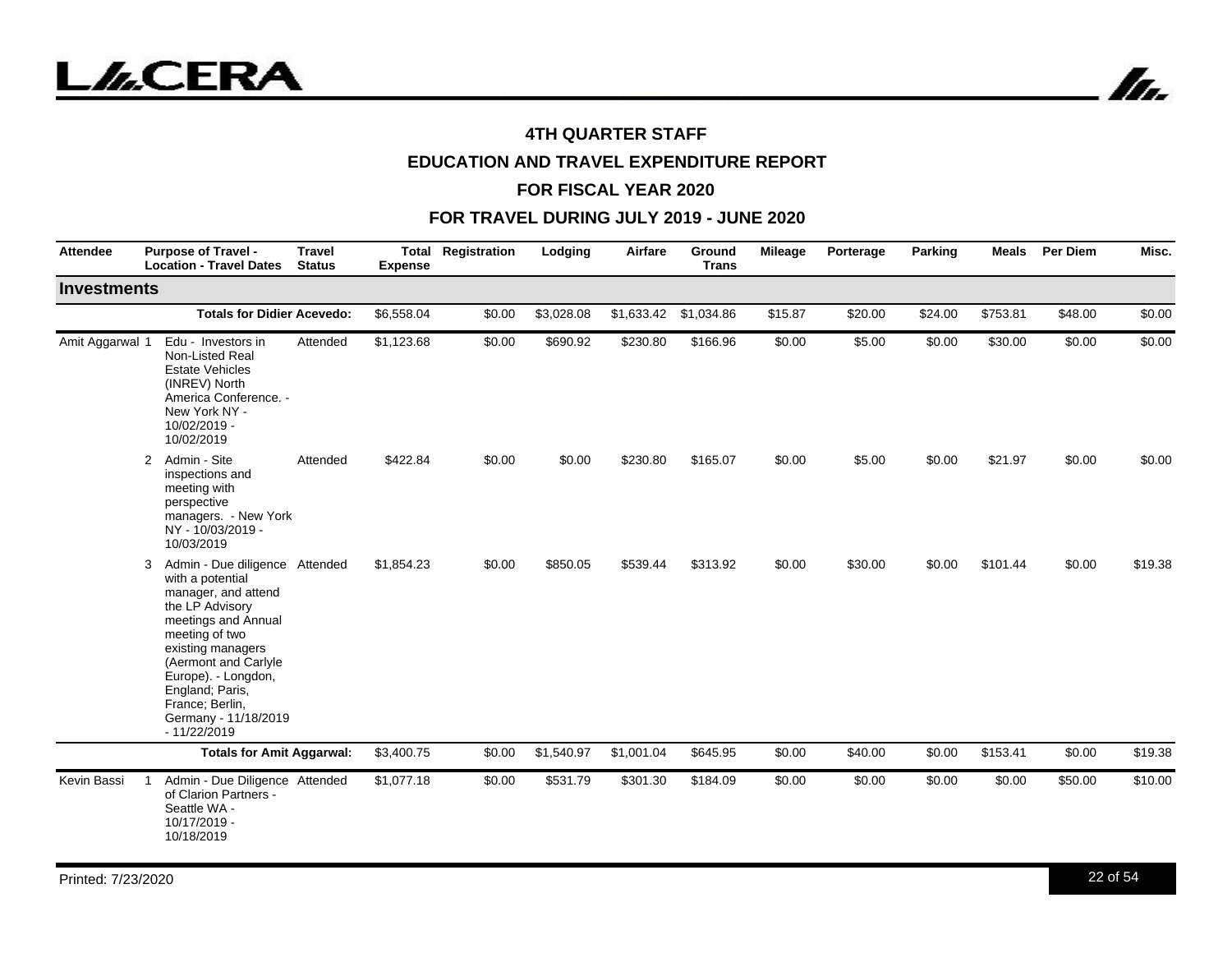In.

## **4TH QUARTER STAFF**

# **EDUCATION AND TRAVEL EXPENDITURE REPORT**

#### **FOR FISCAL YEAR 2020**

| <b>Attendee</b>    | <b>Purpose of Travel -</b><br><b>Location - Travel Dates</b>                                                                                                                                                                                    | <b>Travel</b><br><b>Status</b> | Total<br><b>Expense</b> | Registration | Lodging  | Airfare  | Ground<br><b>Trans</b> | Mileage | Porterage | Parking | Meals   | <b>Per Diem</b> | Misc.   |
|--------------------|-------------------------------------------------------------------------------------------------------------------------------------------------------------------------------------------------------------------------------------------------|--------------------------------|-------------------------|--------------|----------|----------|------------------------|---------|-----------|---------|---------|-----------------|---------|
| <b>Investments</b> |                                                                                                                                                                                                                                                 |                                |                         |              |          |          |                        |         |           |         |         |                 |         |
|                    | <b>Totals for Kevin Bassi:</b>                                                                                                                                                                                                                  |                                | \$1,077.18              | \$0.00       | \$531.79 | \$301.30 | \$184.09               | \$0.00  | \$0.00    | \$0.00  | \$0.00  | \$50.00         | \$10.00 |
| Calvin Chang       | Admin - Due diligence Attended<br>on a potential<br>manager. - Chicago IL<br>$-11/04/2019 -$<br>11/04/2019                                                                                                                                      |                                | \$490.91                | \$0.00       | \$0.00   | \$402.69 | \$16.08                | \$33.41 | \$0.00    | \$21.36 | \$17.37 | \$0.00          | \$0.00  |
|                    | Admin - Program<br>$\overline{2}$<br>review with JPMorgan<br>and Morgan Stanley;<br>meet with potential<br>managers and<br>secondary transaction<br>advisors - New York<br>NY - 01/27/2020 -<br>01/31/2020                                      | Attended                       | \$473.03                | \$0.00       | \$381.10 | \$0.00   | \$13.98                | \$0.00  | \$0.00    | \$0.00  | \$63.00 | \$0.00          | \$14.95 |
|                    | <b>Totals for Calvin Chang:</b>                                                                                                                                                                                                                 |                                | \$963.94                | \$0.00       | \$381.10 | \$402.69 | \$30.06                | \$33.41 | \$0.00    | \$21.36 | \$80.37 | \$0.00          | \$14.95 |
| Adam Cheng 1       | Admin - Due diligence Attended<br>of Syndicated Bank<br>Loan finalist managers<br>(Credit Suisse and<br>Barings) and visit with<br><b>Brigade Capital</b><br>Management. - New<br>York, NY and<br>Charlotte, NC -<br>10/16/2019 -<br>10/17/2019 |                                | \$1,474.98              | \$0.00       | \$589.62 | \$616.10 | \$197.31               | \$0.00  | \$0.00    | \$0.00  | \$71.95 | \$0.00          | \$0.00  |
|                    | 2 Admin - Due diligence Attended<br>of Syndicated Bank<br>Loan finalist manager,<br>Voya. - Scottsdale AZ<br>$-10/21/2019 -$<br>10/21/2019                                                                                                      |                                | \$273.59                | \$0.00       | \$0.00   | \$177.96 | \$92.60                | \$0.00  | \$0.00    | \$0.00  | \$3.03  | \$0.00          | \$0.00  |
|                    | <b>Totals for Adam Cheng:</b>                                                                                                                                                                                                                   |                                | \$1,748.57              | \$0.00       | \$589.62 | \$794.06 | \$289.91               | \$0.00  | \$0.00    | \$0.00  | \$74.98 | \$0.00          | \$0.00  |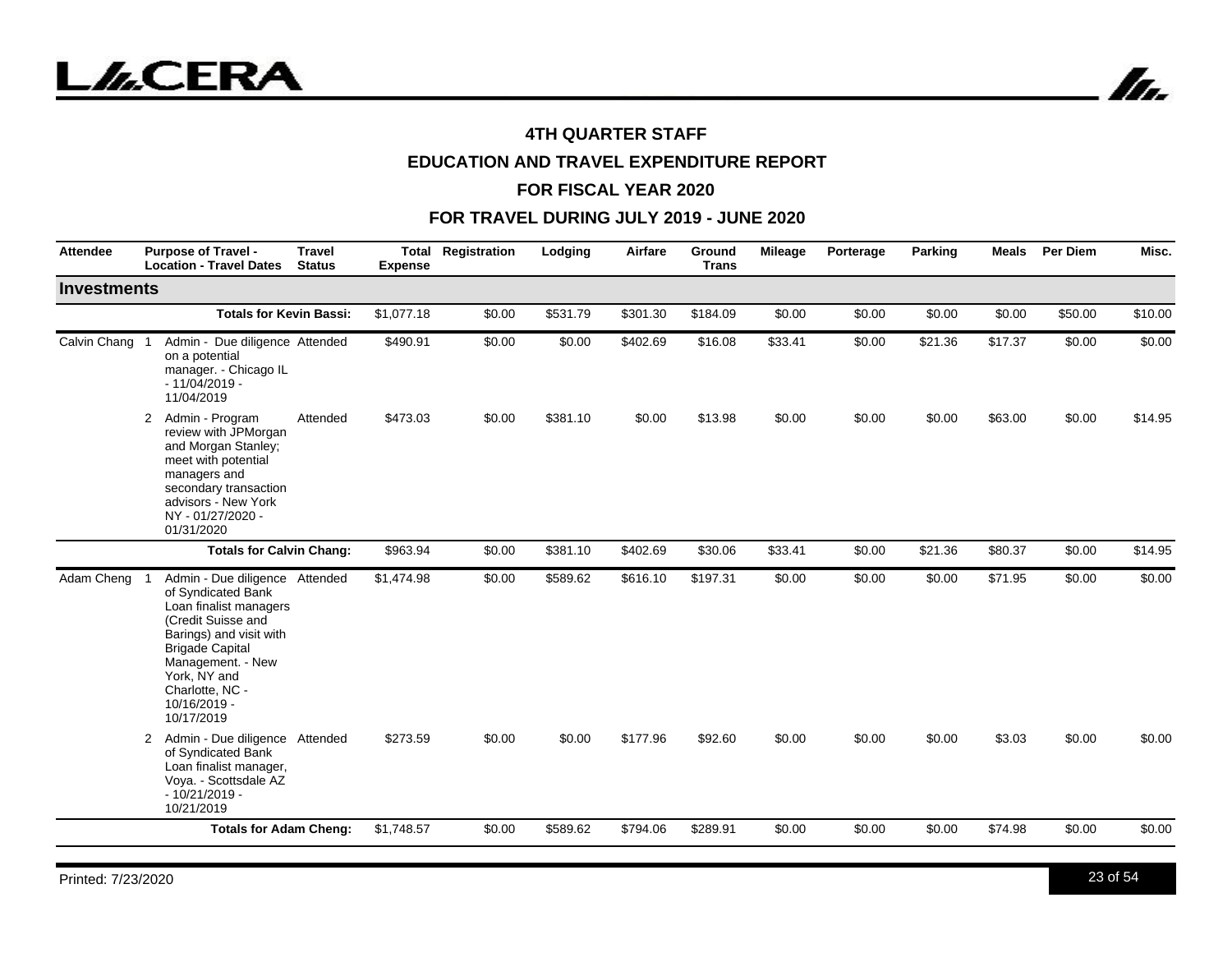



# **EDUCATION AND TRAVEL EXPENDITURE REPORT**

#### **FOR FISCAL YEAR 2020**

| <b>Attendee</b>    | <b>Purpose of Travel -</b><br><b>Location - Travel Dates</b>                                                                                                                                                                                                               | <b>Travel</b><br><b>Status</b> | Total<br><b>Expense</b> | Registration | Lodging    | Airfare    | Ground<br><b>Trans</b> | <b>Mileage</b> | Porterage | Parking | Meals    | Per Diem | Misc.   |
|--------------------|----------------------------------------------------------------------------------------------------------------------------------------------------------------------------------------------------------------------------------------------------------------------------|--------------------------------|-------------------------|--------------|------------|------------|------------------------|----------------|-----------|---------|----------|----------|---------|
| <b>Investments</b> |                                                                                                                                                                                                                                                                            |                                |                         |              |            |            |                        |                |           |         |          |          |         |
| David Chu          | Admin - GGV Capital<br><b>Limited Partner</b><br><b>Advisory Committee</b><br>Roundtable and<br><b>Private Limited</b><br>Partner Reception -<br>San Francisco CA -<br>07/25/2019 -<br>07/25/2019                                                                          | Attended                       | \$329.19                | \$0.00       | \$0.00     | \$210.96   | \$118.23               | \$0.00         | \$0.00    | \$0.00  | \$0.00   | \$0.00   | \$0.00  |
|                    | Admin - Due diligence Attended<br>2<br>on potential and<br>existing managers<br>(MBK Partners, BRV<br>China, Joy Capital);<br>and attend Lilly Asian<br>Ventures annual<br>investor meeting. -<br>Singapore; Hong<br>Kong; Shanghai,<br>China - 09/18/2019 -<br>09/27/2019 |                                | \$4,747.15              | \$0.00       | \$1,332.35 | \$2,891.58 | \$277.98               | \$0.00         | \$0.00    | \$0.00  | \$207.93 | \$0.00   | \$37.31 |
|                    | Edu - SuperReturn<br>3<br>Asia Conference. -<br>Hong Kong, China -<br>09/23/2019 -<br>09/26/2019                                                                                                                                                                           | Attended                       | \$1,973.85              | \$0.00       | \$1,292.84 | \$400.18   | \$145.04               | \$0.00         | \$0.00    | \$0.00  | \$135.79 | \$0.00   | \$0.00  |
|                    | Admin - GGV Annual<br>4<br>General Meeting and<br>meet with existing<br>managers (AKKR, Lilly<br>Asia Ventures). -<br>Menlo Park CA -<br>10/17/2019 -<br>10/18/2019                                                                                                        | Attended                       | \$791.66                | \$0.00       | \$259.13   | \$366.96   | \$161.57               | \$0.00         | \$4.00    | \$0.00  | \$0.00   | \$0.00   | \$0.00  |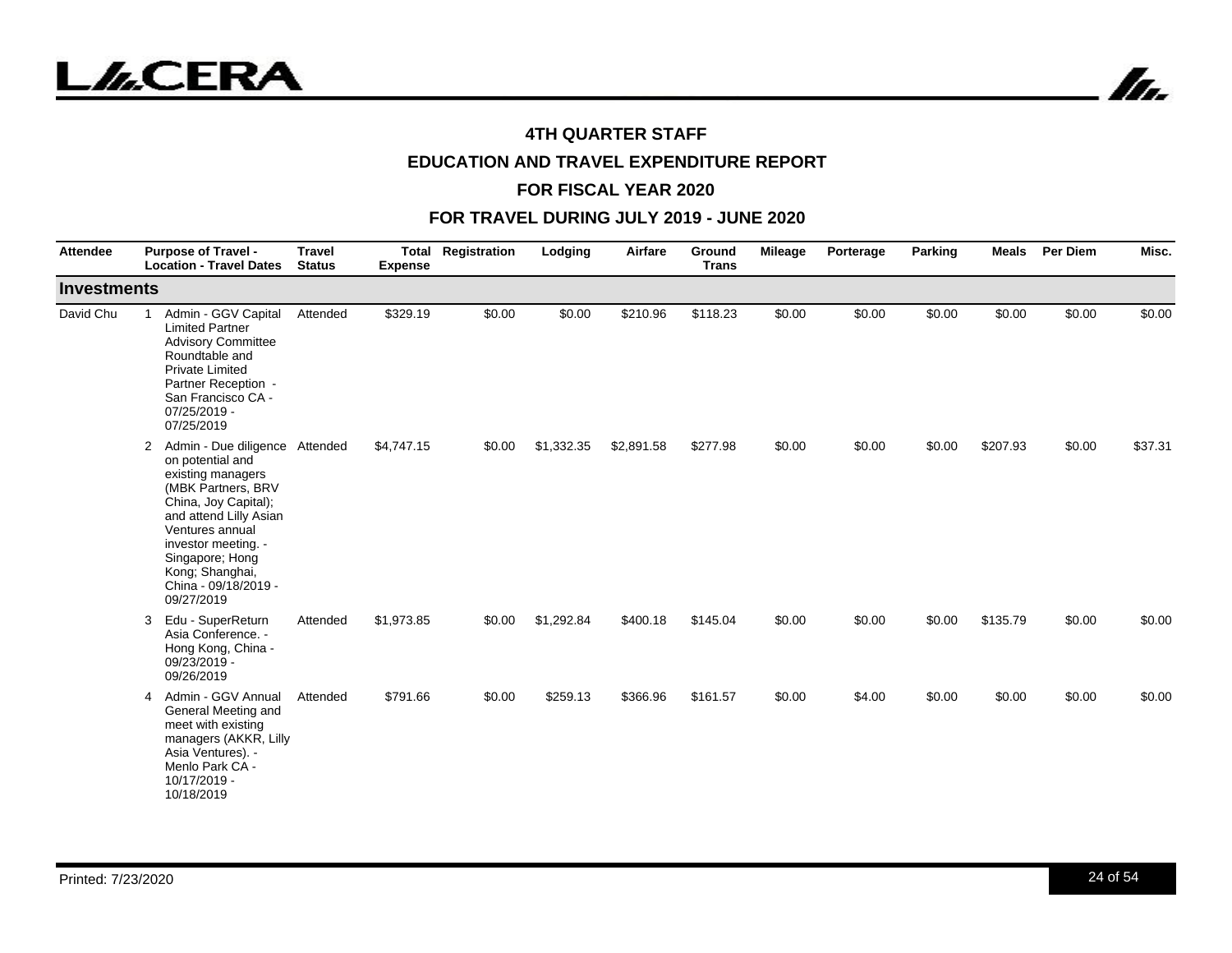



# **EDUCATION AND TRAVEL EXPENDITURE REPORT**

#### **FOR FISCAL YEAR 2020**

| <b>Attendee</b>         | <b>Purpose of Travel -</b><br><b>Location - Travel Dates</b>                                                                                                                                                                                       | <b>Travel</b><br><b>Status</b> | <b>Expense</b> | <b>Total Registration</b> | Lodging    | Airfare    | Ground<br><b>Trans</b> | <b>Mileage</b> | Porterage | Parking | <b>Meals</b> | <b>Per Diem</b> | Misc.   |
|-------------------------|----------------------------------------------------------------------------------------------------------------------------------------------------------------------------------------------------------------------------------------------------|--------------------------------|----------------|---------------------------|------------|------------|------------------------|----------------|-----------|---------|--------------|-----------------|---------|
| <b>Investments</b>      |                                                                                                                                                                                                                                                    |                                |                |                           |            |            |                        |                |           |         |              |                 |         |
| David Chu               | Admin - Sinovation<br>5<br><b>Limited Partner</b><br><b>Advisory Committee</b><br>(LPAC) and Annual<br><b>General Meeting</b><br>(AGM); and meet with<br>prospective<br>managers. -<br>Shanghai and Beijing,<br>China - 11/04/2019 -<br>11/08/2019 | Attended                       | \$1,556.64     | \$0.00                    | \$941.54   | \$197.47   | \$245.21               | \$0.00         | \$12.00   | \$0.00  | \$125.42     | \$0.00          | \$35.00 |
|                         | Admin - Meeting with<br>6<br>AE Industrial Partners,<br>an existing manager -<br>Cedar City UT -<br>01/07/2020 -<br>01/08/2020                                                                                                                     | Attended                       | \$695.70       | \$0.00                    | \$119.59   | \$297.96   | \$215.15               | \$0.00         | \$5.00    | \$0.00  | \$10.00      | \$43.00         | \$5.00  |
|                         | Admin - Program<br>$\mathbf{7}$<br>review with JPMorgan<br>and Morgan Stanley;<br>meet with potential<br>managers and<br>secondary transaction<br>advisors - New York<br>NY - 01/27/2020 -<br>01/31/2020                                           | Attended                       | \$489.95       | \$0.00                    | \$381.10   | \$0.00     | \$13.98                | \$0.00         | \$20.00   | \$0.00  | \$74.87      | \$0.00          | \$0.00  |
|                         |                                                                                                                                                                                                                                                    | <b>Totals for David Chu:</b>   | \$10,584.14    | \$0.00                    | \$4,326.55 | \$4,365.11 | \$1,177.16             | \$0.00         | \$41.00   | \$0.00  | \$554.01     | \$43.00         | \$77.31 |
| Esmeralda<br>Del Bosque | Edu - 2019 Alternative Attended<br><b>Investments Forum</b><br>(AIF) Women<br>Investor's Forum -<br>New York NY -<br>09/09/2019 -<br>09/10/2019                                                                                                    |                                | \$852.54       | \$0.00                    | \$330.45   | \$400.59   | \$0.00                 | \$34.50        | \$0.00    | \$0.00  | \$0.00       | \$87.00         | \$0.00  |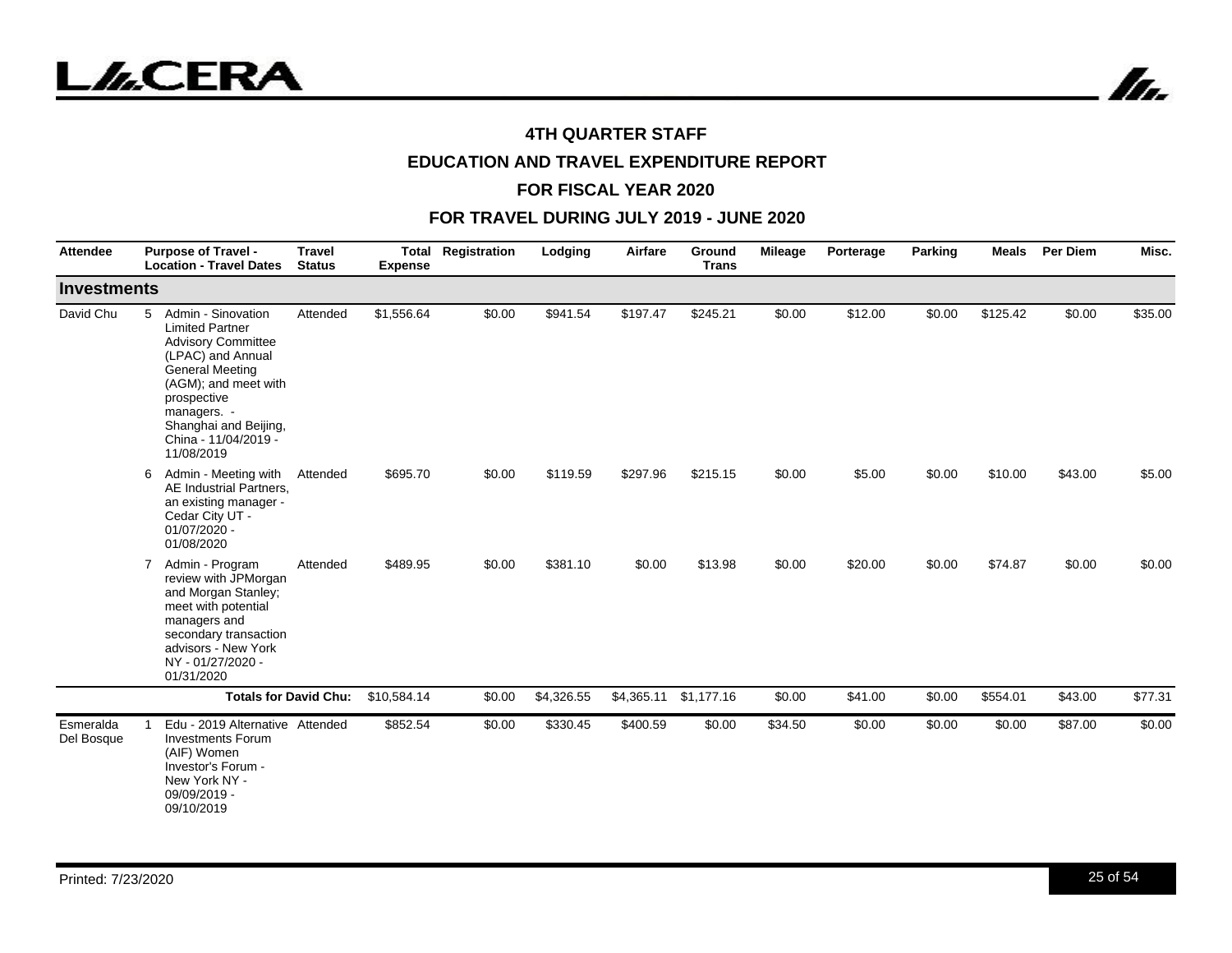

In.

## **4TH QUARTER STAFF**

# **EDUCATION AND TRAVEL EXPENDITURE REPORT**

#### **FOR FISCAL YEAR 2020**

| <b>Attendee</b>         | <b>Purpose of Travel -</b><br><b>Location - Travel Dates</b>                                                                                             | <b>Travel</b><br><b>Status</b> | <b>Expense</b> | <b>Total Registration</b> | Lodging  | Airfare  | Ground<br><b>Trans</b> | <b>Mileage</b> | Porterage | Parking | Meals   | <b>Per Diem</b> | Misc.   |
|-------------------------|----------------------------------------------------------------------------------------------------------------------------------------------------------|--------------------------------|----------------|---------------------------|----------|----------|------------------------|----------------|-----------|---------|---------|-----------------|---------|
| Investments             |                                                                                                                                                          |                                |                |                           |          |          |                        |                |           |         |         |                 |         |
| Esmeralda<br>Del Bosque | 2 Edu - Investment<br>Operations Forum at<br>CalSTRS -<br>Sacramento CA -<br>09/24/2019 -<br>09/24/2019                                                  | Attended                       | \$235.60       | \$0.00                    | \$106.60 | \$53.98  | \$25.52                | \$0.00         | \$0.00    | \$0.00  | \$0.00  | \$44.50         | \$5.00  |
|                         | Admin - Meeting with<br>3<br>State Street -<br>Sacramento CA -<br>09/24/2019 -<br>09/24/2019                                                             | Attended                       | \$235.60       | \$0.00                    | \$106.59 | \$53.98  | \$25.53                | \$0.00         | \$0.00    | \$0.00  | \$0.00  | \$44.50         | \$5.00  |
|                         | Admin - Meeting with<br>4<br>Meketa - Carlsbad CA<br>$-10/18/2019 -$<br>10/18/2019                                                                       | Attended                       | \$102.73       | \$0.00                    | \$0.00   | \$0.00   | \$67.73                | \$0.00         | \$0.00    | \$0.00  | \$0.00  | \$35.00         | \$0.00  |
|                         | Admin - Risk System<br>5<br>RFP Search. - San<br>Francisco CA -<br>12/13/2019 -<br>12/13/2019                                                            | Attended                       | \$312.45       | \$0.00                    | \$0.00   | \$258.96 | \$0.00                 | \$9.49         | \$0.00    | \$0.00  | \$0.00  | \$44.00         | \$0.00  |
|                         | <b>Totals for Esmeralda Del Bosque:</b>                                                                                                                  |                                | \$1,738.92     | \$0.00                    | \$543.64 | \$767.51 | \$118.78               | \$43.99        | \$0.00    | \$0.00  | \$0.00  | \$255.00        | \$10.00 |
| Terra Elijah            | Admin - Due diligence Attended<br>with a potential<br>Appraisal<br><b>Management Service</b><br>Provider - Irvine CA -<br>12/16/2019 -<br>12/16/2019     |                                | \$54.98        | \$0.00                    | \$0.00   | \$0.00   | \$0.00                 | \$54.98        | \$0.00    | \$0.00  | \$0.00  | \$0.00          | \$0.00  |
|                         | 2 Admin - Due diligence Attended<br>with a potential<br>Appraiser<br><b>Management Service</b><br>Provider - Houston TX<br>$-12/17/2019 -$<br>12/18/2019 |                                | \$847.49       | \$0.00                    | \$198.95 | \$397.98 | \$145.12               | \$0.00         | \$10.00   | \$0.00  | \$95.44 | \$0.00          | \$0.00  |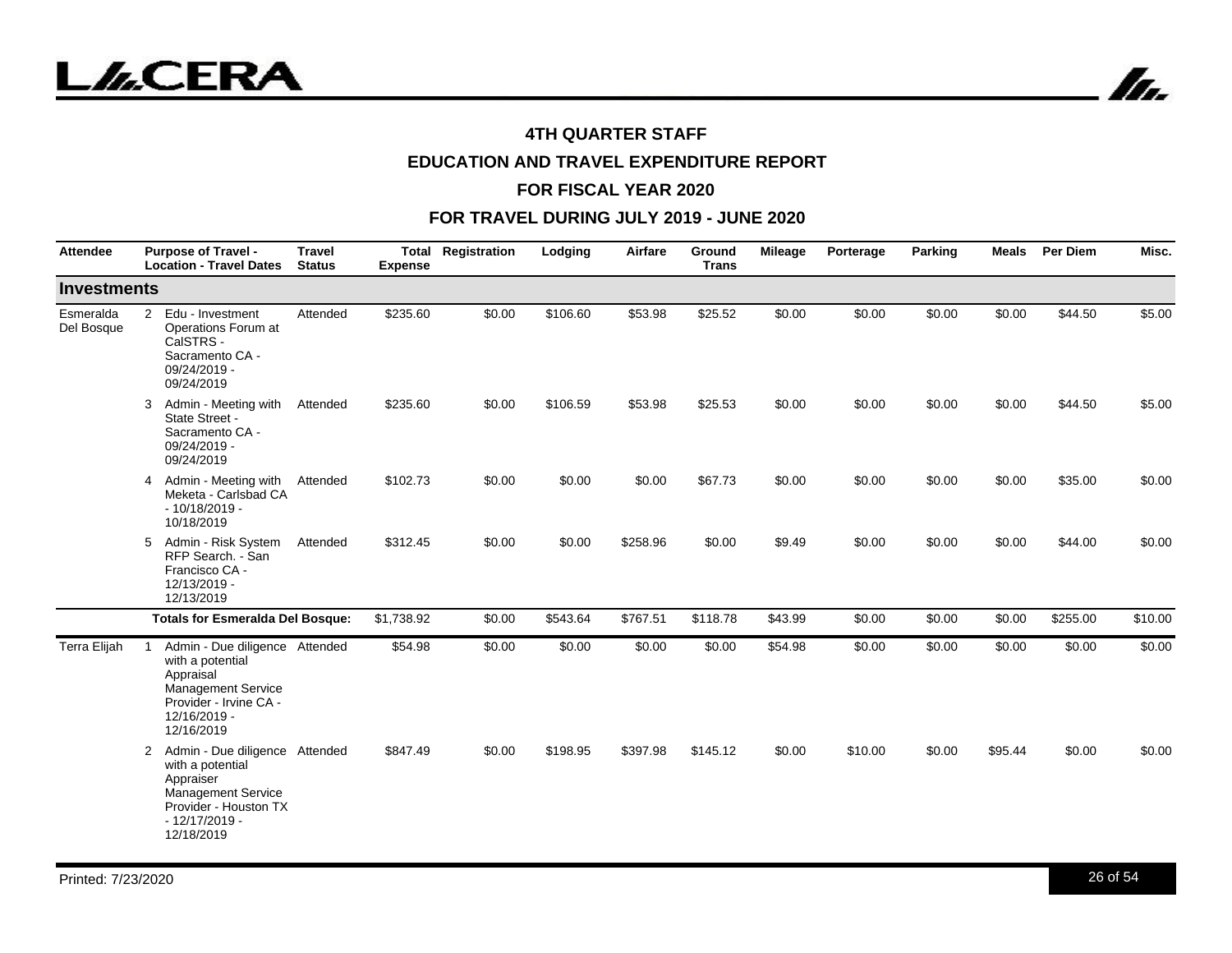

# **EDUCATION AND TRAVEL EXPENDITURE REPORT**

#### **FOR FISCAL YEAR 2020**

| <b>Attendee</b>    | <b>Purpose of Travel -</b><br><b>Location - Travel Dates</b>                                                                                          | <b>Travel</b><br><b>Status</b> | Total<br><b>Expense</b> | Registration | Lodging    | Airfare  | Ground<br><b>Trans</b> | <b>Mileage</b> | Porterage | <b>Parking</b> | <b>Meals</b> | Per Diem | Misc.  |
|--------------------|-------------------------------------------------------------------------------------------------------------------------------------------------------|--------------------------------|-------------------------|--------------|------------|----------|------------------------|----------------|-----------|----------------|--------------|----------|--------|
| <b>Investments</b> |                                                                                                                                                       |                                |                         |              |            |          |                        |                |           |                |              |          |        |
|                    | <b>Totals for Terra Elijah:</b>                                                                                                                       |                                | \$902.47                | \$0.00       | \$198.95   | \$397.98 | \$145.12               | \$54.98        | \$10.00   | \$0.00         | \$95.44      | \$0.00   | \$0.00 |
| Jon Grabel         | Edu - Institutional<br><b>Limited Partners</b><br>Association (ILPA) 3rd<br>Annual CIO<br>Symposium -<br>Cambridge MA -<br>09/25/2019 -<br>09/25/2019 | Attended                       | \$1,455.67              | \$80.00      | \$863.10   | \$329.29 | \$156.92               | \$0.00         | \$0.00    | \$0.00         | \$26.36      | \$0.00   | \$0.00 |
|                    | Edu - Albourne 2019<br>$\overline{2}$<br>Client Conference -<br>Philadelphia PA -<br>10/21/2019 -<br>10/23/2019                                       | Canceled                       | \$200.00                | \$0.00       | \$0.00     | \$200.00 | \$0.00                 | \$0.00         | \$0.00    | \$0.00         | \$0.00       | \$0.00   | \$0.00 |
|                    | 3<br>Edu - Institutional<br><b>Investors Allocator's</b><br>Choice Awards &<br>Masterclass - New<br>York City NY -<br>12/03/2019 -<br>12/03/2019      | Canceled                       | \$120.00                | \$120.00     | \$0.00     | \$0.00   | \$0.00                 | \$0.00         | \$0.00    | \$0.00         | \$0.00       | \$0.00   | \$0.00 |
|                    | Admin - 3rd Annual<br>4<br>Private Equity and<br>Secondary Investor<br>Summit - New York<br>NY - 12/03/2019 -<br>12/03/2019                           | Attended                       | \$722.51                | \$0.00       | \$345.46   | \$272.80 | \$87.46                | \$0.00         | \$0.00    | \$0.00         | \$16.79      | \$0.00   | \$0.00 |
|                    | Edu - Manager<br>5<br>Meeting and SASB 04<br>IAG Meeting - New<br>York City NY -<br>12/04/2019 -<br>12/05/2019                                        | Attended                       | \$1,496.66              | \$0.00       | \$1,036.38 | \$272.80 | \$140.68               | \$0.00         | \$0.00    | \$0.00         | \$46.80      | \$0.00   | \$0.00 |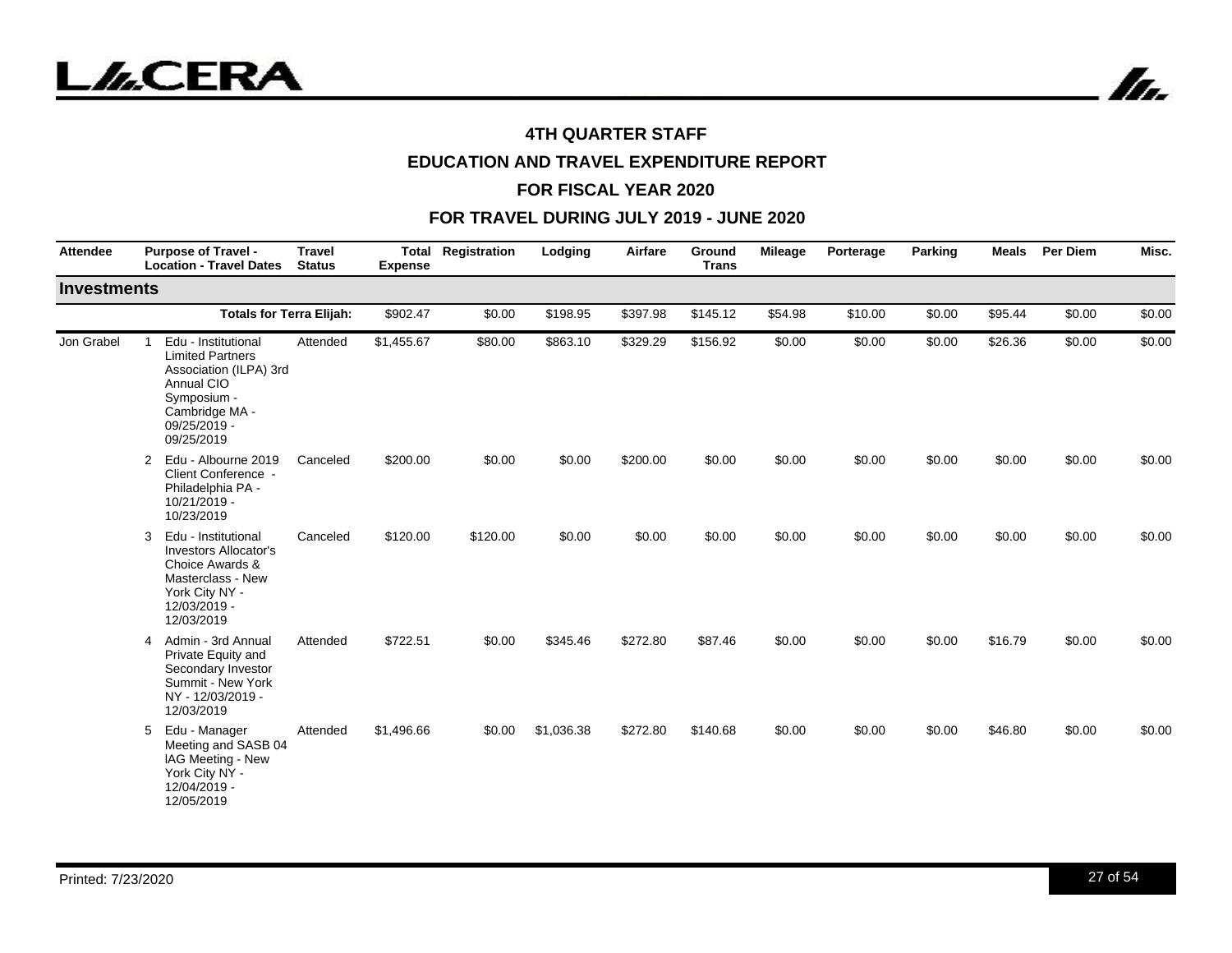



# **EDUCATION AND TRAVEL EXPENDITURE REPORT**

#### **FOR FISCAL YEAR 2020**

| <b>Attendee</b>    | <b>Purpose of Travel -</b><br><b>Location - Travel Dates</b>                                                                                                                                                                                    | <b>Travel</b><br><b>Status</b> | Total<br><b>Expense</b> | Registration | Lodging    | Airfare    | Ground<br><b>Trans</b> | <b>Mileage</b> | Porterage | Parking | <b>Meals</b> | <b>Per Diem</b> | Misc.  |
|--------------------|-------------------------------------------------------------------------------------------------------------------------------------------------------------------------------------------------------------------------------------------------|--------------------------------|-------------------------|--------------|------------|------------|------------------------|----------------|-----------|---------|--------------|-----------------|--------|
| <b>Investments</b> |                                                                                                                                                                                                                                                 |                                |                         |              |            |            |                        |                |           |         |              |                 |        |
| Jon Grabel         | Admin - 2019 CIO<br>6<br>Influential Investors<br>Forum and Industry<br>Innovation Awards -<br>New York NY -<br>12/12/2019 -<br>12/12/2019                                                                                                      | Attended                       | \$1,442.67              | \$0.00       | \$715.57   | \$305.30   | \$232.05               | \$0.00         | \$0.00    | \$0.00  | \$189.75     | \$0.00          | \$0.00 |
|                    | Admin - 2020 AIF<br>7<br>Annual Investors'<br>Meeting - New York<br>NY - 01/13/2020 -<br>01/14/2020                                                                                                                                             | Attended                       | \$1,507.66              | \$0.00       | \$984.75   | \$324.59   | \$178.45               | \$0.00         | \$0.00    | \$0.00  | \$19.87      | \$0.00          | \$0.00 |
|                    | <b>Totals for Jon Grabel:</b>                                                                                                                                                                                                                   |                                | \$6,945.17              | \$200.00     | \$3,945.26 | \$1,704.78 | \$795.56               | \$0.00         | \$0.00    | \$0.00  | \$299.57     | \$0.00          | \$0.00 |
| Jeff Jia           | Admin - Due diligence Attended<br>of Syndicated Bank<br>Loan finalist managers<br>(Credit Suisse and<br>Barings) and visit with<br><b>Brigade Capital</b><br>Management. - New<br>York, NY and<br>Charlotte, NC -<br>10/16/2019 -<br>10/17/2019 |                                | \$1,536.04              | \$0.00       | \$713.32   | \$616.10   | \$140.78               | \$0.00         | \$0.00    | \$0.00  | \$65.84      | \$0.00          | \$0.00 |
|                    | Admin - Due diligence Attended<br>$\mathbf{2}$<br>of Syndicated Bank<br>Loan finalist manager,<br>Voya. - Scottsdale AZ<br>$-10/21/2019 -$<br>10/21/2019                                                                                        |                                | \$241.47                | \$0.00       | \$0.00     | \$177.96   | \$48.36                | \$0.00         | \$0.00    | \$0.00  | \$15.15      | \$0.00          | \$0.00 |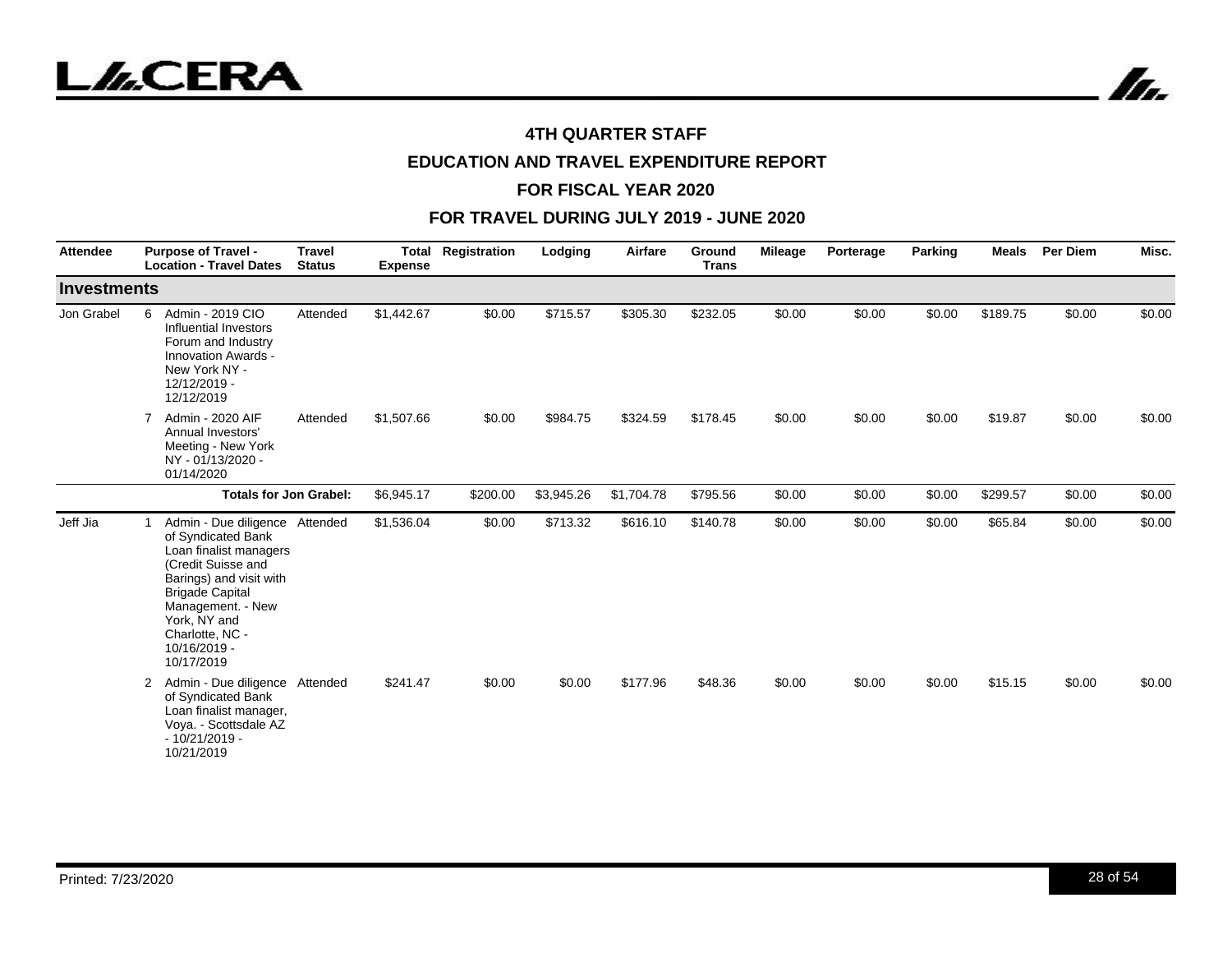



# **EDUCATION AND TRAVEL EXPENDITURE REPORT**

#### **FOR FISCAL YEAR 2020**

| <b>Attendee</b>    | <b>Travel</b><br><b>Purpose of Travel -</b><br><b>Location - Travel Dates</b><br><b>Status</b>                                                                                                                            | <b>Expense</b> | <b>Total Registration</b> | Lodging    | Airfare    | Ground<br><b>Trans</b> | Mileage | Porterage | Parking | <b>Meals</b> | <b>Per Diem</b> | Misc.  |
|--------------------|---------------------------------------------------------------------------------------------------------------------------------------------------------------------------------------------------------------------------|----------------|---------------------------|------------|------------|------------------------|---------|-----------|---------|--------------|-----------------|--------|
| <b>Investments</b> |                                                                                                                                                                                                                           |                |                           |            |            |                        |         |           |         |              |                 |        |
| Jeff Jia           | Admin - Due diligence Attended<br>3<br>with prospective<br>managers for the<br><b>Equity Factor-Base</b><br>RFP search and meet<br>with Lazard, an<br>existing manager -<br>New York NY -<br>$01/22/2020 -$<br>01/23/2020 | \$1,087.86     | \$0.00                    | \$508.05   | \$364.00   | \$77.47                | \$0.00  | \$6.00    | \$0.00  | \$132.34     | \$0.00          | \$0.00 |
|                    | <b>Totals for Jeff Jia:</b>                                                                                                                                                                                               | \$2,865.37     | \$0.00                    | \$1,221.37 | \$1,158.06 | \$266.61               | \$0.00  | \$6.00    | \$0.00  | \$213.33     | \$0.00          | \$0.00 |
| Dale Johnson       | Admin - Due Diligence Attended<br>with Prospective<br>Manager - Plano TX -<br>08/20/2019 -<br>08/20/2019                                                                                                                  | \$415.46       | \$0.00                    | \$0.00     | \$287.98   | \$87.33                | \$0.00  | \$0.00    | \$16.00 | \$24.15      | \$0.00          | \$0.00 |
|                    | Edu - 2019 Council of Attended<br>2<br>Institutional Investors<br>(CII) Fall Conference<br>- Minneapolis MN -<br>09/16/2019 -<br>09/18/2019                                                                               | \$1,751.04     | \$295.00                  | \$777.33   | \$533.00   | \$4.00                 | \$7.54  | \$0.00    | \$64.00 | \$70.17      | \$0.00          | \$0.00 |
|                    | <b>Totals for Dale Johnson:</b>                                                                                                                                                                                           | \$2,166.50     | \$295.00                  | \$777.33   | \$820.98   | \$91.33                | \$7.54  | \$0.00    | \$80.00 | \$94.32      | \$0.00          | \$0.00 |
| Daniel Joye        | Edu - PIMCO Client<br>Attended<br>Conference - Newport<br>Beach CA -<br>02/26/2020 -<br>02/26/2020                                                                                                                        | \$116.59       | \$0.00                    | \$0.00     | \$0.00     | \$0.00                 | \$66.59 | \$0.00    | \$0.00  | \$50.00      | \$0.00          | \$0.00 |
|                    | <b>Totals for Daniel Joye:</b>                                                                                                                                                                                            | \$116.59       | \$0.00                    | \$0.00     | \$0.00     | \$0.00                 | \$66.59 | \$0.00    | \$0.00  | \$50.00      | \$0.00          | \$0.00 |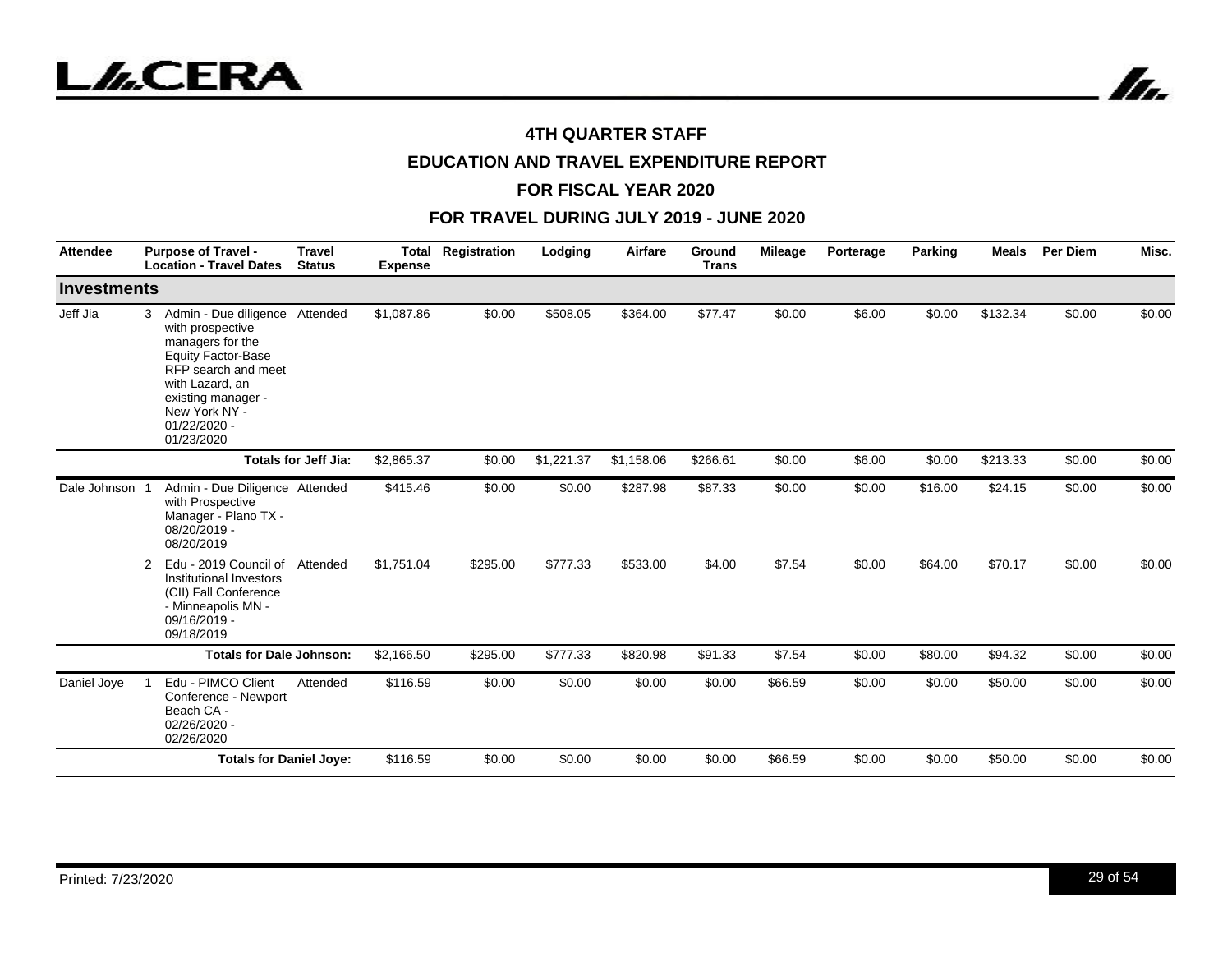

In.

## **4TH QUARTER STAFF**

# **EDUCATION AND TRAVEL EXPENDITURE REPORT**

#### **FOR FISCAL YEAR 2020**

| <b>Attendee</b> | <b>Purpose of Travel -</b><br><b>Location - Travel Dates</b>                                                                                                                                                                                            | <b>Travel</b><br><b>Status</b> | <b>Expense</b> | <b>Total Registration</b> | Lodging    | Airfare    | Ground<br><b>Trans</b> | Mileage | Porterage | Parking  | Meals    | <b>Per Diem</b> | Misc.   |
|-----------------|---------------------------------------------------------------------------------------------------------------------------------------------------------------------------------------------------------------------------------------------------------|--------------------------------|----------------|---------------------------|------------|------------|------------------------|---------|-----------|----------|----------|-----------------|---------|
| Investments     |                                                                                                                                                                                                                                                         |                                |                |                           |            |            |                        |         |           |          |          |                 |         |
| John Kim        | Edu - Investment<br>$\mathbf{1}$<br>Operations Forum at<br>CalSTRS -<br>Sacramento CA -<br>09/24/2019 -<br>09/24/2019                                                                                                                                   | Attended                       | \$112.55       | \$0.00                    | \$0.00     | \$53.98    | \$0.00                 | \$9.57  | \$0.00    | \$24.00  | \$0.00   | \$22.50         | \$2.50  |
|                 | Admin - Meeting with<br>2<br>State Street -<br>Sacramento CA -<br>09/24/2019 -<br>09/24/2019                                                                                                                                                            | Attended                       | \$112.55       | \$0.00                    | \$0.00     | \$53.98    | \$0.00                 | \$9.57  | \$0.00    | \$24.00  | \$0.00   | \$22.50         | \$2.50  |
|                 | Admin - Meeting with<br>3<br>Meketa - Carlsbad CA<br>$-10/18/2019 -$<br>10/18/2019                                                                                                                                                                      | Attended                       | \$103.68       | \$0.00                    | \$0.00     | \$0.00     | \$67.73                | \$14.50 | \$0.00    | \$16.00  | \$5.45   | \$0.00          | \$0.00  |
|                 | Admin - Risk System<br>4<br>RFP Search. - San<br>Francisco CA -<br>12/13/2019 -<br>12/13/2019                                                                                                                                                           | Attended                       | \$378.44       | \$0.00                    | \$0.00     | \$258.96   | \$20.00                | \$36.78 | \$5.00    | \$48.00  | \$9.70   | \$0.00          | \$0.00  |
|                 |                                                                                                                                                                                                                                                         | <b>Totals for John Kim:</b>    | \$707.22       | \$0.00                    | \$0.00     | \$366.92   | \$87.73                | \$70.42 | \$5.00    | \$112.00 | \$15.15  | \$45.00         | \$5.00  |
| Derek Kong      | Admin - Due Diligence Attended<br>on potential managers<br>and existing managers<br>(Alchemy SOF, Triton,<br>LivingBridge) -<br>London, England;<br>Paris, France;<br>Amsterdam,<br>Netherlands; Zurich,<br>Switzerland -<br>09/18/2019 -<br>09/26/2019 |                                | \$6,455.56     | \$0.00                    | \$2,087.95 | \$3,069.53 | \$908.31               | \$7.37  | \$5.00    | \$0.00   | \$342.40 | \$0.00          | \$35.00 |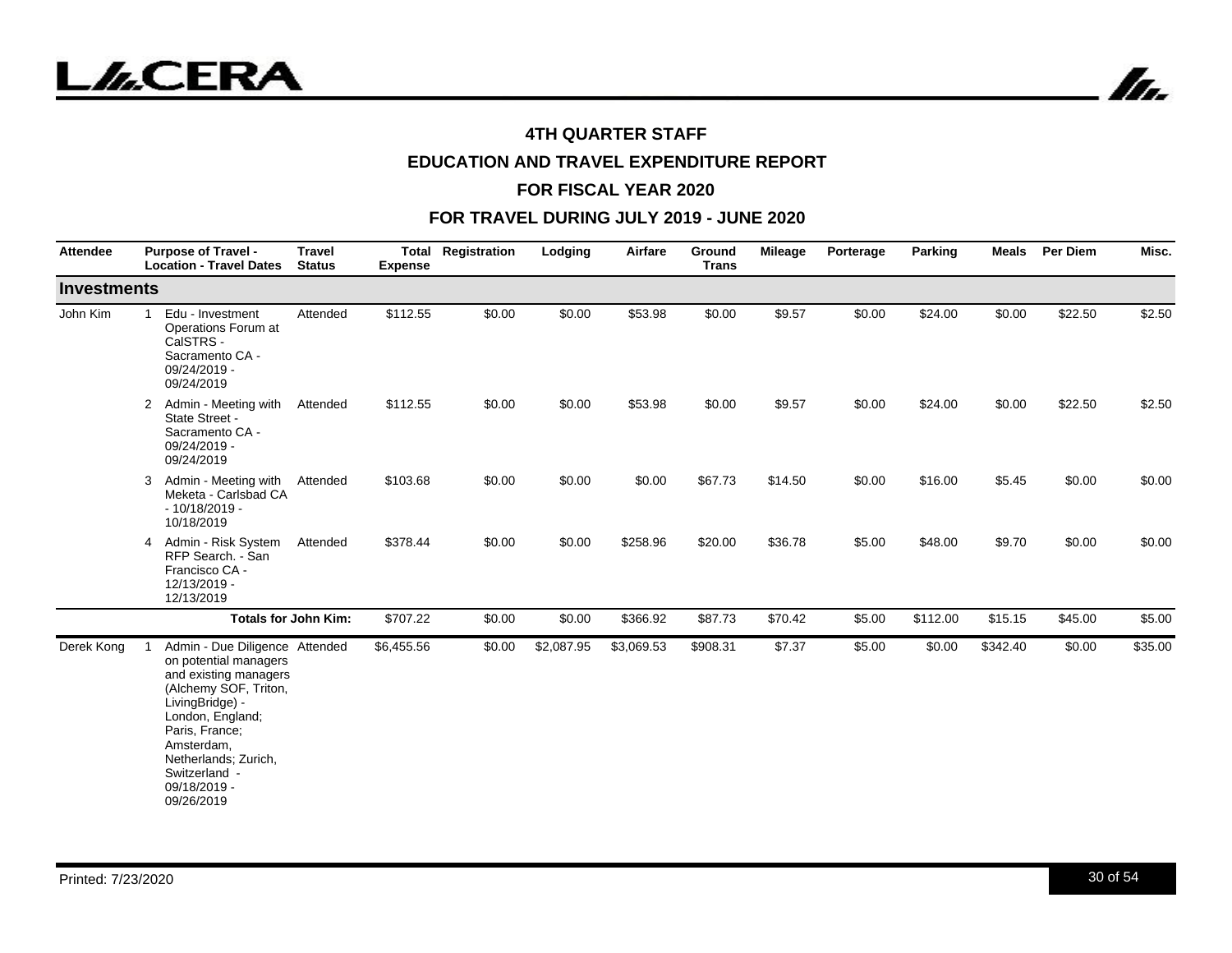



# **EDUCATION AND TRAVEL EXPENDITURE REPORT**

#### **FOR FISCAL YEAR 2020**

| <b>Attendee</b>       | <b>Purpose of Travel -</b><br><b>Location - Travel Dates</b>                                                                                                                                                                   | <b>Travel</b><br><b>Status</b> | Total<br><b>Expense</b> | Registration | Lodging    | Airfare    | Ground<br><b>Trans</b> | Mileage | Porterage | Parking | <b>Meals</b> | Per Diem | Misc.   |
|-----------------------|--------------------------------------------------------------------------------------------------------------------------------------------------------------------------------------------------------------------------------|--------------------------------|-------------------------|--------------|------------|------------|------------------------|---------|-----------|---------|--------------|----------|---------|
| <b>Investments</b>    |                                                                                                                                                                                                                                |                                |                         |              |            |            |                        |         |           |         |              |          |         |
| Derek Kong            | Admin - Due diligence Attended<br>2<br>with potential<br>managers and attend<br>the LP Advisory<br>meeting and Annual<br>meeting of<br>LivingBridge. -<br>London, England and<br>Paris, France -<br>10/31/2019 -<br>11/08/2019 |                                | \$3,574.20              | \$0.00       | \$2,612.46 | \$0.00     | \$578.49               | \$0.00  | \$0.00    | \$0.00  | \$348.25     | \$35.00  | \$0.00  |
|                       | Admin - Program<br>3<br>review with JPMorgan<br>and Morgan Stanley;<br>meet with potential<br>managers and<br>secondary transaction<br>advisors - New York<br>NY - 01/27/2020 -<br>01/31/2020                                  | Attended                       | \$479.03                | \$0.00       | \$449.94   | \$0.00     | \$9.09                 | \$0.00  | \$20.00   | \$0.00  | \$0.00       | \$0.00   | \$0.00  |
|                       | Admin - Due diligence Attended<br>4<br>with a potential<br>manager and existing<br>managers.<br>- London, England<br>and Berlin, Germany -<br>02/22/2020 -<br>02/28/2020                                                       |                                | \$3,629.75              | \$0.00       | \$1,309.92 | \$1,894.36 | \$266.48               | \$0.00  | \$0.00    | \$0.00  | \$122.15     | \$0.00   | \$36.84 |
|                       | <b>Totals for Derek Kong:</b>                                                                                                                                                                                                  |                                | \$14,138.54             | \$0.00       | \$6,460.27 | \$4,963.89 | \$1,762.37             | \$7.37  | \$25.00   | \$0.00  | \$812.80     | \$35.00  | \$71.84 |
| Vache<br>Mahseredjian | Admin - Due Diligence Attended<br>1<br>of Illiquid Credit<br>Finalist Managers -<br>New York, NY and<br>Chicago, IL -<br>08/27/2019 -<br>08/29/2019                                                                            |                                | \$1,363.83              | \$0.00       | \$589.92   | \$506.09   | \$188.22               | \$0.00  | \$0.00    | \$0.00  | \$79.60      | \$0.00   | \$0.00  |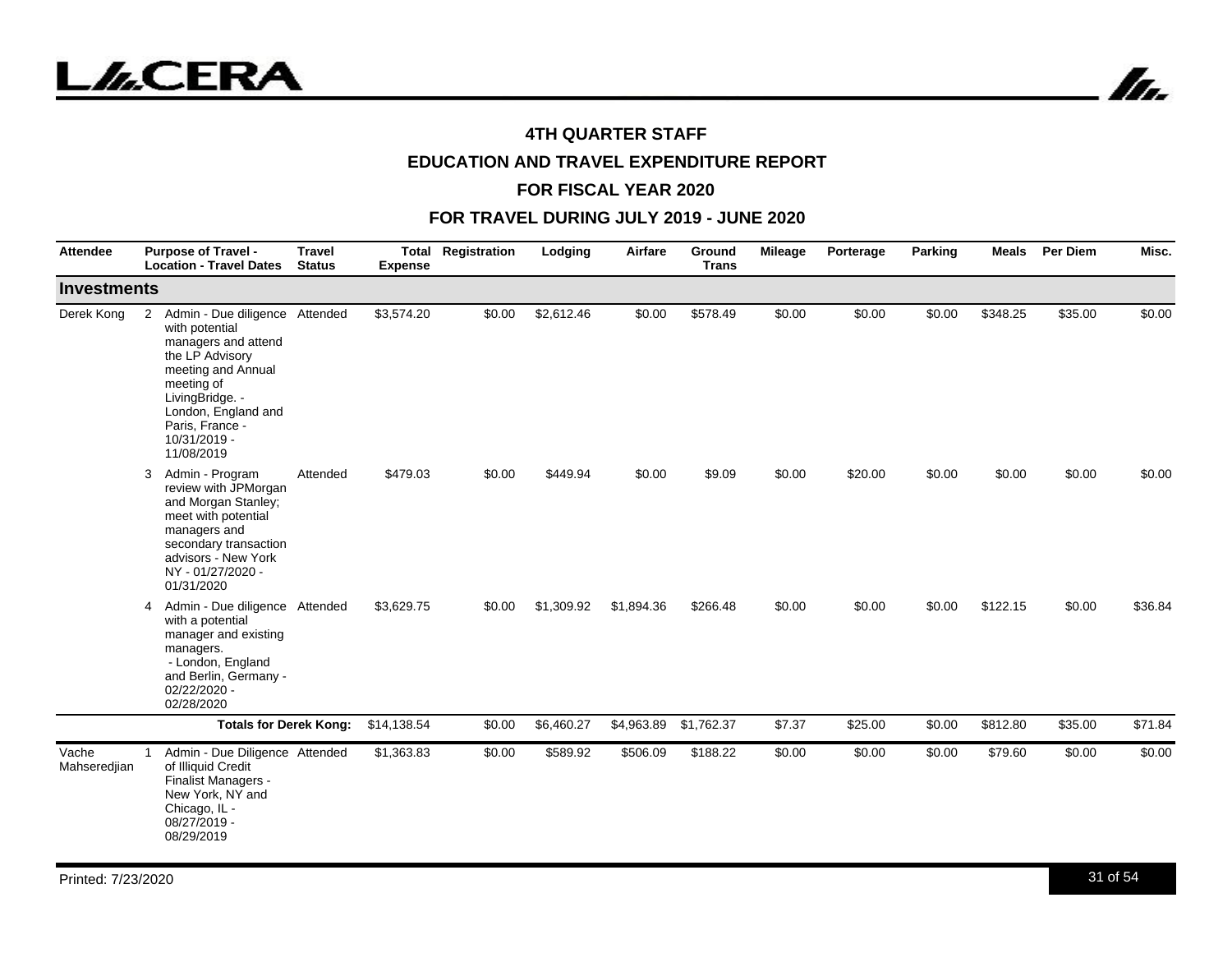



# **EDUCATION AND TRAVEL EXPENDITURE REPORT**

#### **FOR FISCAL YEAR 2020**

| <b>Attendee</b>       | <b>Purpose of Travel -</b><br><b>Location - Travel Dates</b>                                                                                                                              | <b>Travel</b><br><b>Status</b> | Total<br><b>Expense</b> | Registration | Lodging    | Airfare  | Ground<br><b>Trans</b> | <b>Mileage</b> | Porterage | Parking | <b>Meals</b> | <b>Per Diem</b> | Misc.   |
|-----------------------|-------------------------------------------------------------------------------------------------------------------------------------------------------------------------------------------|--------------------------------|-------------------------|--------------|------------|----------|------------------------|----------------|-----------|---------|--------------|-----------------|---------|
| <b>Investments</b>    |                                                                                                                                                                                           |                                |                         |              |            |          |                        |                |           |         |              |                 |         |
| Vache<br>Mahseredjian | Edu - Big Data,<br>$\overline{2}$<br>Machine Learning/AI,<br>and Digital Money:<br>How Are They<br><b>Changing Everything</b><br>Conference - La Jolla<br>CA - 02/03/2020 -<br>02/03/2020 | Attended                       | \$233.76                | \$75.00      | \$0.00     | \$0.00   | \$0.00                 | \$134.55       | \$0.00    | \$15.00 | \$9.21       | \$0.00          | \$0.00  |
|                       | <b>Totals for Vache Mahseredjian:</b>                                                                                                                                                     |                                | \$1,597.59              | \$75.00      | \$589.92   | \$506.09 | \$188.22               | \$134.55       | \$0.00    | \$15.00 | \$88.81      | \$0.00          | \$0.00  |
| John<br>Mcclelland    | Edu - Pension Real<br><b>Estate Association</b><br>(PREA) 29th Annual<br>Institutional Investor<br>Conference. -<br>Washington D.C. MD -<br>10/16/2019 -<br>10/18/2019                    | Attended                       | \$1,288.59              | \$150.00     | \$601.77   | \$445.80 | \$20.10                | \$16.42        | \$0.00    | \$0.00  | \$0.00       | \$44.50         | \$10.00 |
|                       | Admin - Site<br>2<br>inspections with DWS<br>and Varsity. -<br>Washington D.C. MD -<br>10/15/2019 -<br>10/18/2019                                                                         | Attended                       | \$1.162.58              | \$0.00       | \$601.77   | \$445.80 | \$44.10                | \$16.41        | \$0.00    | \$0.00  | \$0.00       | \$44.50         | \$10.00 |
|                       | <b>Totals for John Mcclelland:</b>                                                                                                                                                        |                                | \$2,451.17              | \$150.00     | \$1,203.54 | \$891.60 | \$64.20                | \$32.83        | \$0.00    | \$0.00  | \$0.00       | \$89.00         | \$20.00 |
| Quoc Nguyen           | Edu - Albourne 2019<br>Client Conference -<br>Philadelphia PA -<br>10/21/2019 -<br>10/23/2019                                                                                             | Attended                       | \$2,142.23              | \$0.00       | \$1,060.22 | \$416.60 | \$121.28               | \$0.00         | \$0.00    | \$0.00  | \$544.13     | \$0.00          | \$0.00  |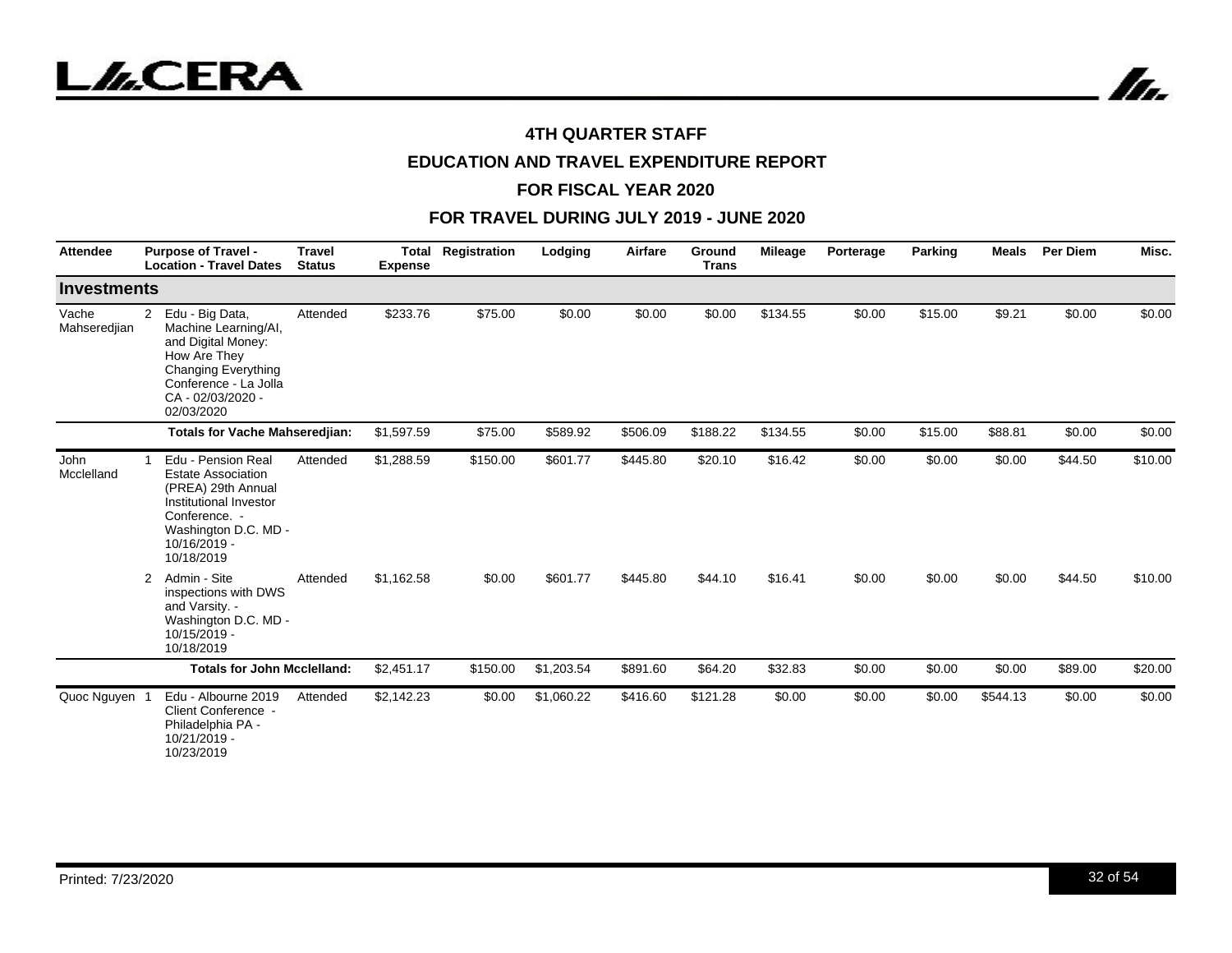



# **EDUCATION AND TRAVEL EXPENDITURE REPORT**

#### **FOR FISCAL YEAR 2020**

| <b>Attendee</b>    | <b>Purpose of Travel -</b><br><b>Location - Travel Dates</b>                                                                                              | <b>Travel</b><br><b>Status</b> | <b>Total</b><br><b>Expense</b> | Registration | Lodging    | Airfare  | Ground<br><b>Trans</b> | <b>Mileage</b> | Porterage | Parking | <b>Meals</b> | <b>Per Diem</b> | Misc.  |
|--------------------|-----------------------------------------------------------------------------------------------------------------------------------------------------------|--------------------------------|--------------------------------|--------------|------------|----------|------------------------|----------------|-----------|---------|--------------|-----------------|--------|
| <b>Investments</b> |                                                                                                                                                           |                                |                                |              |            |          |                        |                |           |         |              |                 |        |
| Quoc Nguyen 2      | Admin - Due Diligence Attended<br>with potential<br>managers - New York,<br>NY and Toronto,<br>Ontario (Canada) -<br>$01/13/2020 -$<br>01/16/2020         |                                | \$1,350.42                     | \$0.00       | \$632.34   | \$445.72 | \$193.16               | \$0.00         | \$0.00    | \$0.00  | \$79.20      | \$0.00          | \$0.00 |
|                    | <b>Totals for Quoc Nguyen:</b>                                                                                                                            |                                | \$3,492.65                     | \$0.00       | \$1,692.56 | \$862.32 | \$314.44               | \$0.00         | \$0.00    | \$0.00  | \$623.33     | \$0.00          | \$0.00 |
| Cindy Rivera       | Edu - 2019<br><b>Institutional Real</b><br>Estate, Inc. (IREI)<br>Springboard<br>Conference - Ojai CA -<br>10/01/2019 -<br>10/03/2019                     | Attended                       | \$2,048.16                     | \$1,295.00   | \$634.22   | \$0.00   | \$0.00                 | \$103.94       | \$0.00    | \$0.00  | \$0.00       | \$15.00         | \$0.00 |
|                    | <b>Totals for Cindy Rivera:</b>                                                                                                                           |                                | \$2,048.16                     | \$1,295.00   | \$634.22   | \$0.00   | \$0.00                 | \$103.94       | \$0.00    | \$0.00  | \$0.00       | \$15.00         | \$0.00 |
| Michael<br>Romero  | Admin - Gateway<br>Empire Industrial site<br>inspection. -<br>Riverside CA -<br>09/25/2019 -<br>09/25/2019                                                | Attended                       | \$68.03                        | \$0.00       | \$0.00     | \$0.00   | \$0.00                 | \$68.03        | \$0.00    | \$0.00  | \$0.00       | \$0.00          | \$0.00 |
|                    | Admin - Due diligence Attended<br>2<br>with a potential<br>Appraisal<br><b>Management Service</b><br>Provider - Irvine CA -<br>12/16/2019 -<br>12/16/2019 |                                | \$63.32                        | \$0.00       | \$0.00     | \$0.00   | \$0.00                 | \$52.32        | \$0.00    | \$0.00  | \$11.00      | \$0.00          | \$0.00 |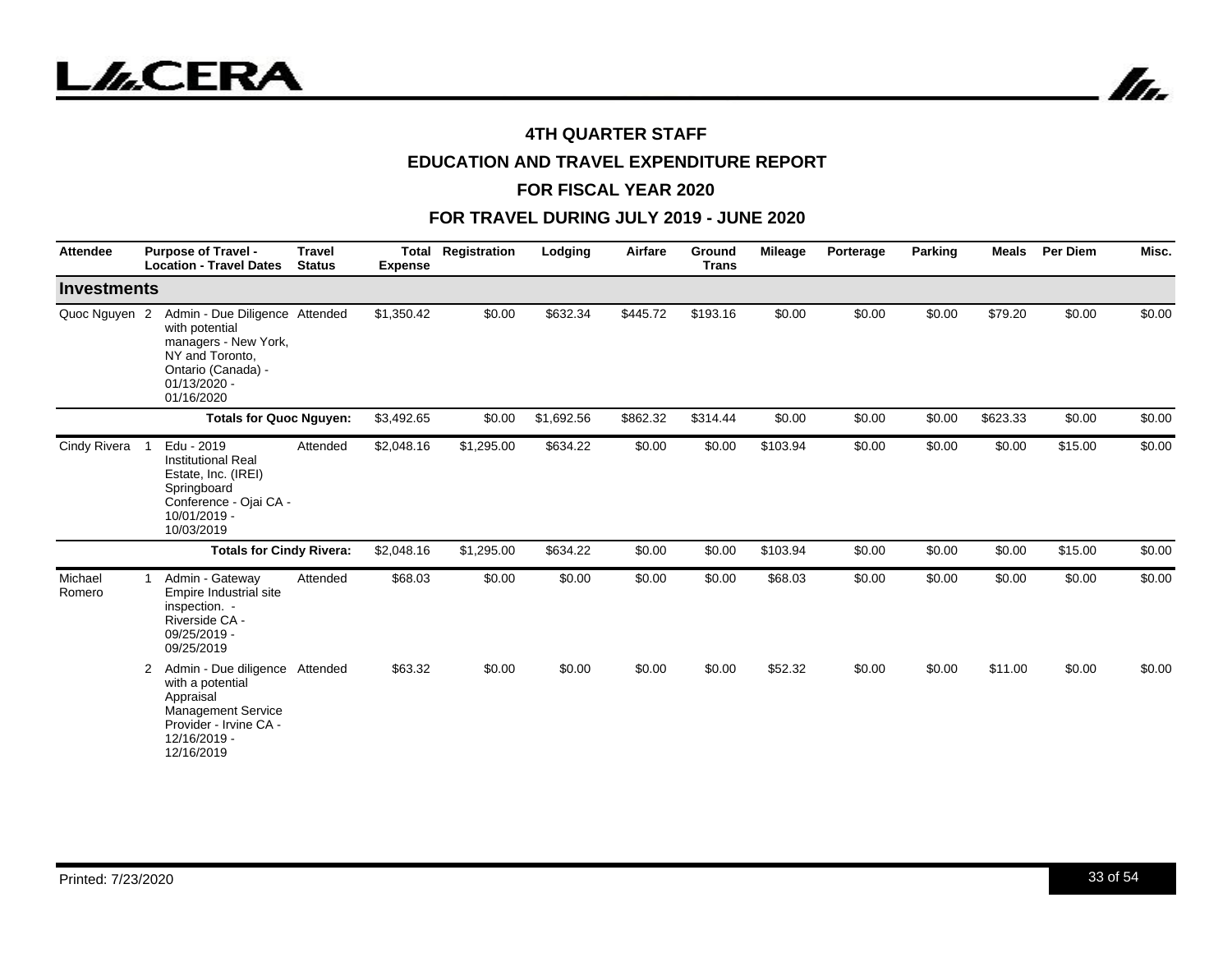



# **EDUCATION AND TRAVEL EXPENDITURE REPORT**

#### **FOR FISCAL YEAR 2020**

| <b>Attendee</b>   | <b>Purpose of Travel -</b><br><b>Location - Travel Dates</b>                                                                                                                                                                                       | <b>Travel</b><br><b>Status</b> | <b>Total</b><br><b>Expense</b> | Registration | Lodging  | Airfare  | Ground<br><b>Trans</b> | Mileage  | Porterage | Parking  | <b>Meals</b> | <b>Per Diem</b> | Misc.  |
|-------------------|----------------------------------------------------------------------------------------------------------------------------------------------------------------------------------------------------------------------------------------------------|--------------------------------|--------------------------------|--------------|----------|----------|------------------------|----------|-----------|----------|--------------|-----------------|--------|
| Investments       |                                                                                                                                                                                                                                                    |                                |                                |              |          |          |                        |          |           |          |              |                 |        |
| Michael<br>Romero | Admin - Due diligence Attended<br>3<br>with a potential<br>Appraiser<br>Management Service<br>Provider - Houston TX<br>$-12/17/2019 -$<br>12/18/2019                                                                                               |                                | \$1,045.00                     | \$0.00       | \$209.43 | \$620.00 | \$64.71                | \$33.47  | \$10.00   | \$42.00  | \$65.39      | \$0.00          | \$0.00 |
|                   | <b>Totals for Michael Romero:</b>                                                                                                                                                                                                                  |                                | \$1,176.35                     | \$0.00       | \$209.43 | \$620.00 | \$64.71                | \$153.82 | \$10.00   | \$42.00  | \$76.39      | \$0.00          | \$0.00 |
| Trina Sanders 1   | Admin - Heitman 2019 Attended<br><b>HAPI</b> Investor<br>Meeting, 2019 AEW<br>Asia Advisory Board<br>Meeting, meet with<br>potential manager(s),<br>and site inspections. -<br>Hong Kong,<br>Singapore, and Tokyo<br>$-11/14/2019 -$<br>11/22/2019 |                                | \$1,093.35                     | \$0.00       | \$434.14 | \$249.20 | \$0.00                 | \$32.83  | \$15.00   | \$362.18 | \$0.00       | \$0.00          | \$0.00 |
|                   | Admin - Due diligence Attended<br>2<br>with a potential<br>Appraisal<br><b>Management Service</b><br>Provider - Irvine CA -<br>12/16/2019 -<br>12/16/2019                                                                                          |                                | \$61.72                        | \$0.00       | \$0.00   | \$0.00   | \$0.00                 | \$50.92  | \$0.00    | \$0.00   | \$10.80      | \$0.00          | \$0.00 |
|                   | Admin - Due diligence Attended<br>3<br>with a potential<br>Appraiser<br><b>Management Service</b><br>Provider - Houston TX<br>$-12/17/2019 -$<br>12/18/2019                                                                                        |                                | \$811.38                       | \$0.00       | \$198.95 | \$476.60 | \$0.00                 | \$32.71  | \$10.00   | \$52.48  | \$40.64      | \$0.00          | \$0.00 |
|                   | <b>Totals for Trina Sanders:</b>                                                                                                                                                                                                                   |                                | \$1,966.45                     | \$0.00       | \$633.09 | \$725.80 | \$0.00                 | \$116.46 | \$25.00   | \$414.66 | \$51.44      | \$0.00          | \$0.00 |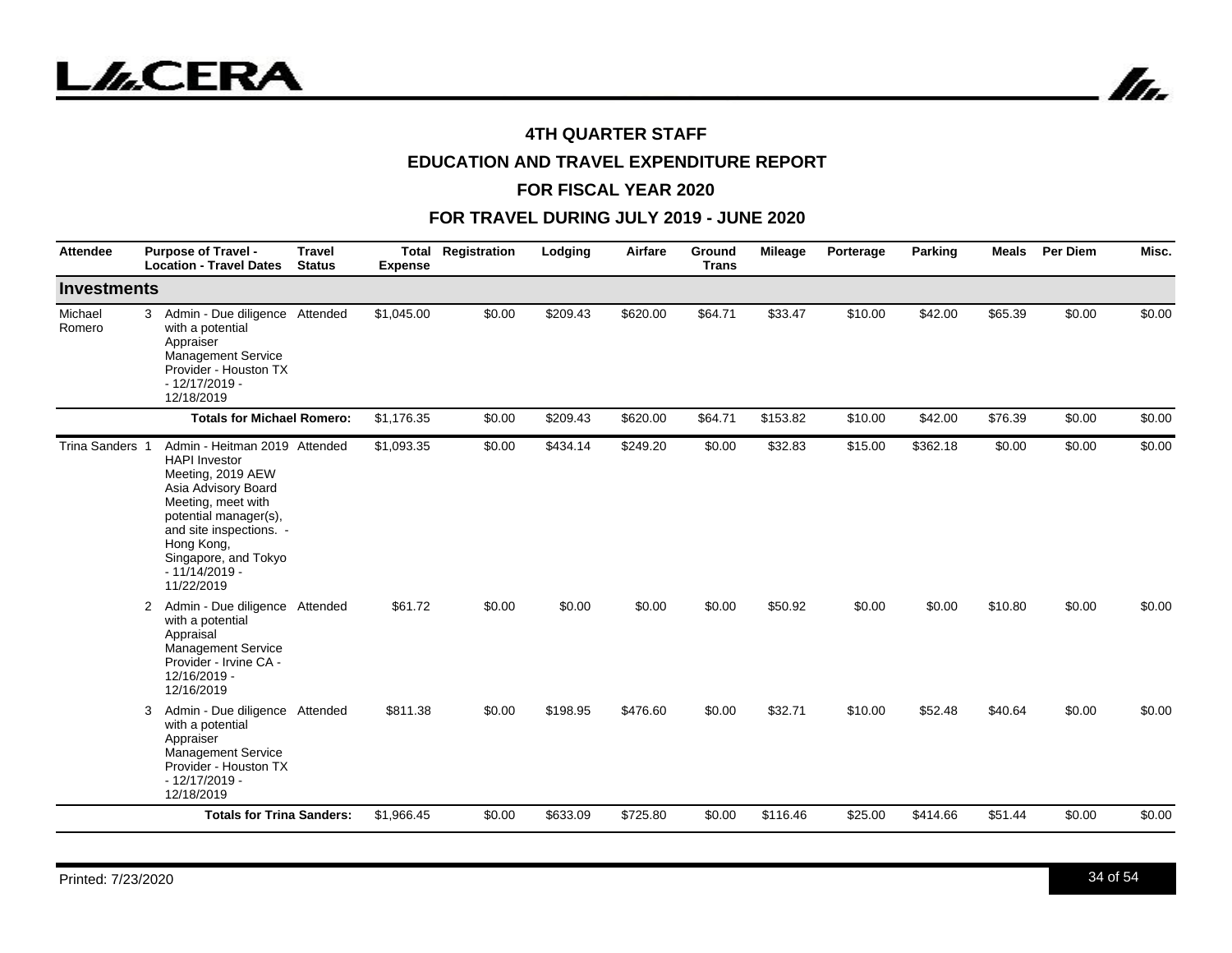



# **EDUCATION AND TRAVEL EXPENDITURE REPORT**

#### **FOR FISCAL YEAR 2020**

| <b>Attendee</b>    | <b>Purpose of Travel -</b><br><b>Location - Travel Dates</b>                                                                                                                                                                                    | <b>Travel</b><br><b>Status</b> | <b>Total</b><br><b>Expense</b> | Registration | Lodging  | Airfare  | <b>Ground</b><br><b>Trans</b> | <b>Mileage</b> | Porterage | Parking | <b>Meals</b> | <b>Per Diem</b> | Misc.  |
|--------------------|-------------------------------------------------------------------------------------------------------------------------------------------------------------------------------------------------------------------------------------------------|--------------------------------|--------------------------------|--------------|----------|----------|-------------------------------|----------------|-----------|---------|--------------|-----------------|--------|
| <b>Investments</b> |                                                                                                                                                                                                                                                 |                                |                                |              |          |          |                               |                |           |         |              |                 |        |
| Robert Santos 1    | Admin - Due diligence Attended<br>of Syndicated Bank<br>Loan finalist managers<br>(Credit Suisse and<br>Barings) and visit with<br><b>Brigade Capital</b><br>Management. - New<br>York, NY and<br>Charlotte, NC -<br>10/16/2019 -<br>10/17/2019 |                                | \$1,427.79                     | \$0.00       | \$494.13 | \$734.10 | \$127.73                      | \$0.00         | \$6.00    | \$0.00  | \$65.83      | \$0.00          | \$0.00 |
|                    | Admin - Due diligence Attended<br>$\mathbf{2}^{\circ}$<br>of Syndicated Bank<br>Loan finalist manager,<br>Voya. - Scottsdale AZ<br>$-10/21/2019 -$<br>10/21/2019                                                                                |                                | \$224.77                       | \$0.00       | \$0.00   | \$177.96 | \$18.72                       | \$0.00         | \$0.00    | \$12.94 | \$15.15      | \$0.00          | \$0.00 |
|                    | <b>Totals for Robert Santos:</b>                                                                                                                                                                                                                |                                | \$1,652.56                     | \$0.00       | \$494.13 | \$912.06 | \$146.45                      | \$0.00         | \$6.00    | \$12.94 | \$80.98      | \$0.00          | \$0.00 |
| Ron<br>Senkandwa   | Admin - Due diligence Attended<br>with prospective<br>managers for the<br><b>Equity Factor-Base</b><br>RFP search and meet<br>with Lazard, an<br>existing manager -<br>New York NY -<br>$01/22/2020 -$<br>01/23/2020                            |                                | \$1,107.32                     | \$0.00       | \$488.13 | \$364.00 | \$47.38                       | \$9.20         | \$0.00    | \$20.00 | \$178.61     | \$0.00          | \$0.00 |
|                    | <b>Totals for Ron Senkandwa:</b>                                                                                                                                                                                                                |                                | \$1,107.32                     | \$0.00       | \$488.13 | \$364.00 | \$47.38                       | \$9.20         | \$0.00    | \$20.00 | \$178.61     | \$0.00          | \$0.00 |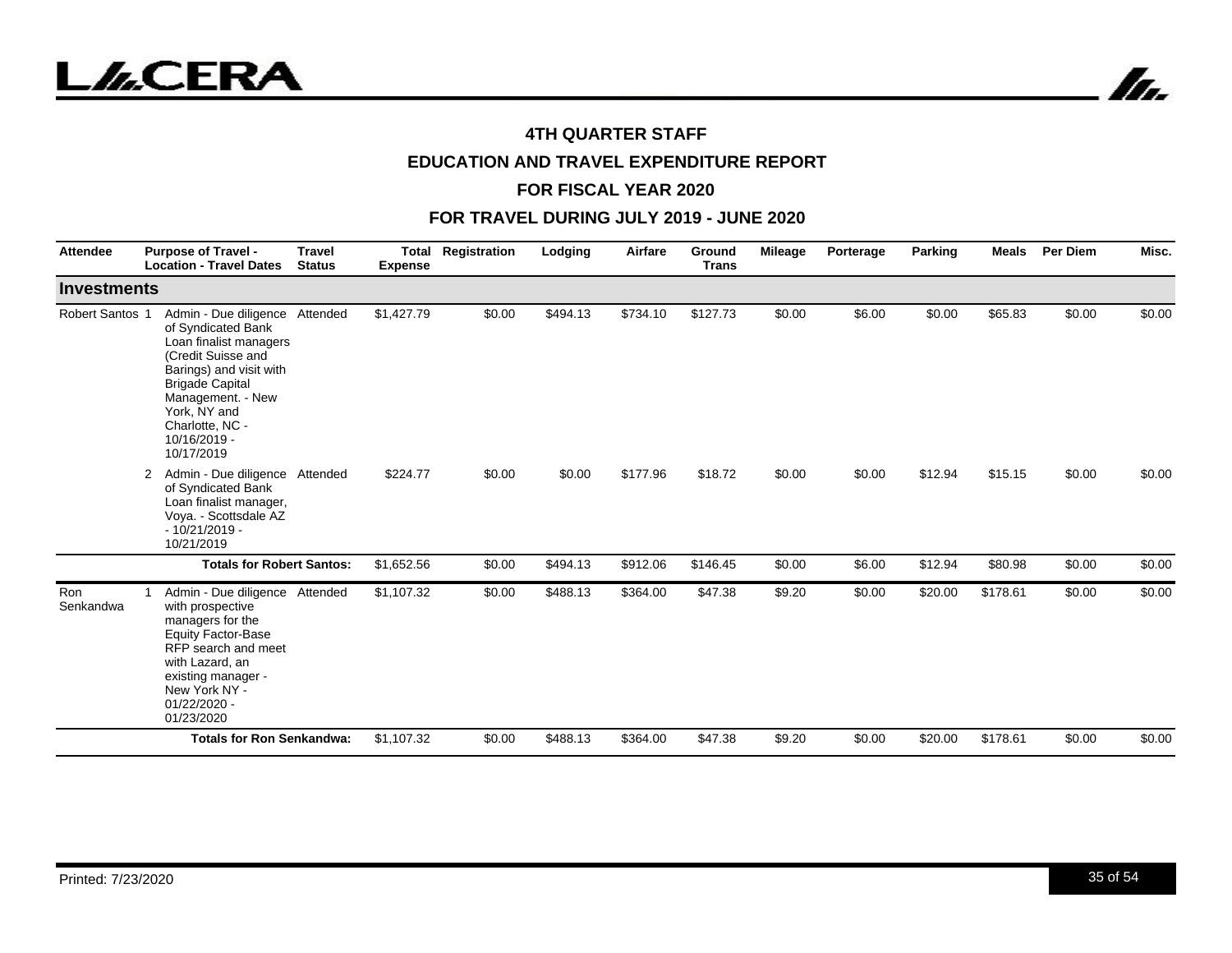# **4TH QUARTER STAFF EDUCATION AND TRAVEL EXPENDITURE REPORT**

# **FOR FISCAL YEAR 2020**

| <b>Attendee</b>    | <b>Purpose of Travel -</b><br><b>Location - Travel Dates</b>                                                                                                                                                                                                                                                                                                         | <b>Travel</b><br><b>Status</b> | <b>Expense</b> | <b>Total Registration</b> | Lodging    | Airfare  | Ground<br><b>Trans</b> | <b>Mileage</b> | Porterage | Parking | <b>Meals</b> | <b>Per Diem</b> | Misc.  |
|--------------------|----------------------------------------------------------------------------------------------------------------------------------------------------------------------------------------------------------------------------------------------------------------------------------------------------------------------------------------------------------------------|--------------------------------|----------------|---------------------------|------------|----------|------------------------|----------------|-----------|---------|--------------|-----------------|--------|
| <b>Investments</b> |                                                                                                                                                                                                                                                                                                                                                                      |                                |                |                           |            |          |                        |                |           |         |              |                 |        |
| David<br>Simpson   | Admin - Vinci Partners Attended<br>$\mathbf{1}$<br><b>Annual General</b><br>Meeting and Limited<br>Partner Advisory<br>Committee. Due<br>diligence with potential<br>manager and meet<br>with existing<br>managers (Incline<br>Equity, Sterling IP,<br>Clarion, and One<br>Rock). - New York,<br>NY; Pittsburgh, PA;<br>Westport, CT -<br>09/25/2019 -<br>09/27/2019 |                                | \$1,930.51     | \$0.00                    | \$1,241.22 | \$453.30 | \$211.01               | \$0.00         | \$0.00    | \$0.00  | \$24.98      | \$0.00          | \$0.00 |
|                    | 2 Admin - Due diligence Attended<br>on a potential<br>manager and attend<br><b>Annual General</b><br>Meetings (AGM) and<br><b>Limited Partner</b><br><b>Advisory Committees</b><br>(LPAC) hosted by One<br>Rock, Sterling<br>Investment Partners,<br>and Siris Capital<br>Group. - New York,<br>NY and Westport, CT -<br>11/11/2019 -<br>11/15/2019                  |                                | \$2,975.68     | \$0.00                    | \$1,984.00 | \$421.60 | \$373.28               | \$0.00         | \$0.00    | \$0.00  | \$196.80     | \$0.00          | \$0.00 |
|                    | Admin - Clarion<br>3<br>Capital Annual<br>General Meeting;<br>meet with Lightyear<br>(existing manager)<br>and with a potential<br>manager - New York<br>NY - 02/24/2020 -<br>02/25/2020                                                                                                                                                                             | Attended                       | \$1,235.31     | \$0.00                    | \$552.24   | \$503.49 | \$179.58               | \$0.00         | \$0.00    | \$0.00  | \$0.00       | \$0.00          | \$0.00 |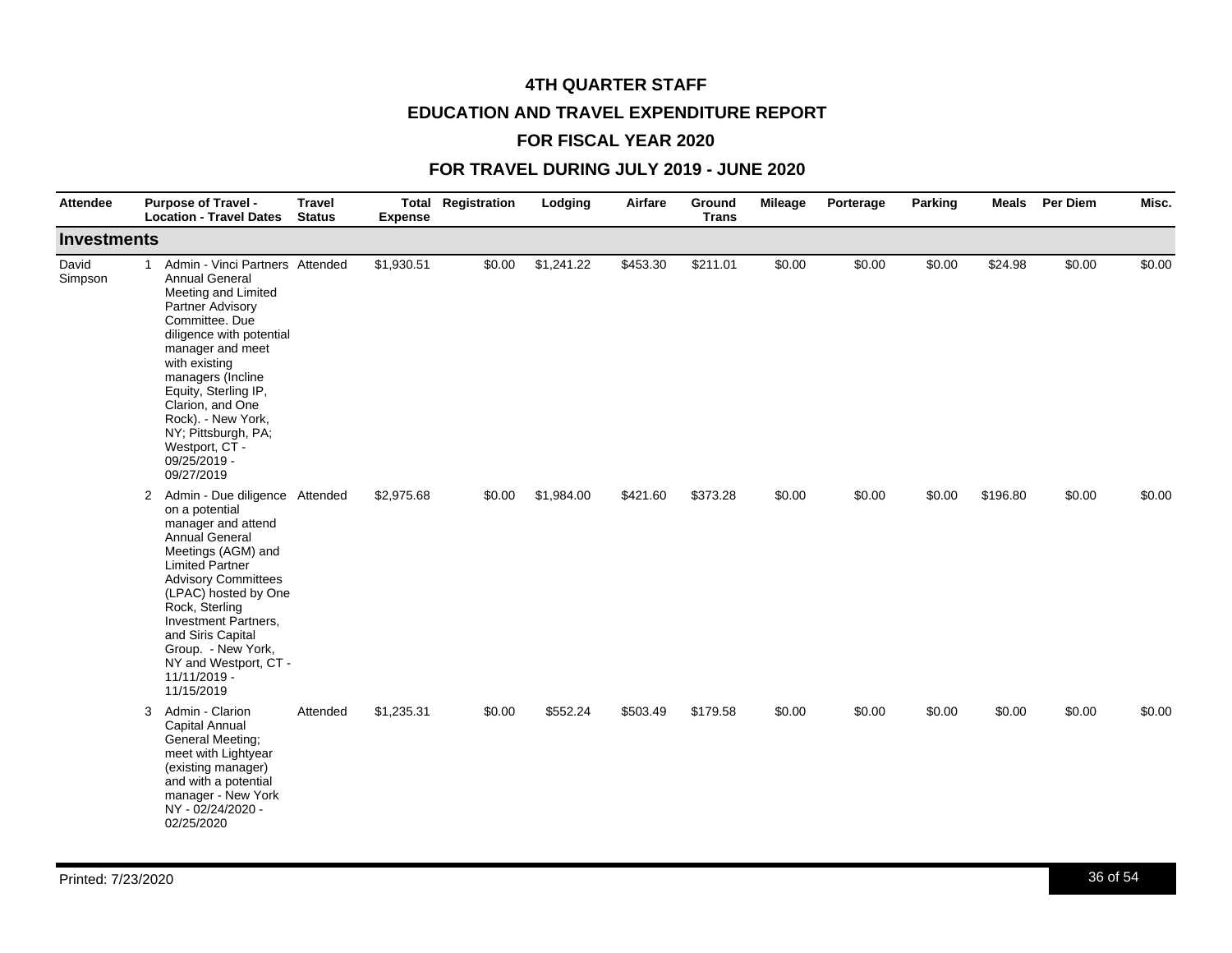

# **EDUCATION AND TRAVEL EXPENDITURE REPORT**

#### **FOR FISCAL YEAR 2020**

| <b>Attendee</b>    | <b>Purpose of Travel -</b><br><b>Travel</b><br><b>Location - Travel Dates</b><br><b>Status</b>                                                                                                                                                                                                             | Total<br><b>Expense</b> | Registration | Lodging    | Airfare    | Ground<br><b>Trans</b> | <b>Mileage</b> | Porterage | Parking | <b>Meals</b> | Per Diem | Misc.  |
|--------------------|------------------------------------------------------------------------------------------------------------------------------------------------------------------------------------------------------------------------------------------------------------------------------------------------------------|-------------------------|--------------|------------|------------|------------------------|----------------|-----------|---------|--------------|----------|--------|
| <b>Investments</b> |                                                                                                                                                                                                                                                                                                            |                         |              |            |            |                        |                |           |         |              |          |        |
|                    | <b>Totals for David Simpson:</b>                                                                                                                                                                                                                                                                           | \$6,141.50              | \$0.00       | \$3,777.46 | \$1,378.39 | \$763.87               | \$0.00         | \$0.00    | \$0.00  | \$221.78     | \$0.00   | \$0.00 |
| Inga<br>Tadevosyan | Admin - Due diligence Attended<br>$\mathbf{1}$<br>with a potential<br>Appraisal<br><b>Management Service</b><br>Provider - Irvine CA -<br>12/16/2019 -<br>12/16/2019                                                                                                                                       | \$61.48                 | \$0.00       | \$0.00     | \$0.00     | \$0.00                 | \$61.48        | \$0.00    | \$0.00  | \$0.00       | \$0.00   | \$0.00 |
|                    | Totals for Inga Tadevosyan:                                                                                                                                                                                                                                                                                | \$61.48                 | \$0.00       | \$0.00     | \$0.00     | \$0.00                 | \$61.48        | \$0.00    | \$0.00  | \$0.00       | \$0.00   | \$0.00 |
| Shelly Tilaye      | Admin - Attend Annual Attended<br><b>General Meetings</b><br>(AGMs) and Limited<br>Partner Advisory<br>Committee (LPACs)<br>hosted by Juggernaut<br>and Vista. Meet with<br>existing manager,<br>Atlantic Street, for an<br>update. - Washington,<br>D.C. and New York,<br>NY - 10/22/2019 -<br>10/25/2019 | \$2,995.65              | \$0.00       | \$1,678.70 | \$924.10   | \$264.86               | \$0.00         | \$17.00   | \$0.00  | \$110.99     | \$0.00   | \$0.00 |
|                    | Admin - Due diligence Attended<br>2<br>on a potential<br>manager - San<br>Francisco CA -<br>02/28/2020 -<br>02/28/2020                                                                                                                                                                                     | \$432.86                | \$0.00       | \$0.00     | \$258.96   | \$151.10               | \$0.00         | \$0.00    | \$0.00  | \$22.80      | \$0.00   | \$0.00 |
|                    | Admin - Due diligence Attended<br>3<br>on Silver Lake - Menlo<br>Park CA - 03/03/2020<br>$-03/03/2020$                                                                                                                                                                                                     | \$287.54                | \$0.00       | \$0.00     | \$137.96   | \$140.97               | \$0.00         | \$0.00    | \$0.00  | \$8.61       | \$0.00   | \$0.00 |
|                    | <b>Totals for Shelly Tilaye:</b>                                                                                                                                                                                                                                                                           | \$3,716.05              | \$0.00       | \$1,678.70 | \$1,321.02 | \$556.93               | \$0.00         | \$17.00   | \$0.00  | \$142.40     | \$0.00   | \$0.00 |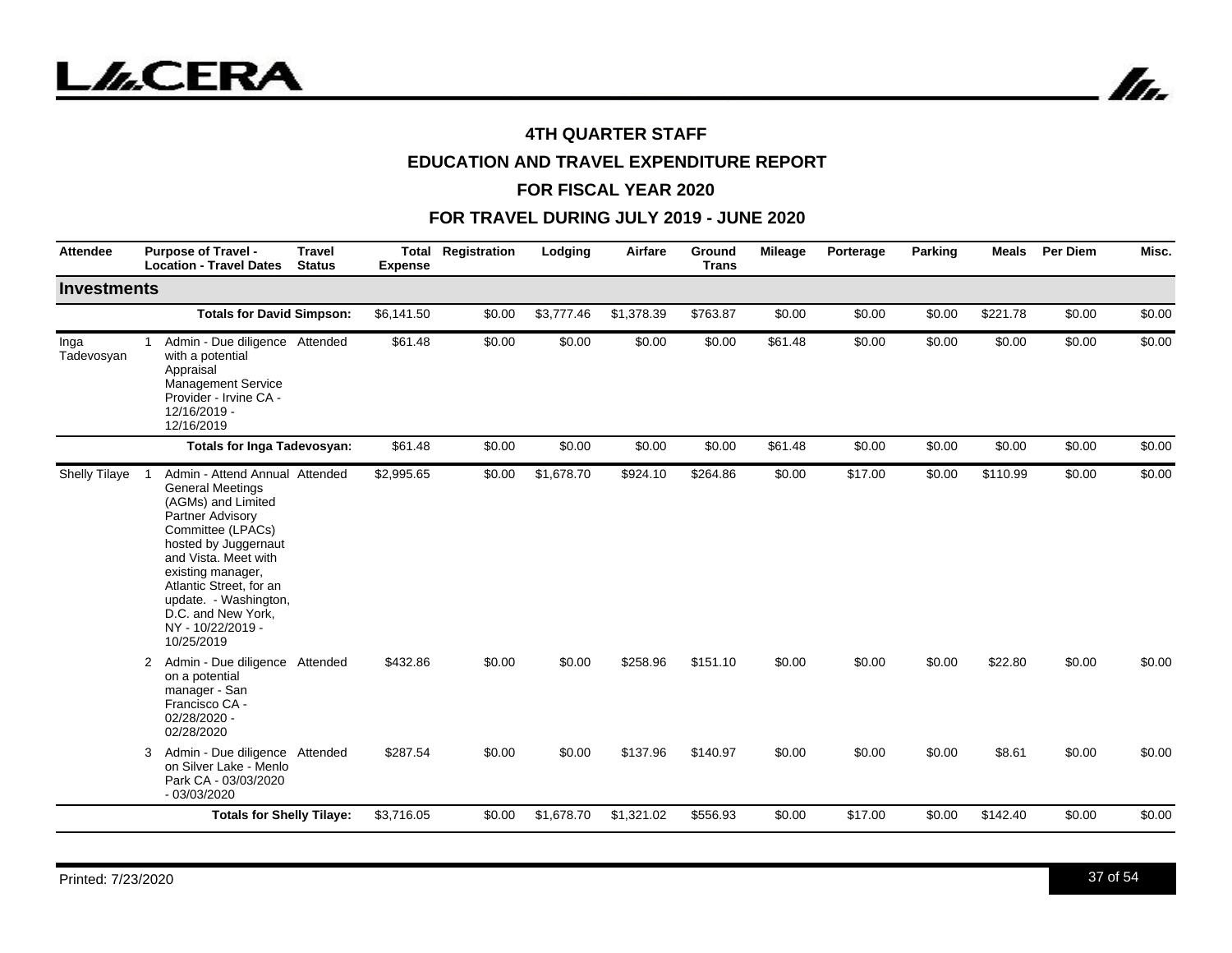

In.

## **4TH QUARTER STAFF**

# **EDUCATION AND TRAVEL EXPENDITURE REPORT**

#### **FOR FISCAL YEAR 2020**

| <b>Attendee</b>  | <b>Purpose of Travel -</b><br><b>Location - Travel Dates</b>                                                                                                                                                                           | <b>Travel</b><br><b>Status</b> | <b>Expense</b> | <b>Total Registration</b> | Lodging    | Airfare    | Ground<br><b>Trans</b> | <b>Mileage</b> | Porterage | Parking  | <b>Meals</b> | <b>Per Diem</b> | Misc.  |
|------------------|----------------------------------------------------------------------------------------------------------------------------------------------------------------------------------------------------------------------------------------|--------------------------------|----------------|---------------------------|------------|------------|------------------------|----------------|-----------|----------|--------------|-----------------|--------|
| Investments      |                                                                                                                                                                                                                                        |                                |                |                           |            |            |                        |                |           |          |              |                 |        |
| Chad Timko       | Admin - Due Diligence Attended<br>with Prospective<br>Manager - Plano TX -<br>08/20/2019 -<br>08/20/2019                                                                                                                               |                                | \$399.40       | \$0.00                    | \$0.00     | \$287.98   | \$58.29                | \$27.96        | \$0.00    | \$13.00  | \$12.17      | \$0.00          | \$0.00 |
|                  | Admin - Due Diligence Attended<br>2<br>of Illiquid Credit<br>Finalist Managers -<br>New York, NY and<br>Chicago, IL -<br>08/27/2019 -<br>08/29/2019                                                                                    |                                | \$1,187.01     | \$0.00                    | \$502.16   | \$418.90   | \$72.49                | \$35.73        | \$0.00    | \$75.90  | \$81.83      | \$0.00          | \$0.00 |
|                  | Admin - Due Diligence Attended<br>3<br>with potential<br>managers - New York,<br>NY and Toronto,<br>Ontario (Canada) -<br>$01/13/2020 -$<br>01/16/2020                                                                                 |                                | \$1,311.49     | \$0.00                    | \$610.52   | \$379.53   | \$98.73                | \$27.72        | \$0.00    | \$105.00 | \$89.99      | \$0.00          | \$0.00 |
|                  | <b>Totals for Chad Timko:</b>                                                                                                                                                                                                          |                                | \$2,897.90     | \$0.00                    | \$1,112.68 | \$1,086.41 | \$229.51               | \$91.41        | \$0.00    | \$193.90 | \$183.99     | \$0.00          | \$0.00 |
| Edward<br>Wright | Admin - Systematic<br>1<br><b>Investment Strategies</b><br>Symposium as a<br>speaker. - New York<br>NY - 11/19/2019 -<br>11/19/2019                                                                                                    | Attended                       | \$1,575.41     | \$0.00                    | \$951.74   | \$328.31   | \$108.55               | \$19.14        | \$0.00    | \$96.00  | \$71.67      | \$0.00          | \$0.00 |
|                  | Admin - Due diligence Attended<br>$\overline{2}$<br>with prospective<br>managers for the<br><b>Equity Factor-Base</b><br>RFP search and meet<br>with Lazard, an<br>existing manager -<br>New York NY -<br>$01/22/2020 -$<br>01/23/2020 |                                | \$1,046.53     | \$0.00                    | \$488.13   | \$364.00   | \$47.37                | \$9.20         | \$0.00    | \$20.00  | \$117.83     | \$0.00          | \$0.00 |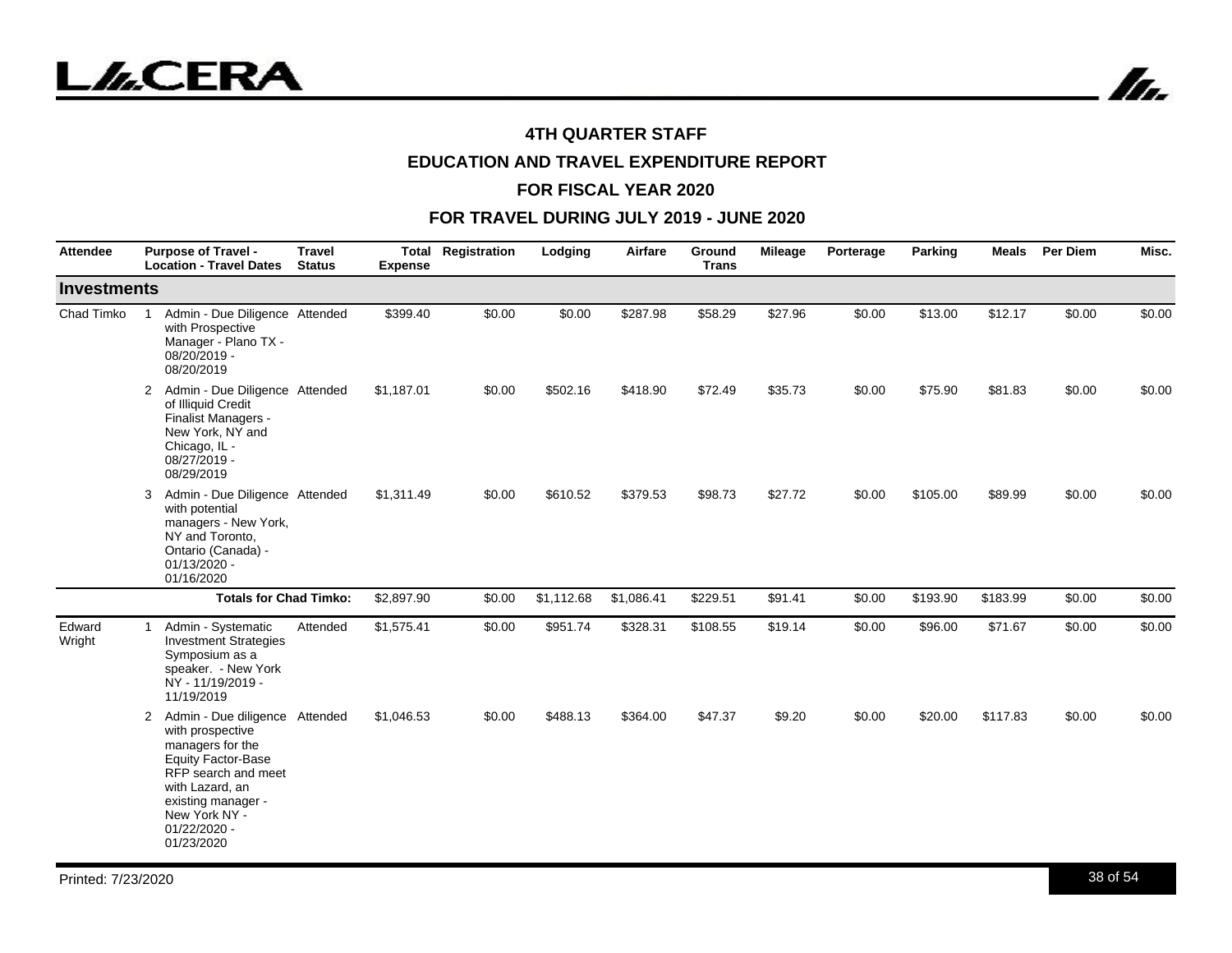



# **EDUCATION AND TRAVEL EXPENDITURE REPORT**

#### **FOR FISCAL YEAR 2020**

| <b>Attendee</b>    | <b>Purpose of Travel -</b><br><b>Location - Travel Dates</b>                                                                                                              | <b>Travel</b><br><b>Status</b> | <b>Total</b><br><b>Expense</b> | Registration | Lodging    | Airfare  | Ground<br><b>Trans</b> | <b>Mileage</b> | Porterage | Parking  | <b>Meals</b> | Per Diem | Misc.   |
|--------------------|---------------------------------------------------------------------------------------------------------------------------------------------------------------------------|--------------------------------|--------------------------------|--------------|------------|----------|------------------------|----------------|-----------|----------|--------------|----------|---------|
| <b>Investments</b> |                                                                                                                                                                           |                                |                                |              |            |          |                        |                |           |          |              |          |         |
|                    | <b>Totals for Edward Wright:</b>                                                                                                                                          |                                | \$2,621.94                     | \$0.00       | \$1,439.87 | \$692.31 | \$155.92               | \$28.34        | \$0.00    | \$116.00 | \$189.50     | \$0.00   | \$0.00  |
| Scott Zdrazil      | Admin - Council of<br>Institutional Board and<br>Committee meetings -<br>Washington D.C. MD -<br>07/31/2019 -<br>08/01/2019                                               | Attended                       | \$1,065.39                     | \$0.00       | \$205.76   | \$672.52 | \$81.89                | \$0.00         | \$0.00    | \$61.22  | \$0.00       | \$34.00  | \$10.00 |
|                    | Admin - Principles for<br>2<br>Responsible<br><b>Investment Private</b><br><b>Equity Advisory</b><br>Committee Meeting -<br>Paris, France -<br>09/08/2019 -<br>09/09/2019 | Attended                       | \$646.96                       | \$0.00       | \$307.06   | \$329.90 | \$0.00                 | \$0.00         | \$10.00   | \$0.00   | \$0.00       | \$0.00   | \$0.00  |
|                    | Edu - Annual PRI in<br>3<br>Person Conference -<br>Paris, France -<br>09/10/2019 -<br>09/12/2019                                                                          | Attended                       | \$1,155.23                     | \$0.00       | \$614.10   | \$329.90 | \$140.98               | \$0.00         | \$10.00   | \$0.00   | \$60.25      | \$0.00   | \$0.00  |
|                    | Admin - Council of<br>4<br>Institutional Investors<br>(CII) Board of<br>Directors Meeting -<br>Minneapolis MN -<br>09/16/2019 -<br>09/18/2019                             | Attended                       | \$1,569.59                     | \$0.00       | \$777.34   | \$496.59 | \$173.66               | \$0.00         | \$0.00    | \$0.00   | \$0.00       | \$102.00 | \$20.00 |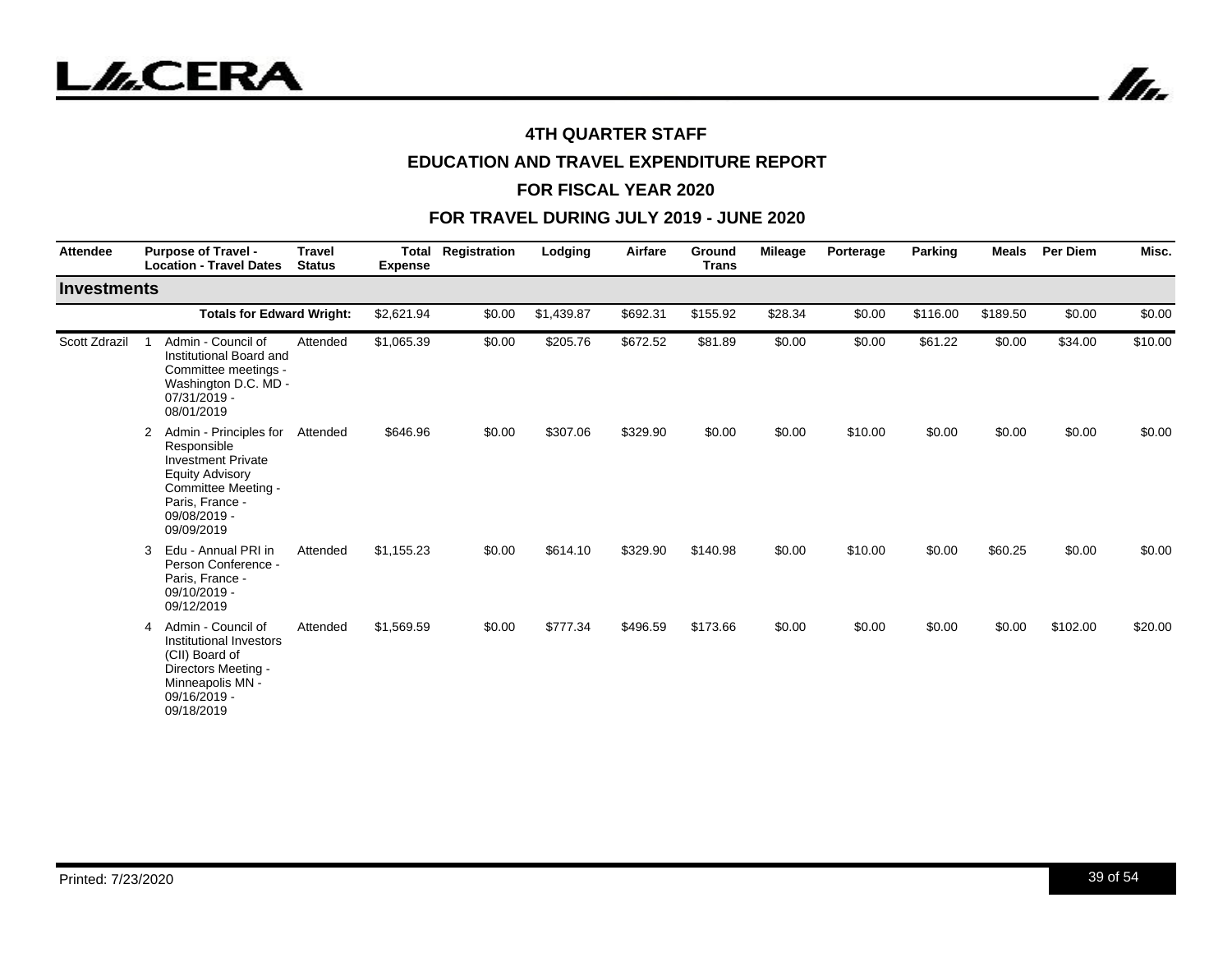



# **EDUCATION AND TRAVEL EXPENDITURE REPORT**

#### **FOR FISCAL YEAR 2020**

| Attendee           | <b>Purpose of Travel -</b><br><b>Location - Travel Dates</b>                                                                                                                                                                                                                                         | <b>Travel</b><br><b>Status</b> | Total<br><b>Expense</b> | Registration | Lodging    | Airfare  | Ground<br><b>Trans</b> | <b>Mileage</b> | Porterage | <b>Parking</b> | <b>Meals</b> | Per Diem | Misc.  |
|--------------------|------------------------------------------------------------------------------------------------------------------------------------------------------------------------------------------------------------------------------------------------------------------------------------------------------|--------------------------------|-------------------------|--------------|------------|----------|------------------------|----------------|-----------|----------------|--------------|----------|--------|
| <b>Investments</b> |                                                                                                                                                                                                                                                                                                      |                                |                         |              |            |          |                        |                |           |                |              |          |        |
| Scott Zdrazil      | Admin - Participate<br>5<br>with Council of<br>Institutional Investors<br>(CII) and Securities<br>Exchange<br>Commission (SEC)<br>regarding anticipated<br>rulemaking impacting<br>proxy research and<br>corporate governance<br>regulation. -<br>Washington D.C. MD -<br>11/05/2019 -<br>11/07/2019 | Attended                       | \$1,316.95              | \$0.00       | \$660.05   | \$445.44 | \$146.05               | \$0.00         | \$10.00   | \$0.00         | \$55.41      | \$0.00   | \$0.00 |
|                    | Admin - Stanford Rock Attended<br>6<br>Center for Corporate<br>Governance<br>Institutional Investor<br>fall forum. - New York<br>NY - 11/13/2019 -<br>11/14/2019                                                                                                                                     |                                | \$758.72                | \$0.00       | \$312.29   | \$216.60 | \$187.61               | \$0.00         | \$10.00   | \$0.00         | \$32.22      | \$0.00   | \$0.00 |
|                    | Admin - Sustainability<br>7<br><b>Accounting Standards</b><br><b>Board Investor Group</b><br>and Symposium<br>meeting - New York<br>NY - 12/02/2019 -<br>12/05/2019                                                                                                                                  | Attended                       | \$2,664.91              | \$425.00     | \$1,146.35 | \$766.60 | \$270.56               | \$0.00         | \$10.00   | \$0.00         | \$46.40      | \$0.00   | \$0.00 |
|                    | Admin - KPMG Board<br>8<br>Leadership<br>Conference -<br>Huntington Beach CA<br>$-01/07/2020 -$<br>01/07/2020                                                                                                                                                                                        | Attended                       | \$59.00                 | \$0.00       | \$0.00     | \$0.00   | \$0.00                 | \$59.00        | \$0.00    | \$0.00         | \$0.00       | \$0.00   | \$0.00 |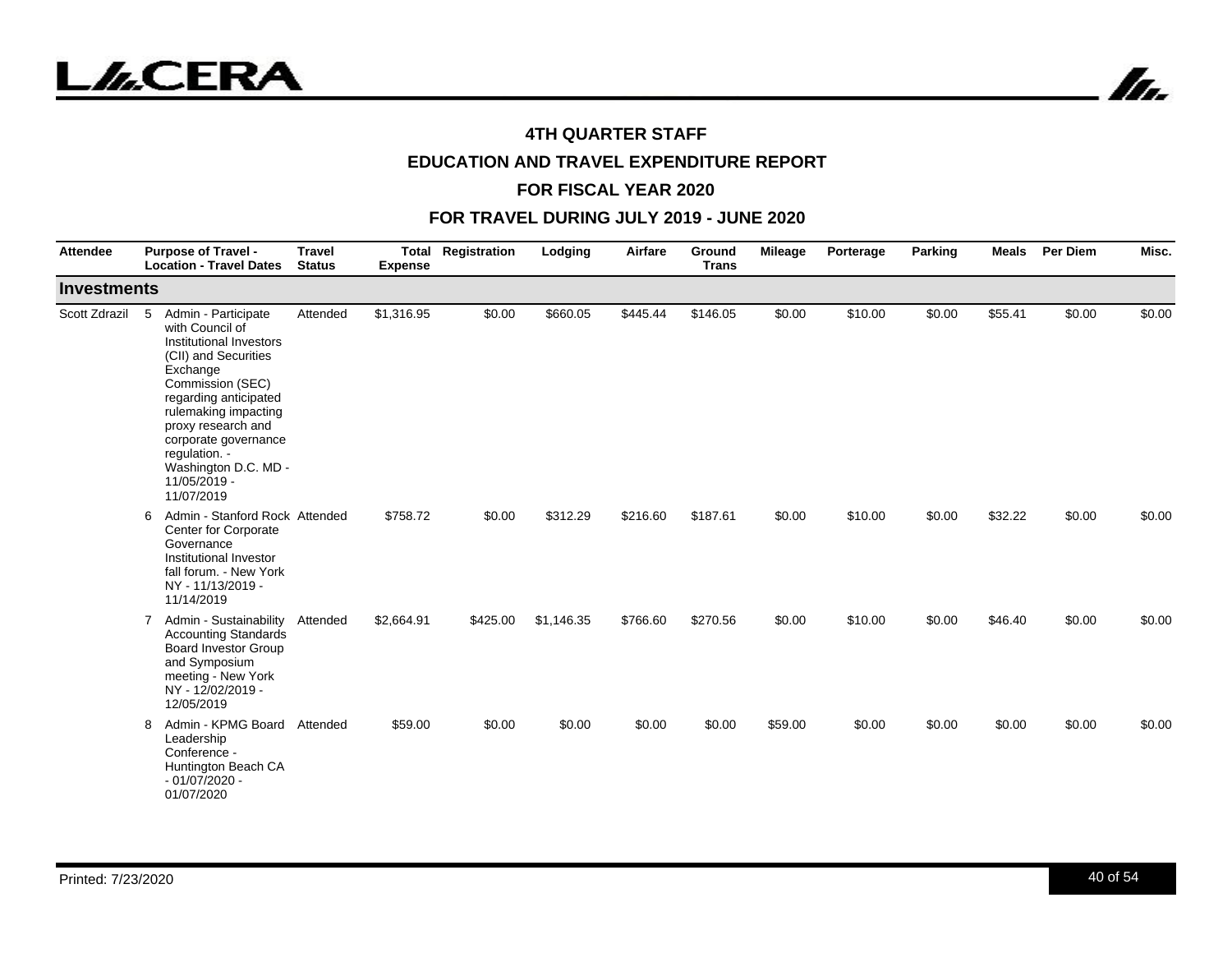

In.

## **4TH QUARTER STAFF**

# **EDUCATION AND TRAVEL EXPENDITURE REPORT**

#### **FOR FISCAL YEAR 2020**

| <b>Attendee</b>       | <b>Purpose of Travel -</b><br><b>Location - Travel Dates</b>                                                                                              | <b>Travel</b><br><b>Status</b> | <b>Expense</b> | <b>Total Registration</b> | Lodging     | Airfare    | Ground<br><b>Trans</b>  | <b>Mileage</b> | Porterage | Parking    | Meals      | <b>Per Diem</b> | Misc.    |
|-----------------------|-----------------------------------------------------------------------------------------------------------------------------------------------------------|--------------------------------|----------------|---------------------------|-------------|------------|-------------------------|----------------|-----------|------------|------------|-----------------|----------|
| <b>Investments</b>    |                                                                                                                                                           |                                |                |                           |             |            |                         |                |           |            |            |                 |          |
| Scott Zdrazil         | Admin - Corporate<br>9<br>Directors Panel -<br>Newport Beach CA -<br>01/16/2020 -<br>01/16/2020                                                           | Attended                       | \$63.37        | \$0.00                    | \$0.00      | \$0.00     | \$0.00                  | \$63.37        | \$0.00    | \$0.00     | \$0.00     | \$0.00          | \$0.00   |
|                       | 10 Admin - Pension<br><b>Bridge ESG Summit</b><br>2020 - San Diego CA -<br>02/10/2020 -<br>02/11/2020                                                     | Attended                       | \$337.04       | \$0.00                    | \$187.88    | \$0.00     | \$121.16                | \$0.00         | \$0.00    | \$0.00     | \$0.00     | \$18.00         | \$10.00  |
|                       | 11 Edu- CII Spring 2020<br>Conference and 35th<br>Anniversary<br>Celebration -<br>Washington D.C. MD -<br>03/09/2020 -<br>03/11/2020                      | Canceled                       | \$263.40       | \$0.00                    | \$0.00      | \$263.40   | \$0.00                  | \$0.00         | \$0.00    | \$0.00     | \$0.00     | \$0.00          | \$0.00   |
|                       | 12 Admin - Securities and Canceled<br>Exchange<br>Commission (SEC)<br>and Legislative<br>Meetings -<br>Washington D.C. MD -<br>03/12/2020 -<br>03/12/2020 |                                | \$263.40       | \$0.00                    | \$0.00      | \$263.40   | \$0.00                  | \$0.00         | \$0.00    | \$0.00     | \$0.00     | \$0.00          | \$0.00   |
|                       | <b>Totals for Scott Zdrazil:</b>                                                                                                                          |                                | \$10.163.96    | \$425.00                  | \$4,210.83  | \$3,784.35 | \$1,121.91              | \$122.37       | \$50.00   | \$61.22    | \$194.28   | \$154.00        | \$40.00  |
| <b>Cnt: 89</b>        | <b>Totals for Investments:</b>                                                                                                                            |                                | \$95,008.48    | \$2,440.00                | \$41,709.49 |            | \$31,822.09 \$10,283.07 | \$1,154.57     | \$255.00  | \$1,113.08 | \$5,228.70 | \$734.00        | \$268.48 |
| <b>Legal Services</b> |                                                                                                                                                           |                                |                |                           |             |            |                         |                |           |            |            |                 |          |
| Fern Billingy         | Edu - SACRS 2019<br>Fall Conference -<br>Monterey CA -<br>11/12/2019 -<br>11/15/2019                                                                      | Attended                       | \$1,145.34     | \$0.00                    | \$673.74    | \$398.60   | \$0.00                  | \$0.00         | \$0.00    | \$0.00     | \$0.00     | \$53.00         | \$20.00  |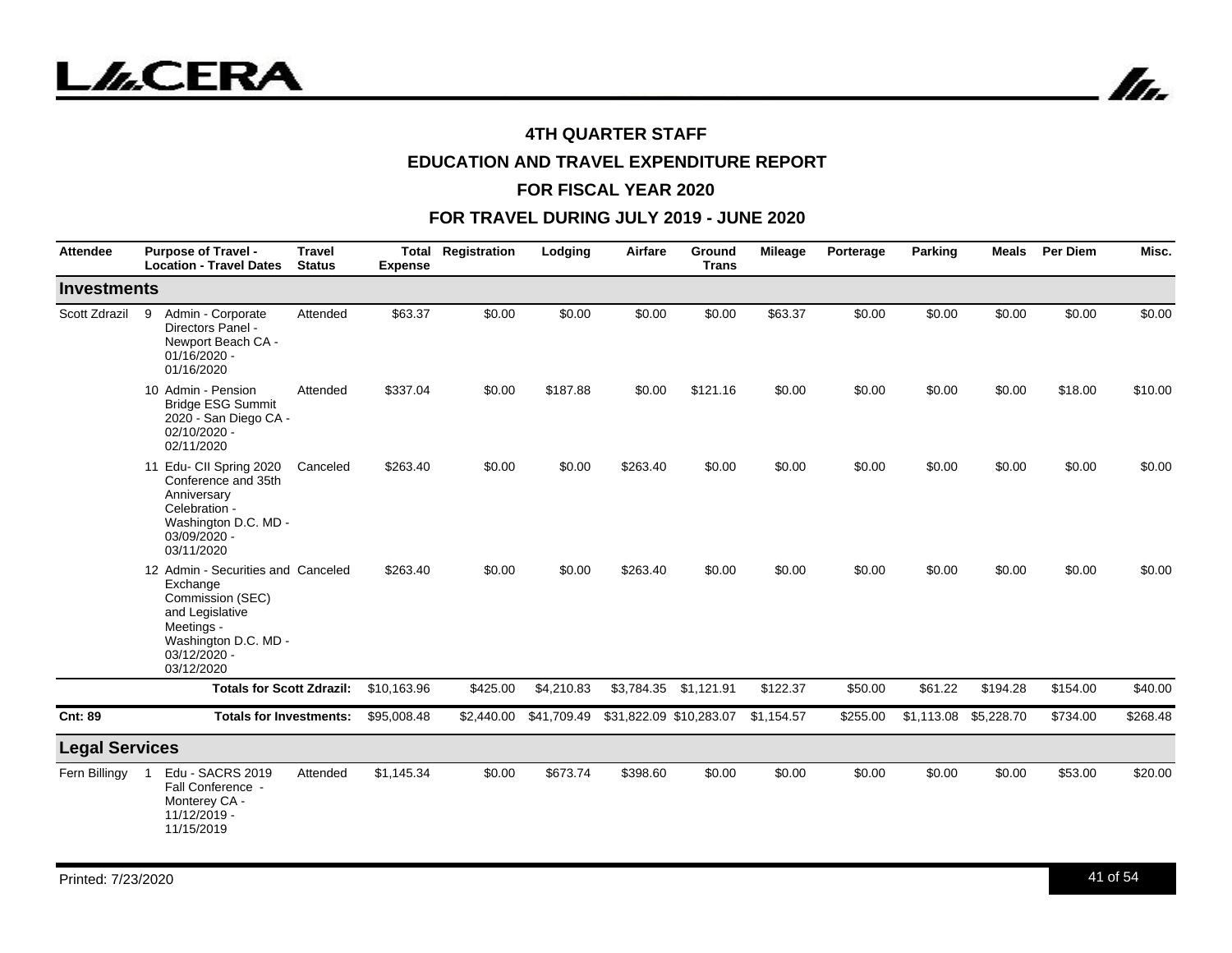

# **EDUCATION AND TRAVEL EXPENDITURE REPORT**

#### **FOR FISCAL YEAR 2020**

| <b>Attendee</b>       | <b>Purpose of Travel -</b><br><b>Location - Travel Dates</b>                                                                                     | <b>Travel</b><br><b>Status</b> | <b>Total</b><br><b>Expense</b> | Registration | Lodging    | Airfare  | Ground<br><b>Trans</b> | <b>Mileage</b> | Porterage | Parking  | <b>Meals</b> | <b>Per Diem</b> | Misc.   |
|-----------------------|--------------------------------------------------------------------------------------------------------------------------------------------------|--------------------------------|--------------------------------|--------------|------------|----------|------------------------|----------------|-----------|----------|--------------|-----------------|---------|
| <b>Legal Services</b> |                                                                                                                                                  |                                |                                |              |            |          |                        |                |           |          |              |                 |         |
|                       | <b>Totals for Fern Billingy:</b>                                                                                                                 |                                | \$1,145.34                     | \$0.00       | \$673.74   | \$398.60 | \$0.00                 | \$0.00         | \$0.00    | \$0.00   | \$0.00       | \$53.00         | \$20.00 |
| Frank Boyd            | Edu - CALAPRS<br>Course in Retirement<br><b>Disability</b><br>Administration -<br>Oakland CA -<br>09/19/2019 -<br>09/19/2019                     | Attended                       | \$542.36                       | \$0.00       | \$224.56   | \$226.96 | \$0.00                 | \$22.27        | \$7.00    | \$0.00   | \$61.57      | \$0.00          | \$0.00  |
|                       | Edu - SACRS 2019<br>$\overline{2}$<br>Fall Conference -<br>Monterey CA -<br>11/12/2019 -<br>11/15/2019                                           | Attended                       | \$1,479.63                     | \$120.00     | \$673.74   | \$398.60 | \$0.00                 | \$52.55        | \$0.00    | \$108.74 | \$0.00       | \$106.00        | \$20.00 |
|                       |                                                                                                                                                  | <b>Totals for Frank Boyd:</b>  | \$2,021.99                     | \$120.00     | \$898.30   | \$625.56 | \$0.00                 | \$74.82        | \$7.00    | \$108.74 | \$61.57      | \$106.00        | \$20.00 |
| Michael<br>Herrera    | Admin - NAPPA<br>$\mathbf{1}$<br><b>Executive Board</b><br>Meeting - Jackson<br>WY - 10/03/2019 -<br>10/04/2019                                  | Attended                       | \$1,400.81                     | \$0.00       | \$509.76   | \$750.00 | \$32.70                | \$32.13        | \$0.00    | \$61.22  | \$0.00       | \$0.00          | \$15.00 |
|                       | Edu - National<br>2<br>Association of Public<br><b>Pension Attorneys</b><br>(NAPPA) Winter<br>Seminar - Tempe AZ -<br>02/19/2020 -<br>02/21/2020 | Attended                       | \$1,845.21                     | \$555.00     | \$783.66   | \$234.80 | \$0.00                 | \$31.05        | \$0.00    | \$96.42  | \$0.00       | \$61.00         | \$83.28 |
|                       | <b>Totals for Michael Herrera:</b>                                                                                                               |                                | \$3,246.02                     | \$555.00     | \$1,293.42 | \$984.80 | \$32.70                | \$63.18        | \$0.00    | \$157.64 | \$0.00       | \$61.00         | \$98.28 |
| <b>Barry Lew</b>      | Admin - SACRS<br>Legislative Committee<br>- Sacramento CA -<br>07/19/2019 -<br>07/19/2019                                                        | Attended                       | \$279.85                       | \$0.00       | \$0.00     | \$157.96 | \$50.15                | \$17.40        | \$0.00    | \$12.00  | \$42.34      | \$0.00          | \$0.00  |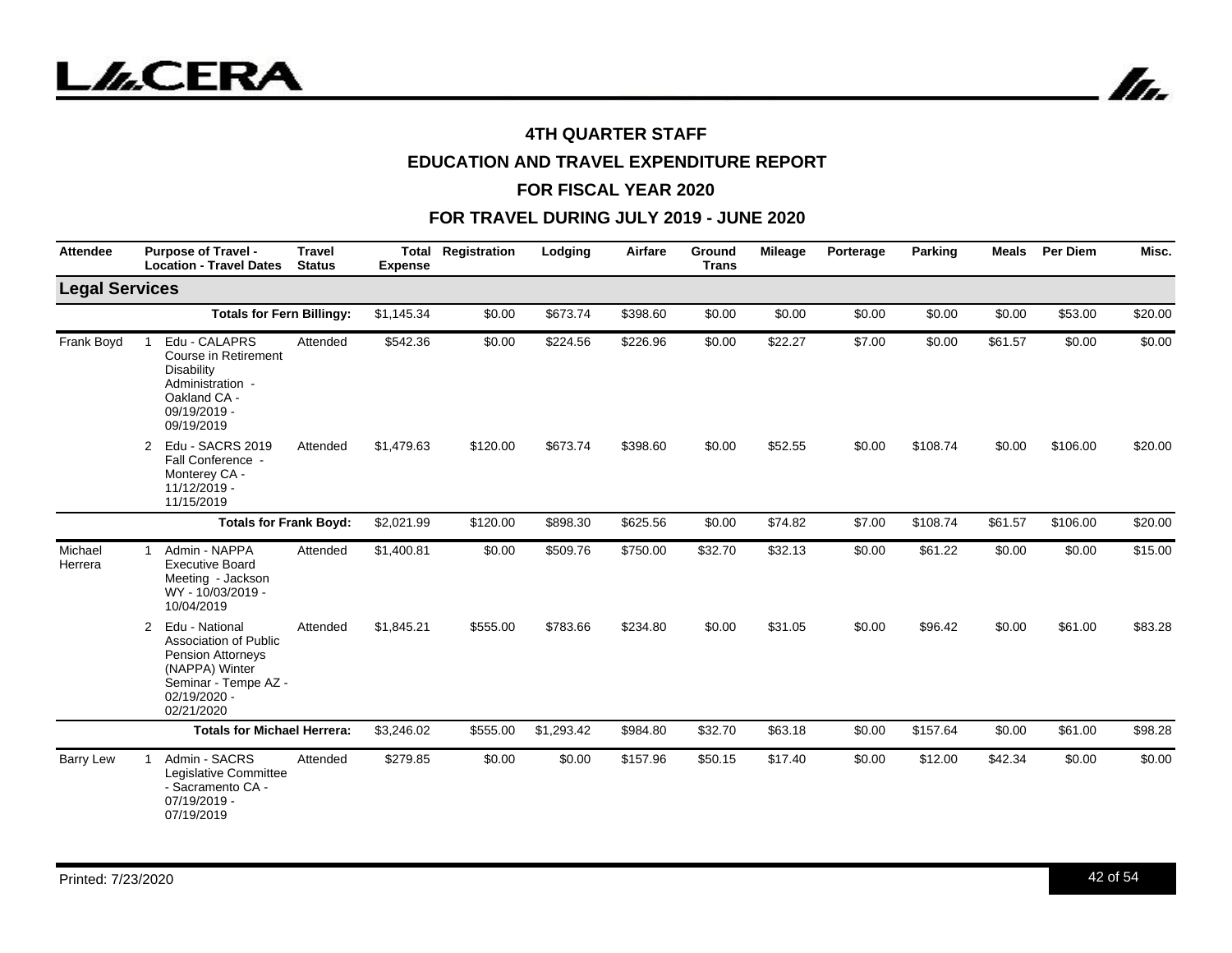In.

## **4TH QUARTER STAFF**

# **EDUCATION AND TRAVEL EXPENDITURE REPORT**

#### **FOR FISCAL YEAR 2020**

| <b>Attendee</b>       | <b>Purpose of Travel -</b><br><b>Location - Travel Dates</b>                                                                                                                             | <b>Travel</b><br><b>Status</b> | <b>Expense</b> | <b>Total Registration</b> | Lodging    | Airfare  | Ground<br><b>Trans</b> | Mileage | Porterage | Parking | <b>Meals</b> | <b>Per Diem</b> | Misc.  |
|-----------------------|------------------------------------------------------------------------------------------------------------------------------------------------------------------------------------------|--------------------------------|----------------|---------------------------|------------|----------|------------------------|---------|-----------|---------|--------------|-----------------|--------|
| <b>Legal Services</b> |                                                                                                                                                                                          |                                |                |                           |            |          |                        |         |           |         |              |                 |        |
| <b>Barry Lew</b>      | Edu - SACRS 2019<br>2<br>Fall Conference -<br>Monterey CA -<br>11/12/2019 -<br>11/15/2019                                                                                                | Attended                       | \$1,073.13     | \$0.00                    | \$673.74   | \$135.96 | \$207.43               | \$0.00  | \$0.00    | \$0.00  | \$0.00       | \$56.00         | \$0.00 |
|                       | Edu - SACRS<br>3<br>Legislative Committee<br>- Sacramento CA -<br>$01/17/2020 -$<br>01/17/2020                                                                                           | Attended                       | \$248.64       | \$0.00                    | \$0.00     | \$167.96 | \$51.20                | \$17.48 | \$0.00    | \$12.00 | \$0.00       | \$0.00          | \$0.00 |
|                       | Edu - NCPERS 2020<br>4<br>Legislative<br>Conference -<br>Washington D.C. MD -<br>01/26/2020 -<br>01/28/2020                                                                              | Attended                       | \$2,351.08     | \$565.00                  | \$846.04   | \$424.80 | \$271.39               | \$0.00  | \$0.00    | \$0.00  | \$41.60      | \$197.25        | \$5.00 |
|                       |                                                                                                                                                                                          | <b>Totals for Barry Lew:</b>   | \$3,952.70     | \$565.00                  | \$1,519.78 | \$886.68 | \$580.17               | \$34.88 | \$0.00    | \$24.00 | \$83.94      | \$253.25        | \$5.00 |
| Cheryl Lu             | Admin - Program<br>review with JPMorgan<br>and Morgan Stanley;<br>meet with potential<br>managers and<br>secondary transaction<br>advisors - New York<br>NY - 01/27/2020 -<br>01/31/2020 | Attended                       | \$24.00        | \$0.00                    | \$0.00     | \$0.00   | \$14.00                | \$0.00  | \$0.00    | \$0.00  | \$10.00      | \$0.00          | \$0.00 |
|                       |                                                                                                                                                                                          | <b>Totals for Cheryl Lu:</b>   | \$24.00        | \$0.00                    | \$0.00     | \$0.00   | \$14.00                | \$0.00  | \$0.00    | \$0.00  | \$10.00      | \$0.00          | \$0.00 |
| <b>Jill Rawal</b>     | Edu - National<br>-1<br>Association of Public<br><b>Pension Attorneys</b><br>(NAPPA) Winter<br>Seminar - Tempe AZ -<br>02/19/2020 -<br>02/21/2020                                        | Attended                       | \$485.00       | \$485.00                  | \$0.00     | \$0.00   | \$0.00                 | \$0.00  | \$0.00    | \$0.00  | \$0.00       | \$0.00          | \$0.00 |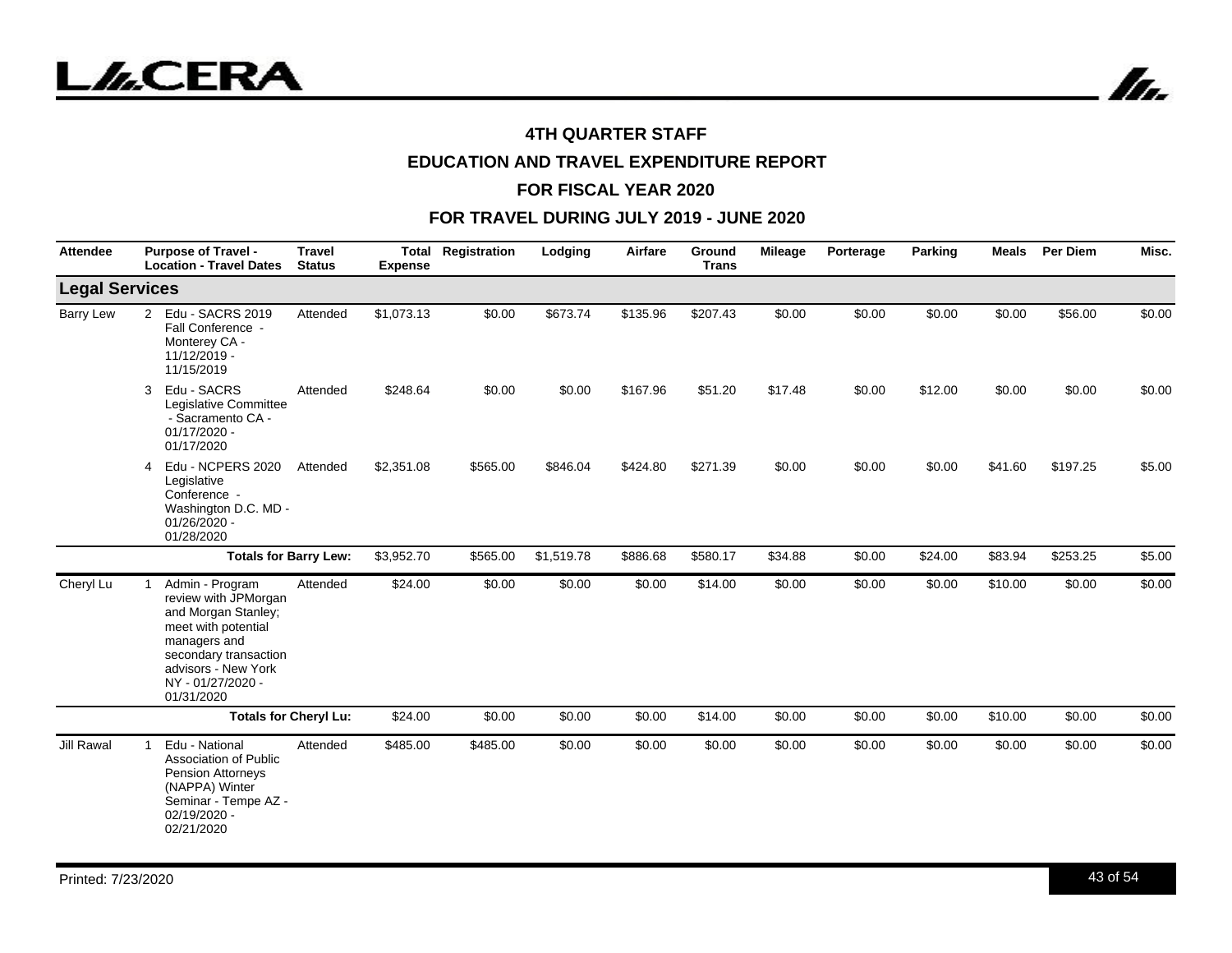

# **EDUCATION AND TRAVEL EXPENDITURE REPORT**

#### **FOR FISCAL YEAR 2020**

| <b>Attendee</b>        | <b>Travel</b><br><b>Purpose of Travel -</b><br><b>Location - Travel Dates</b><br><b>Status</b>                                       | Total<br><b>Expense</b> | Registration | Lodging    | Airfare    | Ground<br><b>Trans</b> | <b>Mileage</b> | Porterage | Parking  | <b>Meals</b> | <b>Per Diem</b> | Misc.    |
|------------------------|--------------------------------------------------------------------------------------------------------------------------------------|-------------------------|--------------|------------|------------|------------------------|----------------|-----------|----------|--------------|-----------------|----------|
| <b>Legal Services</b>  |                                                                                                                                      |                         |              |            |            |                        |                |           |          |              |                 |          |
|                        | <b>Totals for Jill Rawal:</b>                                                                                                        | \$485.00                | \$485.00     | \$0.00     | \$0.00     | \$0.00                 | \$0.00         | \$0.00    | \$0.00   | \$0.00       | \$0.00          | \$0.00   |
| Christine<br>Roseland  | Edu - Association of<br>Attended<br><b>Corporate Counsel</b><br>(ACC) Annual Meeting<br>- Phoenix AZ -<br>10/27/2019 -<br>10/30/2019 | \$3,168.55              | \$1,725.00   | \$840.90   | \$348.00   | \$150.65               | \$0.00         | \$0.00    | \$0.00   | \$0.00       | \$84.00         | \$20.00  |
|                        | <b>Totals for Christine Roseland:</b>                                                                                                | \$3,168.55              | \$1,725.00   | \$840.90   | \$348.00   | \$150.65               | \$0.00         | \$0.00    | \$0.00   | \$0.00       | \$84.00         | \$20.00  |
| Elaine Salon           | Edu - SACRS 2019<br>Attended<br>Fall Conference -<br>Monterey CA -<br>11/12/2019 -<br>11/15/2019                                     | \$1,102.97              | \$120.00     | \$449.16   | \$398.60   | \$57.21                | \$0.00         | \$0.00    | \$0.00   | \$0.00       | \$68.00         | \$10.00  |
|                        | <b>Totals for Elaine Salon:</b>                                                                                                      | \$1,102.97              | \$120.00     | \$449.16   | \$398.60   | \$57.21                | \$0.00         | \$0.00    | \$0.00   | \$0.00       | \$68.00         | \$10.00  |
| <b>Cnt: 13</b>         | <b>Totals for Legal Services:</b>                                                                                                    | \$15,146.57             | \$3,570.00   | \$5,675.30 | \$3,642.24 | \$834.73               | \$172.88       | \$7.00    | \$290.38 | \$155.51     | \$625.25        | \$173.28 |
| <b>Member Services</b> |                                                                                                                                      |                         |              |            |            |                        |                |           |          |              |                 |          |
| Joanna<br>Anguiano     | Edu - CALAPRS<br>Attended<br>Benefits Round Table -<br>Costa Mesa CA -<br>02/07/2020 -<br>02/07/2020                                 | \$401.24                | \$125.00     | \$201.26   | \$0.00     | \$0.00                 | \$28.98        | \$0.00    | \$13.00  | \$0.00       | \$28.00         | \$5.00   |
|                        | <b>Totals for Joanna Anguiano:</b>                                                                                                   | \$401.24                | \$125.00     | \$201.26   | \$0.00     | \$0.00                 | \$28.98        | \$0.00    | \$13.00  | \$0.00       | \$28.00         | \$5.00   |
| Carlos Barrios 1       | Edu - 38th ISCEBS<br>Attended<br><b>Employee Benefits</b><br>Symposium - New<br>Orleans CA -<br>09/08/2019 -<br>09/11/2019           | \$1,876.35              | \$985.00     | \$525.42   | \$268.60   | \$44.00                | \$30.33        | \$0.00    | \$0.00   | \$0.00       | \$18.00         | \$5.00   |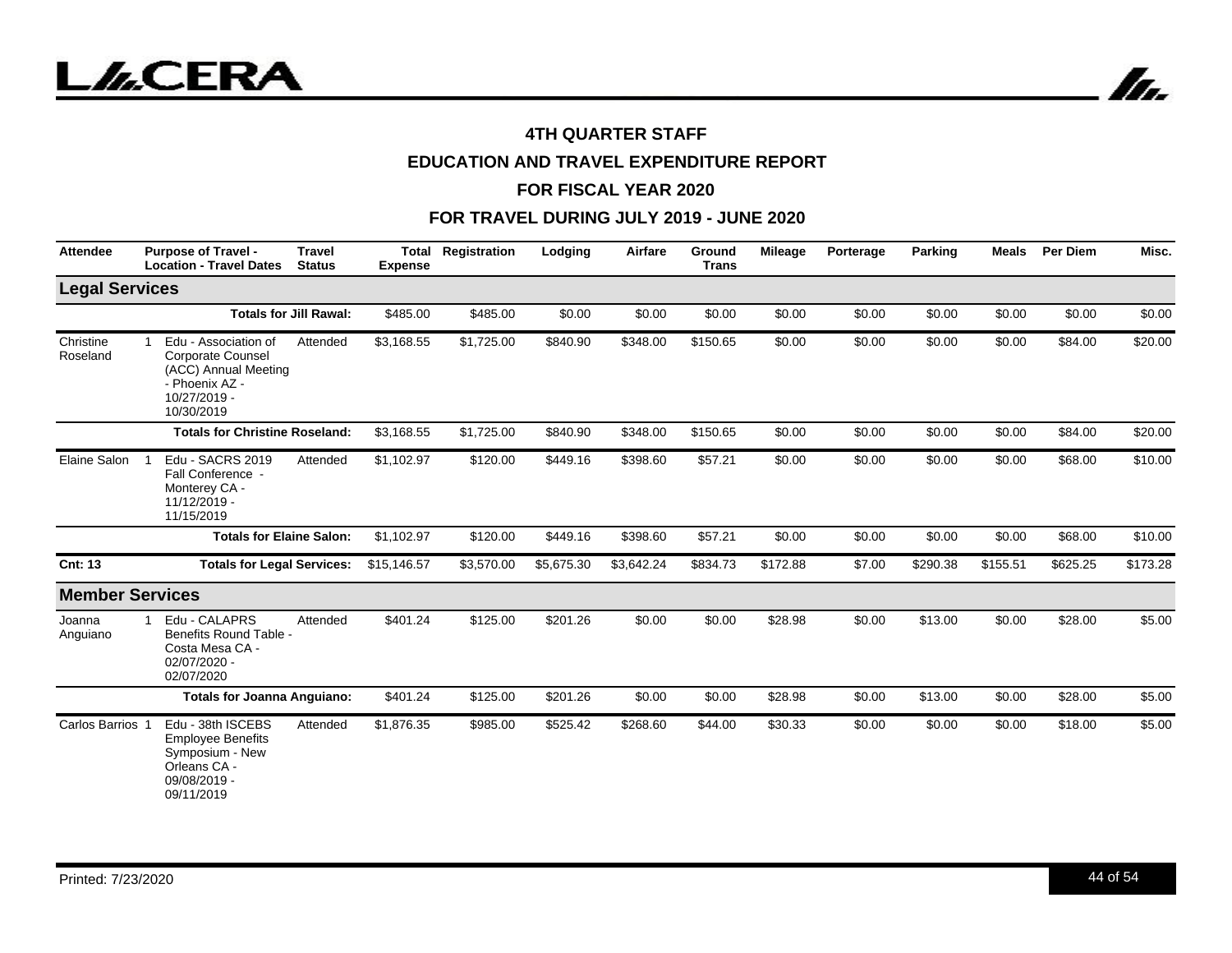

In.

## **4TH QUARTER STAFF**

# **EDUCATION AND TRAVEL EXPENDITURE REPORT**

#### **FOR FISCAL YEAR 2020**

| <b>Attendee</b>            | <b>Purpose of Travel -</b><br><b>Location - Travel Dates</b>                                                                                    | <b>Travel</b><br><b>Status</b> | Total<br><b>Expense</b> | Registration | Lodging    | Airfare    | Ground<br><b>Trans</b> | <b>Mileage</b> | Porterage | Parking | <b>Meals</b> | Per Diem | Misc.   |
|----------------------------|-------------------------------------------------------------------------------------------------------------------------------------------------|--------------------------------|-------------------------|--------------|------------|------------|------------------------|----------------|-----------|---------|--------------|----------|---------|
| <b>Member Services</b>     |                                                                                                                                                 |                                |                         |              |            |            |                        |                |           |         |              |          |         |
| Carlos Barrios 2           | Edu - 2019 National<br>Preretirement<br><b>Education Association</b><br>(NPEA) Annual<br>Conference - Naples<br>FL - 10/19/2019 -<br>10/23/2019 | Attended                       | \$3,225.84              | \$825.00     | \$1,280.16 | \$712.00   | \$256.60               | \$15.08        | \$0.00    | \$0.00  | \$0.00       | \$122.00 | \$15.00 |
|                            | Edu - SACRS 2019<br>3<br>Fall Conference -<br>Monterey CA -<br>11/12/2019 -<br>11/15/2019                                                       | Attended                       | \$1,024.50              | \$10.00      | \$363.98   | \$390.60   | \$123.13               | \$31.09        | \$0.00    | \$57.70 | \$0.00       | \$38.00  | \$10.00 |
|                            | Edu - CALAPRS<br>4<br>Benefits Round Table -<br>Costa Mesa CA -<br>02/07/2020 -<br>02/07/2020                                                   | Attended                       | \$396.01                | \$125.00     | \$201.26   | \$0.00     | \$28.75                | \$0.00         | \$0.00    | \$13.00 | \$0.00       | \$28.00  | \$0.00  |
|                            | <b>Totals for Carlos Barrios:</b>                                                                                                               |                                | \$6,522.70              | \$1,945.00   | \$2,370.82 | \$1,371.20 | \$452.48               | \$76.50        | \$0.00    | \$70.70 | \$0.00       | \$206.00 | \$30.00 |
| Jacqueline<br><b>Boute</b> | Edu - CALAPRS<br>Benefits Roundtable -<br>Oakland CA -<br>09/20/2019 -<br>09/20/2019                                                            | Attended                       | \$654.73                | \$125.00     | \$201.68   | \$183.96   | \$0.00                 | \$14.09        | \$0.00    | \$64.00 | \$0.00       | \$56.00  | \$10.00 |
|                            | Edu - CALAPRS<br>2<br>Benefits Round Table -<br>Costa Mesa CA -<br>02/07/2020 -<br>02/07/2020                                                   | Attended                       | \$392.39                | \$125.00     | \$201.26   | \$0.00     | \$0.00                 | \$58.13        | \$0.00    | \$8.00  | \$0.00       | \$0.00   | \$0.00  |
|                            | <b>Totals for Jacqueline Boute:</b>                                                                                                             |                                | \$1,047.12              | \$250.00     | \$402.94   | \$183.96   | \$0.00                 | \$72.22        | \$0.00    | \$72.00 | \$0.00       | \$56.00  | \$10.00 |
| Allan Cochran 1            | Edu - ICMI Contact<br>Center Symposium -<br>San Diego CA -<br>11/18/2019 -<br>11/21/2019                                                        | Attended                       | \$2,099.00              | \$2,099.00   | \$0.00     | \$0.00     | \$0.00                 | \$0.00         | \$0.00    | \$0.00  | \$0.00       | \$0.00   | \$0.00  |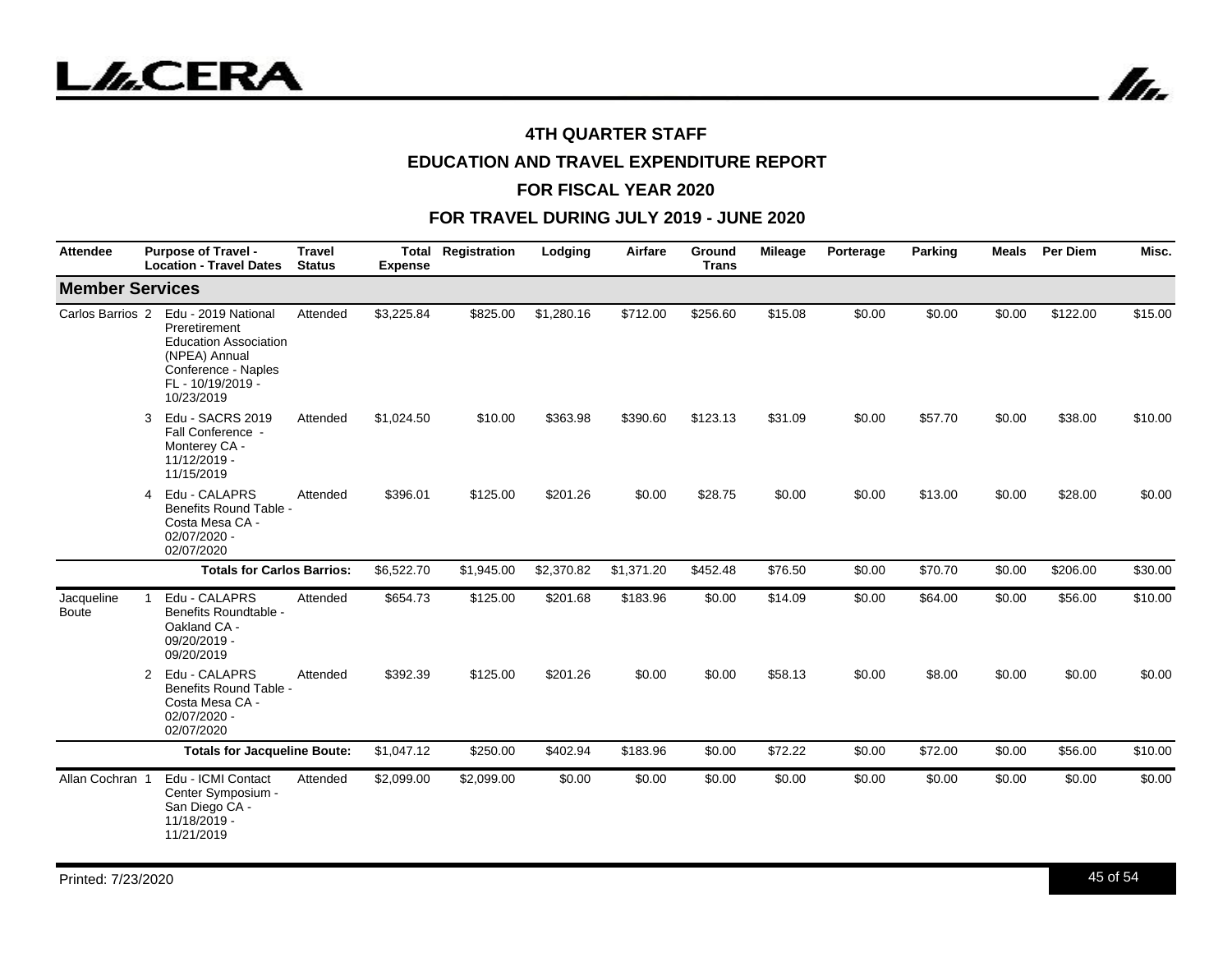

# **EDUCATION AND TRAVEL EXPENDITURE REPORT**

#### **FOR FISCAL YEAR 2020**

| <b>Attendee</b>     | <b>Purpose of Travel -</b><br><b>Travel</b><br><b>Location - Travel Dates</b><br><b>Status</b>                                                   | <b>Total</b><br><b>Expense</b> | Registration | Lodging  | Airfare  | Ground<br><b>Trans</b> | <b>Mileage</b> | Porterage | Parking | <b>Meals</b> | <b>Per Diem</b> | Misc.   |
|---------------------|--------------------------------------------------------------------------------------------------------------------------------------------------|--------------------------------|--------------|----------|----------|------------------------|----------------|-----------|---------|--------------|-----------------|---------|
|                     | <b>Member Services</b>                                                                                                                           |                                |              |          |          |                        |                |           |         |              |                 |         |
|                     | <b>Totals for Allan Cochran:</b>                                                                                                                 | \$2,099.00                     | \$2,099.00   | \$0.00   | \$0.00   | \$0.00                 | \$0.00         | \$0.00    | \$0.00  | \$0.00       | \$0.00          | \$0.00  |
| Renee<br>Copeland   | Edu - CALAPRS<br>Attended<br>1<br>Benefits Roundtable -<br>Oakland CA -<br>09/20/2019 -<br>09/20/2019                                            | \$536.46                       | \$125.00     | \$184.52 | \$142.96 | \$0.00                 | \$17.98        | \$0.00    | \$0.00  | \$0.00       | \$56.00         | \$10.00 |
|                     | <b>Totals for Renee Copeland:</b>                                                                                                                | \$536.46                       | \$125.00     | \$184.52 | \$142.96 | \$0.00                 | \$17.98        | \$0.00    | \$0.00  | \$0.00       | \$56.00         | \$10.00 |
| Beatriz<br>Daryaie  | Edu - CALAPRS<br>Attended<br>$\mathbf 1$<br>Benefits Roundtable -<br>Oakland CA -<br>09/20/2019 -<br>09/20/2019                                  | \$602.32                       | \$125.00     | \$201.68 | \$166.96 | \$0.00                 | \$18.68        | \$0.00    | \$24.00 | \$0.00       | \$56.00         | \$10.00 |
|                     | <b>Totals for Beatriz Daryaie:</b>                                                                                                               | \$602.32                       | \$125.00     | \$201.68 | \$166.96 | \$0.00                 | \$18.68        | \$0.00    | \$24.00 | \$0.00       | \$56.00         | \$10.00 |
| Jim Hepker          | Edu - CALAPRS<br>Attended<br>-1<br>Benefits Round Table -<br>Costa Mesa CA -<br>02/07/2020 -<br>02/07/2020                                       | \$419.18                       | \$125.00     | \$201.26 | \$0.00   | \$0.00                 | \$46.92        | \$0.00    | \$13.00 | \$0.00       | \$28.00         | \$5.00  |
|                     | <b>Totals for Jim Hepker:</b>                                                                                                                    | \$419.18                       | \$125.00     | \$201.26 | \$0.00   | \$0.00                 | \$46.92        | \$0.00    | \$13.00 | \$0.00       | \$28.00         | \$5.00  |
| Armendina<br>Lejano | Edu - CALAPRS<br>Attended<br>-1<br>Intermediate<br><b>Retirement Plan</b><br>Administration - San<br>Jose CA - 10/16/2019<br>$-10/18/2019$       | \$1,865.27                     | \$500.00     | \$948.09 | \$216.60 | \$0.00                 | \$32.48        | \$0.00    | \$64.10 | \$0.00       | \$84.00         | \$20.00 |
|                     | Edu - CALAPRS<br>2<br>Attended<br>Advanced Course in<br><b>Retirement Plan</b><br>Administration -<br>Oakland CA -<br>12/11/2019 -<br>12/13/2019 | \$1,295.09                     | \$500.00     | \$428.53 | \$161.60 | \$0.00                 | \$32.48        | \$0.00    | \$68.48 | \$0.00       | \$84.00         | \$20.00 |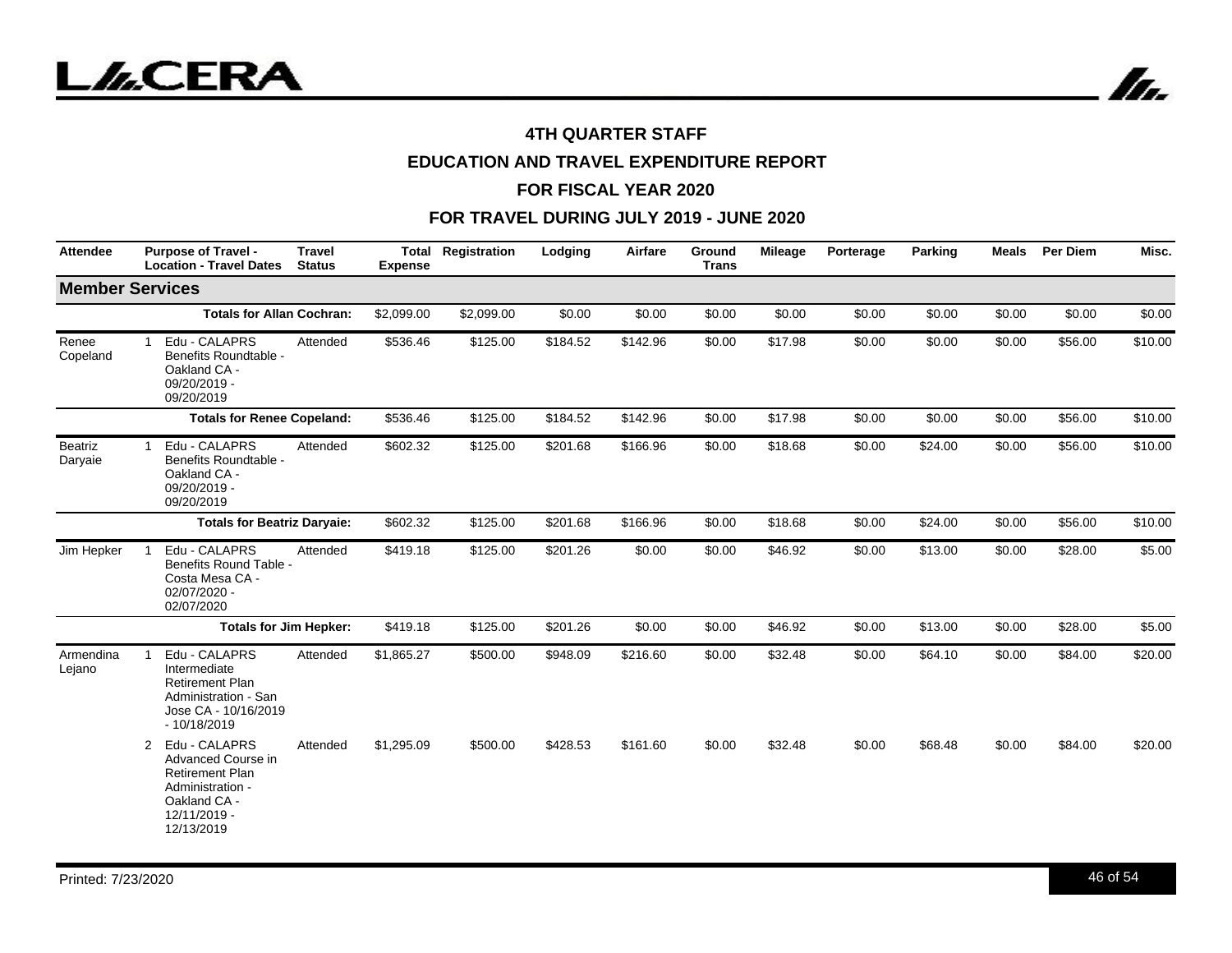

# **EDUCATION AND TRAVEL EXPENDITURE REPORT**

#### **FOR FISCAL YEAR 2020**

| <b>Attendee</b>        | <b>Purpose of Travel -</b><br><b>Location - Travel Dates</b>                                                                                         | <b>Travel</b><br><b>Status</b> | <b>Expense</b> | <b>Total Registration</b> | Lodging    | Airfare  | Ground<br><b>Trans</b> | <b>Mileage</b> | Porterage | Parking  | <b>Meals</b> | Per Diem | Misc.   |
|------------------------|------------------------------------------------------------------------------------------------------------------------------------------------------|--------------------------------|----------------|---------------------------|------------|----------|------------------------|----------------|-----------|----------|--------------|----------|---------|
| <b>Member Services</b> |                                                                                                                                                      |                                |                |                           |            |          |                        |                |           |          |              |          |         |
|                        | <b>Totals for Armendina Lejano:</b>                                                                                                                  |                                | \$3,160.36     | \$1,000.00                | \$1.376.62 | \$378.20 | \$0.00                 | \$64.96        | \$0.00    | \$132.58 | \$0.00       | \$168.00 | \$40.00 |
| Alejandro<br>Ochoa     | Edu - CALAPRS<br>$\mathbf{1}$<br>Benefits Roundtable -<br>Oakland CA -<br>09/20/2019 -<br>09/20/2019                                                 | Attended                       | \$452.48       | \$125.00                  | \$184.52   | \$142.96 | \$0.00                 | \$0.00         | \$0.00    | \$0.00   | \$0.00       | \$0.00   | \$0.00  |
|                        | <b>Totals for Alejandro Ochoa:</b>                                                                                                                   |                                | \$452.48       | \$125.00                  | \$184.52   | \$142.96 | \$0.00                 | \$0.00         | \$0.00    | \$0.00   | \$0.00       | \$0.00   | \$0.00  |
| Persian<br>Petrov      | Edu - CALAPRS<br>1.<br>Benefits Roundtable -<br>Oakland CA -<br>09/20/2019 -<br>09/20/2019                                                           | Attended                       | \$533.21       | \$125.00                  | \$184.52   | \$142.96 | \$0.00                 | \$14.73        | \$0.00    | \$0.00   | \$0.00       | \$56.00  | \$10.00 |
|                        | <b>Totals for Persian Petrov:</b>                                                                                                                    |                                | \$533.21       | \$125.00                  | \$184.52   | \$142.96 | \$0.00                 | \$14.73        | \$0.00    | \$0.00   | \$0.00       | \$56.00  | \$10.00 |
| Kelly Puga             | Edu - 2019 National<br>1<br>Preretirement<br><b>Education Association</b><br>(NPEA) Annual<br>Conference - Naples<br>FL - 10/19/2019 -<br>10/23/2019 | Attended                       | \$3,699.78     | \$825.00                  | \$1,740.48 | \$701.00 | \$258.30               | \$0.00         | \$0.00    | \$0.00   | \$0.00       | \$155.00 | \$20.00 |
|                        | Edu - ICMI Contact<br>$\overline{2}$<br>Center Expo - Ft.<br>Lauderdale FL -<br>05/11/2020 -<br>05/14/2020                                           | Canceled                       | \$2,885.80     | \$2,599.00                | \$0.00     | \$286.80 | \$0.00                 | \$0.00         | \$0.00    | \$0.00   | \$0.00       | \$0.00   | \$0.00  |
|                        | <b>Totals for Kelly Puga:</b>                                                                                                                        |                                | \$6,585.58     | \$3,424.00                | \$1,740.48 | \$987.80 | \$258.30               | \$0.00         | \$0.00    | \$0.00   | \$0.00       | \$155.00 | \$20.00 |
| Valerie Quiroz 1       | Edu - CALAPRS<br>Benefits Round Table -<br>Costa Mesa CA -<br>02/07/2020 -<br>02/07/2020                                                             | Attended                       | \$427.63       | \$125.00                  | \$201.26   | \$0.00   | \$0.00                 | \$55.37        | \$0.00    | \$13.00  | \$0.00       | \$28.00  | \$5.00  |
|                        | <b>Totals for Valerie Quiroz:</b>                                                                                                                    |                                | \$427.63       | \$125.00                  | \$201.26   | \$0.00   | \$0.00                 | \$55.37        | \$0.00    | \$13.00  | \$0.00       | \$28.00  | \$5.00  |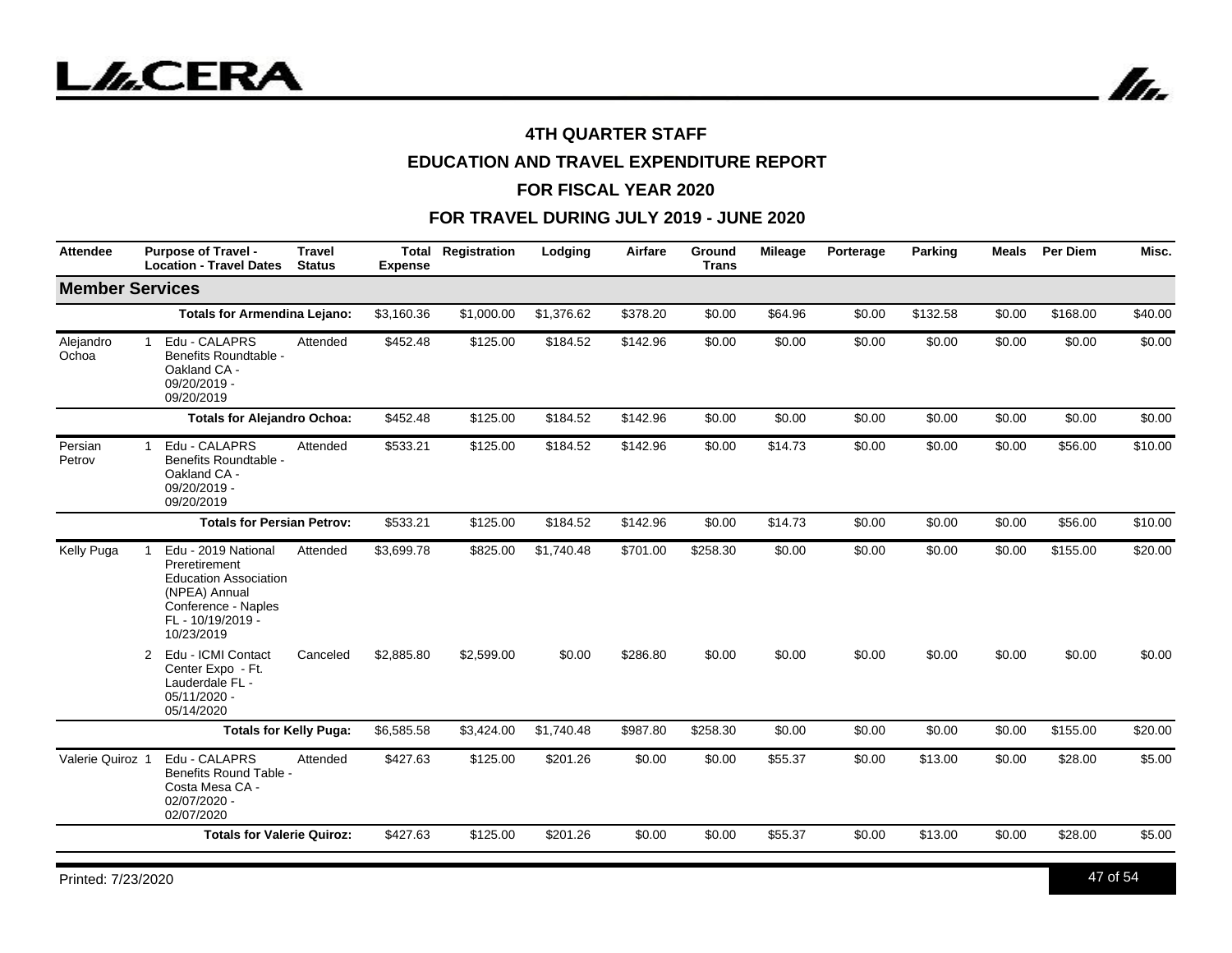

# **EDUCATION AND TRAVEL EXPENDITURE REPORT**

#### **FOR FISCAL YEAR 2020**

| <b>Attendee</b>         | <b>Purpose of Travel -</b><br><b>Location - Travel Dates</b>                                                                                                 | <b>Travel</b><br><b>Status</b> | <b>Total</b><br><b>Expense</b> | Registration | Lodging    | <b>Airfare</b> | Ground<br><b>Trans</b> | <b>Mileage</b> | Porterage | Parking  | <b>Meals</b> | <b>Per Diem</b> | Misc.    |
|-------------------------|--------------------------------------------------------------------------------------------------------------------------------------------------------------|--------------------------------|--------------------------------|--------------|------------|----------------|------------------------|----------------|-----------|----------|--------------|-----------------|----------|
| <b>Member Services</b>  |                                                                                                                                                              |                                |                                |              |            |                |                        |                |           |          |              |                 |          |
| Jeff<br>Shevlowitz      | Edu - 38th ISCEBS<br>$\mathbf 1$<br><b>Employee Benefits</b><br>Symposium - New<br>Orleans CA -<br>09/08/2019 -<br>09/11/2019                                | Attended                       | \$1,887.72                     | \$1,185.00   | \$702.72   | \$0.00         | \$0.00                 | \$0.00         | \$0.00    | \$0.00   | \$0.00       | \$0.00          | \$0.00   |
|                         | <b>Totals for Jeff Shevlowitz:</b>                                                                                                                           |                                | \$1,887.72                     | \$1,185.00   | \$702.72   | \$0.00         | \$0.00                 | \$0.00         | \$0.00    | \$0.00   | \$0.00       | \$0.00          | \$0.00   |
| Nga Van                 | Edu - CALAPRS<br>$\mathbf{1}$<br>Benefits Round Table -<br>Costa Mesa CA -<br>02/07/2020 -<br>02/07/2020                                                     | Attended                       | \$411.25                       | \$125.00     | \$201.26   | \$0.00         | \$0.00                 | \$38.99        | \$0.00    | \$13.00  | \$0.00       | \$28.00         | \$5.00   |
|                         |                                                                                                                                                              | <b>Totals for Nga Van:</b>     | \$411.25                       | \$125.00     | \$201.26   | \$0.00         | \$0.00                 | \$38.99        | \$0.00    | \$13.00  | \$0.00       | \$28.00         | \$5.00   |
| <b>Cnt: 20</b>          | <b>Totals for Member Services:</b>                                                                                                                           |                                | \$25,086.25                    | \$10,903.00  | \$8,153.86 | \$3,517.00     | \$710.78               | \$435.33       | \$0.00    | \$351.28 | \$0.00       | \$865.00        | \$150.00 |
| <b>QA &amp; Metrics</b> |                                                                                                                                                              |                                |                                |              |            |                |                        |                |           |          |              |                 |          |
| Mary Arenas             | Edu - SACRS 2019<br>Fall Conference -<br>Monterey CA -<br>11/12/2019 -<br>11/15/2019                                                                         | Attended                       | \$1,403.29                     | \$120.00     | \$691.05   | \$0.00         | \$0.00                 | \$364.24       | \$0.00    | \$45.00  | \$0.00       | \$158.00        | \$25.00  |
|                         | Edu - Association for<br>2<br><b>Talent Development</b><br>(ATD) 2020<br>International<br>Conference and Expo<br>- Denver CO -<br>05/17/2020 -<br>05/20/2020 | Canceled                       | \$1,325.00                     | \$1,325.00   | \$0.00     | \$0.00         | \$0.00                 | \$0.00         | \$0.00    | \$0.00   | \$0.00       | \$0.00          | \$0.00   |
|                         | <b>Totals for Mary Arenas:</b>                                                                                                                               |                                | \$2,728.29                     | \$1,445.00   | \$691.05   | \$0.00         | \$0.00                 | \$364.24       | \$0.00    | \$45.00  | \$0.00       | \$158.00        | \$25.00  |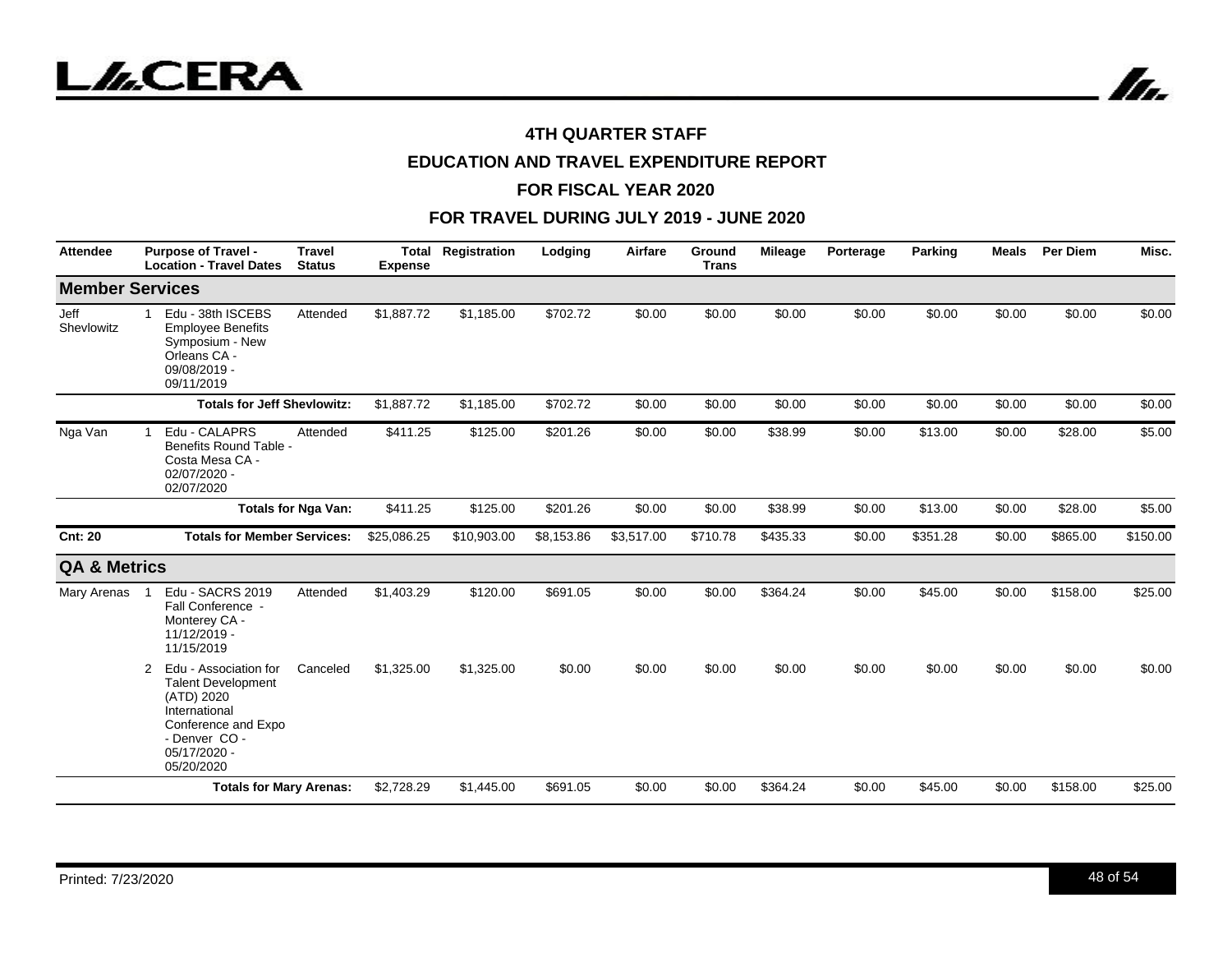



# **EDUCATION AND TRAVEL EXPENDITURE REPORT**

#### **FOR FISCAL YEAR 2020**

| <b>Attendee</b>         | <b>Purpose of Travel -</b><br><b>Location - Travel Dates</b>                                                                                                       | <b>Travel</b><br><b>Status</b>  | <b>Expense</b> | <b>Total Registration</b> | Lodging    | <b>Airfare</b> | Ground<br><b>Trans</b> | <b>Mileage</b> | Porterage | Parking | <b>Meals</b> | <b>Per Diem</b> | Misc.   |
|-------------------------|--------------------------------------------------------------------------------------------------------------------------------------------------------------------|---------------------------------|----------------|---------------------------|------------|----------------|------------------------|----------------|-----------|---------|--------------|-----------------|---------|
| <b>QA &amp; Metrics</b> |                                                                                                                                                                    |                                 |                |                           |            |                |                        |                |           |         |              |                 |         |
| Josielyn<br>Bantugan    | Edu - IIA's Operational Attended<br>Auditing: Influencing<br>Positive Change 2019<br>- New York NY -<br>12/03/2019 -<br>12/04/2019                                 |                                 | \$3,522.30     | \$1,095.00                | \$1,246.36 | \$518.60       | \$358.34               | \$0.00         | \$0.00    | \$0.00  | \$0.00       | \$284.00        | \$20.00 |
|                         | <b>Totals for Josielyn Bantugan:</b>                                                                                                                               |                                 | \$3,522.30     | \$1,095.00                | \$1,246.36 | \$518.60       | \$358.34               | \$0.00         | \$0.00    | \$0.00  | \$0.00       | \$284.00        | \$20.00 |
| Derwin Brown            | Edu - IIA Institute of<br>Internal Auditors 2019<br>International<br>Conference - Anaheim<br>CA - 07/07/2019 -<br>07/10/2019                                       | Attended                        | \$2,583.98     | \$1,500.00                | \$705.24   | \$0.00         | \$0.00                 | \$32.07        | \$10.00   | \$78.00 | \$192.67     | \$56.00         | \$10.00 |
|                         | Edu - SACRS 2019<br>2<br>Fall Conference -<br>Monterey CA -<br>11/12/2019 -<br>11/15/2019                                                                          | Attended                        | \$1,114.82     | \$130.00                  | \$545.97   | \$60.00        | \$151.27               | \$17.63        | \$0.00    | \$0.00  | \$65.95      | \$124.00        | \$20.00 |
|                         | Edu - Association for<br>3<br><b>Talent Development</b><br>(ATD) Train-the-<br><b>Trainer Certificate</b><br>Class - San Diego CA<br>$-12/04/2019 -$<br>12/06/2019 | Attended                        | \$2,894.47     | \$1,595.00                | \$922.04   | \$0.00         | \$139.20               | \$0.00         | \$0.00    | \$0.00  | \$20.23      | \$198.00        | \$20.00 |
|                         |                                                                                                                                                                    | <b>Totals for Derwin Brown:</b> |                | \$3,225.00                | \$2,173.25 | \$60.00        | \$290.47               | \$49.70        | \$10.00   | \$78.00 | \$278.85     | \$378.00        | \$50.00 |
| Calvin Chow             | Edu - IFEBP 65th<br><b>Employee Benefits</b><br>Conference - San<br>Diego CA - 10/20/2019<br>$-10/23/2019$                                                         | Attended                        | \$3,145.60     | \$1,895.00                | \$947.64   | \$0.00         | \$0.00                 | \$151.96       | \$0.00    | \$0.00  | \$0.00       | \$131.00        | \$20.00 |
|                         | <b>Totals for Calvin Chow:</b>                                                                                                                                     |                                 | \$3,145.60     | \$1,895.00                | \$947.64   | \$0.00         | \$0.00                 | \$151.96       | \$0.00    | \$0.00  | \$0.00       | \$131.00        | \$20.00 |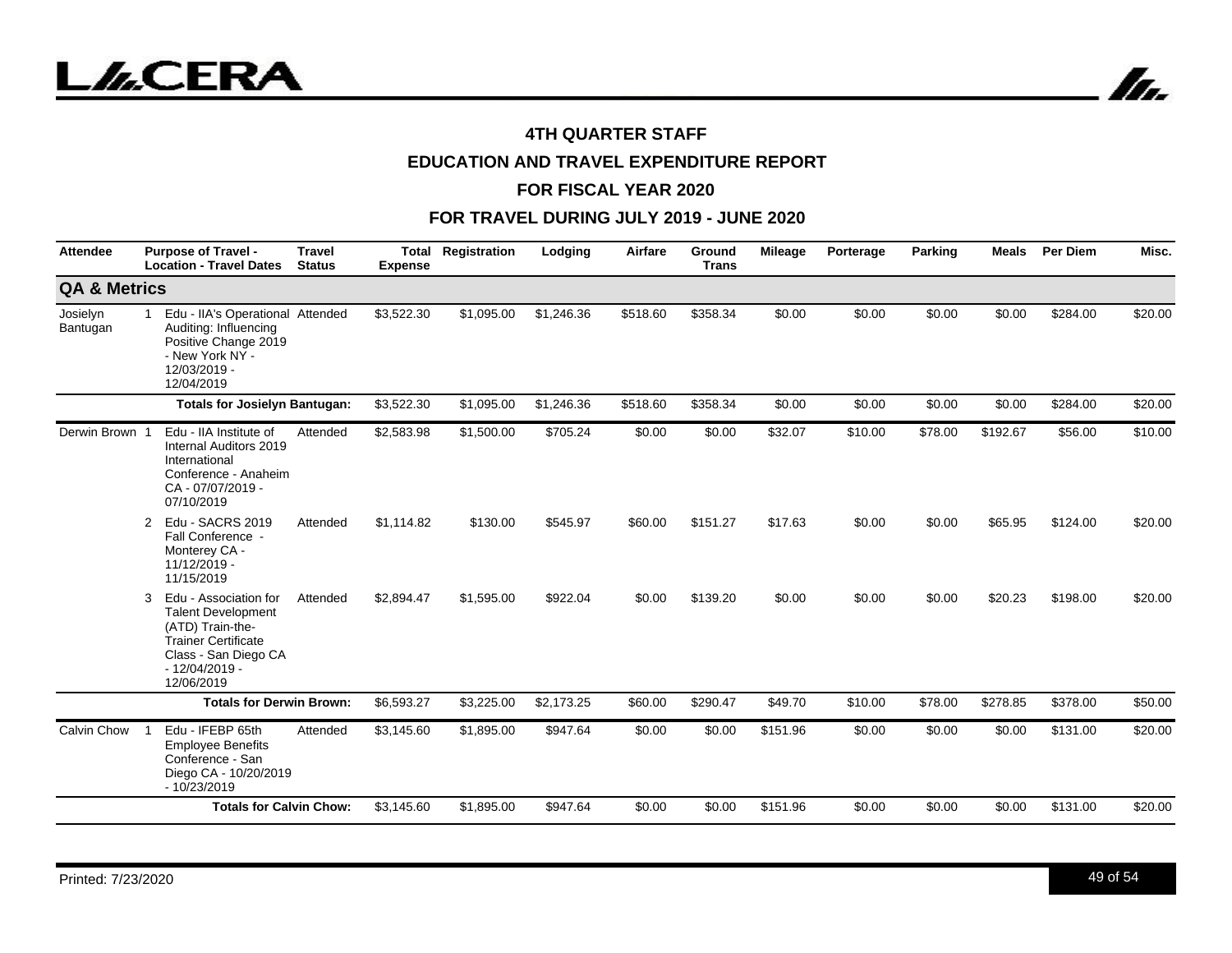

# **EDUCATION AND TRAVEL EXPENDITURE REPORT**

#### **FOR FISCAL YEAR 2020**

| <b>Attendee</b>           | <b>Purpose of Travel -</b><br><b>Location - Travel Dates</b>                                                                 | <b>Travel</b><br><b>Status</b> | Total<br><b>Expense</b> | Registration | Lodging    | Airfare    | Ground<br><b>Trans</b> | Mileage  | Porterage | Parking  | Meals    | <b>Per Diem</b> | Misc.    |
|---------------------------|------------------------------------------------------------------------------------------------------------------------------|--------------------------------|-------------------------|--------------|------------|------------|------------------------|----------|-----------|----------|----------|-----------------|----------|
| <b>QA &amp; Metrics</b>   |                                                                                                                              |                                |                         |              |            |            |                        |          |           |          |          |                 |          |
| Arlene Owens 1            | Edu - SACRS 2019<br>Fall Conference -<br>Monterey CA -<br>11/12/2019 -<br>11/15/2019                                         | Attended                       | \$1,782.55              | \$30.00      | \$898.32   | \$631.00   | \$42.41                | \$8.82   | \$10.00   | \$0.00   | \$162.00 | \$0.00          | \$0.00   |
|                           | <b>Totals for Arlene Owens:</b>                                                                                              |                                | \$1,782.55              | \$30.00      | \$898.32   | \$631.00   | \$42.41                | \$8.82   | \$10.00   | \$0.00   | \$162.00 | \$0.00          | \$0.00   |
| Flora Zhu                 | Edu - ATD Certificate<br>Program - Train the<br>Trainer - Orlando FL -<br>07/08/2019 -<br>07/10/2019                         | Attended                       | \$2,764.12              | \$1,595.00   | \$445.52   | \$501.60   | \$0.00                 | \$0.00   | \$0.00    | \$0.00   | \$0.00   | \$197.00        | \$25.00  |
|                           |                                                                                                                              | <b>Totals for Flora Zhu:</b>   | \$2,764.12              | \$1,595.00   | \$445.52   | \$501.60   | \$0.00                 | \$0.00   | \$0.00    | \$0.00   | \$0.00   | \$197.00        | \$25.00  |
| <b>Cnt: 9</b>             | <b>Totals for QA &amp; Metrics:</b>                                                                                          |                                | \$20,536.13             | \$9,285.00   | \$6,402.14 | \$1,711.20 | \$691.22               | \$574.72 | \$20.00   | \$123.00 | \$440.85 | \$1,148.00      | \$140.00 |
| <b>Retiree Healthcare</b> |                                                                                                                              |                                |                         |              |            |            |                        |          |           |          |          |                 |          |
| Tionna<br>Fredericks      | Edu - IIA Institute of<br>Internal Auditors 2019<br>International<br>Conference - Anaheim<br>CA - 07/07/2019 -<br>07/10/2019 | Attended                       | \$2,361.05              | \$1,775.00   | \$440.04   | \$0.00     | \$0.00                 | \$45.01  | \$0.00    | \$0.00   | \$0.00   | \$101.00        | \$0.00   |
|                           | <b>Totals for Tionna Fredericks:</b>                                                                                         |                                | \$2,361.05              | \$1,775.00   | \$440.04   | \$0.00     | \$0.00                 | \$45.01  | \$0.00    | \$0.00   | \$0.00   | \$101.00        | \$0.00   |
| Leilani Ignacio           | Edu - IFEBP 65th<br><b>Employee Benefits</b><br>Conference - San<br>Diego CA - 10/20/2019<br>$-10/23/2019$                   | Attended                       | \$2,949.98              | \$1,595.00   | \$875.67   | \$0.00     | \$0.00                 | \$150.31 | \$0.00    | \$147.00 | \$0.00   | \$162.00        | \$20.00  |
|                           | <b>Totals for Leilani Ignacio:</b>                                                                                           |                                | \$2,949.98              | \$1,595.00   | \$875.67   | \$0.00     | \$0.00                 | \$150.31 | \$0.00    | \$147.00 | \$0.00   | \$162.00        | \$20.00  |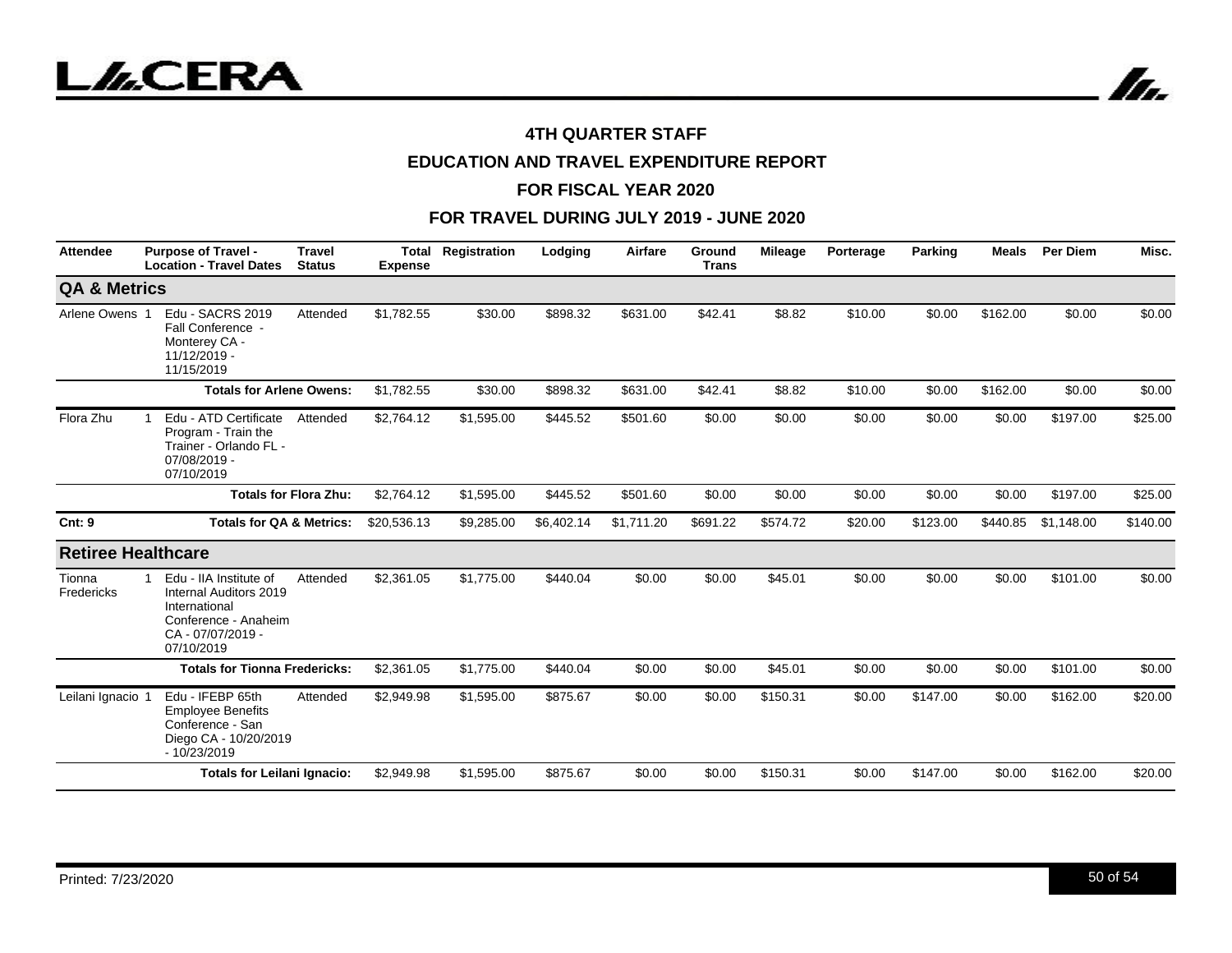



# **EDUCATION AND TRAVEL EXPENDITURE REPORT**

#### **FOR FISCAL YEAR 2020**

| <b>Attendee</b>           | <b>Purpose of Travel -</b><br><b>Location - Travel Dates</b>                                                                                              | <b>Travel</b><br><b>Status</b> | Total<br><b>Expense</b> | Registration | Lodging    | Airfare  | Ground<br><b>Trans</b> | <b>Mileage</b> | Porterage | Parking | <b>Meals</b> | Per Diem | Misc.   |
|---------------------------|-----------------------------------------------------------------------------------------------------------------------------------------------------------|--------------------------------|-------------------------|--------------|------------|----------|------------------------|----------------|-----------|---------|--------------|----------|---------|
| <b>Retiree Healthcare</b> |                                                                                                                                                           |                                |                         |              |            |          |                        |                |           |         |              |          |         |
| Kathy Migita              | Edu - AHIP National<br>$\overline{1}$<br>Conferences on<br>Medicare, Medicaid &<br>Dual Eligibles -<br>Washington D.C. MD -<br>09/23/2019 -<br>09/26/2019 | Attended                       | \$2,531.95              | \$995.00     | \$800.07   | \$275.98 | \$0.00                 | \$0.00         | \$0.00    | \$80.90 | \$0.00       | \$355.00 | \$25.00 |
|                           | Admin - Annual Kaiser Attended<br>$\mathbf{2}$<br>Due Diligence -<br>Washington D.C. MD -<br>09/27/2019 -<br>09/28/2019                                   |                                | \$1,207.39              | \$0.00       | \$800.06   | \$275.97 | \$0.00                 | \$0.00         | \$0.00    | \$32.36 | \$0.00       | \$89.00  | \$10.00 |
|                           | Edu - NCPERS 2019<br>3<br><b>Public Safety</b><br>Conference - New<br>Orleans LA -<br>10/27/2019 -<br>10/30/2019                                          | Attended                       | \$2,622.30              | \$715.00     | \$1,177.98 | \$292.96 | \$0.00                 | \$0.00         | \$0.00    | \$81.36 | \$0.00       | \$330.00 | \$25.00 |
|                           | 4 Admin - Kaiser<br>Permanente -<br>Diligence Meeting -<br>Seattle WA -<br>11/03/2019 -<br>11/05/2019                                                     | Attended                       | \$1,301.85              | \$0.00       | \$429.40   | \$594.99 | \$0.00                 | \$0.00         | \$0.00    | \$49.46 | \$0.00       | \$213.00 | \$15.00 |
|                           | 5<br>Admin -<br><b>CVS/Caremark Annual</b><br>Due Diligence Meeting<br>- Chicago IL -<br>12/16/2019 -<br>12/18/2019                                       | Attended                       | \$1,066.84              | \$0.00       | \$293.52   | \$495.86 | \$0.00                 | \$0.00         | \$0.00    | \$49.46 | \$0.00       | \$213.00 | \$15.00 |
|                           | Edu - NCPERS 2020<br>6<br>Legislative<br>Conference -<br>Washington D.C. MD -<br>01/26/2020 -<br>01/28/2020                                               | Attended                       | \$1,888.39              | \$565.00     | \$892.04   | \$568.48 | \$11.91                | \$0.00         | \$0.00    | \$81.36 | \$41.60      | \$268.00 | \$25.00 |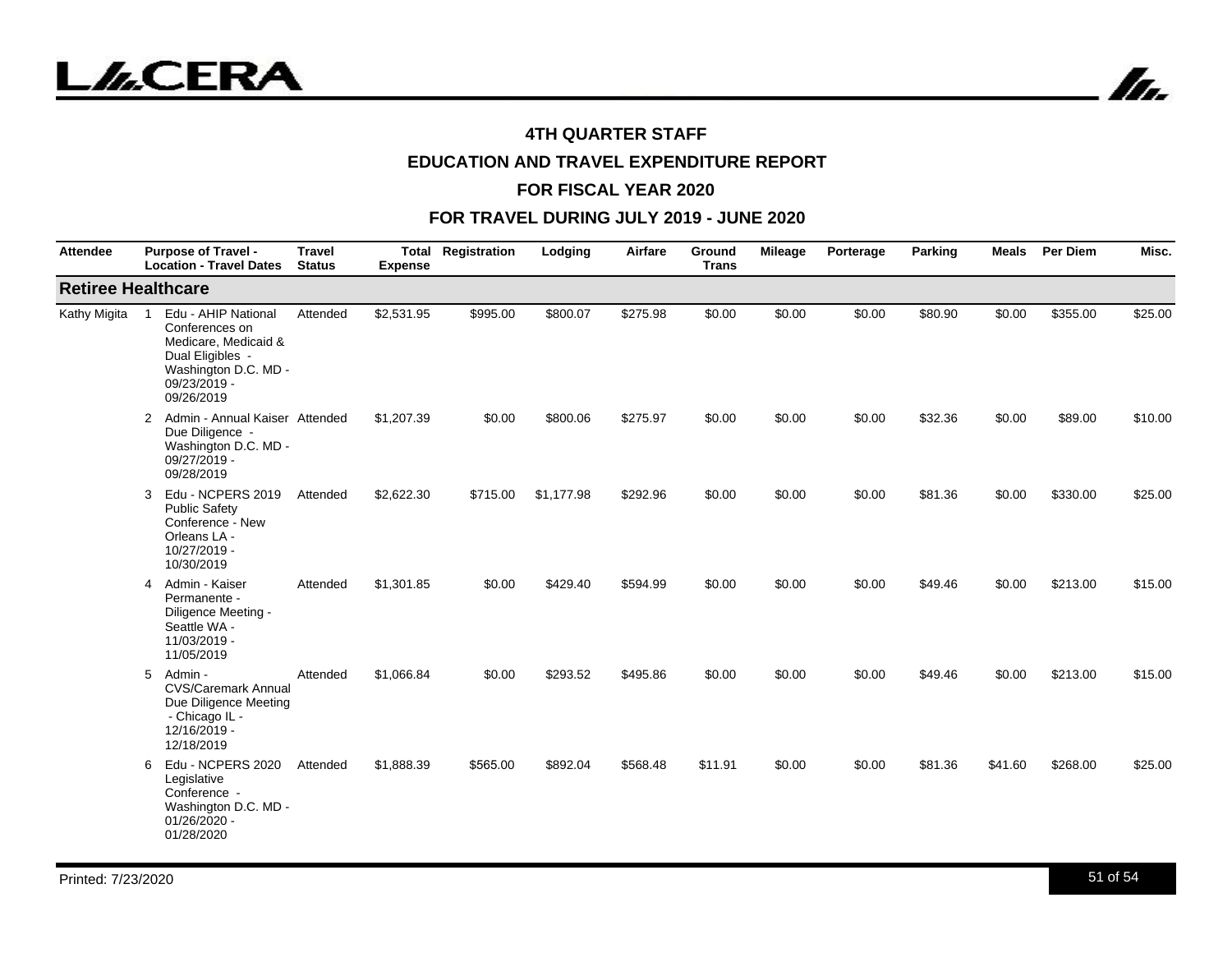

# **EDUCATION AND TRAVEL EXPENDITURE REPORT**

#### **FOR FISCAL YEAR 2020**

| <b>Attendee</b>           | <b>Purpose of Travel -</b><br><b>Location - Travel Dates</b>                                                                            | <b>Travel</b><br><b>Status</b> | Total<br><b>Expense</b> | Registration | Lodging    | Airfare    | Ground<br><b>Trans</b> | <b>Mileage</b> | Porterage | Parking  | <b>Meals</b> | Per Diem   | Misc.    |
|---------------------------|-----------------------------------------------------------------------------------------------------------------------------------------|--------------------------------|-------------------------|--------------|------------|------------|------------------------|----------------|-----------|----------|--------------|------------|----------|
| <b>Retiree Healthcare</b> |                                                                                                                                         |                                |                         |              |            |            |                        |                |           |          |              |            |          |
|                           | <b>Totals for Kathy Migita:</b>                                                                                                         |                                | \$10,618.72             | \$2,275.00   | \$4,393.07 | \$2,504.24 | \$11.91                | \$0.00         | \$0.00    | \$374.90 | \$41.60      | \$1,468.00 | \$115.00 |
| Keisha Munn               | Edu - ICMI Contact<br>Center Symposium -<br>San Diego CA -<br>11/18/2019 -<br>11/21/2019                                                | Attended                       | \$3,994.42              | \$2,799.00   | \$816.85   | \$0.00     | \$158.57               | \$0.00         | \$0.00    | \$0.00   | \$0.00       | \$190.00   | \$30.00  |
|                           | <b>Totals for Keisha Munn:</b>                                                                                                          | \$3,994.42                     | \$2,799.00              | \$816.85     | \$0.00     | \$158.57   | \$0.00                 | \$0.00         | \$0.00    | \$0.00   | \$190.00     | \$30.00    |          |
| Cassandra<br>Smith        | Edu - AHIP National<br>Conferences on<br>Medicare, Medicaid &<br>Dual Eligibles -<br>Washington D.C. MD -<br>09/23/2019 -<br>09/26/2019 | Attended                       | \$3,354.25              | \$995.00     | \$1,600.13 | \$263.92   | \$18.56                | \$14.27        | \$0.00    | \$138.37 | \$0.00       | \$299.00   | \$25.00  |
|                           | Admin - Annual Kaiser Attended<br>2<br>Due Diligence -<br>Washington D.C. MD -<br>09/27/2019 -<br>09/28/2019                            |                                | \$1,212.61              | \$0.00       | \$800.05   | \$263.92   | \$17.28                | \$0.00         | \$0.00    | \$55.36  | \$0.00       | \$71.00    | \$5.00   |
|                           | Edu - NCPERS 2019<br>3<br><b>Public Safety</b><br>Conference - New<br>Orleans LA -<br>10/27/2019 -<br>10/30/2019                        | Attended                       | \$2,760.99              | \$715.00     | \$1,177.98 | \$342.96   | \$86.40                | \$12.82        | \$0.00    | \$138.83 | \$0.00       | \$262.00   | \$25.00  |
|                           | Admin - Kaiser<br>4<br>Permanente -<br>Diligence Meeting -<br>Seattle WA -<br>11/03/2019 -<br>11/05/2019                                | Attended                       | \$1,326.65              | \$0.00       | \$429.40   | \$591.48   | \$0.00                 | \$12.82        | \$0.00    | \$83.95  | \$0.00       | \$194.00   | \$15.00  |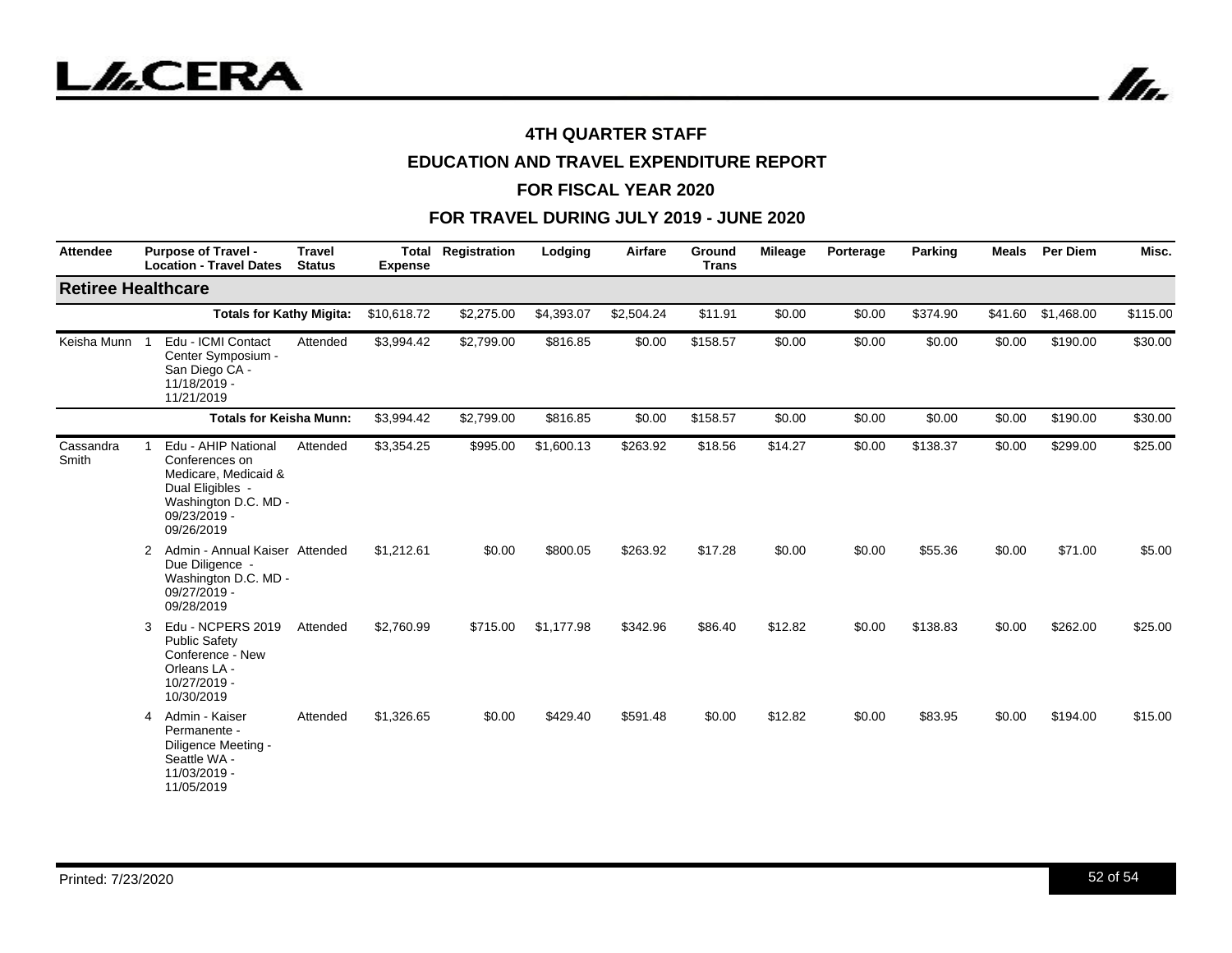In.

## **4TH QUARTER STAFF**

# **EDUCATION AND TRAVEL EXPENDITURE REPORT**

#### **FOR FISCAL YEAR 2020**

| <b>Attendee</b>              | <b>Purpose of Travel -</b><br><b>Location - Travel Dates</b>                                                                                 | <b>Travel</b><br><b>Status</b> | <b>Expense</b> | <b>Total Registration</b> | Lodging     | Airfare    | Ground<br><b>Trans</b> | <b>Mileage</b> | Porterage | Parking    | Meals   | <b>Per Diem</b> | Misc.    |
|------------------------------|----------------------------------------------------------------------------------------------------------------------------------------------|--------------------------------|----------------|---------------------------|-------------|------------|------------------------|----------------|-----------|------------|---------|-----------------|----------|
|                              | <b>Retiree Healthcare</b>                                                                                                                    |                                |                |                           |             |            |                        |                |           |            |         |                 |          |
| Cassandra<br>Smith           | 5<br>Admin -<br><b>CVS/Caremark Annual</b><br>Due Diligence Meeting<br>- Chicago IL -<br>12/16/2019 -<br>12/18/2019                          | Attended                       | \$1,143.05     | \$0.00                    | \$293.52    | \$465.60   | \$59.10                | \$12.88        | \$0.00    | \$83.95    | \$0.00  | \$213.00        | \$15.00  |
|                              | Edu - NCPERS 2020<br>6<br>Legislative<br>Conference -<br>Washington D.C. MD -<br>01/26/2020 -<br>01/28/2020                                  | Attended                       | \$3,080.97     | \$565.00                  | \$1,040.31  | \$397.60   | \$67.55                | \$12.08        | \$0.00    | \$138.83   | \$41.60 | \$228.00        | \$25.00  |
|                              | Edu - AHIP Annual<br>$\overline{7}$<br>National Health Policy Canceled<br>Conference -<br>Washington D.C. MD -<br>03/18/2020 -<br>03/19/2020 | Host                           | \$565.60       | \$0.00                    | \$0.00      | \$565.60   | \$0.00                 | \$0.00         | \$0.00    | \$0.00     | \$0.00  | \$0.00          | \$0.00   |
|                              | <b>Totals for Cassandra Smith:</b>                                                                                                           |                                | \$13,444.12    | \$2,275.00                | \$5,341.39  | \$2,891.08 | \$248.89               | \$64.87        | \$0.00    | \$639.29   | \$41.60 | \$1,267.00      | \$110.00 |
| Letha<br>Williams-<br>Martin | Edu - ICMI Contact<br>Center Symposium -<br>San Diego CA -<br>11/18/2019 -<br>11/21/2019                                                     | Attended                       | \$4,002.17     | \$2,799.00                | \$816.85    | \$0.00     | \$157.82               | \$14.50        | \$0.00    | \$0.00     | \$0.00  | \$189.00        | \$25.00  |
|                              | <b>Totals for Letha Williams-Martin:</b>                                                                                                     |                                | \$4,002.17     | \$2,799.00                | \$816.85    | \$0.00     | \$157.82               | \$14.50        | \$0.00    | \$0.00     | \$0.00  | \$189.00        | \$25.00  |
| <b>Cnt: 17</b>               | <b>Totals for Retiree Healthcare:</b>                                                                                                        |                                | \$37,370.46    | \$13,518.00               | \$12,683.87 | \$5,395.32 | \$577.19               | \$274.69       | \$0.00    | \$1,161.19 | \$83.20 | \$3,377.00      | \$300.00 |
| <b>Systems</b>               |                                                                                                                                              |                                |                |                           |             |            |                        |                |           |            |         |                 |          |
| James Brekk                  | Edu - IAFCI Annual<br>Training Conference &<br>Exhibitor Show -<br>Raleigh NC -<br>08/26/2019 -<br>08/30/2019                                | Attended                       | \$1,882.29     | \$570.00                  | \$132.50    | \$1,029.55 | \$150.24               | \$0.00         | \$0.00    | \$0.00     | \$0.00  | \$0.00          | \$0.00   |